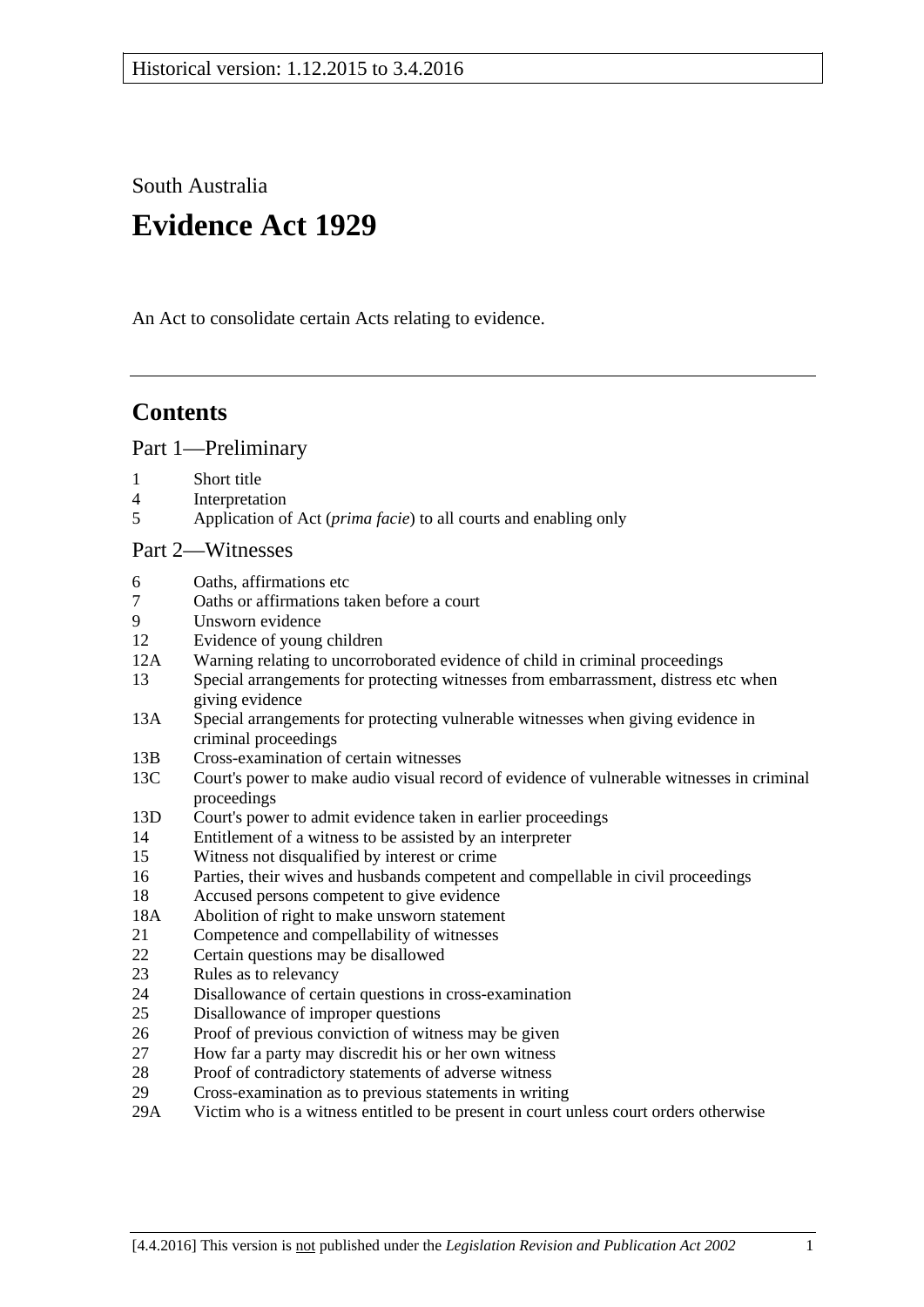## [Part 3—Miscellaneous rules of evidence](#page-24-0)

### [Division 1—Miscellaneous rules of evidence in general cases](#page-24-1)

- 30 [As to comparison of disputed writing](#page-24-2)
- 31 [Attesting witness need not be called in certain cases](#page-24-3)
- 33 [Disclosure in action for defamation](#page-24-4)
- 34 [Admissions by accused persons](#page-24-5)
- 34A [Proof of commission of offence](#page-24-6)
- 34AB [Identification evidence](#page-24-7)
- 34C [Admissibility of documentary evidence as to facts in issue](#page-25-0)<br>34CA Statement of protected witness
- [Statement of protected witness](#page-26-0)
- 34CB [Direction relating to delay where defendant forensically disadvantaged](#page-27-0)
- 34D [Weight to be attached to evidence](#page-27-1)
- 34E [Proof of instrument to validity of which attestation is necessary](#page-28-0)
- 34F [Presumptions as to documents twenty years old](#page-28-1)
- 34G [Interpretation and savings](#page-28-2)
- 34H [Evidence of access or non-access](#page-28-3)
- 34J [Special provision for taking evidence where witness is seriously ill](#page-28-4)
- 34K [Admissibility of depositions at trial](#page-29-0)
- 34KA [Admissibility of evidence of out of court statements by unavailable witnesses](#page-29-1)
- 34KB [Credibility](#page-30-0)
- 34KC [Stopping the case where evidence is unconvincing](#page-31-0)
- 34KD [Court's general discretion to exclude evidence](#page-32-0)

## [Division 2—Miscellaneous rules of evidence in sexual cases](#page-32-1)

- 34L [Evidence in sexual cases generally](#page-32-2)
- 34M [Evidence relating to complaint in sexual cases](#page-33-0)
- 34N [Directions relating to consent in certain sexual cases](#page-34-0)

Division [3—Admissibility of evidence showing discreditable conduct or disposition](#page-34-1)

- 34O [Application of Division](#page-34-2)
- 34P [Evidence of discreditable conduct](#page-35-0)
- 34Q [Use of evidence for other purposes](#page-35-1)
- 34R [Trial directions](#page-35-2)
- 34S [Certain matters excluded from consideration of admissibility](#page-36-0)
- 34T [Severance](#page-36-1)
- [Part 4—Public Acts and documents](#page-38-0)
- 35 [Judicial notice of legislative instruments](#page-38-1)
- 36 [Proof of votes and proceedings of Parliament](#page-38-2)
- 37 [Evidentiary value of official publications](#page-38-3)<br>37A Proof of Gazette
- [Proof of Gazette](#page-38-4)
- 37B [Proof of printing by Government Printer](#page-38-5)
- 37C [Proof of Imperial orders-in-Council](#page-39-0)
- 38 [Foreign and Colonial Acts of State, judgments etc provable by copies](#page-39-1)
- 39 [Public documents provable by examined or certified copy](#page-39-2)
- 40 [Proof of documents by examined or certified copies](#page-40-0)
- 41 [Certifying a false document](#page-40-1)
- 42 [Proof of conviction or acquittal of an indictable offence](#page-40-2)
- 43 [Proof of convictions and orders of courts of summary jurisdiction](#page-40-3)
- 43A [Proof of identity of person convicted in another State](#page-41-0)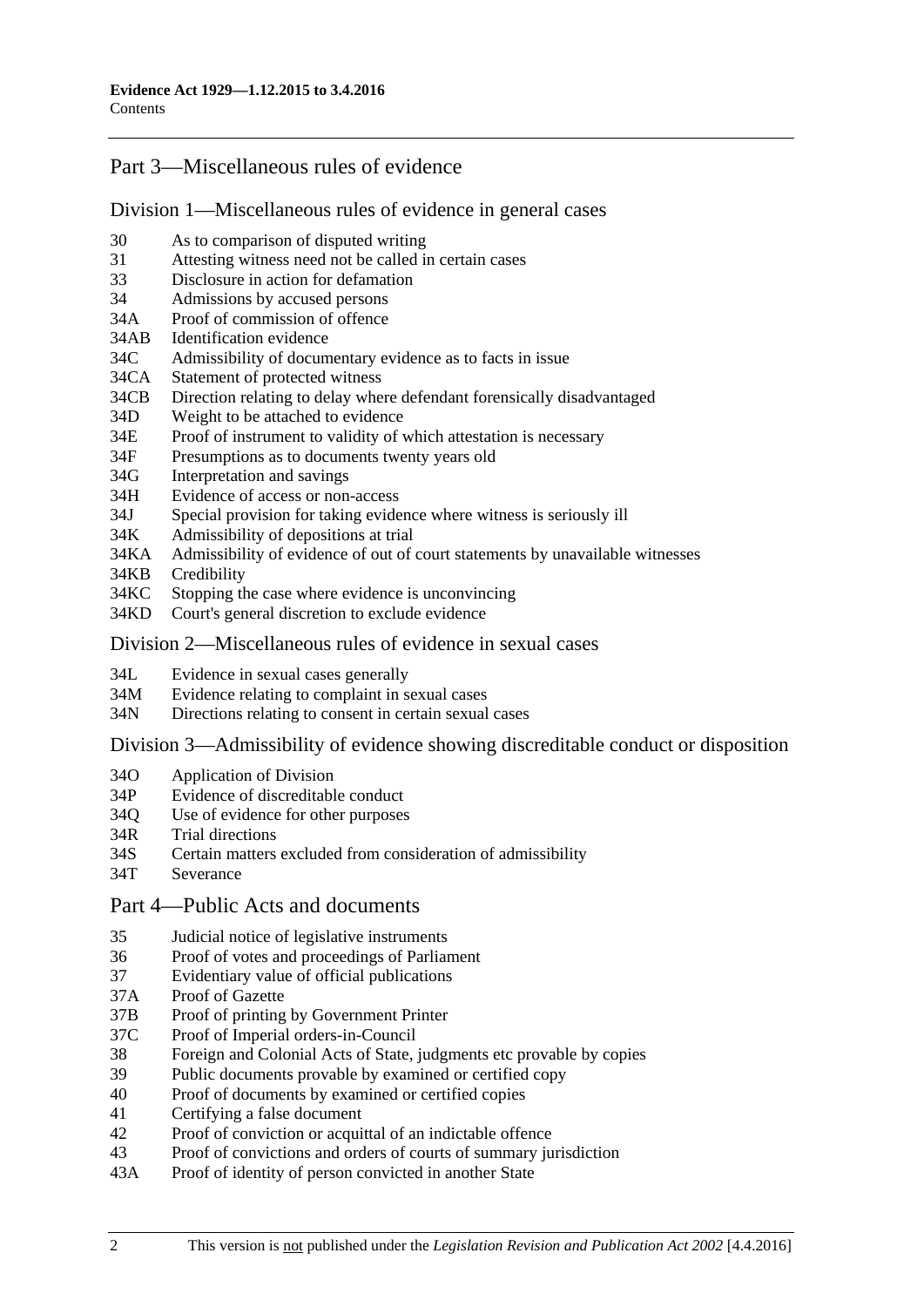- 44 [Registers of British vessels and certificates of registry admissible as](#page-41-1) *prima facie* evidence [of their contents](#page-41-1)
- 45 [Documents relating to transportation of persons or goods](#page-41-2)
- 45A [Admission of business records in evidence](#page-42-0)
- 45B [Admission of certain documents in evidence](#page-43-0)
- 45C [Modification of best evidence rule](#page-43-1)

### [Part 5—Banking records](#page-46-0)

- 46 [Interpretation](#page-46-1)
- 47 [Admission of banking record in evidence](#page-46-2)
- 48 [Evidence of non-existence of account may be given by affidavit](#page-46-3)
- 49 [Power to order inspection of banking records etc](#page-47-0)
- 50 [Bank not compellable to produce records except under order](#page-48-0)
- 51 [Costs occasioned by default of bank](#page-48-1)

## [Part 6—Telegraphic messages](#page-50-0)

- 53 [Party may give notice of intention to adduce telegraphic message in evidence](#page-50-1)
- 54 [And thereupon may produce message received with evidence that same received from](#page-50-2)  [telegraph station](#page-50-2)
- 55 [After notice, sending a message may be proved by production of copy message and](#page-50-3)  [evidence of payment of fees for transmission](#page-50-3)
- 56 [Certain documents may be transmitted by electric telegraph under restriction](#page-51-0)<br>57 Copies so transmitted to be as valid and effectual as originals
- [Copies so transmitted to be as valid and effectual as originals](#page-52-0)
- 58 [Penalty for false certificate of sending message](#page-52-1)
- 59 [Signing false certificate upon copy](#page-52-2)

#### [Part 6A—Computer evidence](#page-54-0)

- 59A [Interpretation](#page-54-1)
- 59B [Admissibility of computer output](#page-54-2)
- 59C [Regulations](#page-55-0)

## [Part 6B—Obtaining evidence from outside a court's territorial jurisdiction](#page-56-0)

- 59D [Interpretation](#page-56-1)
- 59E [Taking of evidence outside the State](#page-56-2)
- 59F [Power of South Australian Court to take evidence on request](#page-57-0)
- 59G [Depositions to be signed](#page-57-1)
- 59H [Transmission of request](#page-57-2)
- 59I [Saving provision](#page-58-0)

## [Part 6C—Use of audio and audio visual links](#page-60-0)

#### [Division 1—Preliminary](#page-60-1)

- 59IA [Interpretation](#page-60-2)
- 59IB [Transitional](#page-60-3)
- 59IC [Application of Part](#page-60-4)

## [Division 2—Use of interstate audio or audio visual link in proceedings before South](#page-61-0)  [Australian courts](#page-61-0)

- 59ID [Application of this Division](#page-61-1)
- 59IE [State courts may take evidence and submissions from outside State](#page-61-2)
- 59IF [Expenses](#page-61-3)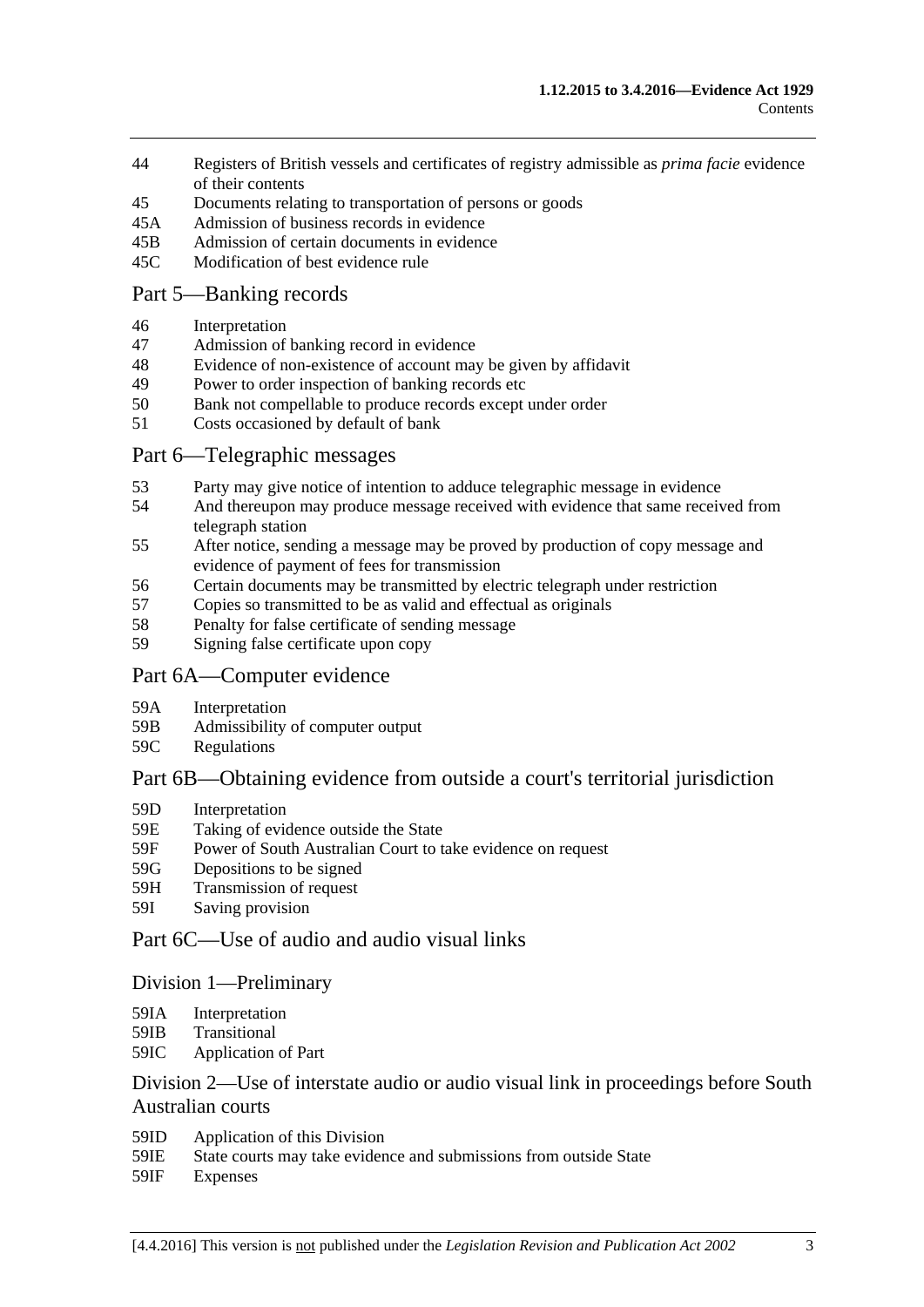#### 59IG [Counsel entitled to practise](#page-61-4)

[Division 3—Use of interstate audio or audio visual link in proceedings in](#page-62-0)  [participating States](#page-62-0)

- 59IH [Application of Division](#page-62-1)
- 59II [Recognised courts may take evidence or receive submissions from persons in South](#page-62-2)  [Australia](#page-62-2)
- 59IJ [Powers of recognised courts](#page-62-3)
- 59IK [Orders made by recognised court](#page-62-4)
- 59IL [Enforcement of order](#page-62-5)
- 59IM [Privileges, protection and immunity of participants in proceedings in courts of](#page-63-0)  [participating States](#page-63-0)
- 59IN [Recognised court may administer oath in South Australia](#page-63-1)
- 59IO [Assistance to recognised court](#page-63-2)
- 59IP [Contempt of recognised courts](#page-63-3)

#### [Division 4—Use of audio visual link or audio link generally](#page-64-0)

- 59IQ [Appearance etc by audio visual link or audio link](#page-64-1)
- 59IR [Communication between lawyer and client](#page-65-0)

#### [Part 7—General provisions](#page-68-0)

#### [Division 1—Power to dispense with formal proof](#page-68-1)

59J [Court's power to dispense with formal proof](#page-68-2)

- [Division 2—Notice of action](#page-68-3)
- 60 [Sufficiency of notice of action](#page-68-4)

#### [Division 3—Facilitation of proof of certain matters](#page-68-5)

- 62 [Proof of "public place" in certain cases](#page-68-6)
- 62A [Proof of place being within municipality etc](#page-68-7)
- 63 [Proof of foreign law](#page-69-0)
- 63A [Evidence as to foreign law](#page-69-1)
- 64 [Proof of matters of history, science etc](#page-69-2)
- 65 [Reference by court to books, official certificates etc](#page-69-3)
- 65A [Proof of age](#page-70-0)

#### [Division 4—Taking affidavits](#page-70-1) etc outside the State

- 66 [Taking of affidavits out of the State](#page-70-2)
- 66A [Taking of affidavits out of the State by sailors, soldiers and airmen](#page-71-0)
- 67 [Extension of provisions relating to affidavits to attestation etc of other documents](#page-72-0)

#### [Division 5—Admission of official documents in evidence](#page-72-1)

67A [Admissibility of documents without proof of seal etc](#page-72-2)

#### [Division 6—Power of foreign authority to take evidence](#page-73-0)

67AB [Taking of evidence in this State by foreign authorities](#page-73-1)

#### [Division 7—Select Committee evidence](#page-73-2)

67B [Evidence before the Parliamentary Select Committee of Inquiry into Prostitution](#page-73-3)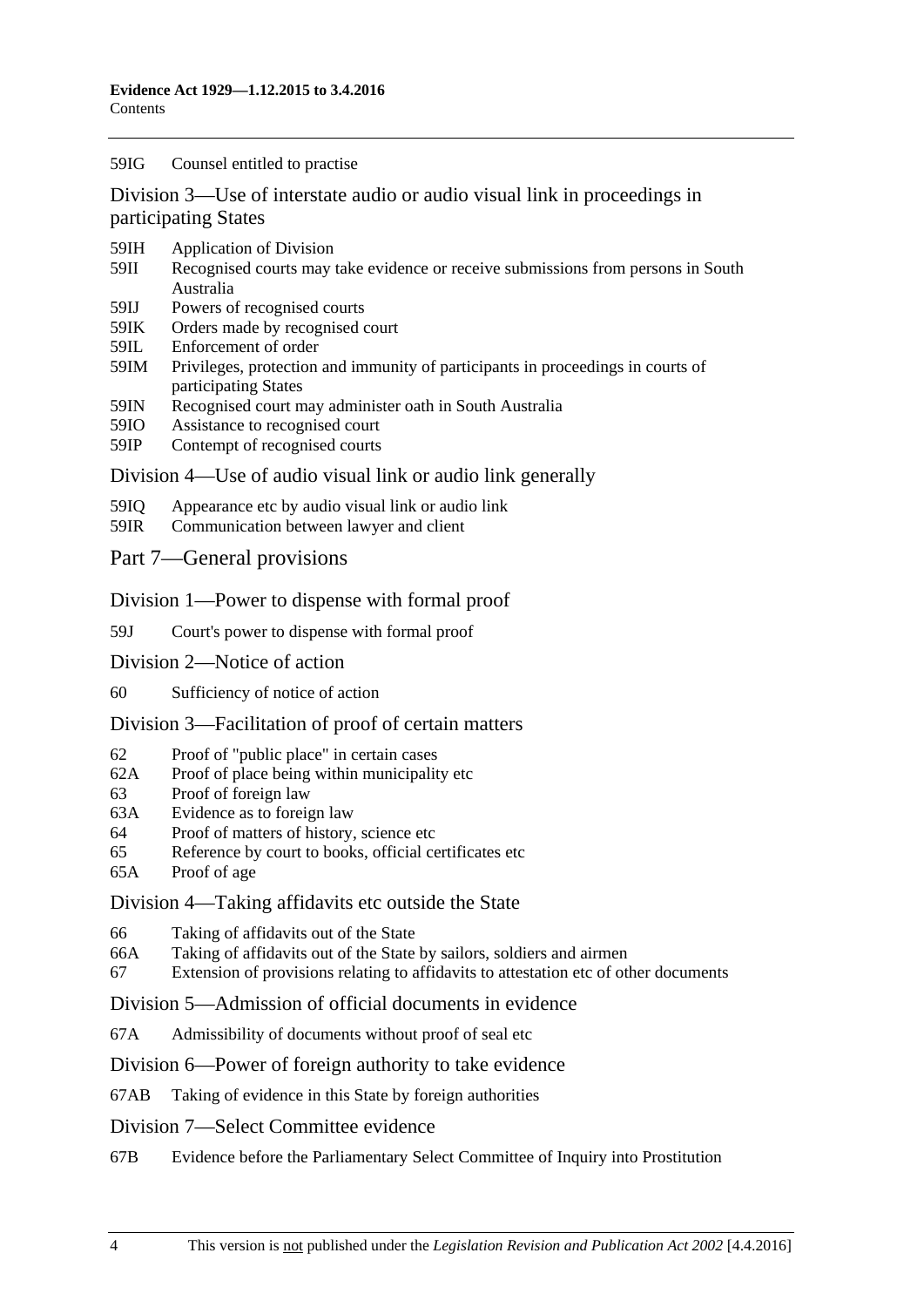[Division 8—Evidence of settlement negotiations](#page-74-0)

67C [Exclusion of evidence of settlement negotiations](#page-74-1)

[Division 9—Protected communications](#page-75-0)

- 67D [Interpretation](#page-75-1)
- 67E [Certain communications to be protected by public interest immunity](#page-75-2)
- 67F [Evidence of protected communications](#page-76-0)

#### [Division 10—Sensitive material](#page-77-0)

- 67G [Interpretation and application](#page-77-1)
- 67H [Meaning of sensitive material](#page-79-0)
- 67I [Procedures for giving restricted access to sensitive material](#page-79-1)
- 67J [Improper dissemination of sensitive material](#page-80-0)

### [Part 8—Publication of evidence](#page-82-0)

[Division 1—Preliminary](#page-82-1)

68 [Interpretation](#page-82-2)

[Division 2—Orders for clearing court or suppressing publication of evidence etc](#page-82-3)

- 69 [Order for clearing the court](#page-82-4)
- 69A [Suppression orders](#page-83-0)
- 69AB [Review of suppression orders](#page-85-0)<br>69AC Appeal against suppression or
- [Appeal against suppression order etc](#page-86-0)
- 69B [Appeals](#page-86-1)
- 70 [Disobedience to orders under this Division](#page-87-0)
- 71 [Attorney-General to provide annual report](#page-87-1)
- [Division 3—Sexual cases](#page-88-0)
- 71A [Restriction on reporting on sexual offences](#page-88-1)

[Division 4—Cases generally](#page-90-0)

- 71B [Publishers required to report result of certain proceedings](#page-90-1)
- 71C [Restriction on reporting of proceedings following acquittals](#page-91-0)

[Part 9—Miscellaneous](#page-92-0)

73 [Regulations](#page-92-1)

[Schedule 1—Review of identity parade evidence](#page-94-0)

1 [Review and report on section](#page-94-1) 34AB

[Schedule 4—Affidavit about proof of identity of person convicted in another](#page-95-0)  [State or Territory](#page-95-0)

[Legislative history](#page-96-0)

[Appendix—Divisional penalties and expiation fees](#page-110-0)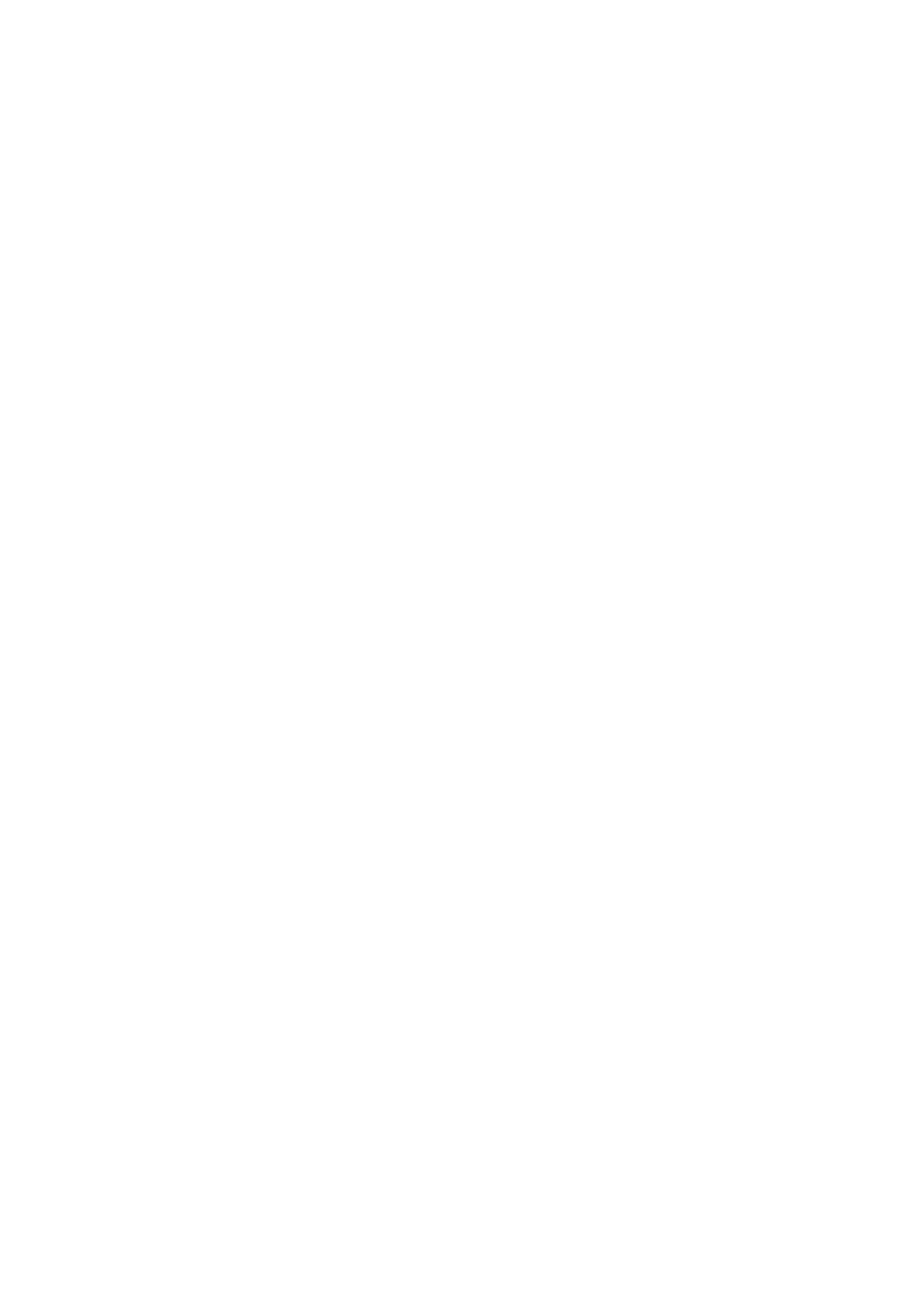## <span id="page-6-0"></span>**The Parliament of South Australia enacts as follows:**

# **Part 1—Preliminary**

## <span id="page-6-1"></span>**1—Short title**

This Act may be cited as the *Evidence Act 1929*.

### <span id="page-6-2"></span>**4—Interpretation**

In this Act, unless some other intention is expressed, or implied by the context—

*child* means a person under the age of 18 years;

*court* includes a tribunal, authority or person invested by law with judicial or quasi-judicial powers, or with authority to make any inquiry or to receive evidence;

*domestic partner* means a person who is a domestic partner within the meaning of the *[Family Relationships Act](http://www.legislation.sa.gov.au/index.aspx?action=legref&type=act&legtitle=Family%20Relationships%20Act%201975) 1975*, whether declared as such under that Act or not;

*judge* includes the member or members of any court having authority to admit evidence;

*legal proceeding* or *proceeding* includes any action, trial, inquiry, cause, or matter, whether civil or criminal, in which evidence is or may be given and includes an arbitration;

*mental disability* includes an intellectual disability;

*serious offence against the person* means—

- (a) attempted murder; or
- (b) attempted manslaughter; or
- (c) a sexual offence; or
- $(d)$
- (i) an offence of stalking under section 19AA of the *[Criminal Law](http://www.legislation.sa.gov.au/index.aspx?action=legref&type=act&legtitle=Criminal%20Law%20Consolidation%20Act%201935)  [Consolidation Act](http://www.legislation.sa.gov.au/index.aspx?action=legref&type=act&legtitle=Criminal%20Law%20Consolidation%20Act%201935) 1935*; or
- (ii) an offence of causing serious harm under section 23 of the *[Criminal](http://www.legislation.sa.gov.au/index.aspx?action=legref&type=act&legtitle=Criminal%20Law%20Consolidation%20Act%201935)  [Law Consolidation Act](http://www.legislation.sa.gov.au/index.aspx?action=legref&type=act&legtitle=Criminal%20Law%20Consolidation%20Act%201935) 1935*; or
- (iii) an offence involving an unlawful threat to kill or endanger life; or
- (iv) an offence involving abduction; or
- (v) an offence involving blackmail; or
- (vi) an attempt to commit, or assault with intent to commit, any of the offences in the preceding subparagraphs;

#### *sexual offence* means—

- (a) rape; or
- (ab) compelled sexual manipulation; or
- (b) indecent assault; or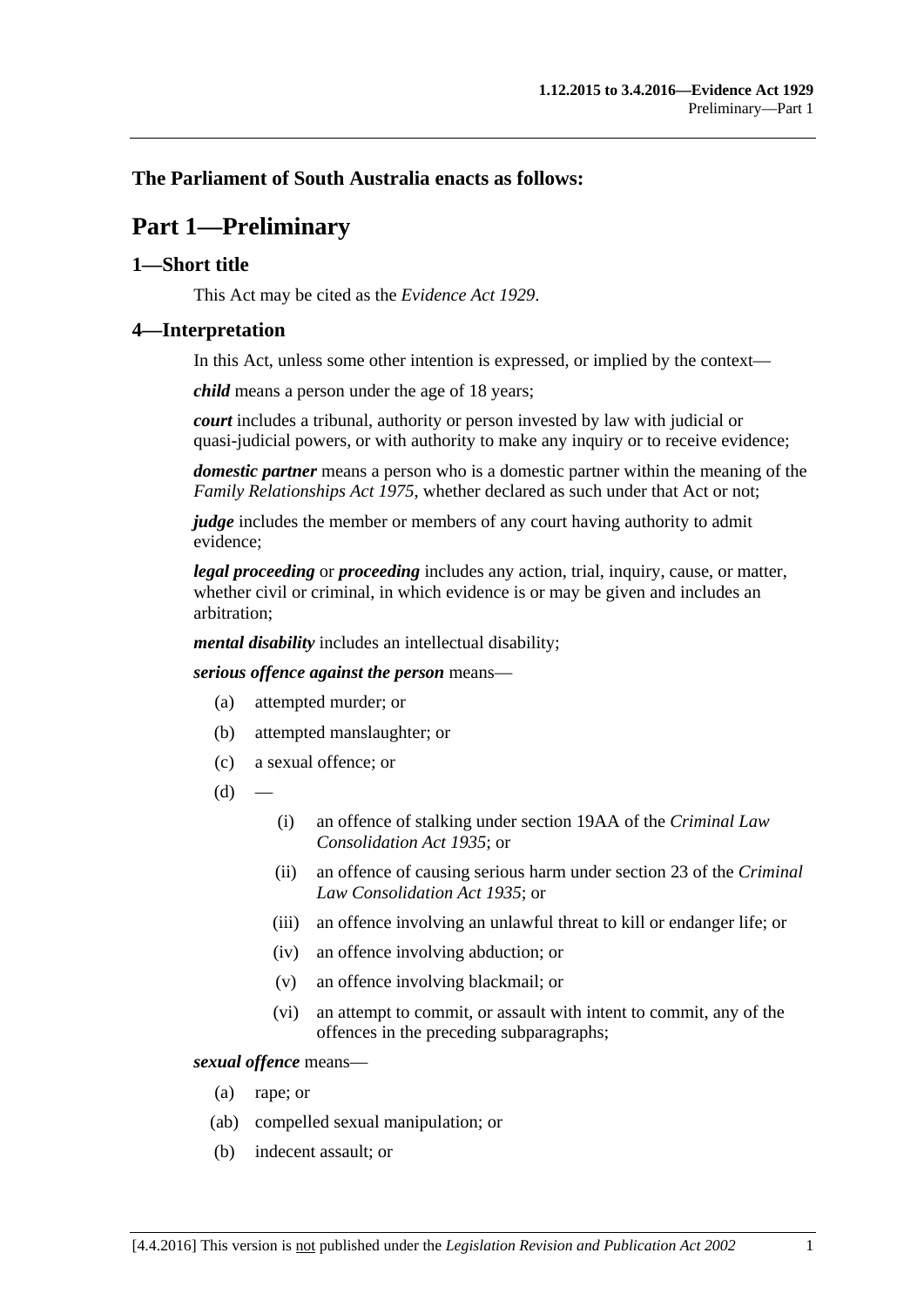- (c) any offence involving unlawful sexual intercourse or an act of gross indecency; or
- (d) incest; or
- (da) any offence involving sexual exploitation or abuse of a child, or exploitation of a child as an object of prurient interest; or
- (e) any attempt to commit, or assault with intent to commit, any of the foregoing offences;

*spouse*—a person is the spouse of another if they are legally married;

*statement* includes a statement however made;

*sworn evidence* means evidence given under the obligation of an oath or an affirmation; and *unsworn evidence* has a corresponding meaning;

*electric telegraph* means any system of telecommunication operated by the Australian Telecommunication Commission or any other authority approved by proclamation;

*telegraphic message* means any message or other communication transmitted, or intended for transmission, or purporting to have been transmitted, by electric telegraph;

*telegraph station* means a station established or used by the Australian Telecommunication Commission or other authority approved by proclamation for the receipt or transmission of telegraphic messages;

#### *vulnerable witness* means—

- (a) a witness who is under 16 years of age; or
- (b) a witness who suffers from a mental disability; or
- (c) a witness who is the alleged victim of an offence to which the proceedings relate—
	- (i) where the offence is a serious offence against the person; or
	- (ii) in any other case—where, because of the circumstances of the witness or the circumstances of the case, the witness would, in the opinion of the court, be specially disadvantaged if not treated as a vulnerable witness; or
- (d) a witness who—
	- (i) has been subjected to threats of violence or retribution in connection with the proceedings; or
	- (ii) has reasonable grounds to fear violence or retribution in connection with the proceedings; or
- (e) in the case of proceedings for a serious and organised crime offence (within the meaning of the *[Criminal Law Consolidation Act](http://www.legislation.sa.gov.au/index.aspx?action=legref&type=act&legtitle=Criminal%20Law%20Consolidation%20Act%201935) 1935*)—a person who will only consent to being a witness in the proceedings if he or she is treated as a vulnerable witness for the purposes of the proceedings;

*young child* means a child of or under the age of 12 years.

#### **Note—**

For definition of divisional penalties (and divisional expiation fees) see Appendix.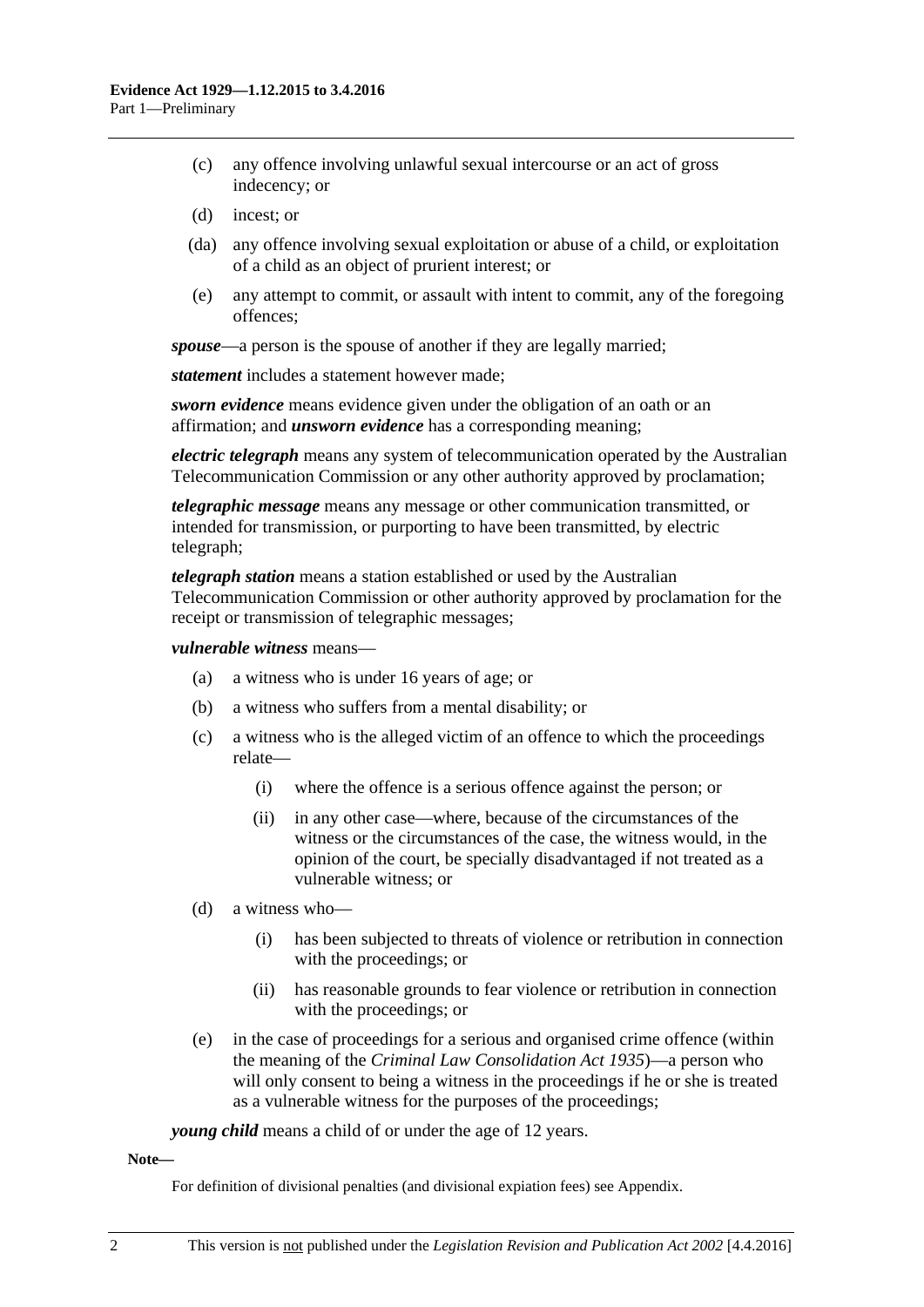## <span id="page-8-0"></span>**5—Application of Act (***prima facie***) to all courts and enabling only**

The provisions of this Act, unless an intention to the contrary is expressed, or appears or is implied by the context—

- (a) apply to every proceeding before any court whatever; and
- (b) are in addition to, and not in derogation of, any rules of evidence, or power, or right, or duty in relation to procedure or evidence, whether existing at common law, or provided for by any law, at any time, in force in the State.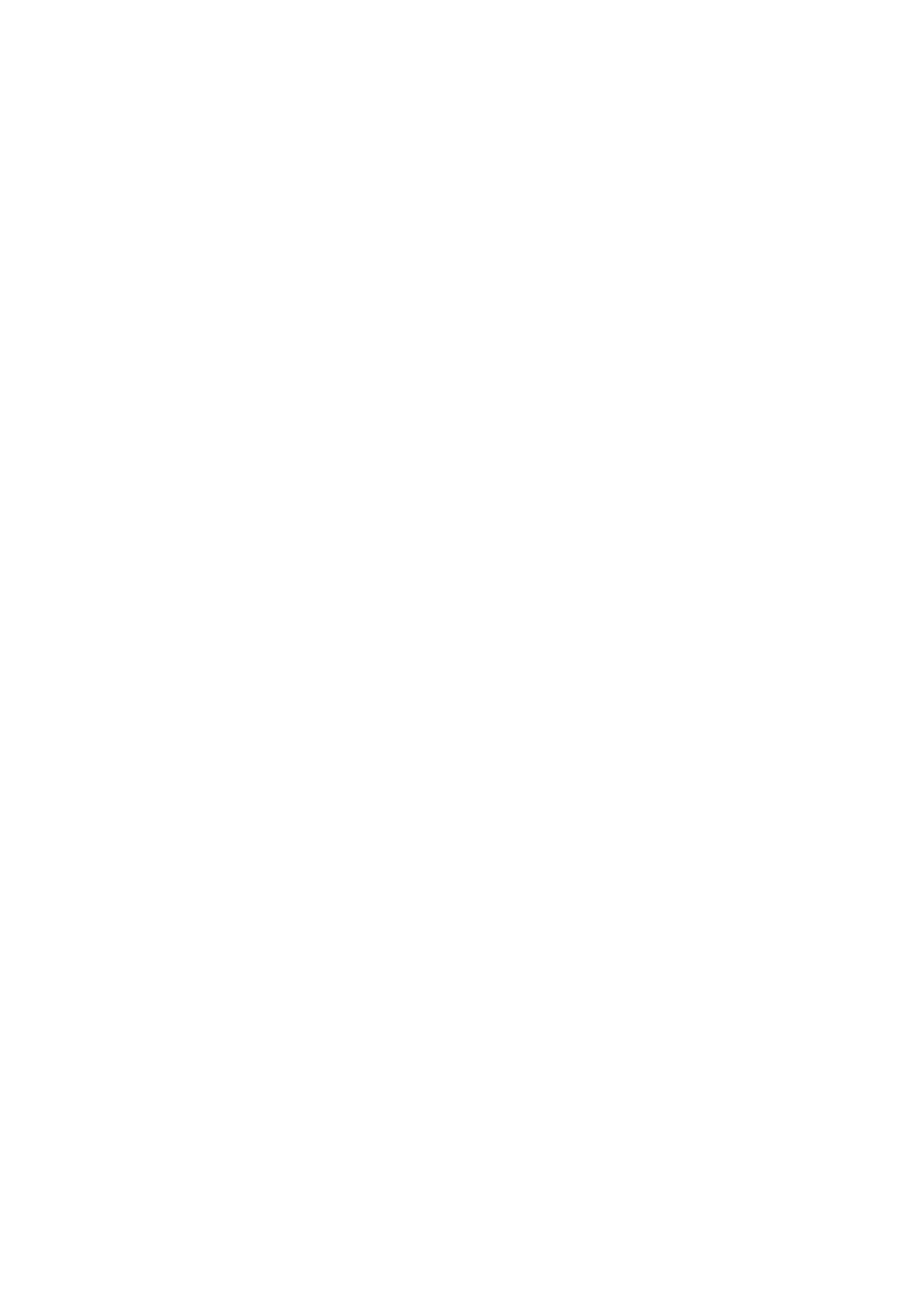# <span id="page-10-0"></span>**Part 2—Witnesses**

## <span id="page-10-1"></span>**6—Oaths, affirmations etc**

- (1) An oath shall be administered and taken as follows:
	- (a) the person taking the oath shall hold a copy of the Bible (being a book that contains the New Testament, the Old Testament or both) in his hand and, after the oath has been tendered to him, shall say "I swear"; or
	- (b) in any other manner and form which the person taking the oath declares to be binding on his conscience; or
	- (c) in any other manner or form authorised or permitted by law.
- (2) Where an oath has been lawfully administered and taken, the fact that the person taking the oath had no religious belief, or that the oath was not taken so as to be binding on his conscience, shall not affect, at law, the validity or effect of the oath.
- (3) A person is permitted, and should be offered the choice, to make an affirmation instead of an oath in all circumstances in which, and for all purposes for which, an oath is required or permitted by law.
- (4) An affirmation is to be administered to a person by asking the person "Do you solemnly and truly affirm" followed by the words of the appropriate oath (omitting any words of imprecation or calling to witness) after which the person must say "I do solemnly and truly affirm".
- (5) Every affirmation has, at law, the same force and effect as an oath.
- (6) No oath or affirmation is invalid by reason of a procedural or formal error or deficiency.

## <span id="page-10-2"></span>**7—Oaths or affirmations taken before a court**

- (1) Every court has authority to administer an oath or an affirmation.
- (2) Where an oath or affirmation is to be taken before a court, or in connection with proceedings before a court, it may be administered by—
	- (a) the court itself; or
	- (b) an officer of the court; or
	- (c) any person authorised by the court to administer the oath or affirmation; or
	- (d) any other person authorised by law to administer the oath or affirmation.

## <span id="page-10-3"></span>**9—Unsworn evidence**

- (1) A person is presumed to be capable of giving sworn evidence in any proceedings unless the judge determines that the person does not have sufficient understanding of the obligation to be truthful entailed in giving sworn evidence.
- (2) If the judge determines that a person does not have sufficient understanding of the obligation to be truthful entailed in giving sworn evidence, the judge may permit the person to give unsworn evidence provided that—
	- (a) the judge—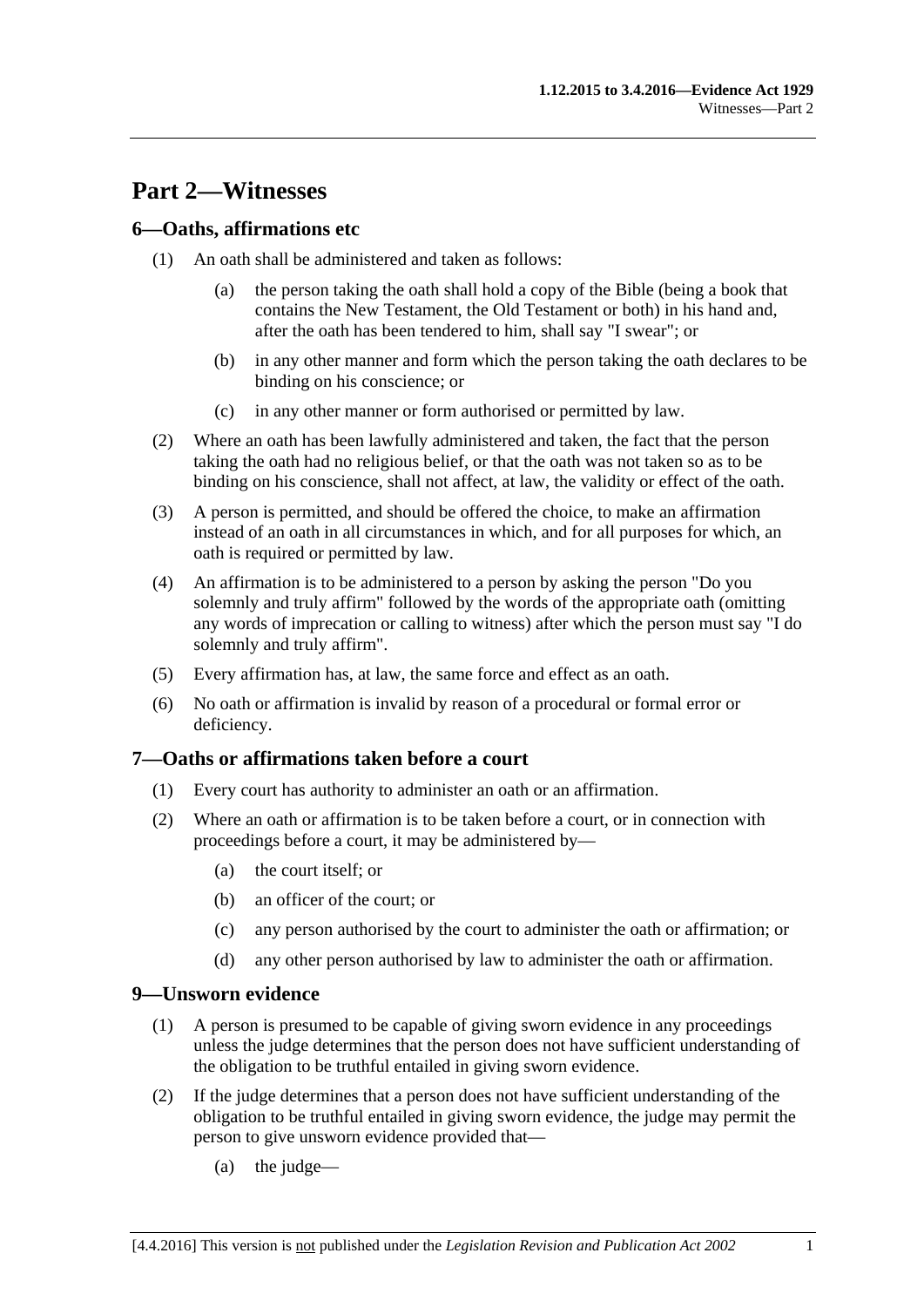- (i) is satisfied that the person understands the difference between the truth and a lie; and
- (ii) tells the person that it is important to tell the truth; and
- (b) the person indicates that he or she will tell the truth.
- (3) In determining a question under this section, the judge is not bound by the rules of evidence, but may inform himself or herself as the judge thinks fit.
- (4) If unsworn evidence is given under this section in a criminal trial, the judge—
	- (a) must explain to the jury the reason the evidence is unsworn; and
	- (b) may, and if a party so requests must, warn the jury of the need for caution in determining whether to accept the evidence and the weight to be given to it.
- (5) A justice to whom it appears that a person who desires to lay a complaint or information does not have sufficient understanding of the obligation to be truthful entailed in giving sworn evidence may ascertain by inquiry the subject matter of the complaint or information and reduce it into the appropriate form, and any action or proceedings may be taken on the complaint or information in all respects as if the complainant or informant had deposed to the truth of the contents on oath or affirmation.

## <span id="page-11-3"></span><span id="page-11-0"></span>**12—Evidence of young children**

- (4) A young child who is called as a witness is, while giving evidence, entitled to have present in the court, and within reasonable proximity, a person of his or her choice to provide emotional support (but the person must not interfere in the proceedings).
- (5) Unless the court otherwise allows, a witness or prospective witness in the proceedings cannot be chosen under [subsection](#page-11-3) (4) to provide emotional support for a young child.

## <span id="page-11-1"></span>**12A—Warning relating to uncorroborated evidence of child in criminal proceedings**

- (1) In a criminal trial, a judge must not warn the jury that it is unsafe to convict on a child's uncorroborated evidence unless—
	- (a) the warning is warranted because there are, in the circumstances of the particular case, cogent reasons, apart from the fact that the witness is a child, to doubt the reliability of the child's evidence; and
	- (b) a party asks that the warning be given.
- (2) In giving any such warning, the judge is not to make any suggestion that the evidence of children is inherently less credible or reliable, or requires more careful scrutiny, than the evidence of adults.

## <span id="page-11-2"></span>**13—Special arrangements for protecting witnesses from embarrassment, distress etc when giving evidence**

- (1) Subject to this section, if—
	- (a) it is desirable to make special arrangements for taking evidence from a witness in a trial in order to protect the witness from embarrassment or distress, to protect the witness from being intimidated by the atmosphere of the courtroom or for any other proper reason; and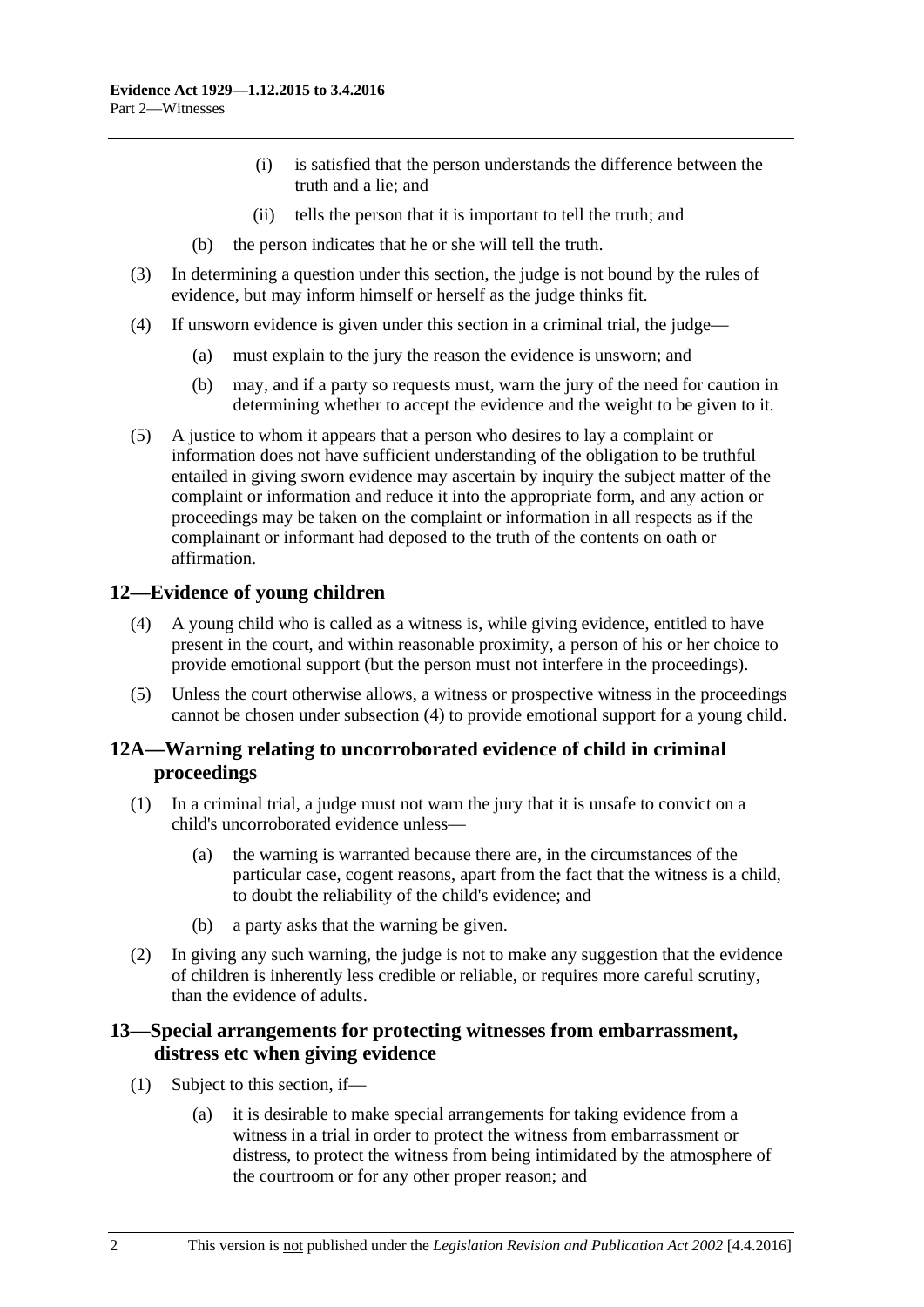- (b) the facilities necessary for the special arrangements are readily available to the court and it is otherwise practicable to make the special arrangements; and
- (c) the special arrangements can be made without prejudice to any party to the proceedings,

the court should, on its own initiative, order that special arrangements be made for taking the evidence of the witness.

- (2) Without limiting the kind of order that may be made under this section, the court may make 1 or more of the following orders:
	- (a) an order that the evidence be given outside the trial court and transmitted to the trial court by means of closed circuit television;
	- (b) an order that the evidence be taken outside the trial court, and that an audio visual record of the evidence be made and replayed in the trial court;
	- (c) an order that a screen, partition or one-way glass be placed to obscure the view of a party to whom the evidence relates or some other person;
	- (d) an order that a defendant be excluded from the place where the evidence is taken, or otherwise be prevented from directly seeing and hearing the witness while giving evidence;
	- (e) an order that the witness be accompanied by a relative or friend for the purpose of providing emotional support;
	- (f) if the witness suffers from a physical or mental disability—an order that the evidence be taken in a particular way (to be specified by the court) that will, in the court's opinion, facilitate the taking of evidence from the witness or minimise the witness's embarrassment or distress.
- (3) The court may, if of the opinion that expert evidence would assist the court to determine the special arrangements that should be made for taking the evidence of the witness, receive such evidence and, if the native language of the witness is not English and the witness is not reasonably fluent in English, evidence about any additional difficulty that may be caused by the witness giving evidence through an interpreter.
- (4) Special arrangements made under this section may relate to the witness's evidence as a whole or to particular aspects of the witness's evidence, such as cross-examination and re-examination.
- (5) An order must not be made under this section if the effect of the order would be—
	- (a) to relieve a witness from the obligation to give sworn evidence; or
	- (b) to relieve a witness from the obligation to submit to cross-examination; or
	- (c) to prevent the judge, jury or defendant from observing the witness's demeanour in giving evidence (but the observation may be direct or by live transmission of the witness's voice and image or by replay of a recording of the witness's voice and image); or
	- (d) to prevent the defendant from instructing counsel while the witness is giving evidence.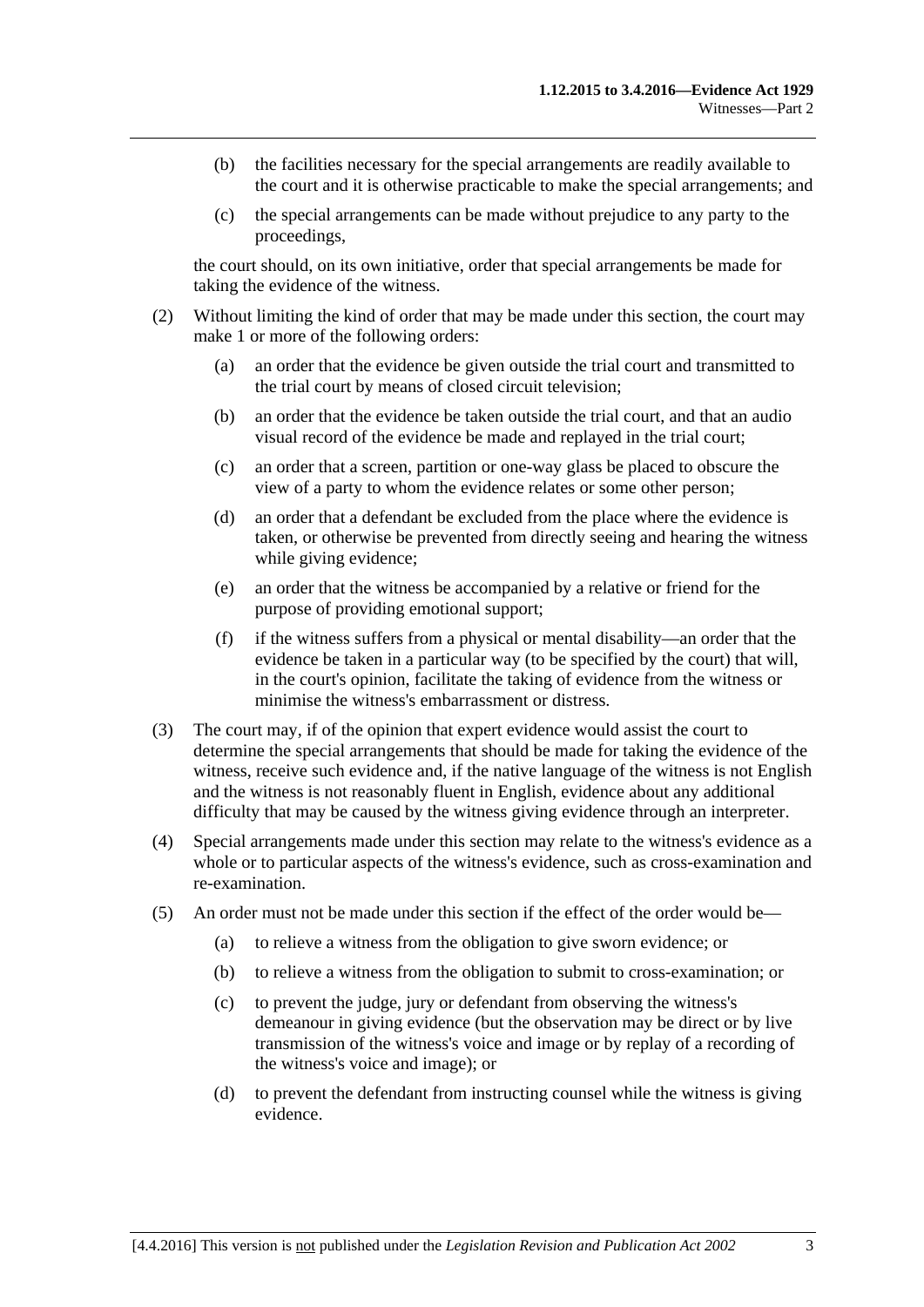- (6) If a witness is accompanied by a relative or friend for the purpose of providing emotional support, that person must be visible to the judge and jury (if any) while the witness is giving evidence and, if, in consequence of an order under this section, a party is prevented from seeing that person directly while the witness gives evidence, the court must ensure that the party is able to observe that person either—
	- (a) by direct transmission of images of the witness together with that person while the witness is giving evidence; or
	- (b) by the later replay of a recording of images of the witness together with that person made while the witness was giving evidence.
- (7) If, in a criminal trial, a court makes special arrangements for taking the evidence of a witness, the judge must warn the jury not to draw from that fact any inference adverse to the defendant, and not to allow the special arrangements to influence the weight to be given to the evidence.
- (8) An order under this section may be made, varied or revoked on the court's own initiative, or on the application of a party or witness.

## <span id="page-13-0"></span>**13A—Special arrangements for protecting vulnerable witnesses when giving evidence in criminal proceedings**

- (1) Subject to this section, if—
	- (a) a vulnerable witness is to give evidence in criminal proceedings; and
	- (b) the facilities necessary for the special arrangements are readily available to the court and it is otherwise practicable to make the special arrangements; and
	- (c) the special arrangements can be made without prejudice to any party to the proceedings,

the court must, on application under this section, order that special arrangements be made for taking the evidence of the witness.

- <span id="page-13-1"></span>(2) Without limiting the kind of order that may be made under this section, the court may make 1 or more of the following orders:
	- (a) an order that the evidence be given outside the trial court and transmitted to the trial court by means of closed circuit television;
	- (b) an order that the evidence be taken outside the trial court, and that an audio visual record of the evidence be made and replayed in the trial court;
	- (c) an order that a screen, partition or one-way glass be placed to obscure the view of a party to whom the evidence relates or some other person;
	- (d) an order that a defendant be excluded from the place where the evidence is taken, or otherwise be prevented from directly seeing and hearing the vulnerable witness while giving evidence;
	- (e) an order that the vulnerable witness be accompanied by a relative or friend for the purpose of providing emotional support;
	- (f) if the vulnerable witness suffers from a physical or mental disability—an order that the evidence be taken in a particular way (to be specified by the court) that will, in the court's opinion, facilitate the taking of evidence from the witness or minimise the witness's embarrassment or distress.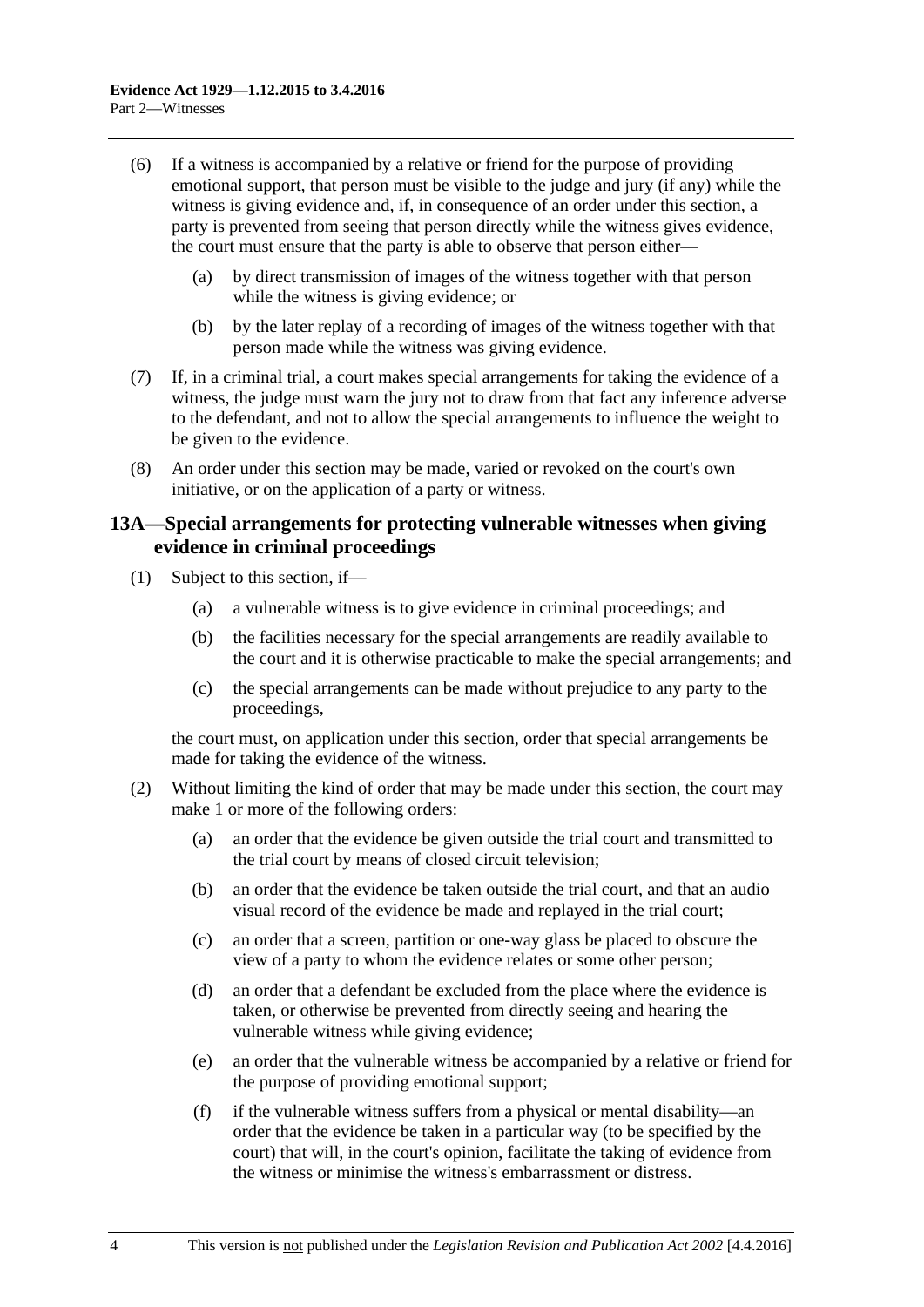- (3) Special arrangements made under this section may relate to the vulnerable witness's evidence as a whole or to particular aspects of the witness's evidence, such as cross-examination and re-examination.
- (4) An order must not be made under this section if the effect of the order would be—
	- (a) to relieve a vulnerable witness from the obligation to give sworn evidence; or
	- (b) to relieve a vulnerable witness from the obligation to submit to cross-examination; or
	- (c) to prevent the judge, jury or defendant from observing the vulnerable witness's demeanour in giving evidence (but the observation may be direct or by live transmission of the witness's voice and image or by replay of a recording of the witness's voice and image); or
	- (d) to prevent the defendant from instructing counsel while the vulnerable witness is giving evidence.
- (5) If a vulnerable witness is accompanied by a relative or friend for the purpose of providing emotional support, that person must be visible to the judge and jury (if any) while the witness is giving evidence and, if, in consequence of an order under this section, a party is prevented from seeing that person directly while the witness gives evidence, the court must ensure that the party is able to observe that person either—
	- (a) by direct transmission of images of the witness together with that person while the witness is giving evidence; or
	- (b) by the later replay of a recording of images of the witness together with that person made while the witness was giving evidence.
- (6) An application for an order under this section must—
	- (a) be made in writing by the party calling the vulnerable witness to give evidence; and
	- $(b)$  be filed in the court before the commencement of the trial; and
	- (c) within 14 days of being filed in the court—be served on the other party to the proceedings (the *respondent*); and
	- (d) specify the nature of the vulnerability of the witness, the special arrangements sought and the reasons for the arrangements; and
	- (e) otherwise be made in accordance with the rules of court.
- (7) The respondent may, if of the opinion that the witness on whose behalf the application has been made is not in fact a vulnerable witness, within 14 days of being served with the application (the *prescribed period*), file an answering document in the court objecting to the application on that ground.
- (8) If an objection to the application is filed within the prescribed period, the court must determine the application before the commencement of the trial—
	- (a) in the absence of the applicant and respondent; or
	- (b) by conducting a hearing in a room closed to the public.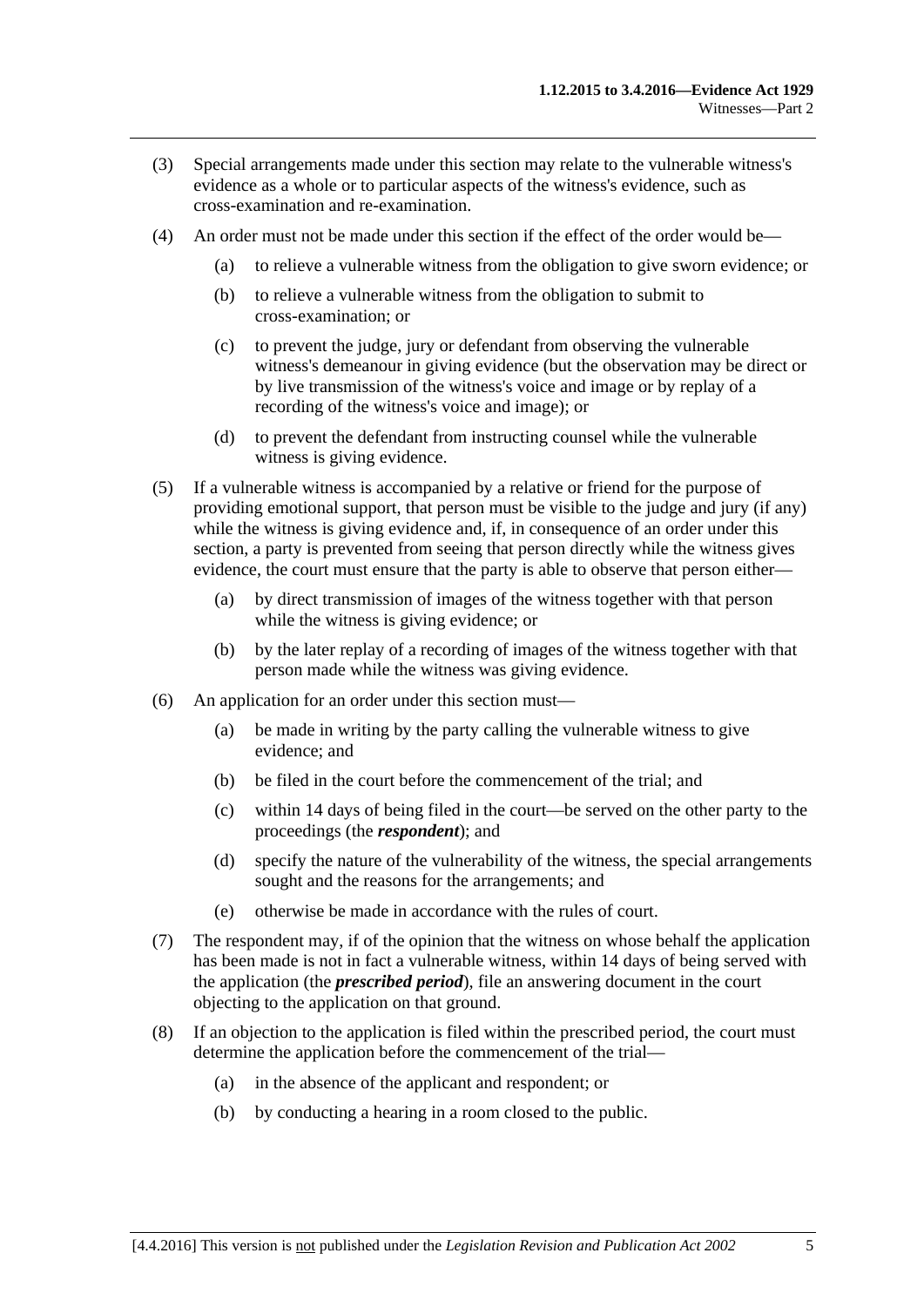- (9) The court may, if of the opinion that expert evidence would assist the court to determine the special arrangements that should be made for taking the evidence of the vulnerable witness, receive such evidence and, if the native language of the witness is not English and the witness is not reasonably fluent in English, evidence about any additional difficulty that may be caused by the witness giving evidence through an interpreter.
- (10) If no objection to the application is filed within the prescribed period, the court may order that appropriate special arrangements be made for taking the evidence of the vulnerable witness at the trial.
- (11) The court—
	- (a) may dispense with special arrangements for taking the evidence of a vulnerable witness in criminal proceedings if—
		- (i) the witness is an adult; and
		- (ii) the court is satisfied that—
			- (A) the facilities necessary for the special arrangements are not readily available to the court; and
			- (B) taking into account the following matters, it is not reasonably practicable to make the facilities available:
				- the cost, inconvenience and delay involved in procuring the necessary facilities or in adjourning to some other place where the necessary facilities are available;
				- the urgency of the proceedings; and
	- (b) must give reasons for its decision.
- (12) If, in a criminal trial, a court makes special arrangements for taking the evidence of a vulnerable witness, the judge must warn the jury not to draw from that fact any inference adverse to the defendant, and not to allow the special arrangements to influence the weight to be given to the evidence.
- (13) An order under this section may be made, varied or revoked on the court's own initiative, or on the application of a party to the proceedings.

#### <span id="page-15-0"></span>**13B—Cross-examination of certain witnesses**

- (1) A defendant is not to be permitted to cross-examine a witness who is the alleged victim of an offence to which this section applies—
	- (a) in a criminal trial unless the cross-examination is by counsel;
	- (b) in civil proceedings relating to the offence unless—
		- (i) the cross-examination is by counsel; or
		- (ii) if the defendant is not legally represented in the proceedings—to be undertaken—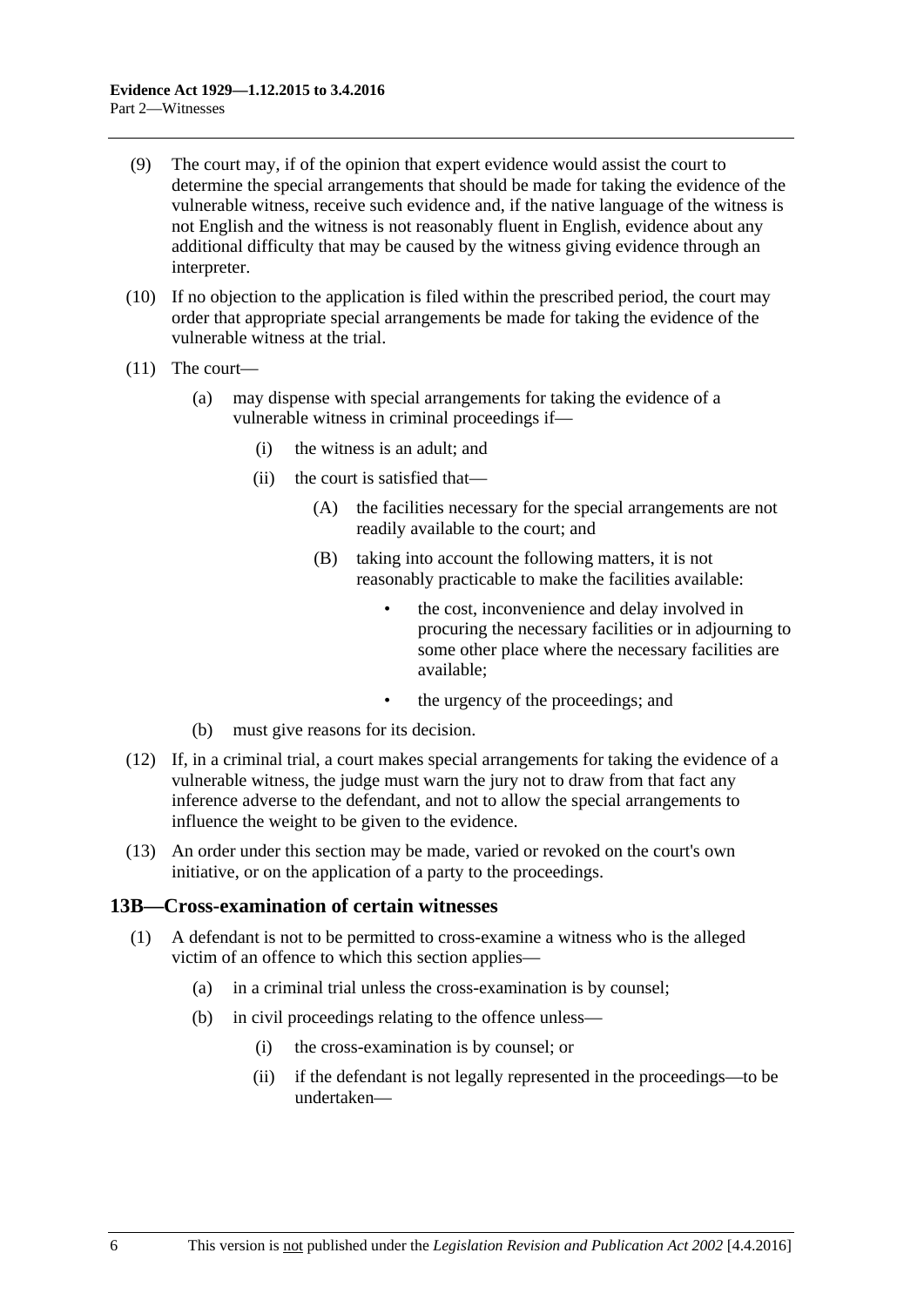- (A) by the defendant submitting to the judge, in the manner required by the judge, the questions the defendant proposes the witness be asked in cross-examination and the judge (or the judge's delegate) asking the witness those of the questions submitted that are determined by the judge to be allowable in cross-examination; or
- (B) as otherwise directed by the judge.
- (3) If a defendant is not legally represented in a criminal trial that will involve the taking of evidence from any such witness, the court must ensure that the defendant—
	- (a) has been warned of the limitation on the right of cross-examination imposed by this section; and
	- (b) has been informed—
		- (i) that he or she may be entitled to legal assistance under the *[Legal](http://www.legislation.sa.gov.au/index.aspx?action=legref&type=act&legtitle=Legal%20Services%20Commission%20Act%201977)  [Services Commission Act](http://www.legislation.sa.gov.au/index.aspx?action=legref&type=act&legtitle=Legal%20Services%20Commission%20Act%201977) 1977*;
		- (ii) in any case—of his or her rights under the *[Criminal Law \(Legal](http://www.legislation.sa.gov.au/index.aspx?action=legref&type=act&legtitle=Criminal%20Law%20(Legal%20Representation)%20Act%202001)  [Representation\) Act](http://www.legislation.sa.gov.au/index.aspx?action=legref&type=act&legtitle=Criminal%20Law%20(Legal%20Representation)%20Act%202001) 2001* to obtain the assistance of counsel for the purpose of cross-examining the witness; and
	- (c) has had a reasonable opportunity to obtain the assistance of counsel before the evidence is taken.
- (4) If, in a criminal trial, an unrepresented defendant obtains the assistance of counsel for the purpose of cross-examining such a witness, the judge must—
	- (a) explain to the jury the limitation imposed by this section on the defendant's right to personally cross-examine the witness; and
	- (b) warn the jury that no adverse inference may be drawn against the defendant from the requirement for the unrepresented defendant to obtain the assistance of counsel to cross-examine the witness.
- (5) In this section—

*offence to which this section applies* means—

- (a) a serious offence against the person; or
- (ab) an aggravated offence under section 20 of the *[Criminal Law Consolidation](http://www.legislation.sa.gov.au/index.aspx?action=legref&type=act&legtitle=Criminal%20Law%20Consolidation%20Act%201935)  Act [1935](http://www.legislation.sa.gov.au/index.aspx?action=legref&type=act&legtitle=Criminal%20Law%20Consolidation%20Act%201935)*, where the aggravating circumstances of the offence are the circumstances referred to in section 5AA(1)(g) of that Act; or
- (b) an offence of contravening or failing to comply with an intervention order under the *[Intervention Orders \(Prevention of Abuse\) Act](http://www.legislation.sa.gov.au/index.aspx?action=legref&type=act&legtitle=Intervention%20Orders%20(Prevention%20of%20Abuse)%20Act%202009) 2009*; or
- (c) an offence of contravening or failing to comply with a restraining order under the *[Summary Procedure Act](http://www.legislation.sa.gov.au/index.aspx?action=legref&type=act&legtitle=Summary%20Procedure%20Act%201921) 1921*.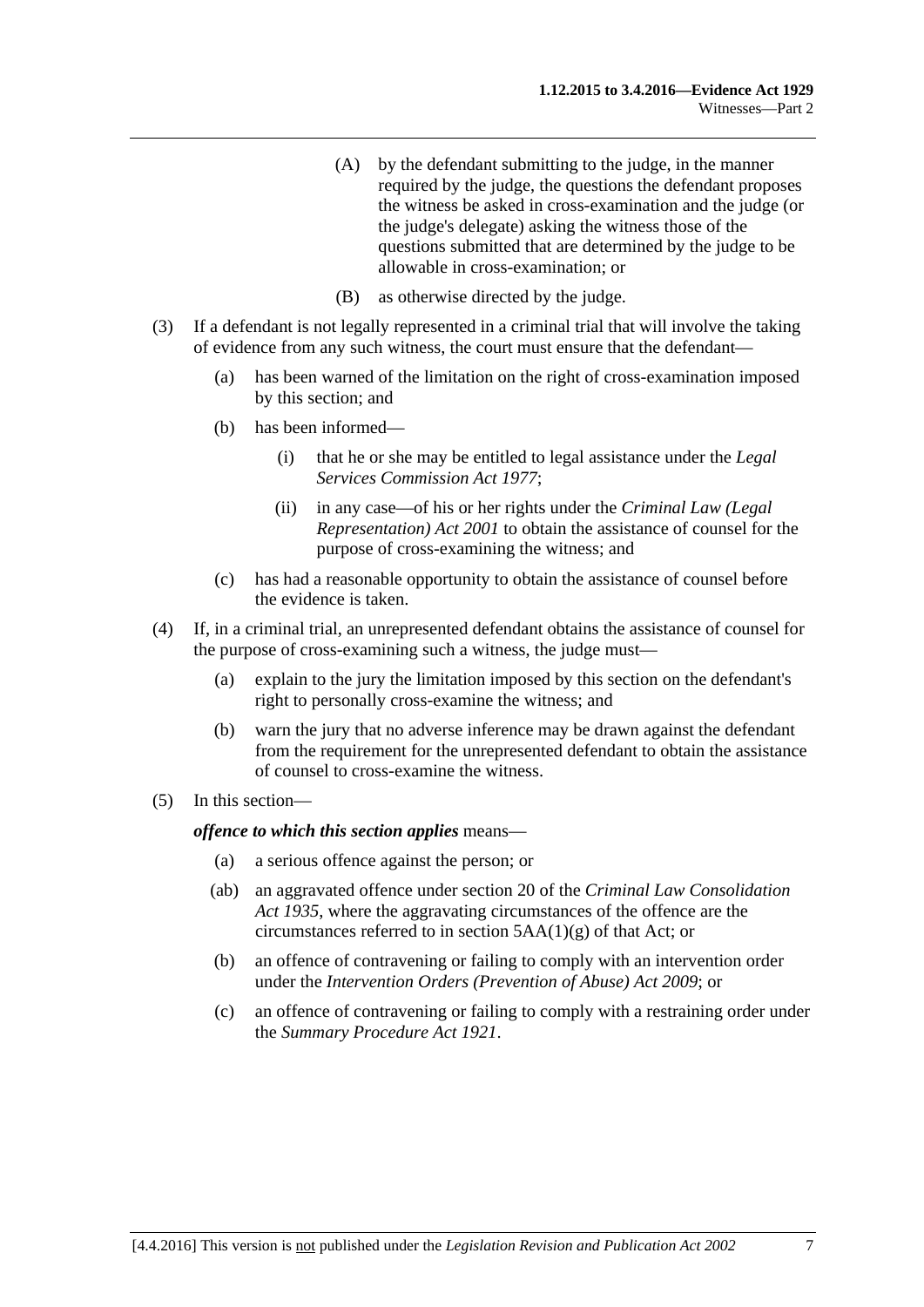## <span id="page-17-0"></span>**13C—Court's power to make audio visual record of evidence of vulnerable witnesses in criminal proceedings**

- (1) If a vulnerable witness is to give evidence in criminal proceedings, the following provisions apply:
	- (a) in the case of a vulnerable witness who is a child of or under the age of 16 years and who is the alleged victim of a sexual offence—the court must order that an audio visual record be made of the witness's evidence before the court (unless an order has already been made in respect of the witness's evidence under section  $13A(2)(b)$ ;
	- (b) in the case of any other vulnerable witness—the court may, on application by the prosecution, order that an audio visual record be made of the witness's evidence before the court if—
		- (i) the facilities necessary for making an audio visual record of the evidence are readily available to the court; and
		- (ii) it is otherwise practicable to make such a record.
- (2) Subject to [subsection](#page-17-2) (3), an audio visual record of evidence (whether made by order under this section or section  $13A(2)(b)$  is to be kept in the custody of the court.
- (2a) Rules of court may be made regulating access to, and responsibility for, an audio visual record in the custody of the court.
- <span id="page-17-2"></span>(3) The court (or a superior court) may authorise a person to take custody of the audio visual record of evidence, or to have some other form of access to it, if satisfied that the custody or access is reasonably necessary for the purposes of related proceedings that have been commenced or are in contemplation.
- (4) Despite any other law, access to an audio visual record of evidence is not to be allowed except as provided by this section.

## <span id="page-17-1"></span>**13D—Court's power to admit evidence taken in earlier proceedings**

- (1) If, on application by a party to civil or criminal proceedings before a court, the court is satisfied that—
	- (a) evidence given by a witness in earlier criminal proceedings is relevant to the proceedings before the court; and
	- (b) the witness—
		- (i) has died; or
		- (ii) has become too ill or infirm to give evidence; or
		- (iii) has not, after diligent search, been found; or
		- (iv) is a vulnerable witness,

the court in the later proceedings has a discretion to admit an official record of the evidence.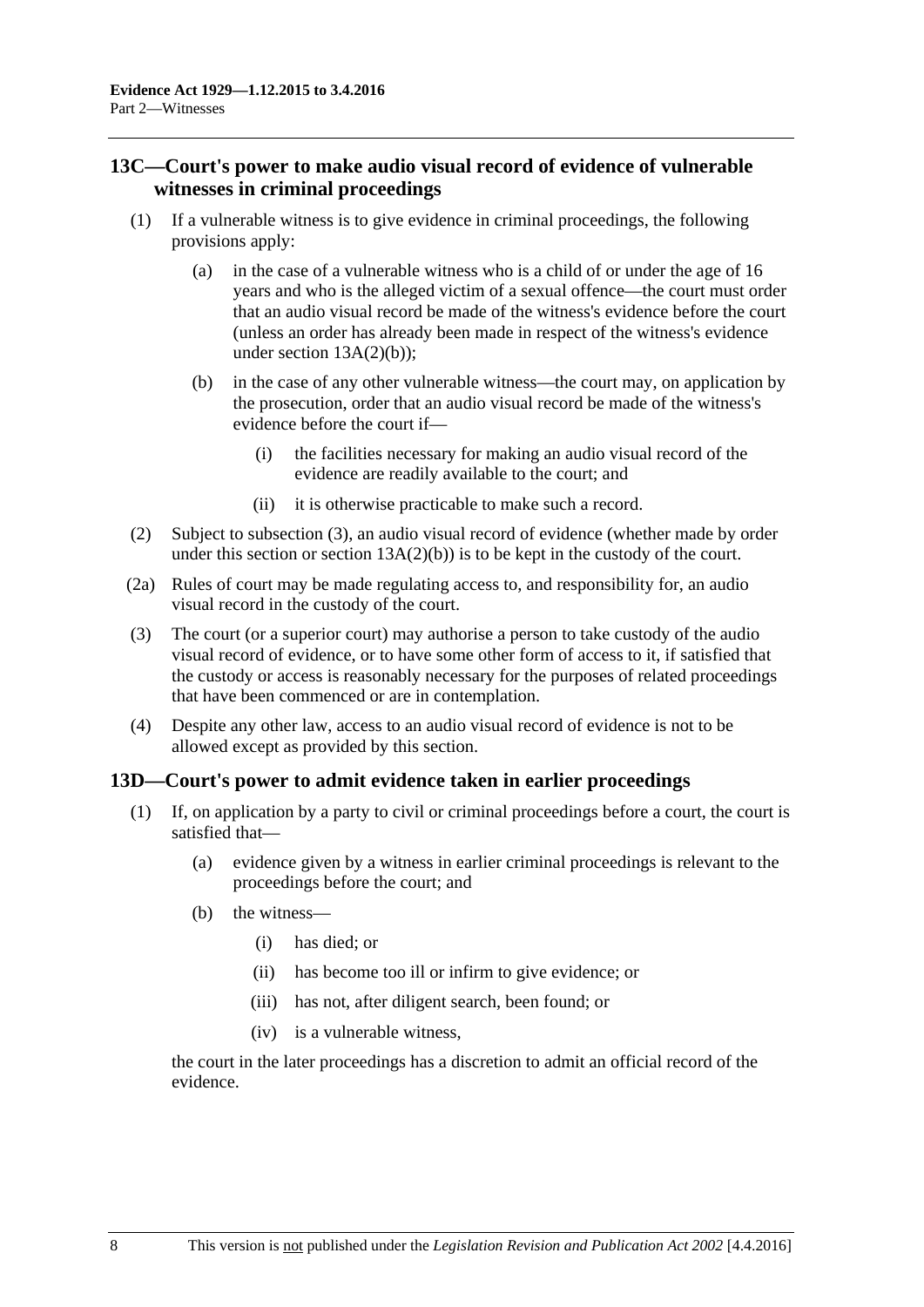- (2) An *official record* of evidence is a record made at the direction or with the approval of the court before which the evidence was taken and, if an audio or audio visual record of the evidence was taken at the direction or with the approval of the court, in addition to a written transcript, the official record of evidence includes the audio or audio visual record.
- (3) Before the court admits an official record into evidence in proceedings under this section, the record must be edited—
	- (a) as agreed between the parties to those proceedings so as to exclude material that is not relevant to those proceedings; and
	- (b) so as to exclude evidence that is inadmissible in those proceedings for any other reason.
- (4) If the court admits an official record into evidence under this section, it may relieve the witness, wholly or in part, from an obligation to give evidence in the later proceedings.

## <span id="page-18-0"></span>**14—Entitlement of a witness to be assisted by an interpreter**

- (1) Where—
	- (a) the native language of a witness who is to give oral evidence in any proceedings is not English; and
	- (b) the witness is not reasonably fluent in English,

the witness is entitled to give that evidence through an interpreter.

- (1a) A person may only act as an interpreter—
	- (a) if the person takes an oath or makes an affirmation to interpret accurately; and
	- (b) in a case where a party to the proceeding disputes the person's ability or impartiality as an interpreter, if the judge is satisfied as to the person's ability and impartiality.
- (2) An affidavit or other written deposition in a language other than English shall be received in evidence in the same circumstances as an affidavit or other written deposition in English if it has annexed to it—
	- (a) a translation of its contents into English; and
	- (b) an affidavit by the translator to the effect that the translation accurately reproduces in English the contents of the original.

## <span id="page-18-1"></span>**15—Witness not disqualified by interest or crime**

No person shall be excluded from giving evidence on the ground—

- (a) that he has or may have an interest in the matter in question or in the event of the proceeding, or
- (b) that he has previously been convicted of any crime or offence.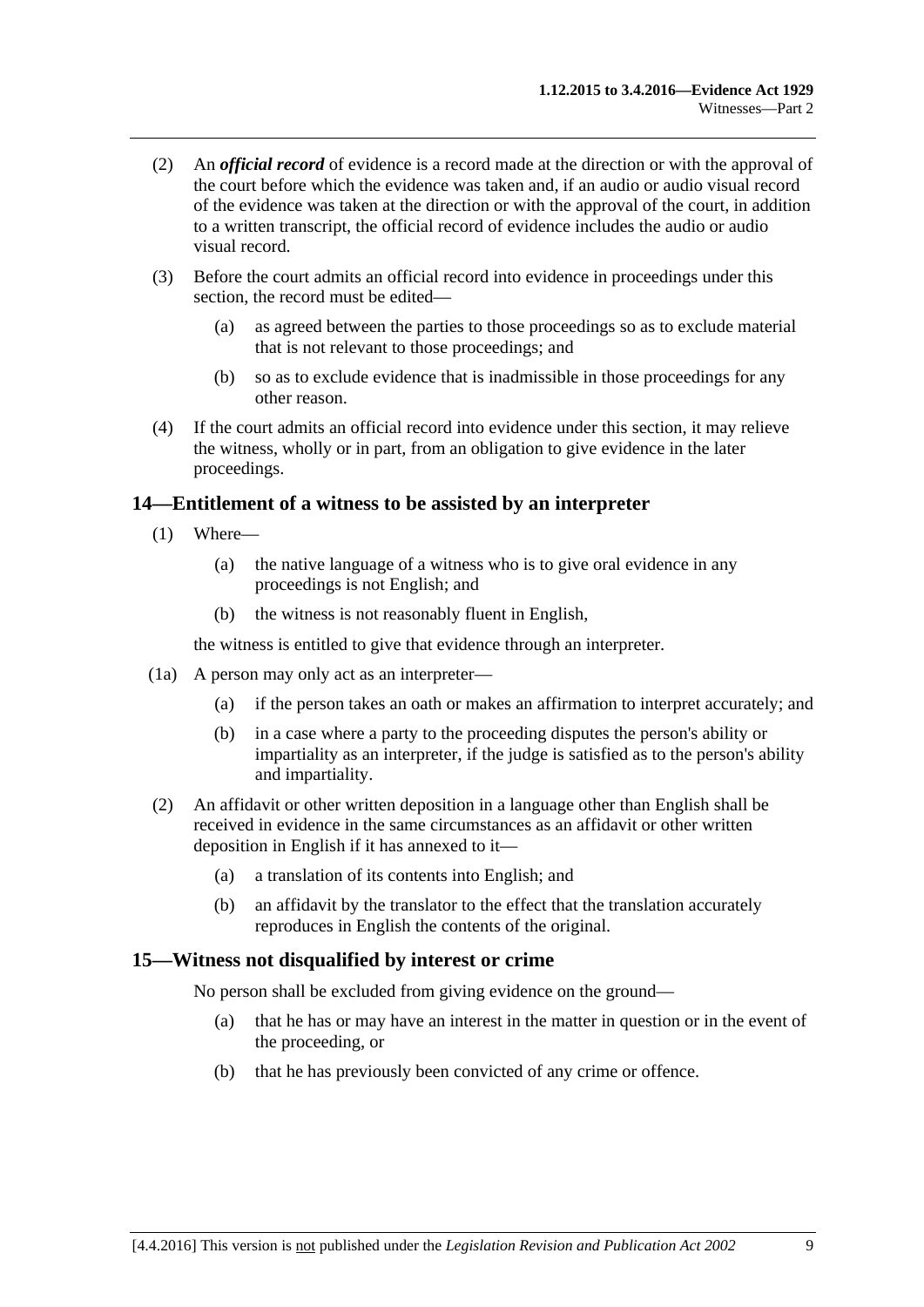## <span id="page-19-0"></span>**16—Parties, their wives and husbands competent and compellable in civil proceedings**

In any proceeding not being a criminal proceeding the parties thereto and the persons on whose behalf such proceeding is brought or defended, and the husbands and wives of such parties or persons respectively, shall, subject to the provisions of this Act, be competent and compellable to give evidence on behalf of either or any of the parties to such proceeding.

## <span id="page-19-1"></span>**18—Accused persons competent to give evidence**

- <span id="page-19-3"></span>(1) Every person charged with an offence shall be a competent witness for the defence at every stage of the proceedings, whether the person so charged is charged solely or jointly with any other person: Provided as follows:
	- (a) a person so charged shall not be called as a witness in pursuance of this Act except upon his own application;
	- (b) the failure of any person charged with an offence to give evidence shall not be made the subject of any comment by the prosecution;
	- (c) a person charged and being a witness in pursuance of this Act may be asked any question in cross-examination notwithstanding that it would tend to criminate him as to the offence charged;
	- (d) a person charged and called as a witness in pursuance of this Act shall not be asked, and if asked, shall not be required to answer, any question tending to show that he has committed or been convicted of or been charged with any offence other than that wherewith he is then charged, or is of bad character, unless—
		- (i) the evidence to be elicited by the question is admissible as tending to show that he is guilty or not guilty of the offence with which he is charged; or
		- (ii) he has personally or by his advocate asked questions of the witnesses for the prosecution with a view to establish his own good character or has given evidence of his good character; or
		- (iii) he forfeits the protection of this paragraph by virtue of [subsection](#page-19-2) (2); or
		- (iv) he has given evidence against any other person charged with the same offence;
	- (e) every person called as a witness in pursuance of this Act shall, unless otherwise ordered by the court, give his evidence from the witness box or other place from which the other witnesses give their evidence;
	- (f) nothing herein contained shall affect the provisions of section 110 of the *[Justices Act](http://www.legislation.sa.gov.au/index.aspx?action=legref&type=act&legtitle=Justices%20Act%201921) 1921*.
- <span id="page-19-2"></span>(2) A defendant forfeits the protection of [subsection](#page-19-3)  $(1)(d)$  if—
	- (a) the nature or conduct of the defence is such as to involve imputations on the character of the prosecutor or a witness for the prosecution; and
	- (b) the imputations are not such as would necessarily arise from a proper presentation of the defence.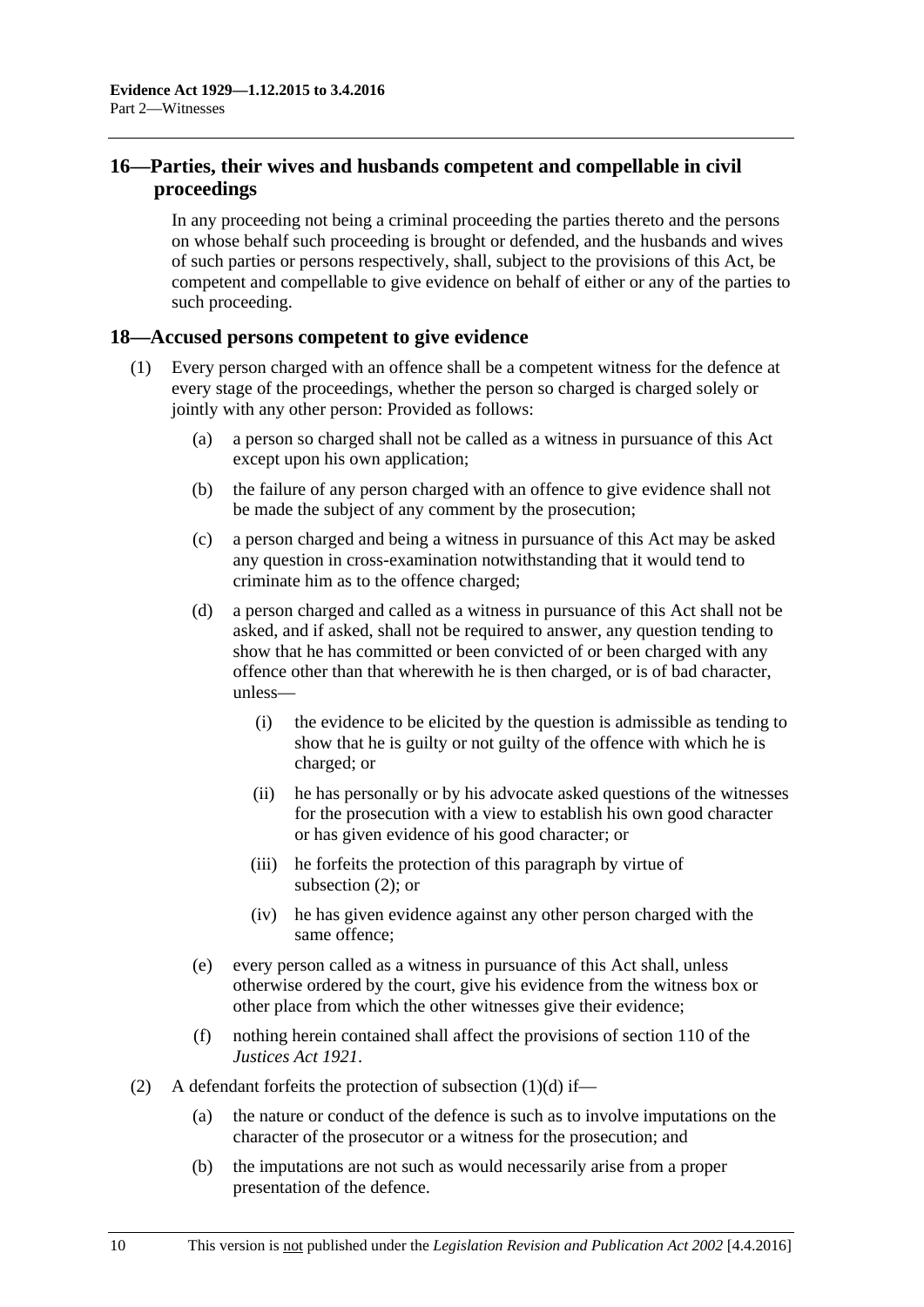- (3) Notwithstanding the provisions of [subsection](#page-19-2) (2), a defendant does not forfeit the protection of [subsection](#page-19-3) (1)(d) by reason of imputations on the character of the prosecutor or a witness for the prosecution arising from evidence of the conduct of the prosecutor or witness—
	- (a) in the events or circumstances on which the charge is based; or
	- (b) in the investigation of those events or circumstances, or in assembling evidence in support of the charge; or
	- (c) in the course of the trial, or proceedings preliminary to the trial.

#### <span id="page-20-0"></span>**18A—Abolition of right to make unsworn statement**

A person charged with an offence is not entitled to make at the trial for the offence any unsworn statement of fact in defence of the charge (except in the course of giving unsworn evidence under [section](#page-10-3) 9).

#### <span id="page-20-1"></span>**21—Competence and compellability of witnesses**

- (1) A close relative of a person charged with an offence shall be competent and compellable to give evidence for the defence and shall, subject to this section, be competent and compellable to give evidence for the prosecution.
- <span id="page-20-2"></span>(2) Where a person is charged with an offence and a close relative of the accused is a prospective witness against the accused in any proceedings related to the charge (including proceedings for the grant, variation or revocation of bail, or an appeal at which fresh evidence is to be taken) the prospective witness may apply to the court for an exemption from the obligation to give evidence against the accused in those proceedings.
- <span id="page-20-3"></span>(3) Where it appears to a court to which an application is made under [subsection](#page-20-2)  $(2)$ —
	- (a) that, if the prospective witness were to give evidence, or evidence of a particular kind, against the accused, there would be a substantial risk of—
		- (i) serious harm to the relationship between the prospective witness and the accused; or
		- (ii) serious harm of a material, emotional or psychological nature to the prospective witness; and
	- (b) that, having regard to the nature and gravity of the alleged offence and the importance to the proceedings of the evidence that the prospective witness is in a position to give, there is insufficient justification for exposing the prospective witness to that risk,

the court may exempt the prospective witness, wholly or in part, from the obligation to give evidence against the accused in the proceedings before the court.

- (3a) If the prospective witness is a young child, or is mentally impaired, the court should consider whether to grant an exemption under [subsection](#page-20-3) (3) even though no application for exemption has been made and, if of the opinion that such an exemption should be granted, may proceed to grant the exemption accordingly.
- (4) Where a court is constituted of a judge and jury—
	- (a) an application for an exemption under this section shall be heard and determined by the judge in the absence of the jury; and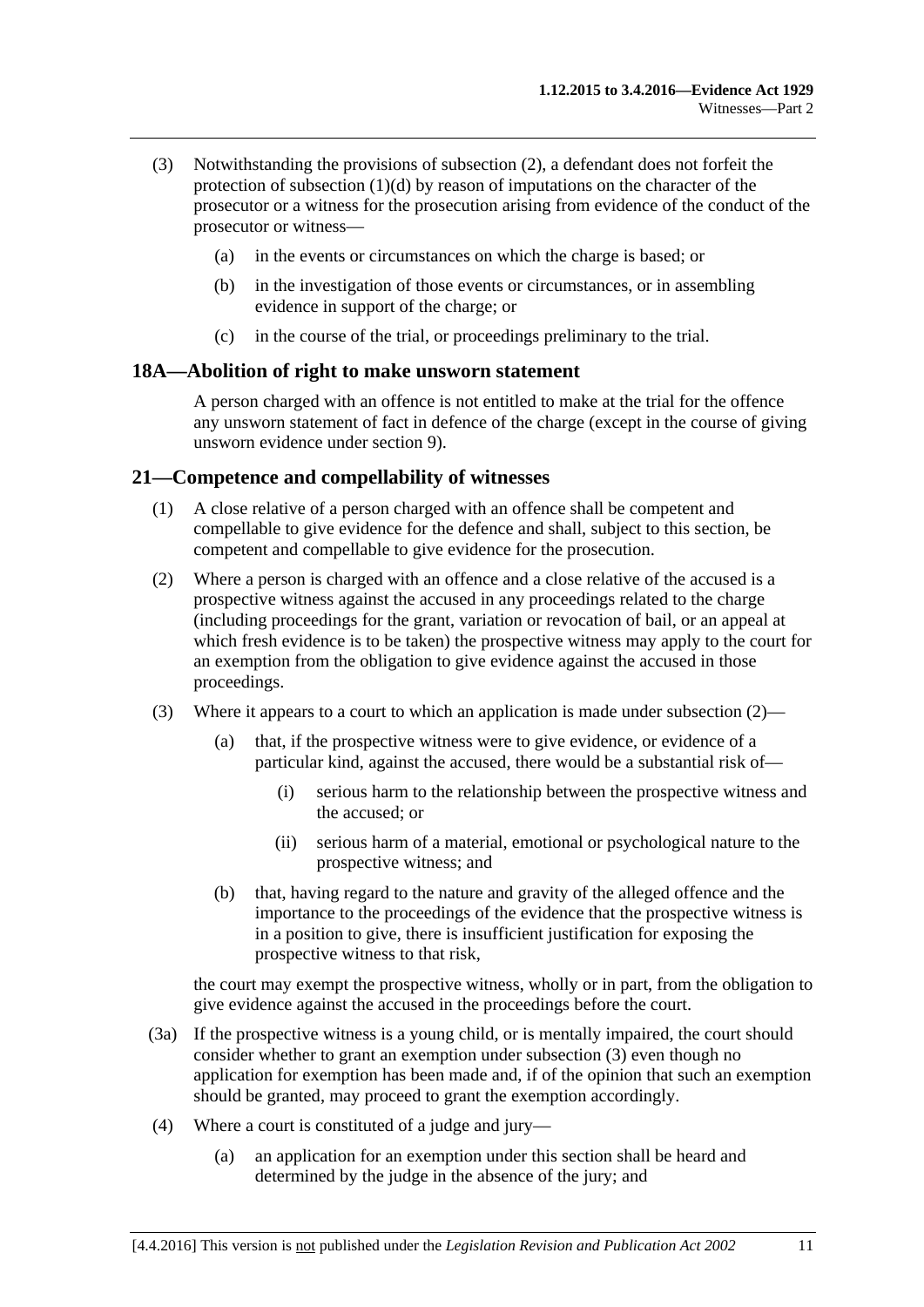- (b) the fact that a prospective witness has applied for, or been granted or refused, an exemption under this section shall not be made the subject of any question put to a witness in the presence of the jury or of any comment to the jury by counsel or the presiding judge.
- (5) The judge presiding at proceedings in which a close relative of an accused person is called as a witness against the accused must satisfy himself or herself that the prospective witness—
	- (a) is aware of his or her right to apply for an exemption under this section; or
	- (b) is incapable, by reason of age or mental impairment, of understanding his or her right to apply for an exemption under this section.
- (6) This section does not operate to make a person who has himself been charged with an offence compellable to give evidence in proceedings related to that charge.
- (7) In this section—

*close relative* of an accused person means a spouse, domestic partner, parent or child.

### <span id="page-21-0"></span>**22—Certain questions may be disallowed**

In any proceeding in any court, whether civil or criminal, the judge may disallow any questions put in cross-examination of any party or other witness which may appear to him to be vexatious and not relevant to any matter proper to be inquired into in the proceeding.

#### <span id="page-21-1"></span>**23—Rules as to relevancy**

In deciding whether a question affecting the credibility of a witness is relevant, or ought to be allowed, the judge shall have regard to the following considerations:

- (a) such questions are proper if they are of such a nature that the truth of the imputation conveyed by them would seriously affect the opinion of the court as to the credibility of the witness on the matter to which he testifies;
- (b) such questions are improper if the imputation which they convey relates to matters so remote in time, or of such a character, that the truth of the imputation would not affect, or would affect only in a slight degree, the opinion of the court as to the credibility of the witness on the matter to which he testifies;
- (c) such questions are improper if there is a great disproportion between the importance of the imputation made against the witness's character and the importance of his evidence.

## <span id="page-21-2"></span>**24—Disallowance of certain questions in cross-examination**

- (1) If any question put to a witness upon cross-examination relates to a matter not relevant to the proceeding, except in so far as it affects the credit of the witness by injuring his character, it shall be the duty of the court to decide whether or not the witness shall be compelled to answer it, and the court may, if it thinks fit, inform the witness that he is not obliged to answer it.
- (2) In exercising this discretion the court shall have regard to the considerations referred to in [section](#page-21-1) 23.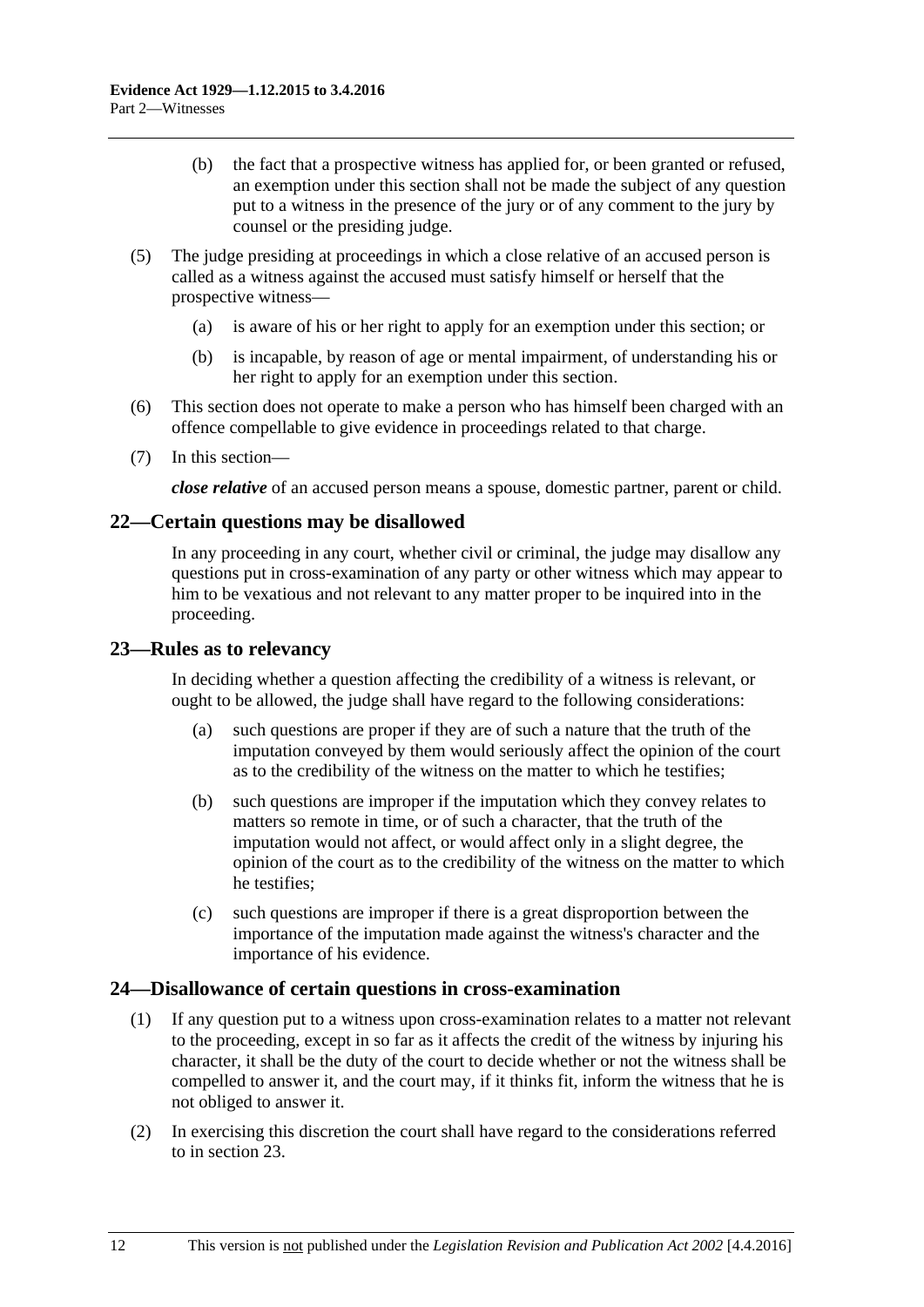#### <span id="page-22-0"></span>**25—Disallowance of improper questions**

- (1) A question is an *improper question* if—
	- (a) the question is misleading or confusing; or
	- (b) the question is apparently based on a stereotype, including a sexual, racial, ethnic or cultural stereotype or a stereotype based on age or physical or mental disability; or
	- (c) the question is unnecessarily repetitive, offensive or oppressive, or is 1 of a series of questions that is unnecessarily repetitive, offensive or oppressive; or
	- (d) the question is put in a humiliating, insulting or otherwise inappropriate manner or tone.
- (2) A question is not, however, improper only because—
	- (a) it challenges the truthfulness of the witness, or the consistency or accuracy of statements made by the witness; or
	- (b) it deals with matters the witness would find distasteful or intrudes on the witness's privacy.
- (3) If an improper question is put to a witness in cross-examination, the court must—
	- (a) disallow the question; and
	- (b) inform the witness that the question need not be answered.
- (4) In determining whether a question is improper, the court may take into account—
	- (a) the age, personality and educational level of the witness; and
	- (b) any mental or physical disabilities to which the witness is subject; and
	- (c) the witness's ethnic and cultural background; and
	- (d) any other characteristics of the witness that may be relevant; and
	- (e) the context in which the question is put, including—
		- (i) the nature of the proceedings and, if the proceedings are criminal proceedings, the nature of the offence to which they relate; and
		- (ii) the relationship (if any) between the witness and a party to the proceedings; and
	- (f) any other relevant factor.
- (5) The failure to exercise the discretion in relation to a question does not affect the admissibility of any answer given in response to the question.

#### <span id="page-22-1"></span>**26—Proof of previous conviction of witness may be given**

A witness may, subject to any other provisions of this Act, be questioned as to whether he has been convicted of any offence, and upon being so questioned, if he either denies or does not admit the fact, or refuses to answer, it shall be lawful for the cross-examining party to prove such conviction.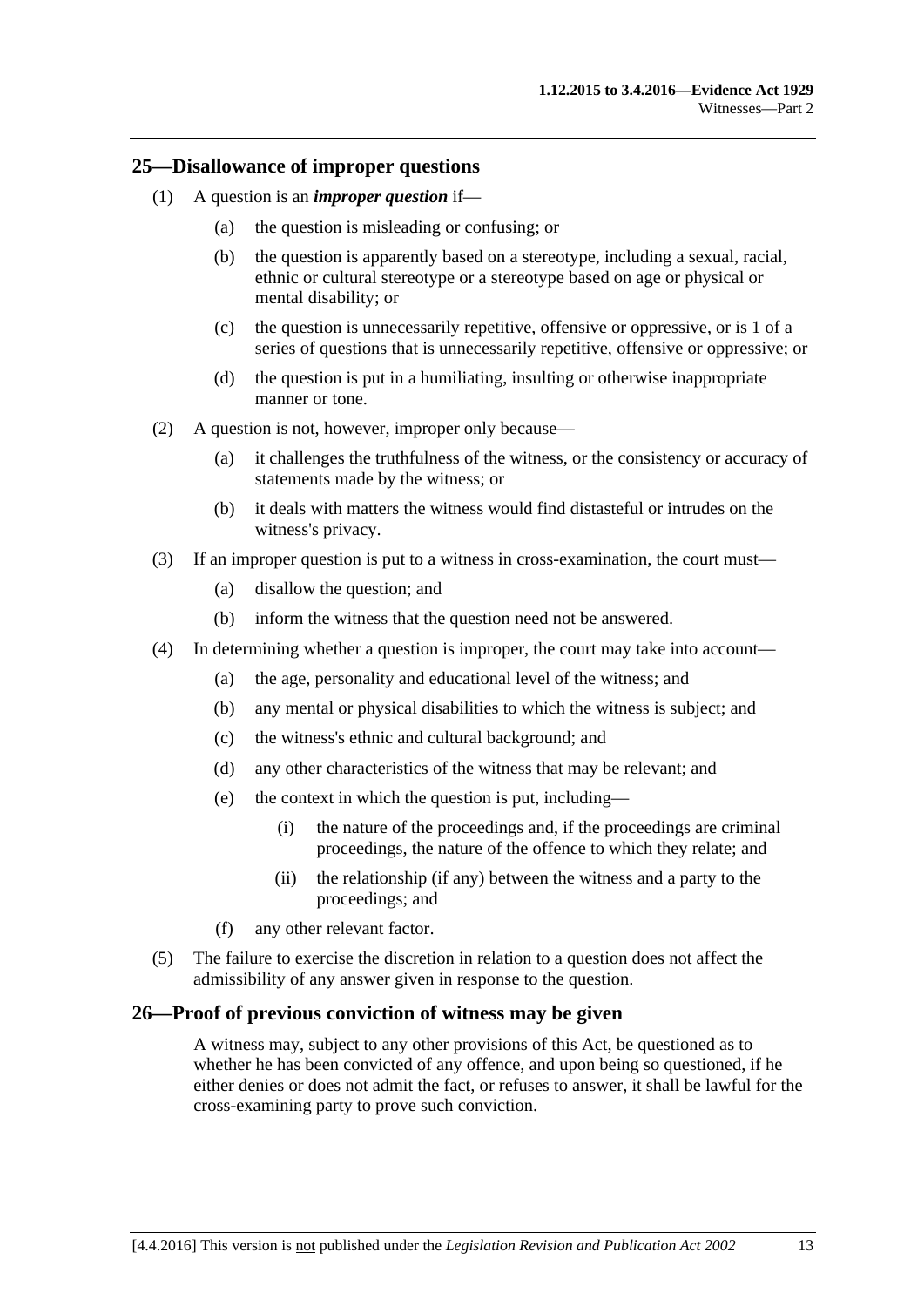## <span id="page-23-0"></span>**27—How far a party may discredit his or her own witness**

A party producing a witness shall not be allowed to impeach his credit by general evidence of bad character; but if the judge is of opinion that the witness is adverse, the party may—

- (a) contradict the witness by other evidence; or
- (b) with the permission of the judge, prove that the witness has made, at any other time, a statement inconsistent with his present testimony: Provided that, before giving such last-mentioned proof, the circumstances of the supposed statement sufficient to designate the particular occasion, must be mentioned to the witness, and he must be asked whether or not he has made the statement.

#### <span id="page-23-1"></span>**28—Proof of contradictory statements of adverse witness**

If any witness, upon cross-examination as to a former statement made by him, relative to the subject matter of the cause, and inconsistent with his present testimony, does not distinctly admit that he has made the statement, proof may be given that he did in fact make it; but before such proof can be given, the circumstances of the supposed statement, sufficient to designate the particular occasion, must be mentioned to the witness, and he must be asked whether or not he has made the statement.

#### <span id="page-23-2"></span>**29—Cross-examination as to previous statements in writing**

A witness may be cross-examined as to previous statements made by him in writing, or reduced into writing, relative to the subject matter of the cause, without the writing being shown to him; but if it is intended to contradict the witness by the writing, his attention must, before such contradictory proof can be given, be called to those parts of the writing which are to be used for the purpose of so contradicting him: Provided always, that the judge, at any time during the trial, may require the production of the writing for his inspection; and may thereupon make such use of it, for the purposes of the trial, as he thinks fit.

## <span id="page-23-3"></span>**29A—Victim who is a witness entitled to be present in court unless court orders otherwise**

- (1) A court in a criminal proceeding may only order a victim of the offence who is a witness in the proceeding to leave the courtroom until required to give evidence if the court considers it appropriate to do so, whether to ensure a fair trial or for any other reason.
- (2) Nothing in this section prevents a court from ordering a victim who is a witness in the proceeding to leave the courtroom at any time after giving evidence if the court considers it appropriate to do so.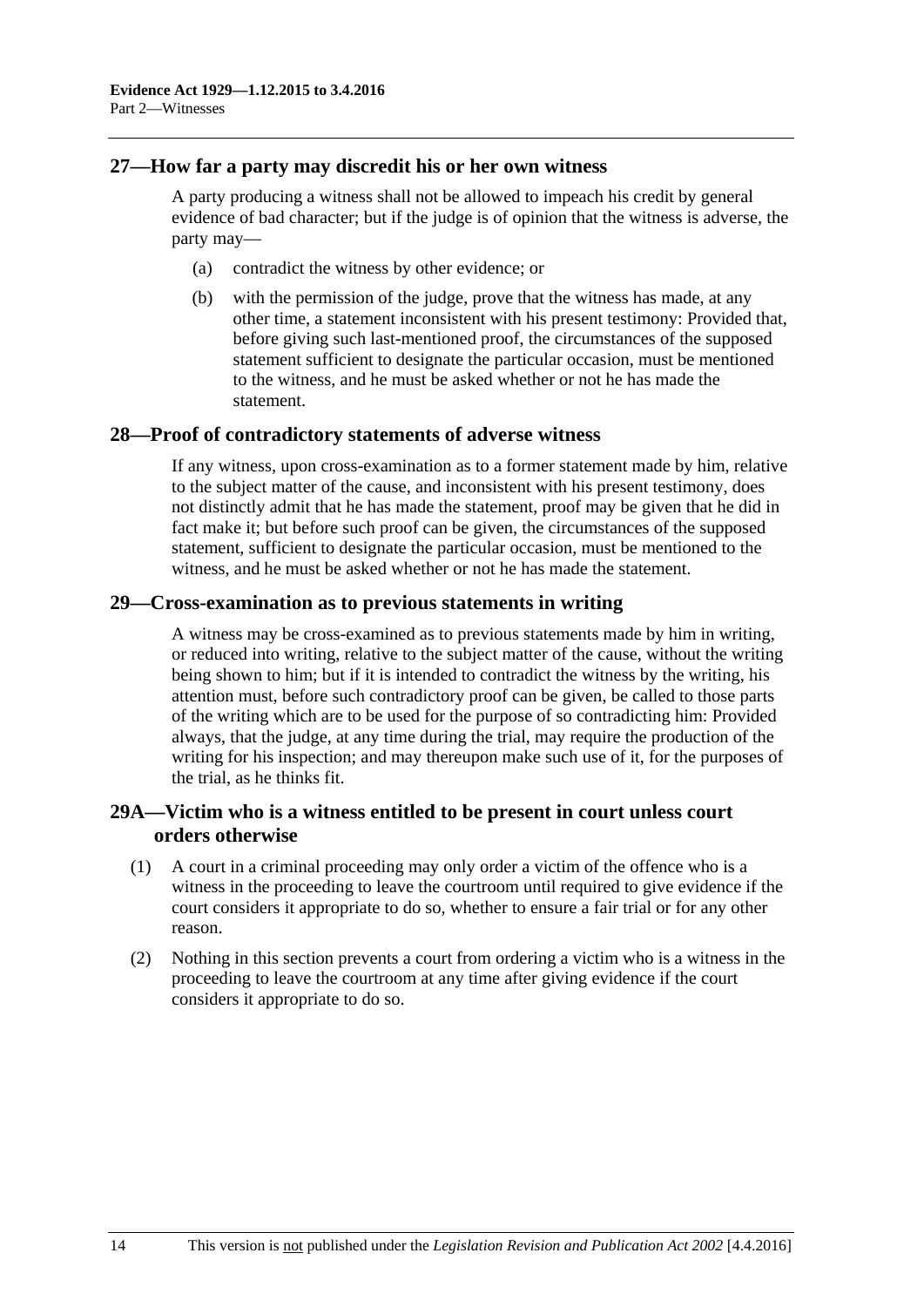# <span id="page-24-0"></span>**Part 3—Miscellaneous rules of evidence**

## <span id="page-24-1"></span>**Division 1—Miscellaneous rules of evidence in general cases**

## <span id="page-24-2"></span>**30—As to comparison of disputed writing**

Comparison of a disputed writing with any writing proved to the satisfaction of the judge to be genuine shall be permitted to be made by witnesses; and such writings, and the evidence of witnesses respecting the same, may be submitted to the court as evidence of the genuineness or otherwise of the writing in dispute.

## <span id="page-24-3"></span>**31—Attesting witness need not be called in certain cases**

It shall not be necessary to prove, by the attesting witness, any instrument to the validity of which attestation is not requisite; and such instrument may be proved by admission or otherwise, as if there had been no attesting witness thereto.

## <span id="page-24-4"></span>**33—Disclosure in action for defamation**

- (1) A person who is required to answer a question, or to disclose or produce a document or thing, in civil proceedings for defamation is not excused from answering the question or disclosing or producing the document or thing on the ground that the answer to the question or the disclosure or production of the document or thing might tend to incriminate the person of an offence.
- (2) However, any answer given to a question, or document or thing disclosed or produced, by a natural person in compliance with the requirement is not admissible in evidence against the person in any other action or proceedings.

## <span id="page-24-5"></span>**34—Admissions by accused persons**

A person may admit on his trial any fact alleged or sought to be proved against him, and such admission shall be sufficient proof of the fact without other evidence: Provided that the admission shall be made by the accused either personally or by his counsel or solicitor in his presence, or, in the case of a body corporate, by its counsel or solicitor.

## <span id="page-24-6"></span>**34A—Proof of commission of offence**

Where a person has been convicted of an offence or found by a court exercising criminal jurisdiction to have committed an offence and the commission of the offence is in issue or relevant to an issue in a civil proceeding, the conviction or finding is evidence of the commission of the offence and admissible in the proceeding against the person or a party claiming through or under the person.

## <span id="page-24-7"></span>**34AB—Identification evidence**

- (1) In a criminal trial, evidence of the identity of a person alleged to have committed an offence is not inadmissible, and is not to be excluded, merely because it was obtained other than by means of an identity parade involving a physical line-up of persons.
- <span id="page-24-8"></span>(2) In a criminal trial, evidence of the identity of a person alleged to have committed an offence obtained by means of an identity parade is to be excluded unless—
	- $(a)$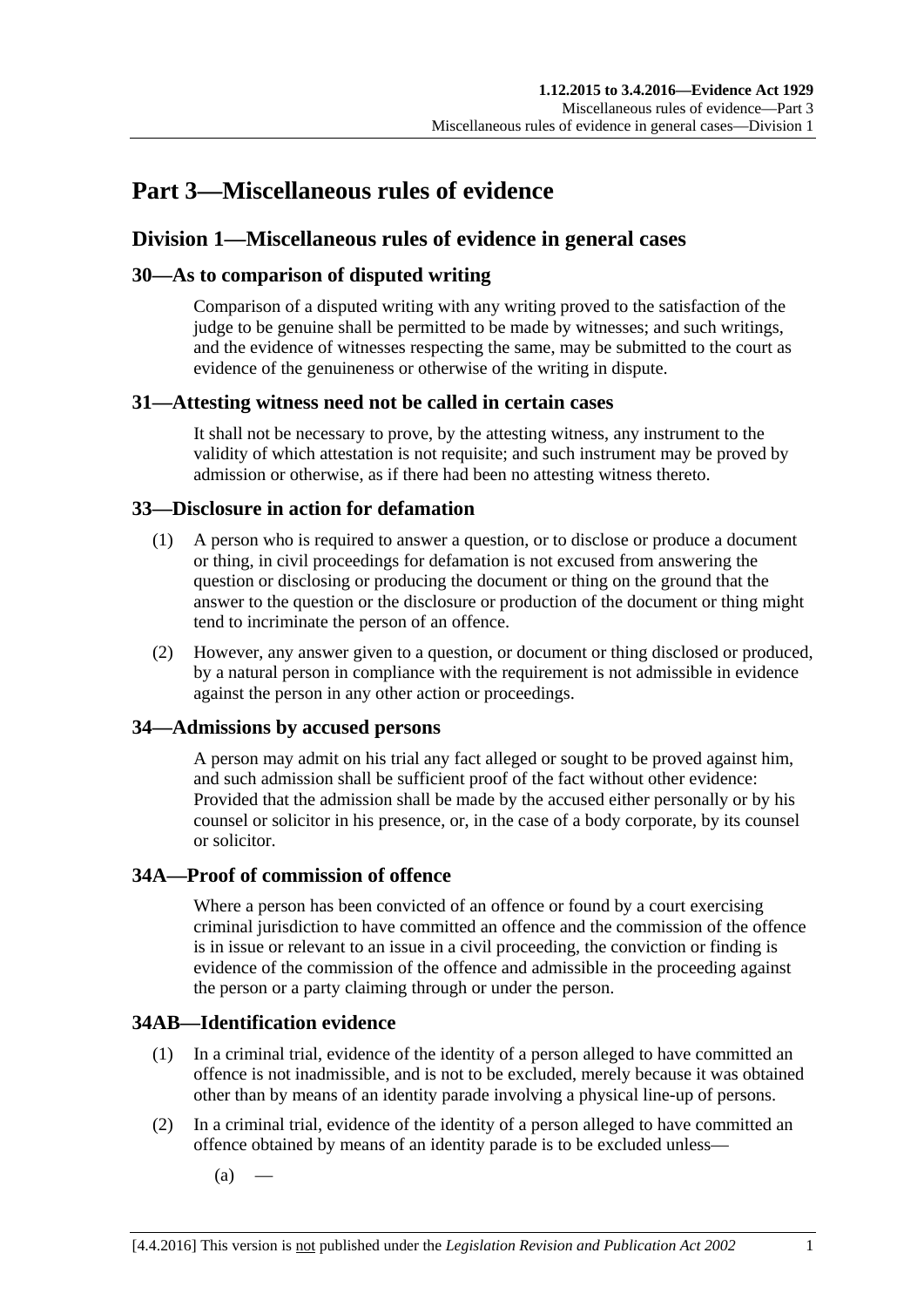- (i) an audio visual record of the identity parade is made and kept in accordance with the regulations; and
- (ii) if the regulations prescribe procedures for the conduct of an identity parade—the identity parade is conducted in accordance with the prescribed procedures; or
- (b) the judge is satisfied that the interests of justice require the admission of the evidence despite the failure to comply with [paragraph](#page-24-8) (a).
- (3) In a criminal trial where the identity of a person alleged to have committed an offence is in issue, the judge must, if evidence of the identity of the person is admitted, inform the jury—
	- (a) of the need for caution before accepting identification evidence; and
	- (b) of the reasons for the need for caution, both generally and in the circumstances of the case.
- (4) In giving any such information, the judge is not required to use any particular form of words but may not suggest that identification evidence obtained from an identity parade by any means other than by a physical line-up of persons is inherently or intrinsically less reliable than evidence obtained from an identity parade by such means.
- (5) To avoid doubt, this section does not—
	- (a) make evidence admissible that would otherwise be inadmissible; or
	- (b) affect the court's discretion to exclude evidence.
- (6) In this section—

*identity parade* means a contemporaneous presentation (whether by a physical line-up or by means of images) of a number of persons to a witness for the purpose of identifying a person.

## <span id="page-25-1"></span><span id="page-25-0"></span>**34C—Admissibility of documentary evidence as to facts in issue**

- (1) In any civil proceedings where direct oral evidence of a fact would be admissible, any statement made by a person in a document and tending to establish that fact shall, on production of the original document, be admissible as evidence of that fact if the following conditions are satisfied, that is to say—
	- (a) if the maker of the statement either—
		- (i) had personal knowledge of the matters dealt with by the statement; or
		- (ii) where the document in question is or forms part of a record purporting to be a continuous record, made the statement (in so far as the matters dealt with thereby are not within his personal knowledge) in the performance of a duty to record information supplied to him by a person who had, or might reasonably be supposed to have, personal knowledge of those matters; and
	- (b) if the maker of the statement is called as a witness in the proceedings.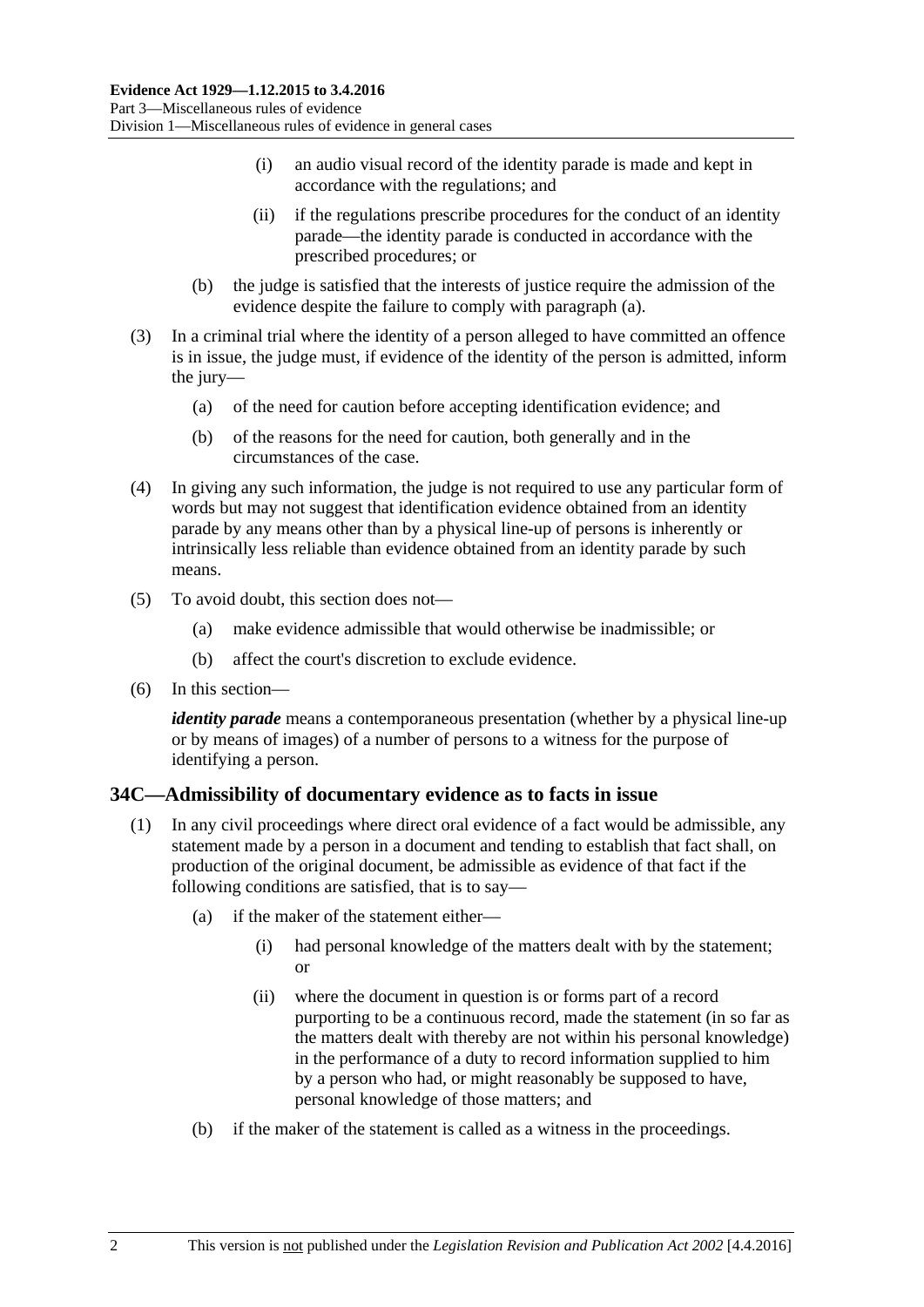- (1a) However, the condition that the maker of the statement shall be called as a witness need not be satisfied if he is dead, or unfit by reason of his bodily or mental condition to attend as a witness, or if he is beyond the seas and it is not reasonably practicable to secure his attendance, or if all reasonable efforts to find him have been made without success.
- (2) In any civil proceedings, the court may at any stage of the proceedings, if having regard to all the circumstances of the case it is satisfied that undue delay or expense would otherwise be caused, order that such a statement as is mentioned in [subsection](#page-25-1) (1) of this section shall be admissible as evidence or may, without any such order having been made, admit such a statement in evidence—
	- (a) notwithstanding that the maker of the statement is available but is not called as a witness;
	- (b) notwithstanding that the original document is not produced, if in lieu thereof there is produced a copy of the original document or of the material part thereof certified to be a true copy in such manner as may be specified in the order or as the court may approve, as the case may be.
- (3) Nothing in this section shall render admissible as evidence any statement made by a person interested at a time when proceedings were pending or anticipated involving a dispute as to any fact which the statement might tend to establish.
- (4) For the purposes of this section, a statement in a document shall not be deemed to have been made by a person unless the document or the material part thereof was written, made or produced by him with his own hand, or was signed or initialled by him or otherwise recognised by him in writing as one for the accuracy of which he is responsible.
- (5) For the purpose of deciding whether or not a statement is admissible as evidence by virtue of the foregoing provisions, the court may draw any reasonable inference from the form or contents of the document in which the statement is contained, or from any other circumstances, and may, in deciding whether or not a person is fit to attend as a witness, act on a certificate purporting to be the certificate of a legally qualified medical practitioner and where the proceedings are with a jury, the court may in its discretion reject the statement notwithstanding that the requirements of this section are satisfied with respect thereto, if for any reason it appears to it to be inexpedient in the interests of justice that the statement should be admitted.

## <span id="page-26-0"></span>**34CA—Statement of protected witness**

- (1) A court may admit evidence of the nature and contents of a statement made outside the court by a protected witness from the person to whom the statement was made if—
	- (a) the court, having regard to the circumstances in which the statement was made and any other relevant factors, is satisfied that the statement has sufficient probative value to justify its admission; and
	- $(b)$
- (i) the protected witness has been called, or is available to be called, as a witness in the proceedings; and
- (ii) the court gives permission for the protected witness to be cross-examined on matters arising from the evidence.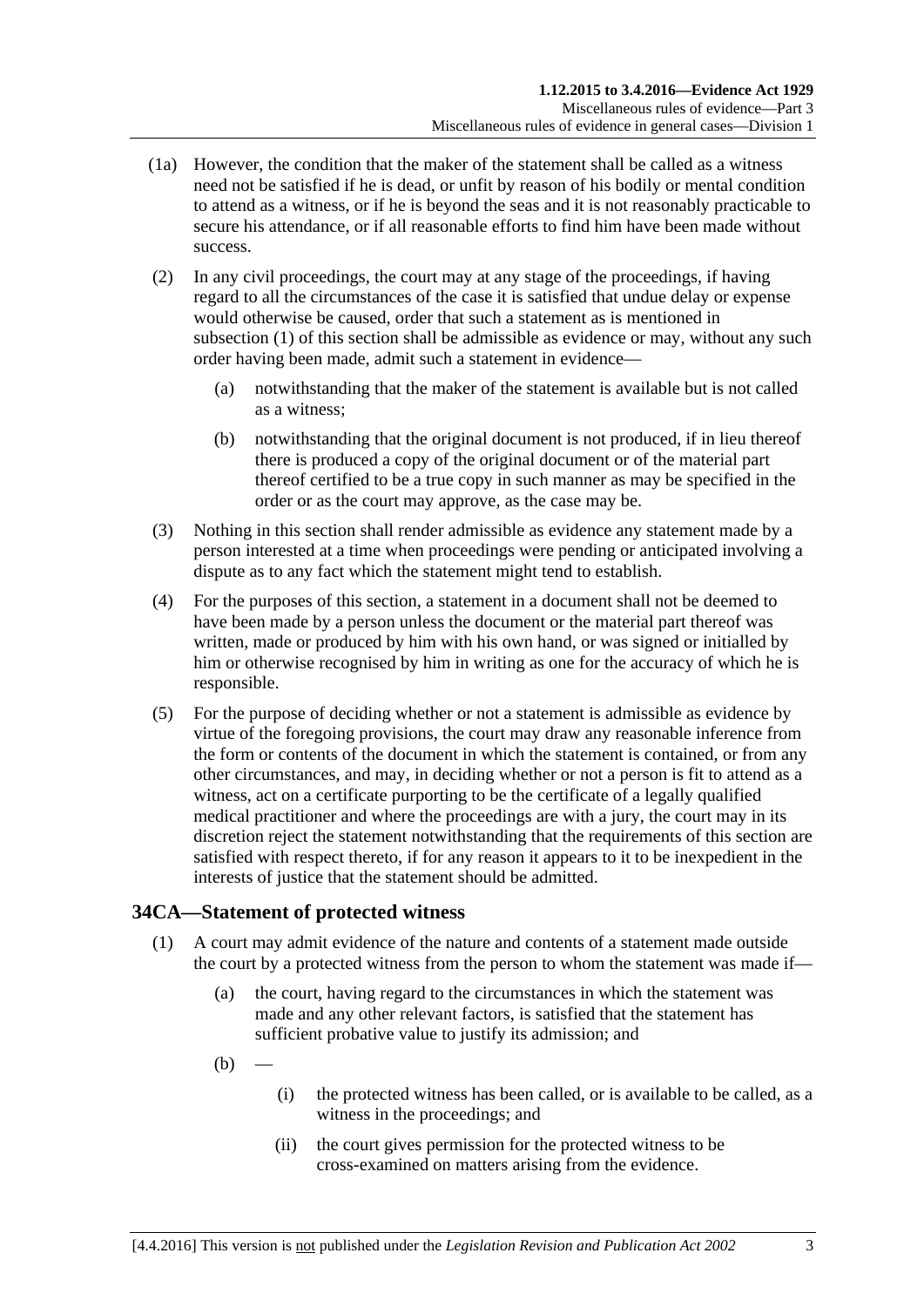- (2) A court may only give permission to allow a protected witness to be cross-examined on such matters if satisfied that the cross-examination is likely to elicit material of substantial probative value or material that would substantially reduce the credibility of the evidence.
- (3) Evidence that is admitted in a trial under this section of the nature and contents of a statement made outside the court by a protected witness may be used to prove the truth of the facts asserted in the statement.
- (4) In a criminal trial, the judge must, if evidence of the nature and contents of a statement made outside the court by a protected witness has been admitted but the protected person has not, for some reason, been cross-examined on matters arising from the evidence, warn the jury that the evidence should be scrutinised with particular care because it has not been tested in the usual way.
- (5) In this section—

#### *protected witness* means—

- (a) a young child; or
- (b) a person who suffers from a mental disability that adversely affects the person's capacity to give a coherent account of the person's experiences or to respond rationally to questions.

## <span id="page-27-0"></span>**34CB—Direction relating to delay where defendant forensically disadvantaged**

(1) A rule of law or practice obliging a judge in a trial of a charge of an offence to give a warning of a kind known as a *Longman* warning is abolished.

**Note—**

#### See *Longman v The Queen* (1989) 168 CLR 79

- <span id="page-27-2"></span>(2) If, in a trial of a charge of an offence, the court is of the opinion that the period of time that has elapsed between the alleged offending and the trial has resulted in a significant forensic disadvantage to the defendant, the judge must-
	- (a) explain to the jury the nature of the forensic disadvantage; and
	- (b) direct that the jury must take the forensic disadvantage into account when scrutinising the evidence.
- (3) An explanation or direction under [subsection](#page-27-2) (2) may not take the form of a warning and—
	- (a) must be specific to the circumstances of the particular case; and
	- (b) must not include the phrase "dangerous or unsafe to convict" or similar words or phrases.

## <span id="page-27-1"></span>**34D—Weight to be attached to evidence**

(1) In estimating the weight, if any, to be attached to a statement rendered admissible as evidence by this Act, regard shall be had to all the circumstances from which any inference can reasonably be drawn as to the accuracy or otherwise of the statement, and in particular to the question whether or not the statement was made contemporaneously with the occurrence or existence of the facts stated, and to the question whether or not the maker of the statement had any incentive to conceal or misrepresent facts.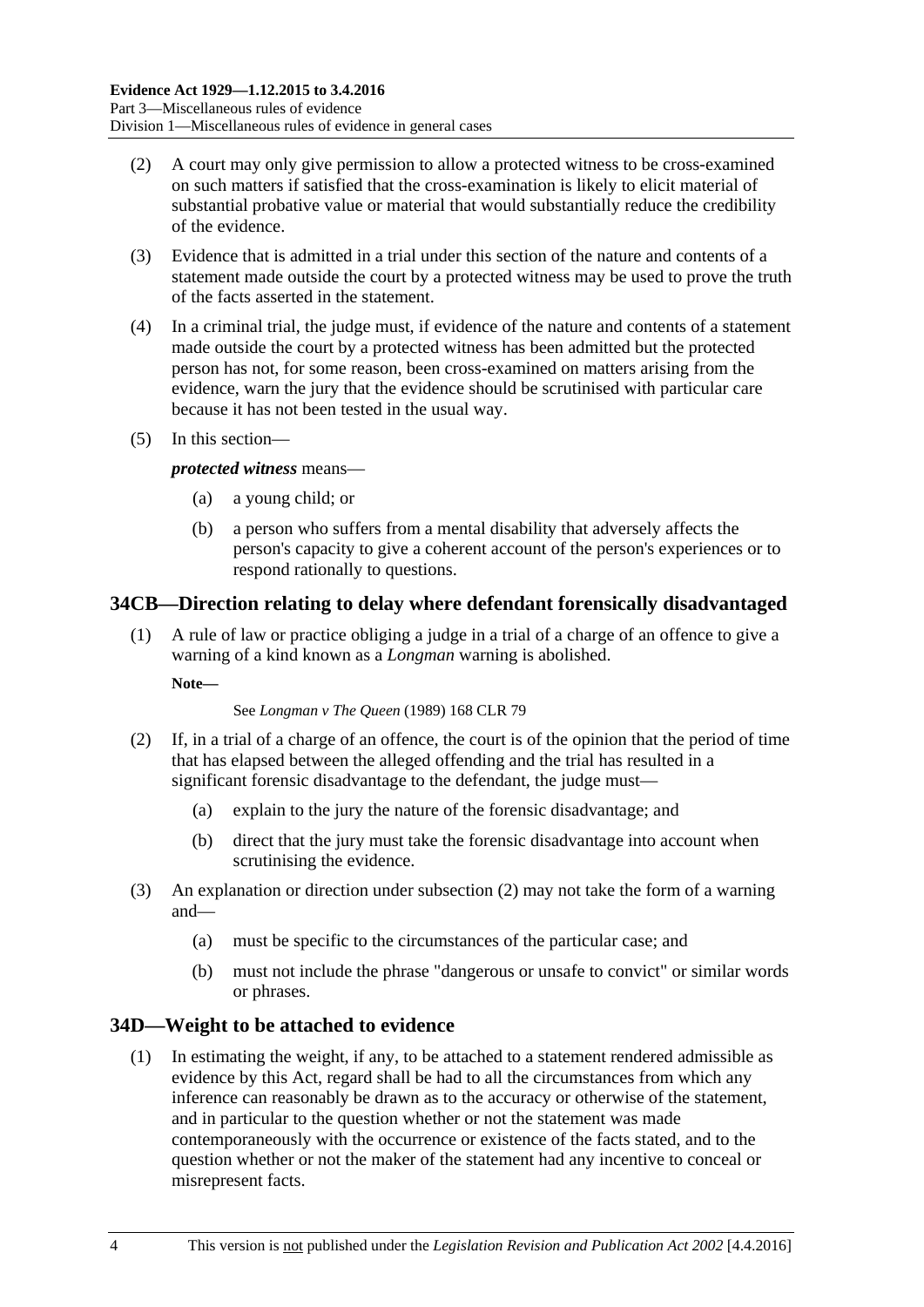(2) For the purpose of any rule of law or practice requiring evidence to be corroborated or regulating the manner in which uncorroborated evidence is to be treated, a statement rendered admissible as evidence by this Act shall not be treated as corroboration of evidence given by the maker of the statement.

## <span id="page-28-0"></span>**34E—Proof of instrument to validity of which attestation is necessary**

Subject as hereinafter provided, in any proceedings, whether civil or criminal, an instrument to the validity of which attestation is requisite may, instead of being proved by an attesting witness, be proved in the manner in which it might be proved if no attesting witness were alive: Provided that nothing in this section shall apply to the proof of wills or other testamentary documents.

## <span id="page-28-1"></span>**34F—Presumptions as to documents twenty years old**

In any proceedings, whether civil or criminal, there shall, in the case of a document proved, or purporting, to be not less than twenty years old, be made any presumption which immediately before the commencement of this Act would have been made in the case of a document of like character proved, or purporting, to be not less than thirty years old.

## <span id="page-28-2"></span>**34G—Interpretation and savings**

(1) In [sections](#page-25-0) 34C to [34F](#page-28-1) (inclusive) of this Act—

*document* includes books, maps, plans, drawings and photographs;

*statement* includes any representation of fact, whether made in words or otherwise;

*proceedings* includes arbitrations and references, and *court* shall be construed accordingly.

- (2) Nothing in [sections](#page-25-0) 34C to [34F](#page-28-1) (inclusive) of this Act shall—
	- (a) prejudice the admissibility of any evidence which would apart from the provisions of those sections be admissible; or
	- (b) enable documentary evidence to be given as to any declaration relating to a matter of pedigree, if that declaration would not have been admissible as evidence if those sections had not been enacted.

## <span id="page-28-3"></span>**34H—Evidence of access or non-access**

In any proceedings a husband or wife may give evidence proving or tending to prove that he or she did or did not have sexual relations with his or her spouse, notwithstanding that any such evidence would prove or tend to prove that any child born to the wife during marriage was illegitimate.

## <span id="page-28-4"></span>**34J—Special provision for taking evidence where witness is seriously ill**

- (1) Where a person who may be in a position to give information in relation to an indictable offence is dangerously ill and, in the opinion of a medical practitioner, unlikely to recover from the illness, a magistrate or justice may take a statement from that person.
- (2) The statement is to be a sworn statement unless the magistrate or justice determines that the person making the statement does not have sufficient understanding of the obligation to be truthful entailed in giving sworn evidence.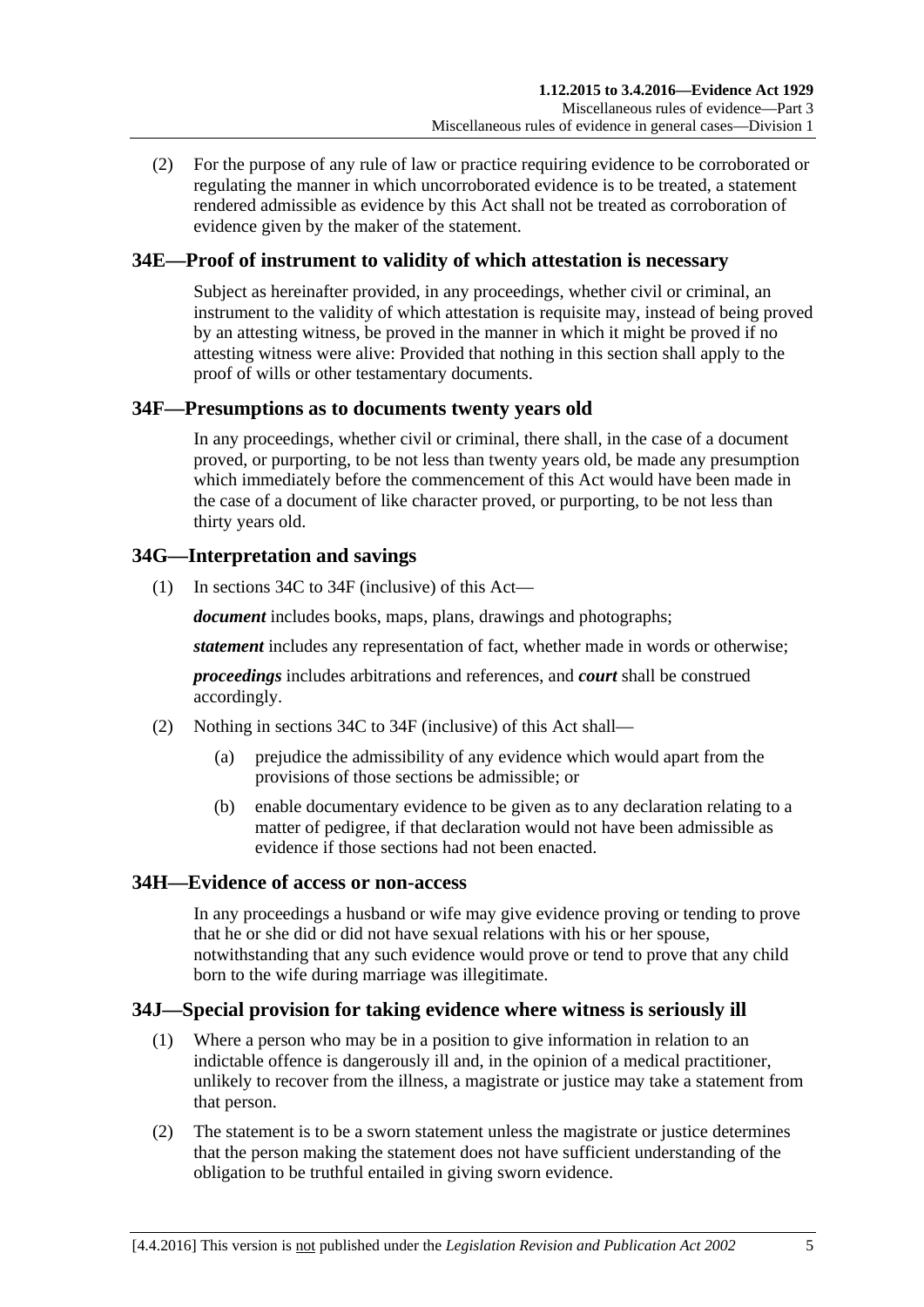- (3) Where a person is subsequently charged with an indictable offence to which the statement is relevant, the statement is admissible in evidence at the preliminary examination or trial of the charge if it is established—
	- (a) that the person from whom the statement was taken is dead or unable to give evidence because of illness or infirmity; and
	- (b) that the prosecutor or defendant (as the case requires) had reasonable notice of the proposal to take evidence and a reasonable opportunity to attend and cross-examine the person.

## <span id="page-29-0"></span>**34K—Admissibility of depositions at trial**

- (1) Where—
	- (a) a statement from a witness is filed or tendered for the purpose of the preliminary examination of a charge of an indictable offence or oral evidence is taken from a witness at a preliminary examination; and
	- (b) the witness subsequently dies or becomes so ill or infirm that he or she cannot give evidence at the trial,

the record of the witness's evidence at the preliminary examination may, with the permission of the court of trial, be read as evidence at the trial.

(2) Permission to admit evidence for the prosecution under this section will not be granted if the court considers that admission of the evidence without the opportunity of cross-examination would, in the circumstances of the case, be unfair to the defendant.

## <span id="page-29-1"></span>**34KA—Admissibility of evidence of out of court statements by unavailable witnesses**

- (1) Subject to this section, in prescribed proceedings, a statement not made in oral evidence in the proceedings (an *out of court statement*) is admissible as evidence of any matter stated if—
	- (a) oral evidence given in the proceedings by the person who made the out of court statement would be admissible as evidence of that matter; and
	- (b) the person who made the out of court statement (the *relevant person*) is identified to the court's satisfaction; and
	- (c) any 1 of the conditions specified in [subsection](#page-29-2) (2) is satisfied.
- <span id="page-29-2"></span>(2) The conditions are as follows:
	- (a) that the relevant person is dead;
	- (b) that the relevant person is unfit to be a witness because of a bodily or mental condition;
	- (c) that the relevant person is outside of the State and it is not reasonably practicable to secure his or her attendance;
	- (d) that the relevant person cannot be found although such steps as it is reasonably practicable to take to find him or her have been taken;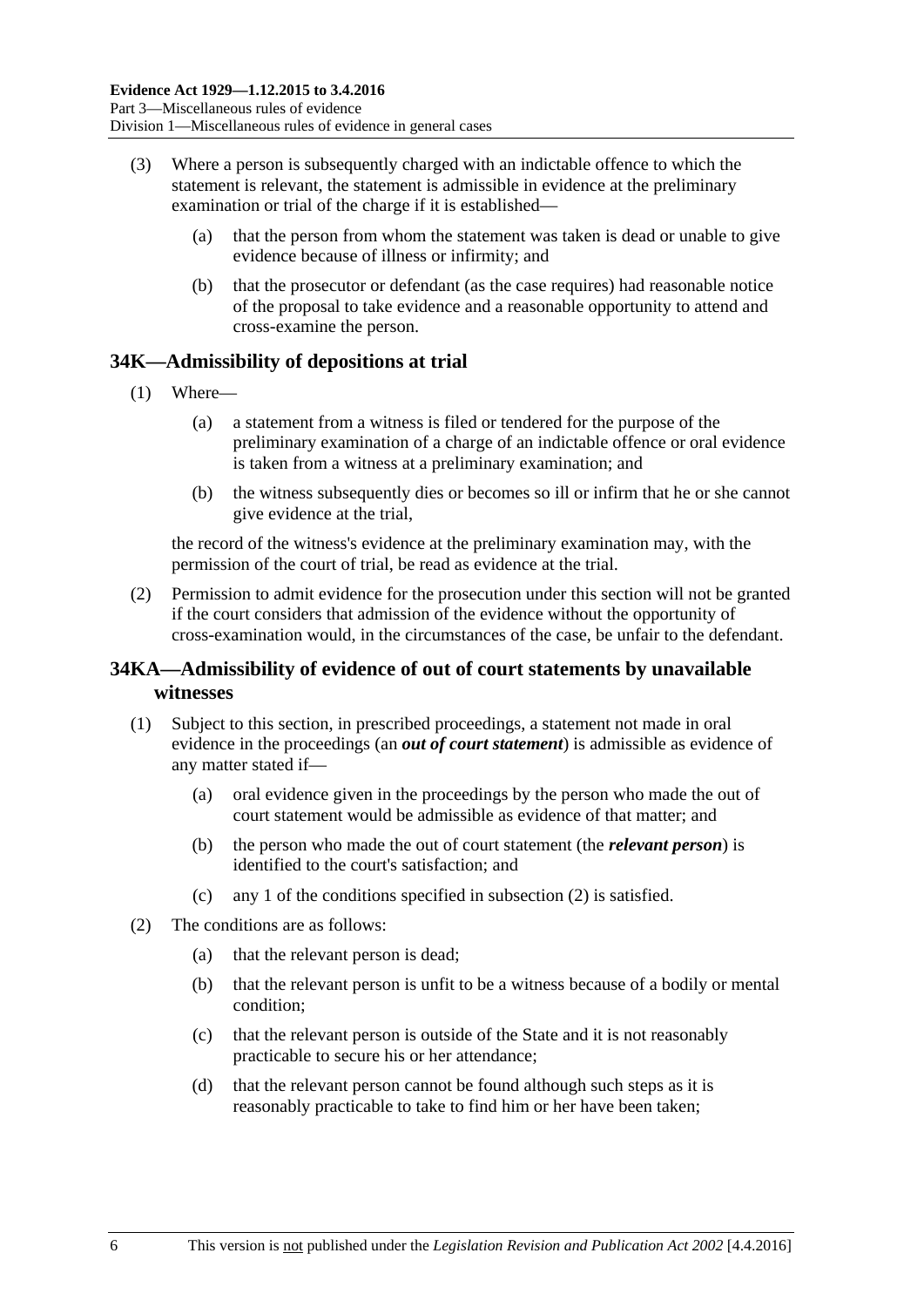- <span id="page-30-1"></span>(e) that through fear the relevant person does not give (or does not continue to give) oral evidence in the proceedings, either at all or in connection with the subject matter of the out of court statement, and the court gives leave for the out of court statement to be given in evidence.
- (3) For the purposes of [subsection](#page-30-1) (2)(e) *fear* is to be widely construed and includes, for example, fear of the death or injury of another person or of financial loss.
- (4) Leave may be given under [subsection](#page-30-1) (2)(e) only if the court considers that the out of court statement ought to be admitted in the interests of justice, having regard to—
	- (a) any information (whether or not given in evidence, or of a kind that could be given in evidence) suggesting threats have been made to the witness, whether directly or indirectly; and
	- (b) the statement's contents; and
	- (c) any risk that its admission or exclusion will result in unfairness to a defendant in the proceedings (and in particular to how difficult it will be to challenge the statement if the relevant person does not give oral evidence and the defendant is not able to cross-examine the person); and
	- (d) any other measures that could be taken by the court in relation to the relevant person; and
	- (e) any other relevant circumstances.
- (5) A condition set out in any paragraph of [subsection](#page-29-2) (2) which is in fact satisfied is to be treated as not satisfied if it is shown that the circumstances described in that paragraph are caused—
	- (a) by the person in support of whose case it is sought to give the out of court statement in evidence; or
	- (b) by a person acting on his or her behalf, in order to prevent the relevant person giving oral evidence in the proceedings (whether at all or in connection with the subject matter of the out of court statement).
- (6) Nothing in this section makes an out of court statement admissible as evidence if it was made by a person who was not competent at the time when he or she made the statement.
- (7) This section is in addition to, and does not derogate from, any other power of a court to admit an out of court statement into evidence.
- (8) In this section—

*prescribed proceedings* means—

- (a) proceedings for a criminal offence; or
- (b) proceedings under the *[Serious and Organised Crime \(Control\) Act](http://www.legislation.sa.gov.au/index.aspx?action=legref&type=act&legtitle=Serious%20and%20Organised%20Crime%20(Control)%20Act%202008) 2008*.

## <span id="page-30-0"></span>**34KB—Credibility**

- (1) This section applies if in prescribed proceedings—
	- (a) a statement not made in oral evidence in the proceedings (an *out of court statement*) is admitted as evidence of a matter stated; and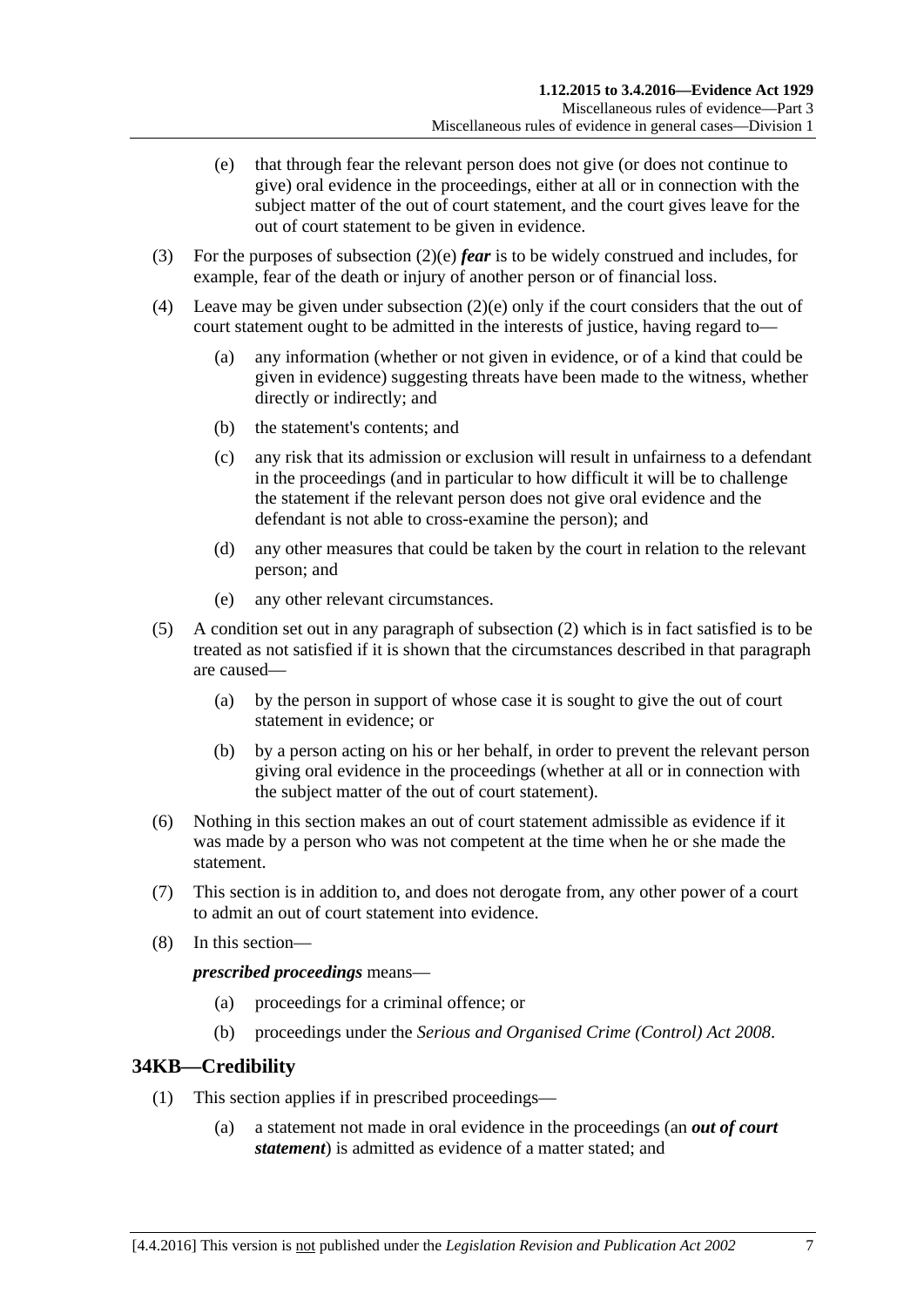- (b) the maker of the out of court statement does not give oral evidence in connection with the subject matter of the statement.
- (2) In a case to which this section applies—
	- (a) any evidence which (if the person who made the out of court statement had given such evidence) would have been admissible as relevant to the reliability of the statement and the person's credibility as a witness is so admissible in the proceedings; and
	- (b) evidence may, with the court's leave, be given of any matter which (if the person who made the out of court statement had given such evidence) could have been put to the person in cross-examination as relevant to the reliability of the statement and the person's credibility as a witness but of which evidence could not have been adduced by the cross-examining party; and
	- (c) evidence tending to prove that the person who made the out of court statement made (at whatever time) any other statement inconsistent with the statement admitted as evidence is admissible for the purpose of showing that the person contradicted himself or herself.
- (3) If as a result of evidence admitted under this section an allegation is made against the maker of a statement, the court may permit a party to lead additional evidence of such description as the court may specify for the purposes of denying or answering the allegation.
- (4) In this section—

*prescribed proceedings* means—

- (a) proceedings for a criminal offence; or
- (b) proceedings under the *[Serious and Organised Crime \(Control\) Act](http://www.legislation.sa.gov.au/index.aspx?action=legref&type=act&legtitle=Serious%20and%20Organised%20Crime%20(Control)%20Act%202008) 2008*.

#### <span id="page-31-1"></span><span id="page-31-0"></span>**34KC—Stopping the case where evidence is unconvincing**

- (1) If on a defendant's trial before a judge and jury for an offence the judge is satisfied at any time after the close of the case for the prosecution that—
	- (a) the case against the defendant is based wholly or partly on a statement not made in oral evidence in the proceedings (an *out of court statement*); and
	- (b) the evidence provided by the out of court statement is so unconvincing that, considering its importance to the case against the defendant, a conviction of the offence would be unsafe,

the judge must either direct the jury to acquit the defendant of the offence or, if it considers that there ought to be a retrial, discharge the jury.

- (2) Where—
	- (a) a jury is directed under [subsection](#page-31-1) (1) to acquit a defendant of an offence; and
	- (b) the circumstances are such that, apart from this subsection, the defendant could if acquitted of that offence be found guilty of another offence,

the defendant may not be found guilty of that other offence if the judge is satisfied as mentioned in [subsection](#page-31-1) (1) in respect of it.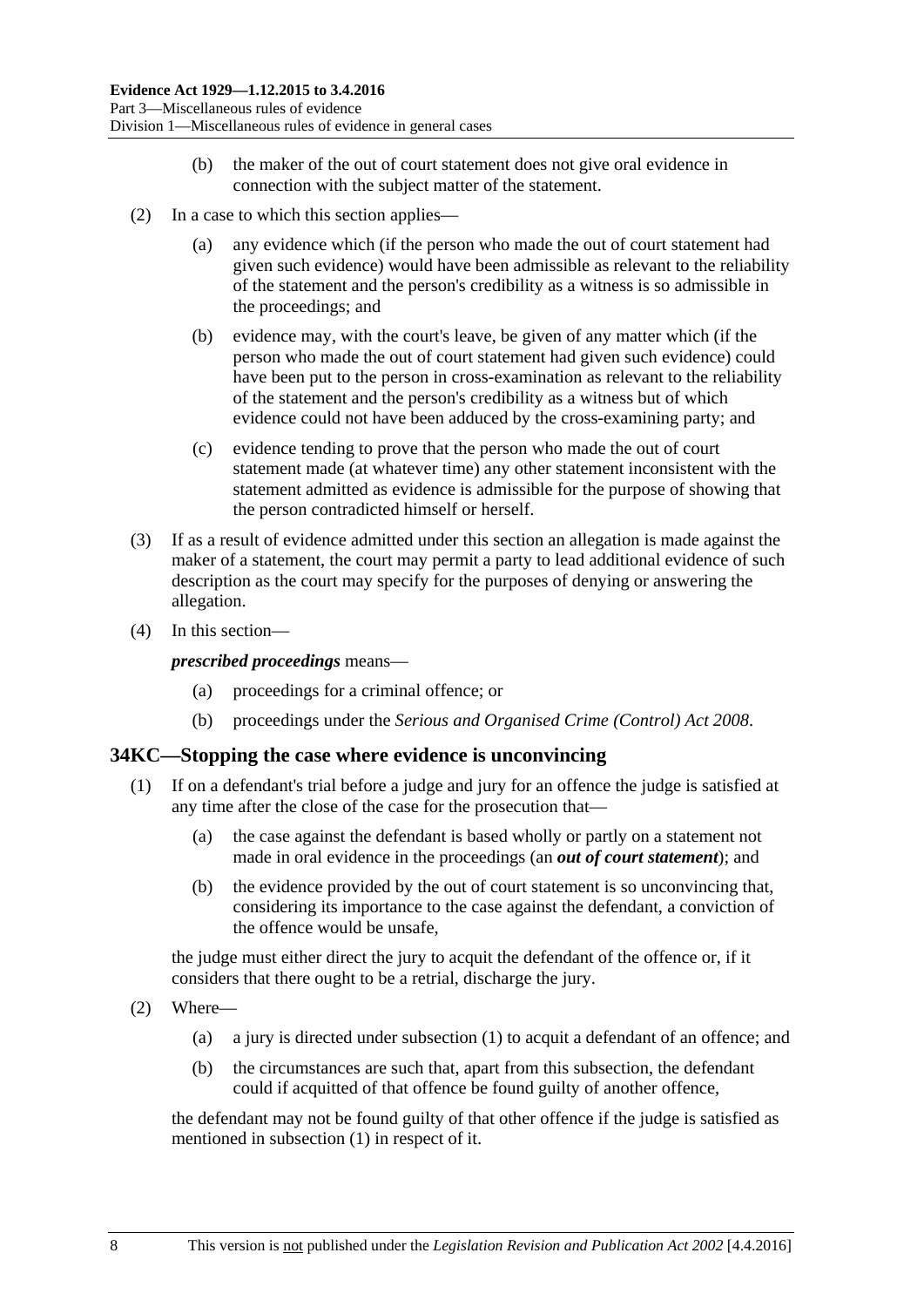(3) This section does not prejudice any other power a judge may have to direct a jury to acquit a person of an offence or to discharge a jury.

## <span id="page-32-0"></span>**34KD—Court's general discretion to exclude evidence**

- (1) In prescribed proceedings the court may refuse to admit a statement as evidence of a matter stated if—
	- (a) the statement was made otherwise than in oral evidence in the proceedings; and
	- (b) the court is satisfied that the case for excluding the statement, taking account of the danger that to admit it would result in undue waste of time, substantially outweighs the case for admitting it, taking account of the value of the evidence.
- (2) Nothing in this section derogates from any other power of a court to exclude evidence at its discretion (whether by preventing questions from being put or otherwise).
- (3) In this section—

*prescribed proceedings* means—

- (a) proceedings for a criminal offence; or
- (b) proceedings under the *[Serious and Organised Crime \(Control\) Act](http://www.legislation.sa.gov.au/index.aspx?action=legref&type=act&legtitle=Serious%20and%20Organised%20Crime%20(Control)%20Act%202008) 2008*.

## <span id="page-32-1"></span>**Division 2—Miscellaneous rules of evidence in sexual cases**

#### <span id="page-32-2"></span>**34L—Evidence in sexual cases generally**

- <span id="page-32-3"></span>(1) In proceedings in which a person is charged with a sexual offence, no question may be asked or evidence admitted—
	- (a) as to the sexual reputation of the alleged victim of the offence; or
	- (b) except with the permission of the judge—as to the alleged victim's sexual activities before or after the events of and surrounding the alleged offence (other than recent sexual activities with the accused).
- (2) In deciding whether permission should be granted under [subsection](#page-32-3) (1)(b), the judge must give effect to the principle that alleged victims of sexual offences should not be subjected to unnecessary distress, humiliation or embarrassment through the asking of questions or admission of evidence of the kind referred to in that subsection, and must not grant permission unless satisfied that the evidence in respect of which permission is sought—
	- (a) is of substantial probative value; or
	- (b) would, in the circumstances, be likely materially to impair confidence in the reliability of the evidence of the alleged victim,

and that its admission is required in the interests of justice.

- (3) Permission must not be granted under [subsection](#page-32-3) (1)(b) authorising the asking of questions or the admission of evidence the purpose of which is only to raise inferences from some general disposition of the alleged victim.
- (4) An application for permission under [subsection](#page-32-3) (1)(b) must be heard and determined in the absence of the jury (if any).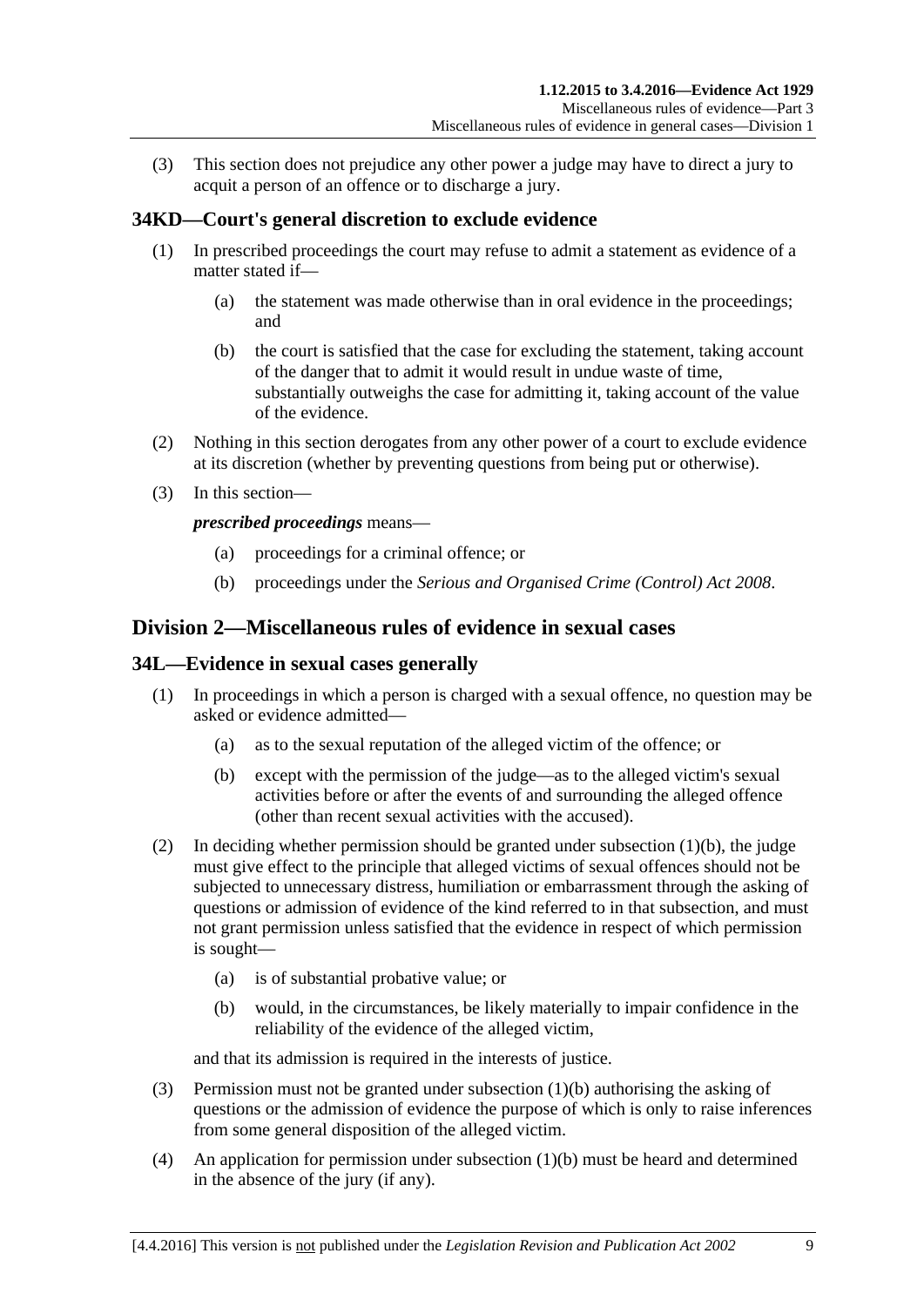- <span id="page-33-1"></span>(5) In a trial of a charge of a sexual offence, the judge is not required by any rule of law or practice to warn the jury that it is unsafe to convict the accused on the uncorroborated evidence of the alleged victim of the offence.
- (6) [Subsection](#page-33-1) (5) does not affect the operation of any provision of this or any other Act requiring that the evidence of a witness be corroborated.
- (7) In this section—

*evidence* includes an allegation or statement made by way of an unsworn statement;

*sexual activities* includes sexual experience or lack of sexual experience.

### <span id="page-33-0"></span>**34M—Evidence relating to complaint in sexual cases**

(1) This section abolishes the common law relating to recent complaint in sexual cases. **Note—**

See *Kilby v The Queen* (1973) 129 CLR 460; *Crofts v The Queen* (1996) 186 CLR 427

- (2) In a trial of a charge of a sexual offence, no suggestion or statement may be made to the jury that a failure to make, or a delay in making, a complaint of a sexual offence is of itself of probative value in relation to the alleged victim's credibility or consistency of conduct.
- <span id="page-33-2"></span>(3) Despite any other rule of law or practice, evidence related to the making of an initial complaint of an alleged sexual offence is admissible in a trial of a charge of the sexual offence.

#### **Examples—**

Evidence may be given by any person about—

- when the complaint was made and to whom;
- the content of the complaint;
- how the complaint was solicited;
- why the complaint was made to a particular person at a particular time;
- why the alleged victim did not make the complaint at an earlier time.
- <span id="page-33-3"></span>(4) If evidence referred to in [subsection](#page-33-2) (3) is admitted in a trial, the judge must direct the jury that—
	- (a) it is admitted—
		- (i) to inform the jury as to how the allegation first came to light; and
		- (ii) as evidence of the consistency of conduct of the alleged victim; and
	- (b) it is not admitted as evidence of the truth of what was alleged; and
	- (c) there may be varied reasons why the alleged victim of a sexual offence has made a complaint of the offence at a particular time or to a particular person,

but that, otherwise, it is a matter for the jury to determine the significance (if any) of the evidence in the circumstances of the particular case.

(5) It is not necessary that a particular form of words be used in giving the direction under [subsection](#page-33-3) (4).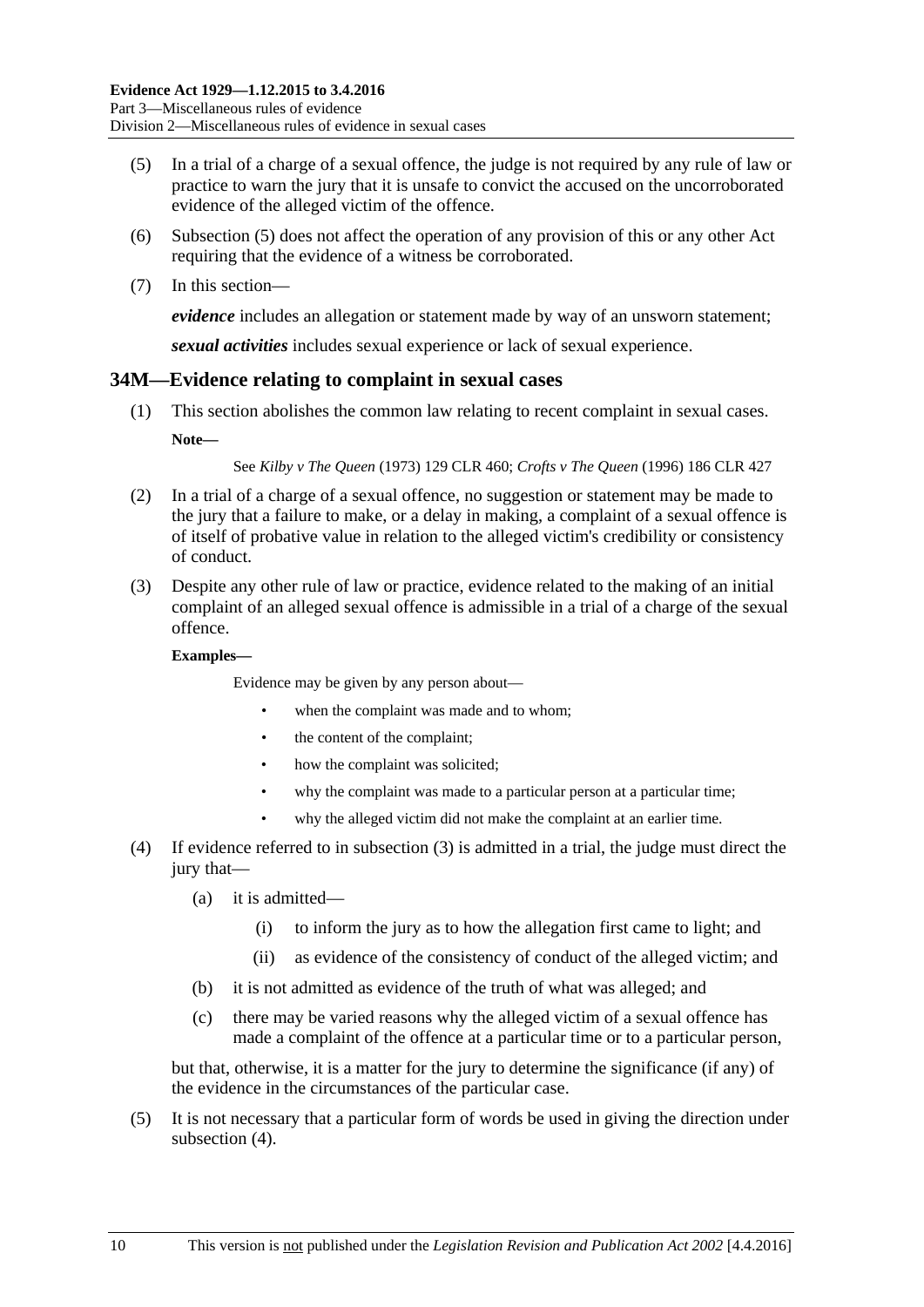(6) In this section—

*complaint*, in relation to a sexual offence, includes a report or any other disclosure (whether to a police officer or otherwise);

*initial complaint*, in relation to a sexual offence, includes information provided by way of elaboration of the initial complaint (whether provided at the time of the initial complaint or at a later time).

#### <span id="page-34-3"></span><span id="page-34-0"></span>**34N—Directions relating to consent in certain sexual cases**

- (1) In a trial of a charge of a sexual offence where a lack of consent of a person in relation to a particular sexual activity is in issue, the judge must direct the jury that the person is not to be regarded as having consented to the sexual activity the subject of the charge merely because—
	- (a) the person did not say or do anything to indicate that he or she did not freely and voluntarily agree to the sexual activity; or
	- (b) the person did not protest to or physically resist the sexual activity; or
	- (c) the person was not physically injured in the course of, or in connection with, the sexual activity; or
	- (d) 1 or more of the following circumstances apply:
		- (i) the person freely and voluntarily agreed to sexual activity of a different kind with the defendant;
		- (ii) the person had freely and voluntarily agreed to sexual activity (whether or not of the same kind) with the defendant on an earlier occasion;
		- (iii) the person had, on that or some other occasion, freely and voluntarily agreed to sexual activity (whether or not of the same kind) with another person.
- (2) The judge must, in a trial referred to in [subsection](#page-34-3) (1), give each of the directions referred to in that subsection as may be applicable in the circumstances of the particular case.
- (3) In this section—

*consent*, in relation to a sexual activity, has the same meaning as in the *[Criminal Law](http://www.legislation.sa.gov.au/index.aspx?action=legref&type=act&legtitle=Criminal%20Law%20Consolidation%20Act%201935)  [Consolidation Act](http://www.legislation.sa.gov.au/index.aspx?action=legref&type=act&legtitle=Criminal%20Law%20Consolidation%20Act%201935) 1935*;

*sexual activity* includes sexual intercourse (within the meaning of the *[Criminal Law](http://www.legislation.sa.gov.au/index.aspx?action=legref&type=act&legtitle=Criminal%20Law%20Consolidation%20Act%201935)  [Consolidation Act](http://www.legislation.sa.gov.au/index.aspx?action=legref&type=act&legtitle=Criminal%20Law%20Consolidation%20Act%201935) 1935*).

## <span id="page-34-1"></span>**Division 3—Admissibility of evidence showing discreditable conduct or disposition**

#### <span id="page-34-2"></span>**34O—Application of Division**

(1) This Division applies to the trial of a charge of an offence and prevails over any relevant common law rule of admissibility of evidence to the extent of any inconsistency.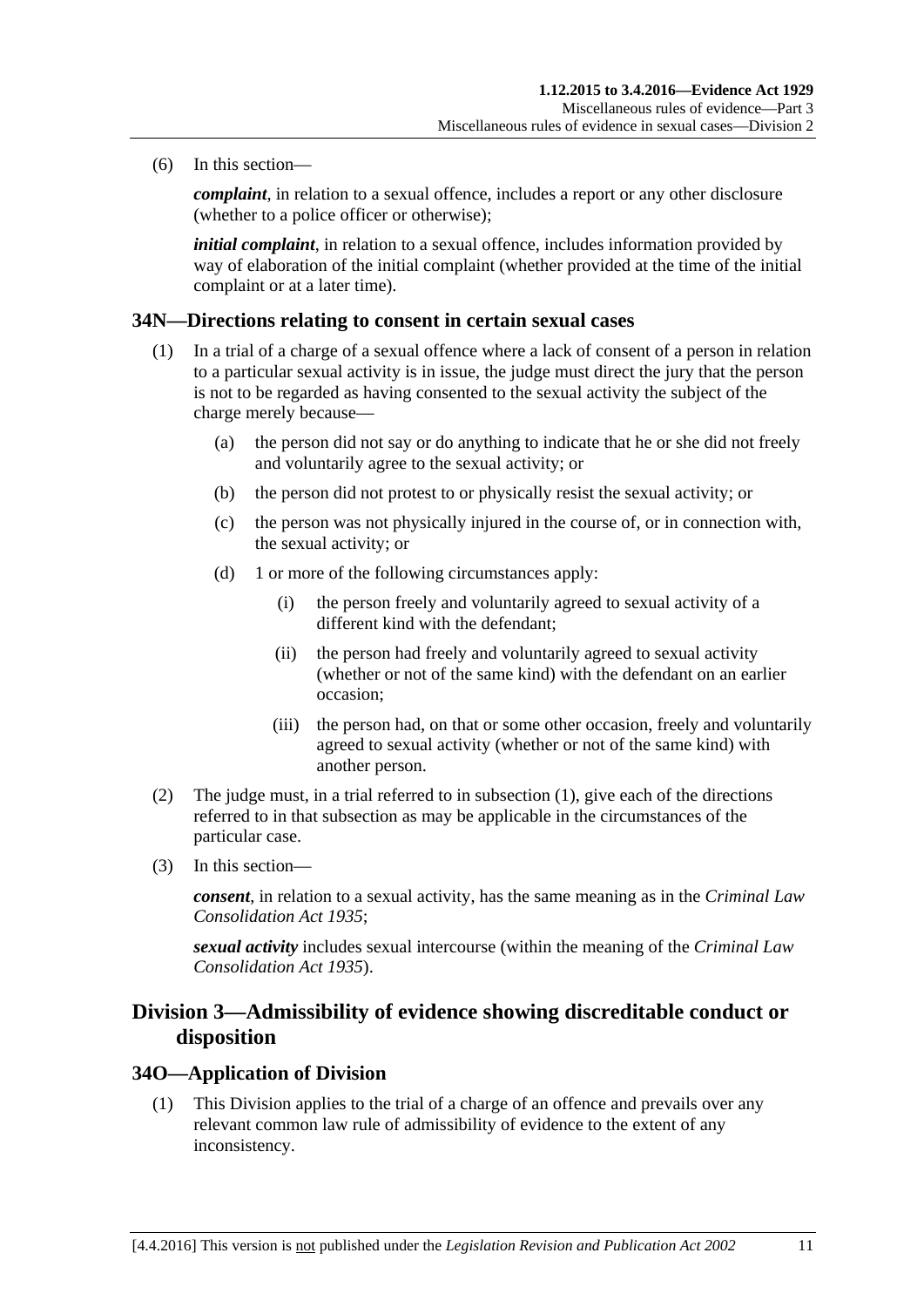- (2) This Division does not apply to—
	- (a) evidence adduced pursuant to [section](#page-19-1) 18; or
	- (b) evidence of the character, reputation, conduct or disposition of a person as a fact in issue.

### <span id="page-35-0"></span>**34P—Evidence of discreditable conduct**

- (1) In the trial of a charge of an offence, evidence tending to suggest that a defendant has engaged in discreditable conduct, whether or not constituting an offence, other than conduct constituting the offence (*discreditable conduct evidence*)—
	- (a) cannot be used to suggest that the defendant is more likely to have committed the offence because he or she has engaged in discreditable conduct; and
	- (b) is inadmissible for that purpose (*impermissible use*); and
	- (c) subject to [subsection](#page-35-3) (2), is inadmissible for any other purpose.
- <span id="page-35-4"></span><span id="page-35-3"></span>(2) Discreditable conduct evidence may be admitted for a use (the *permissible use*) other than the impermissible use if, and only if—
	- (a) the judge is satisfied that the probative value of the evidence admitted for a permissible use substantially outweighs any prejudicial effect it may have on the defendant; and
	- (b) in the case of evidence admitted for a permissible use that relies on a particular propensity or disposition of the defendant as circumstantial evidence of a fact in issue—the evidence has strong probative value having regard to the particular issue or issues arising at trial.
- (3) In the determination of the question in [subsection](#page-35-4) (2)(a), the judge must have regard to whether the permissible use is, and can be kept, sufficiently separate and distinct from the impermissible use so as to remove any appreciable risk of the evidence being used for that purpose.
- <span id="page-35-6"></span>(4) Subject to [subsection](#page-35-5) (5), a party seeking to adduce evidence that relies on a particular propensity or disposition of the defendant as circumstantial evidence of a fact in issue under this section must give reasonable notice in writing to each other party in the proceedings in accordance with the rules of court.
- <span id="page-35-5"></span>(5) The court may, if it thinks fit, dispense with the requirement in [subsection](#page-35-6) (4).

#### <span id="page-35-1"></span>**34Q—Use of evidence for other purposes**

Evidence that under this Division is not admissible for 1 use must not be used in that way even if it is relevant and admissible for another use.

## <span id="page-35-2"></span>**34R—Trial directions**

(1) If evidence is admitted under [section](#page-35-0) 34P, the judge must (whether or not sitting with a jury) identify and explain the purpose for which the evidence may, and may not, be used.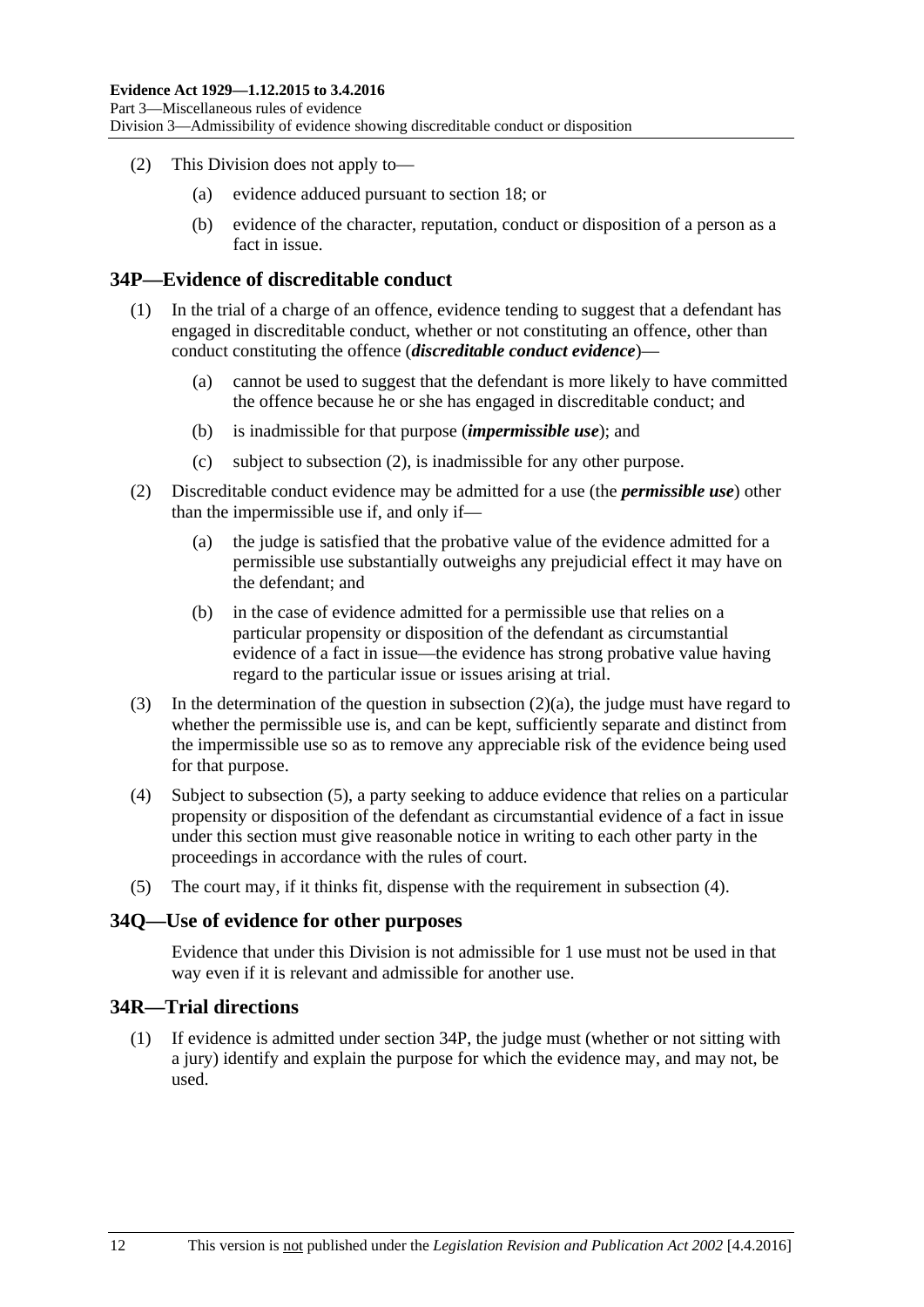(2) If evidence is admitted under [section](#page-35-0) 34P and that evidence is essential to the process of reasoning leading to a finding of guilt, the evidence cannot be used unless on the whole of the evidence, the facts in proof of which the evidence was admitted are established beyond reasonable doubt, and the judge must (whether or not sitting with a jury) give a direction accordingly.

# **34S—Certain matters excluded from consideration of admissibility**

Evidence may not be excluded under this Division if the only grounds for excluding the evidence would be either (or both) of the following:

- (a) there is a reasonable explanation in relation to the evidence consistent with the innocence of the defendant;
- (b) the evidence may be the result of collusion or concoction.

# **34T—Severance**

Where—

- (a) 2 or more defendants are charged in the same information; and
- (b) a party proposes to adduce discreditable conduct evidence; and
- (c) a defendant (the *applicant*) applies prior to or during a trial for a separate trial or for a charge to be severed from the information,

the court, when considering the application, must give strong weight to a real possibility that the applicant may be prejudiced by—

- (d) evidence proposed to be adduced by the prosecutor against another defendant which is not admissible against the applicant; or
- (e) evidence proposed to be adduced by another defendant which is not admissible against the applicant; or
- (f) the applicant's inability to adduce with respect to another defendant relevant evidence that would be admissible but for the operation of [section](#page-35-0) 34P.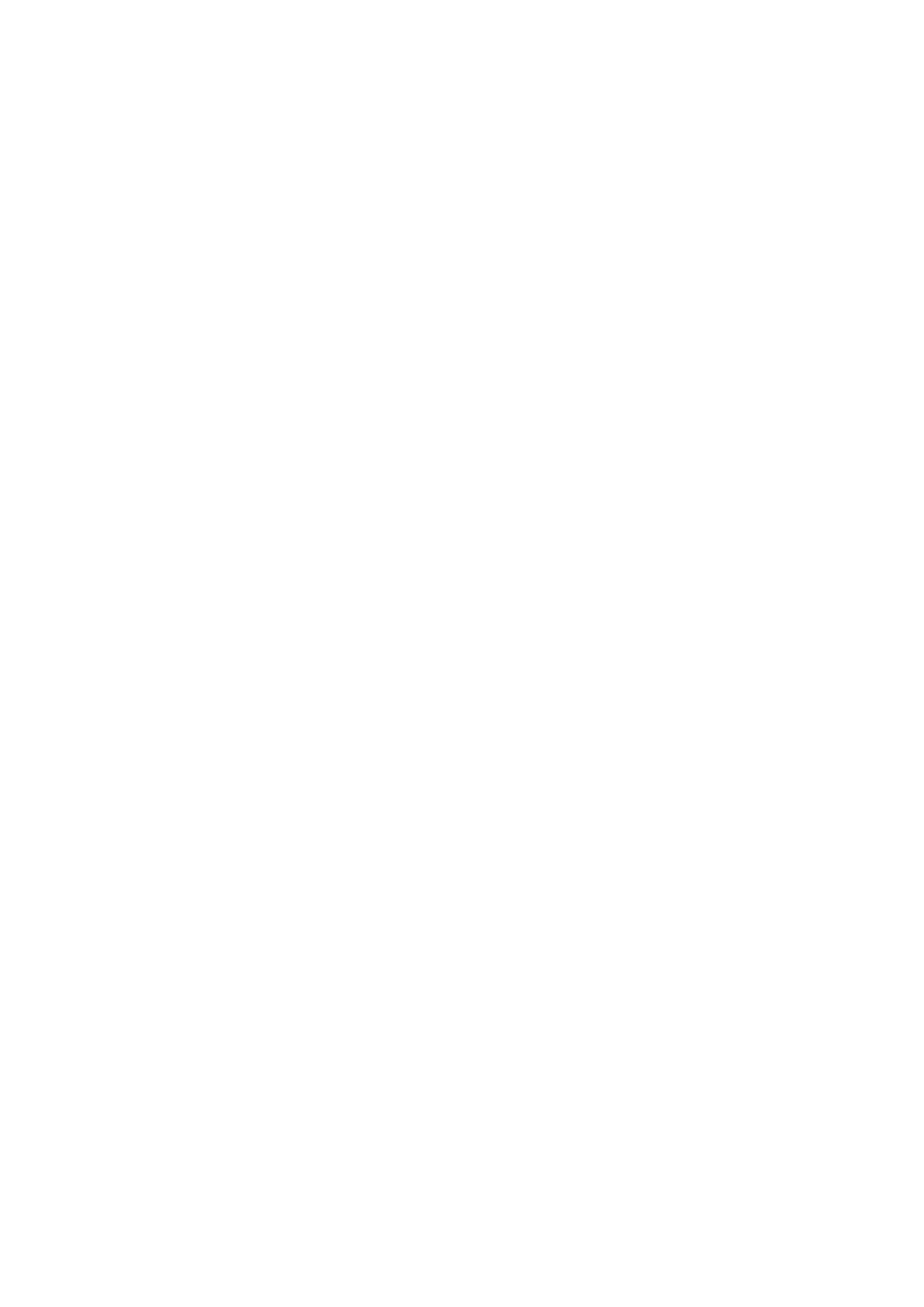# **Part 4—Public Acts and documents**

### **35—Judicial notice of legislative instruments**

- (1) A court must take judicial notice of a legislative instrument.
- (2) In this section—

*legislative instrument* means—

- (a) an Act of this State, or an Act or ordinance of any other State or a Territory of the Commonwealth;
- (b) an Act of the Imperial Parliament that forms part of the law of this State or of any other State or a Territory of the Commonwealth;
- (c) a regulation, rule, by-law or other form of subordinate legislation made under the law of this State or of any other State or a Territory of the Commonwealth;
- (d) a proclamation, order or notice published in the Gazette or the corresponding official publication of some other State or a Territory of the Commonwealth;
- (e) an Act or other instrument of a kind referred to in a preceding paragraph as published or republished under—
	- (i) the *[Legislation Revision and Publication Act](http://www.legislation.sa.gov.au/index.aspx?action=legref&type=act&legtitle=Legislation%20Revision%20and%20Publication%20Act%202002) 2002*; or
	- (ii) a former Act, or provision of an Act, of this State that provided for the reprinting or consolidation of any such instruments; or
	- (iii) a corresponding Act or ordinance of any other State or a Territory of the Commonwealth.

# **36—Proof of votes and proceedings of Parliament**

All documents purporting to be copies of the votes and proceedings or journals or minutes of either House of Parliament, or of papers presented to either House of Parliament, if purporting to be printed by the Government Printer, shall on their mere production be admitted as evidence thereof.

# **37—Evidentiary value of official publications**

The Gazette or the corresponding official publication of some other State or a Territory of the Commonwealth is admissible in any legal proceedings as evidence of any legislative, judicial or administrative acts published or notified in it.

# **37A—Proof of Gazette**

The mere production of a paper purporting to be the Gazette shall in all courts be evidence that the paper is the Gazette and was published on the day on which it bears date.

# **37B—Proof of printing by Government Printer**

The mere production of a paper purporting to be printed by the Government Printer or by the authority of the Government of the State shall in all courts be evidence that the paper was printed by the Government Printer or by such authority.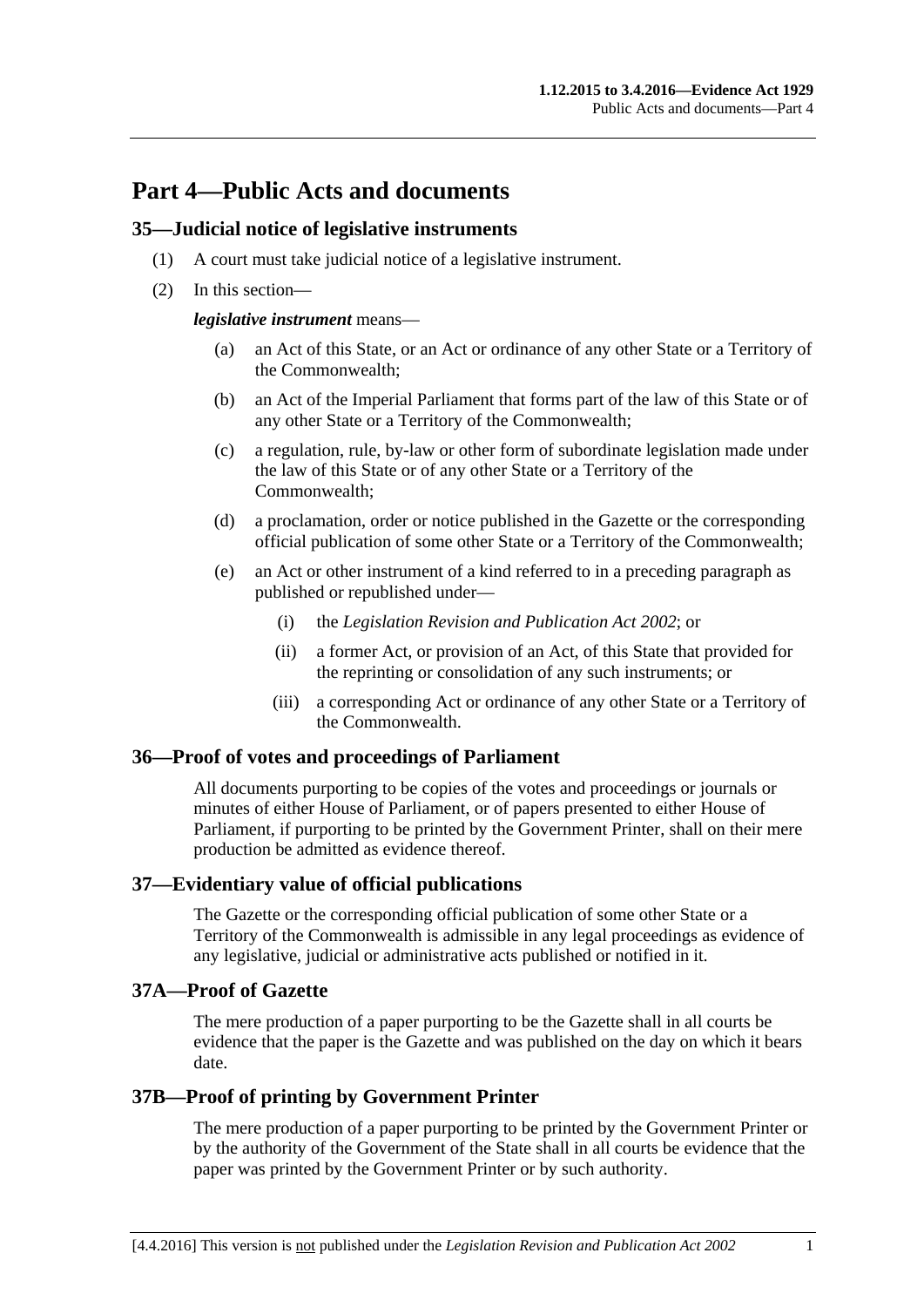# **37C—Proof of Imperial orders-in-Council**

(1) In this section—

#### *Imperial order-in-Council* means—

- any letters patent or Imperial order-in-Council; or
- (b) any admiralty map or chart issued by, or under the authority of, the Government of Great Britain, or the United Kingdom.
- <span id="page-39-0"></span>(2) Evidence of the making and contents of an Imperial order-in-Council may be given by production of a document purporting to be certified by the Secretary to the Attorney-General as a true copy of the Imperial order-in-Council.
- (3) A statement in a document produced in evidence under [subsection](#page-39-0) (2) of this section as to the date of publication of the Imperial order-in-Council shall be evidence that the Imperial order-in-Council was published on that date.

# **38—Foreign and Colonial Acts of State, judgments etc provable by copies**

- (1) Evidence of any proclamation, treaty, or other act of State, of any foreign State, or in any part of His Majesty's Dominions outside the Commonwealth and other than the United Kingdom, may be given by the production of a document, purporting to be a copy thereof and—
	- (a) proved to be an examined copy thereof; or
	- (b) purporting to be sealed with the seal of the foreign State or of the said part of His Majesty's Dominions.
- (2) Evidence of any judgment, decree, order or other judicial proceeding of any court of justice in the United Kingdom or in any foreign State or part of His Majesty's Dominions outside the Commonwealth and other than the United Kingdom (including any affidavit, pleading, or other legal document filed or deposited in the court) may be given by the production of a document purporting to be a copy thereof; and
	- (a) proved to be an examined copy thereof; or
	- (b) purporting to be sealed with the seal of such court; or
	- (c) purporting to be signed by a judge of such court with a statement in writing attached by him to his signature that such court has no seal, and without proof of his judicial character, or of the truth of such statement.
- (3) If any such document as aforesaid purports to be sealed or signed as aforesaid it shall be admissible without proof of the seal or of the signature as the case may be.

# **39—Public documents provable by examined or certified copy**

- (1) Whenever any book or other document is of such a public nature as to be admissible in evidence on its mere production from the proper custody, and no Act exists which renders its contents provable by means of a copy, any copy thereof or extract therefrom shall be admissible in evidence,
	- (a) if it is proved to be an examined copy or extract; or
	- (b) it purports to be signed and certified as a true copy or extract by the officer to whose custody the original is entrusted.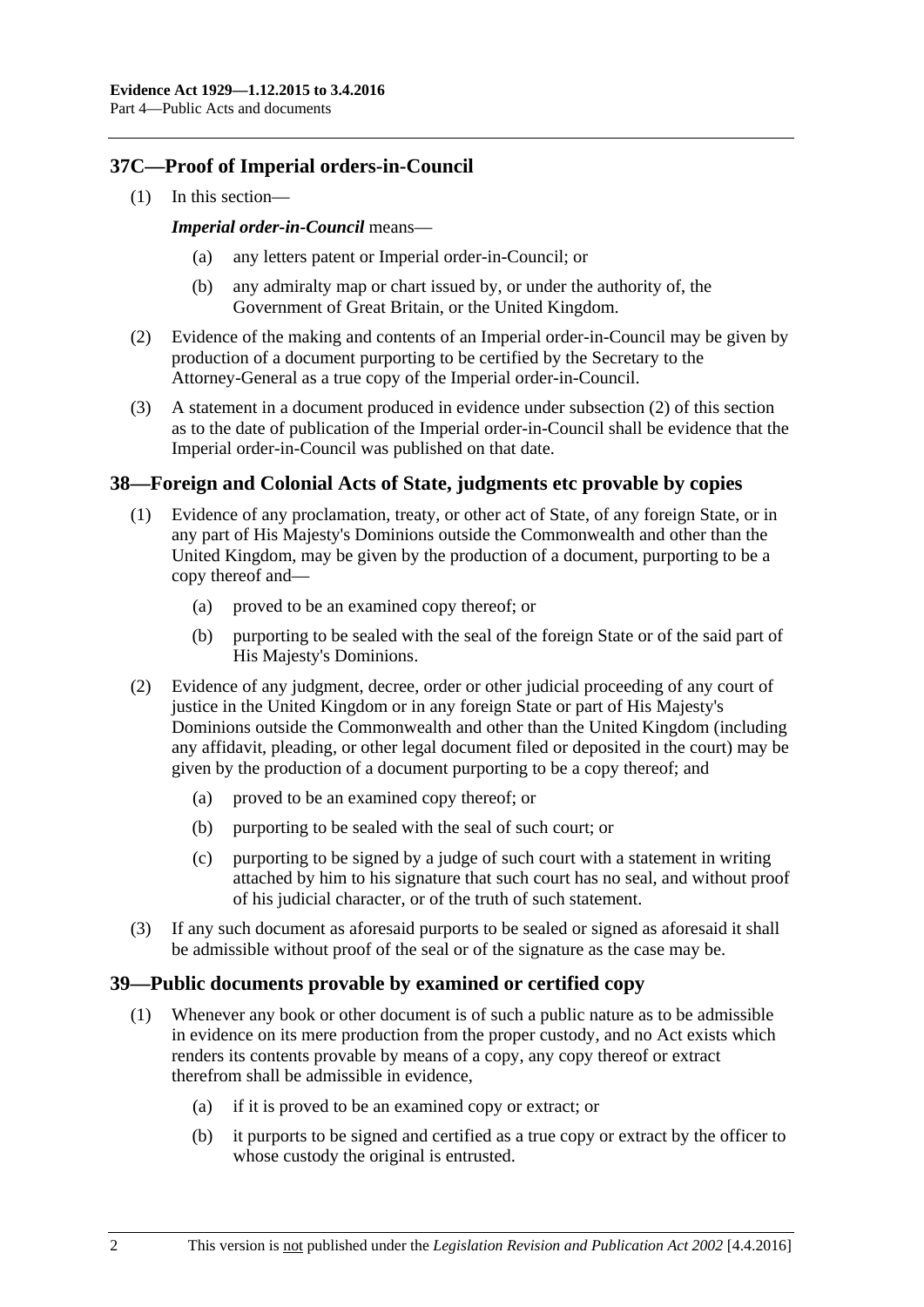(2) Every such officer is hereby required to furnish such certified copy or extract to any person applying for the same at a reasonable time, upon payment of a reasonable sum for the same, not exceeding five cents for every folio of ninety words.

# **40—Proof of documents by examined or certified copies**

Whenever any book, or other document, in the United Kingdom, or in any part of His Majesty's Dominions outside the Commonwealth and other than the United Kingdom, is provable (according to the law of England, or of the said part of His Majesty's Dominions) by means of a copy, any copy thereof or extract therefrom shall be admissible in evidence if it—

- (a) is proved to be an examined copy or extract; or
- (b) purports to be signed and certified as a true copy or extract by some officer who shall further certify that he is the officer to whose custody the original is entrusted.

# **41—Certifying a false document**

If any officer authorised or required by this Act to furnish any certified copy or extract shall wilfully certify any document as being a true copy or extract, knowing that the same is not a true copy or extract, as the case may be, he shall be guilty of an offence, and be liable, on conviction, to imprisonment for any term not less than eighteen months or more than three years.

# **42—Proof of conviction or acquittal of an indictable offence**

- (1) The information, trial, and conviction, or acquittal of any person for an indictable offence may be proved by a certificate purporting to be under the hand of the Registrar of the Supreme Court or the District Court or the associate or other officer having the custody of the records of the court where such conviction, or acquittal took place, or of the deputy of such associate or other officer.
- (2) The certificate may set forth the substance and effect of the record omitting the formal parts thereof.
- (3) A conviction for any offence committed in any other State or any Territory of the Commonwealth may be proved by a like certificate.
- (4) No proof shall be required of the handwriting or official position of any person certifying in pursuance of this section.
- (5) The mode of proof authorised by this section shall be in addition to and not to the exclusion of any other authorised mode of proof.

#### **43—Proof of convictions and orders of courts of summary jurisdiction**

- (1) Any conviction, order of dismissal or other order made by a court of summary jurisdiction may be proved in any court whatever by the production of a copy of such conviction, order of dismissal or other order, purporting to be certified by the clerk of the court by which such conviction, order of dismissal or other order was made, or by the deputy of such clerk.
- (2) No proof shall be required of the signature or official character of the person appearing to have signed any such copy as aforesaid.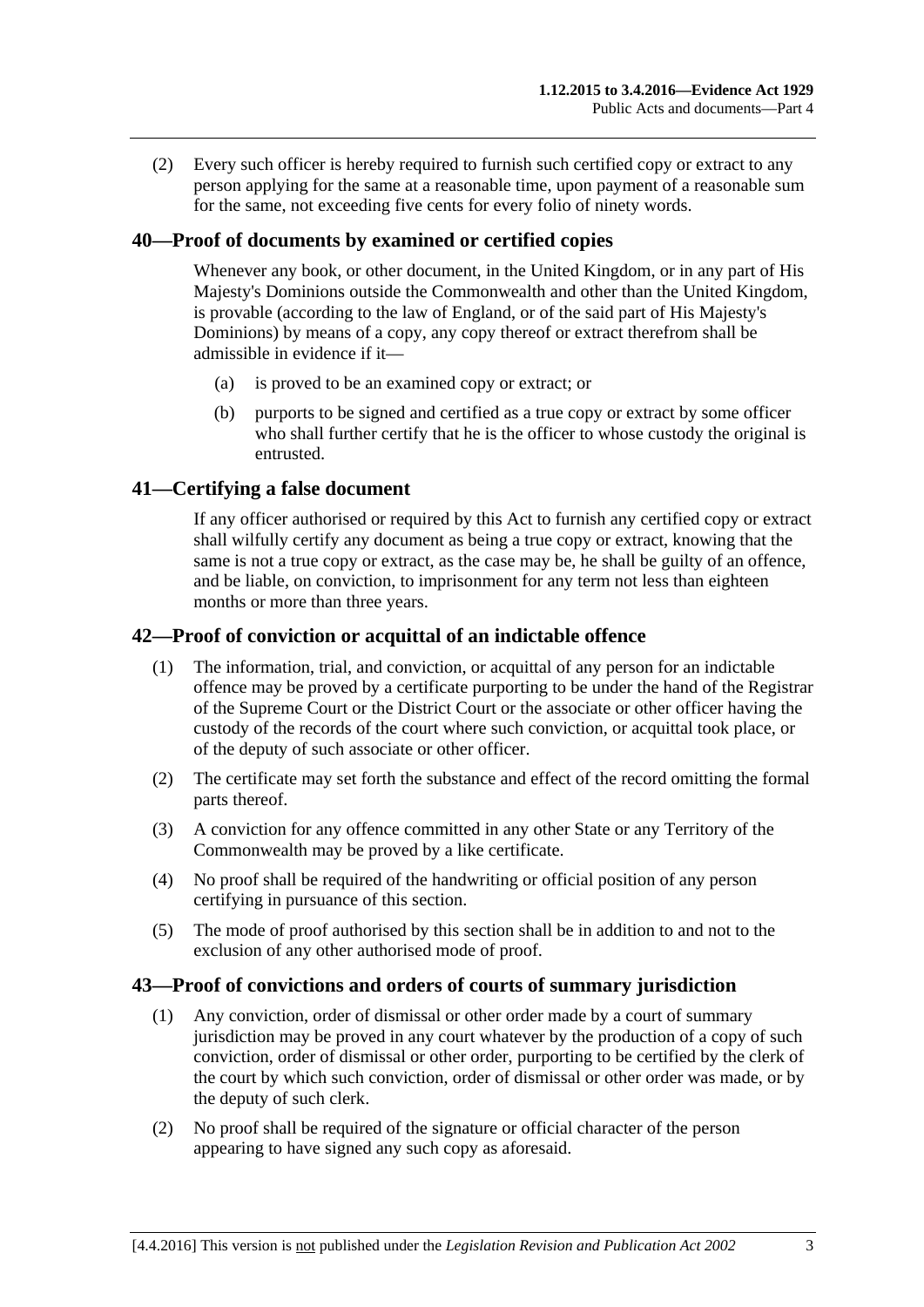- (3) This section shall apply to any conviction, order of dismissal or other order made before or after the commencement of this Act.
- (4) In this section the expression *court of summary jurisdiction* shall mean any court, by whatever name called, which in any State or Territory of the Commonwealth has jurisdiction to try offences summarily.

# **43A—Proof of identity of person convicted in another State**

For the purpose of proving the identity of any person alleged to have been convicted in any other State, or any Territory of the Commonwealth, an affidavit substantially in the form of [Schedule 4](#page-95-0) shall be admissible in evidence in all courts and shall be *prima facie* evidence that the person whose finger-prints are exhibited thereto—

- (a) is the person who in any document exhibited to the said affidavit and purporting to be a certificate of conviction or a certified copy of conviction, is referred to as having been convicted;
- (b) has been convicted of the offences mentioned in the said affidavit.

### **44—Registers of British vessels and certificates of registry admissible as** *prima facie* **evidence of their contents**

- (1) Every register of vessels kept under any of the Acts of the Imperial Parliament relating to the registry of British vessels, may be proved either by the production of the original or by an examined copy thereof, or by a copy thereof purporting to be certified under the hand of the person having the charge of the original.
- (2) Every such register, or such copy of a register, and also every certificate of registry granted under any of the said Acts relating to the registry of British vessels, and purporting to be signed as required by law, shall be received in evidence as *prima facie* proof of all the matters contained or recited in such register when the register or such copy thereof as aforesaid is produced, and of all matters contained or recited in or endorsed on such certificate of registry when the said certificate is produced.

#### **45—Documents relating to transportation of persons or goods**

- (1) An apparently genuine document purporting to be a document of a prescribed nature and to relate to the transportation or shipment of any person or goods, from one place to another—
	- (a) shall be admissible in evidence on production without further proof; and
	- (b) shall be evidence of any fact stated, or referred to, in the document, or to be inferred from the document, and where the document relates to the shipment of goods, shall be evidence that the ownership of goods referred to in the document is in the consignee named in the document or his assignee.
- (2) Evidence of the description of any package or property, or of any inscription or mark upon any package or property shall be admissible (without production of the original inscription or mark) for the purpose of raising an inference as to the identity of the package or property with that referred to in a document admissible in evidence under this section.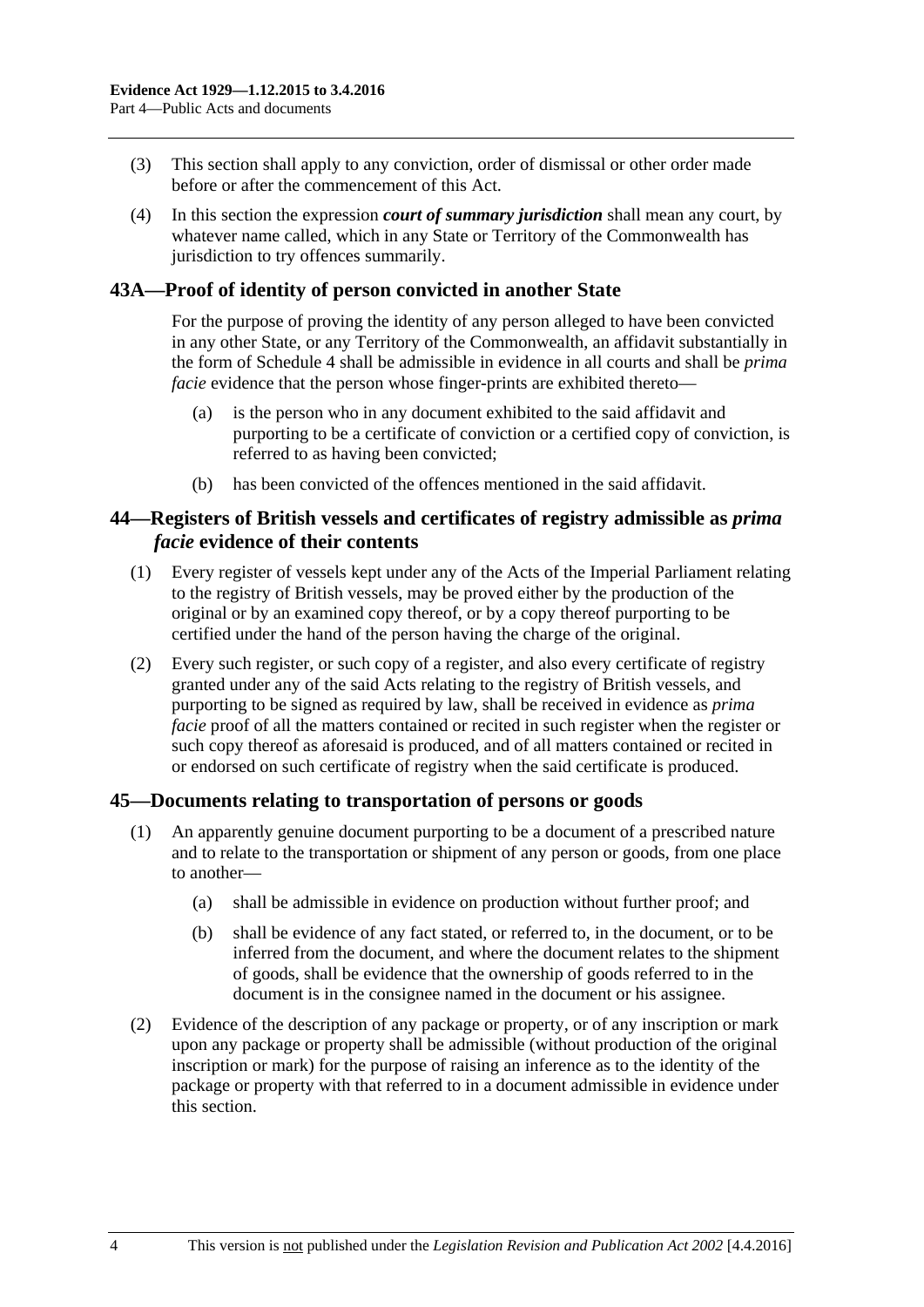- (3) For the purpose of determining the evidentiary weight, if any, of a document admitted in evidence under this section, consideration shall be given to the source from which the document is produced, the safeguards (if any) that have been taken to ensure its accuracy and any other relevant matters.
- (4) In this section—

#### *document of a prescribed nature* means—

- (a) bill of lading, manifest, shipping receipt, consignment note, way-bill, delivery sheet, register or order, invoice, ticket, passenger list or register, and any document of a like nature; or
- (b) any reproduction of any such document by photographic, photostatic, lithographic or other like process;

*shipment* means carriage by any means by air, land or water.

### **45A—Admission of business records in evidence**

- (1) An apparently genuine document purporting to be a business record—
	- (a) shall be admissible in evidence without further proof; and
	- (b) shall be evidence of any fact stated in the record, or any fact that may be inferred from the record (whether the inference arises wholly from the matter contained in the record, or from that matter in conjunction with other evidence).
- (2) A document shall not be admitted in evidence under this section if the court is of the opinion—
	- (a) that the person by whom, or at whose direction, the document was prepared can and should be called by the party tendering the document to give evidence of the matters contained in the document; or
	- (b) that the evidentiary weight of the document is slight and is outweighed by the prejudice that might result to any of the parties from the admission of the document in evidence; or
	- (c) that it would be otherwise contrary to the interests of justice to admit the document in evidence.
- (3) For the purpose of determining the evidentiary weight, if any, of a document admitted in evidence under this section, consideration shall be given to the source from which the document is produced, the safeguards (if any) that have been taken to ensure its accuracy, and any other relevant matters.
- (4) In this section—

*business* means business, occupation, trade or calling and includes the business of any governmental or local governmental body or instrumentality;

#### *business record* means—

(a) any book of account or other document prepared or used in the ordinary course of a business for the purpose of recording any matter relating to the business; or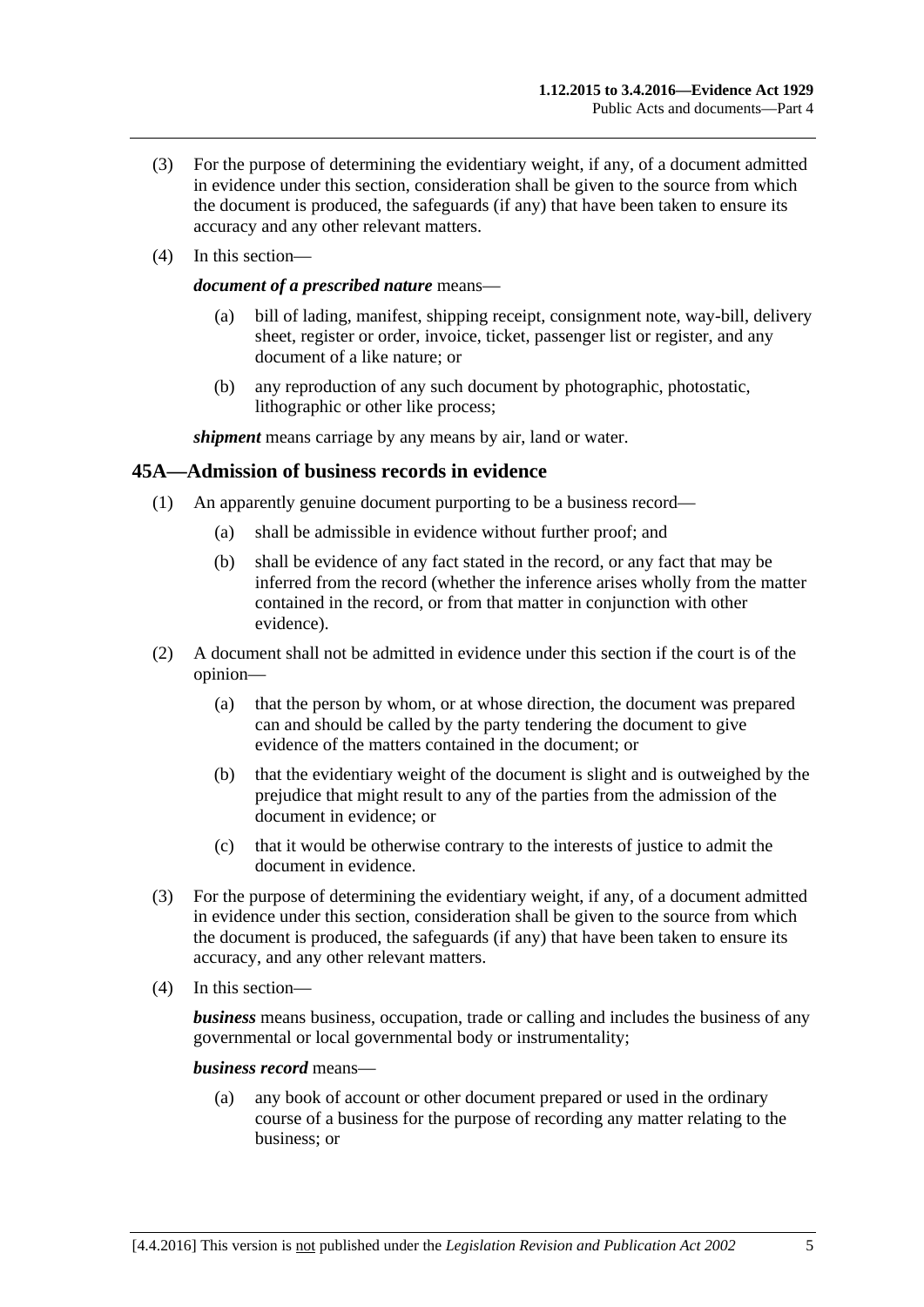(b) any reproduction of any such record by photographic, photostatic, lithographic or other like process.

# **45B—Admission of certain documents in evidence**

- (1) An apparently genuine document purporting to contain a statement of fact, or written, graphical or pictorial matter in which a statement of fact is implicit, or from which a statement of fact may be inferred shall, subject to this section, be admissible in evidence.
- (2) A document shall not be admitted in evidence under this section where the court is not satisfied that the person by whom, or at whose direction, the document was prepared could, at the time of the preparation of the document have deposed of his own knowledge to the statement that is contained or implicit in, or may be inferred from, the contents of the document.
- (3) A document shall not be admitted in evidence under this section if the court is of the opinion—
	- (a) that the person by whom, or at whose direction, the document was prepared can and should be called by the party tendering the document to give evidence of the matters contained in the document; or
	- (b) that the evidentiary weight of the document is slight and is outweighed by the prejudice that might result to any of the parties from the admission of the document in evidence; or
	- (c) that it would be otherwise contrary to the interests of justice to admit the document in evidence.
- (4) In determining whether to admit a document in evidence under this section, the Court may receive evidence by affidavit of any matter pertaining to the admission of that document in evidence.
- (5) For the purpose of determining the evidentiary weight, if any, of a document admitted in evidence under this section, consideration shall be given to the source from which the document was produced, the safeguards (if any) that have been taken to ensure its accuracy, and any other relevant matters.
- (6) In this section—

#### *document* means—

- (a) any original document; or
- (b) any reproduction of an original document by photographic, photostatic or lithographic or other like process.

# **45C—Modification of best evidence rule**

- (1) A document that accurately reproduces the contents of another document is admissible in evidence before a court in the same circumstances, and for the same purposes, as that other document (whether or not that other document still exists).
- (2) In determining whether a particular document accurately reproduces the contents of another, a court is not bound by the rules of evidence and, in particular—
	- (a) the court may rely on its own knowledge of the nature and reliability of the processes by which the reproduction was made;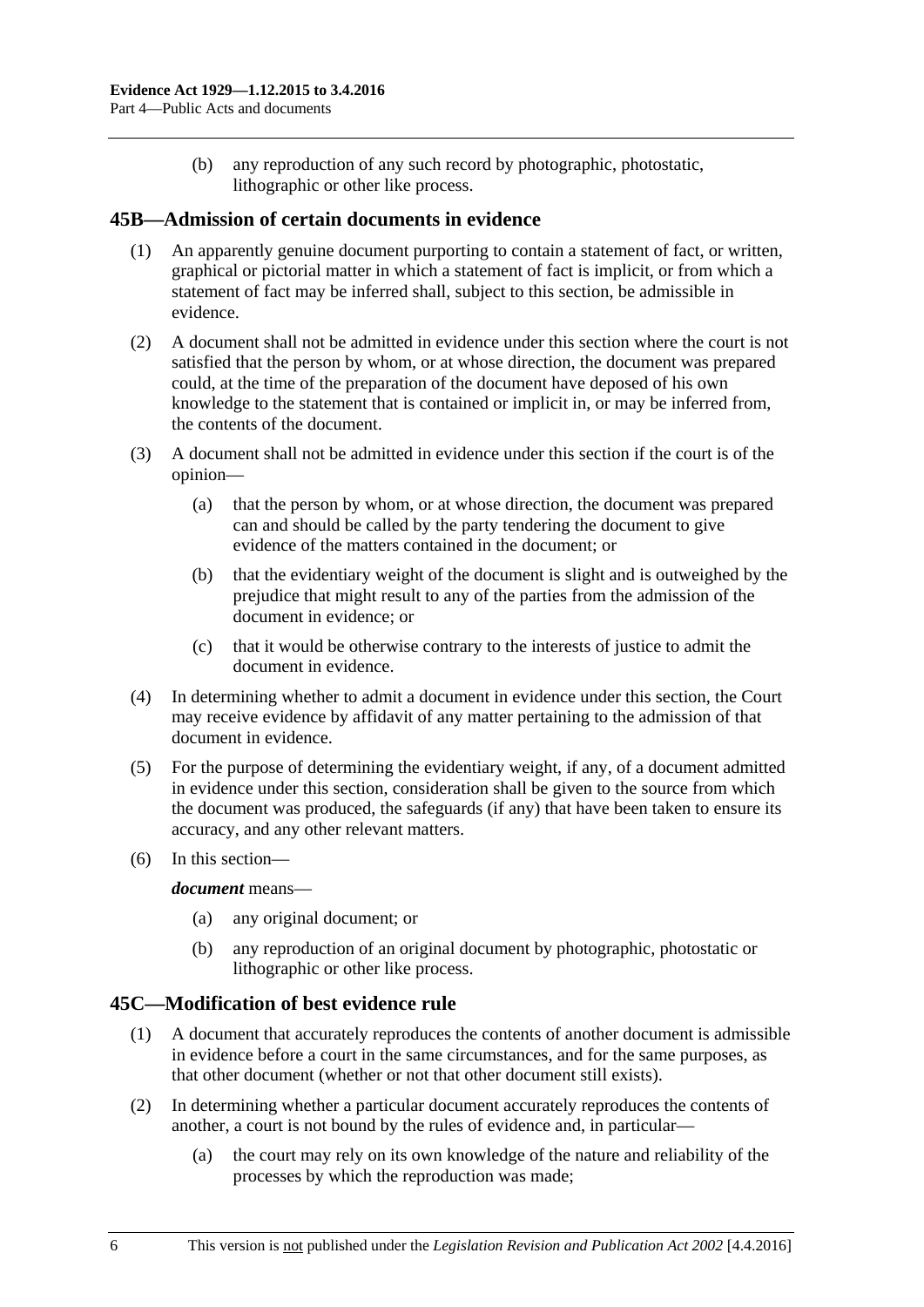- (b) the court may make findings based on the certificate of a person with knowledge and experience of the processes by which the reproduction was made;
- (c) the court may make findings based on the certificate of a person who has compared the contents of both documents and found them to be identical;
- (d) the court may act on any other basis it considers appropriate in the circumstances.
- (3) This section applies to reproductions made—
	- (a) by an instantaneous process; or
	- (b) by a process in which the contents of a document are recorded (by photographic, electronic or other means) and the reproduction is subsequently produced from that record; or
	- (c) in any other way.
- (4) Where a reproduction is made by an approved process, it will be presumed that it accurately reproduces the contents of the document purportedly reproduced unless the contrary is established.
- (5) The above reference to an approved process is a reference to a process prescribed by regulation for the purposes of this subsection.
- (6) Where a court admits or refuses to admit a document under this section, the court must, if so requested by a party to the proceedings, state the reason for its decision.
- (7) A person who gives a certificate for the purposes of this section knowing it to be false is guilty of an indictable offence.

Penalty: Division 5 imprisonment.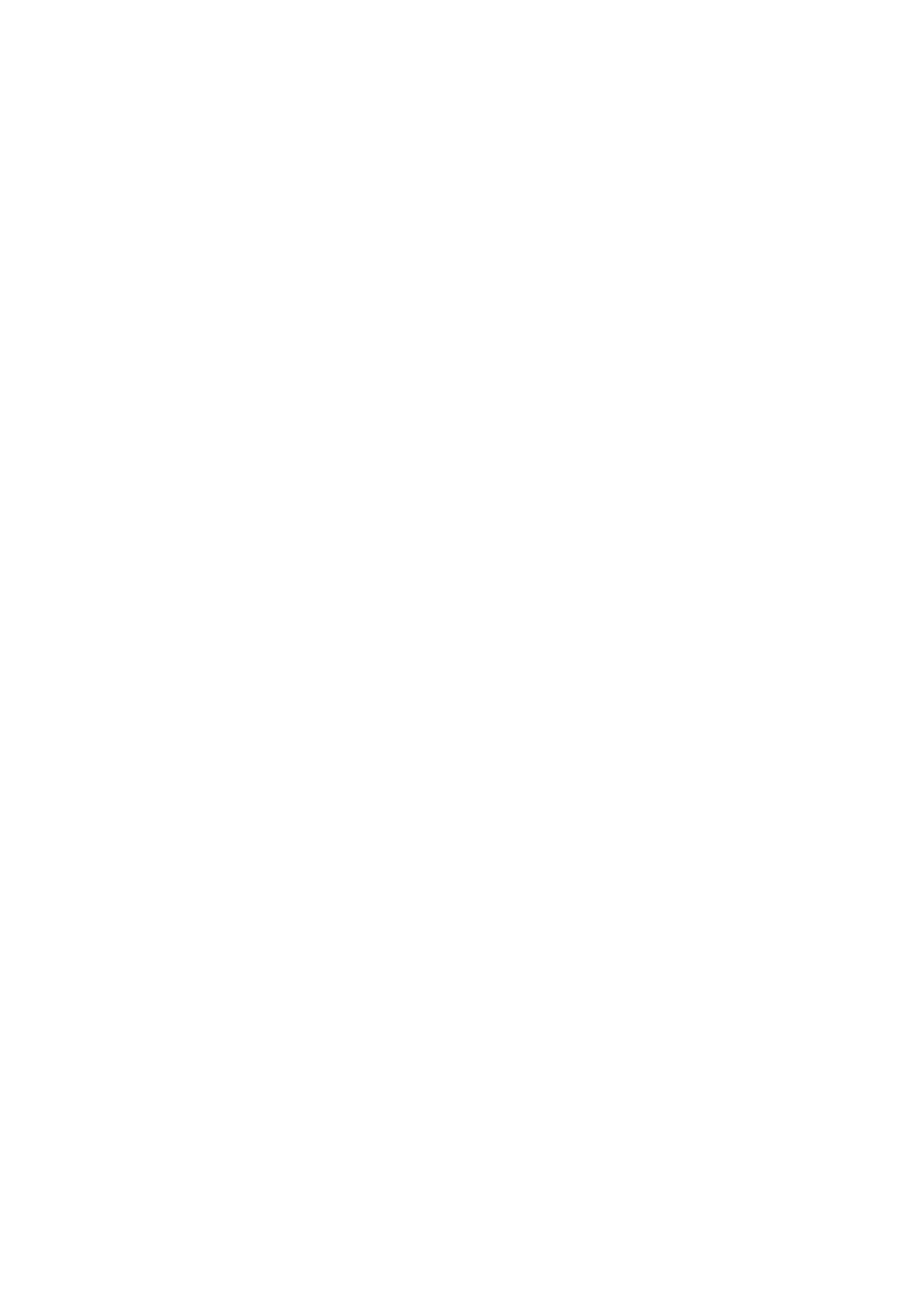# **Part 5—Banking records**

### **46—Interpretation**

#### In this Part—

#### *bank* means—

- (a) a body corporate carrying on the business of banking in a State or Territory of the Commonwealth; or
- (d) any other body that accepts money on deposit from the public;

#### *banking records* means—

- (a) books of account, accounts, and accounting records (including working papers and other documents necessary to explain the methods and calculations by which accounts are made up); and
- (b) books, diaries, or other records used in the course of carrying on the business of a bank; and
- (c) cheques, bills of exchange, promissory notes, deposit slips, orders for the payment of money, invoices, receipts and vouchers; and
- (d) securities, and documents of title to securities,

in the possession or control of a bank;

*copy*, in relation to a banking record made by microfilming or by a mechanical or electronic process, means a document produced from the record containing, in an intelligible form, the information stored in the record.

# **47—Admission of banking record in evidence**

- (1) Subject to [subsection](#page-46-0) (2), a copy of a banking record is admissible in legal proceedings as evidence—
	- (a) of the record; and
	- (b) of the transactions or matters to which the record relates.
- <span id="page-46-0"></span>(2) The copy shall not be admitted in evidence unless it is first proved—
	- (a) that the record was compiled in the ordinary course of business; and
	- (b) that the record is in the custody or control of the bank; and
	- (c) that reasonable steps have been taken to ensure that the copy is an accurate copy of the record, or accurately reproduces information stored in the record.
- (3) Evidence may be given orally or by affidavit by an officer of the bank for the purpose of proving the matters referred to in [subsection](#page-46-0) (2).

#### **48—Evidence of non-existence of account may be given by affidavit**

An affidavit made by an officer of a bank stating that a person named in the affidavit had at a time, or over a period, specified in the affidavit no account at the bank, or at a specified branch, is admissible in legal proceedings as evidence of the fact stated.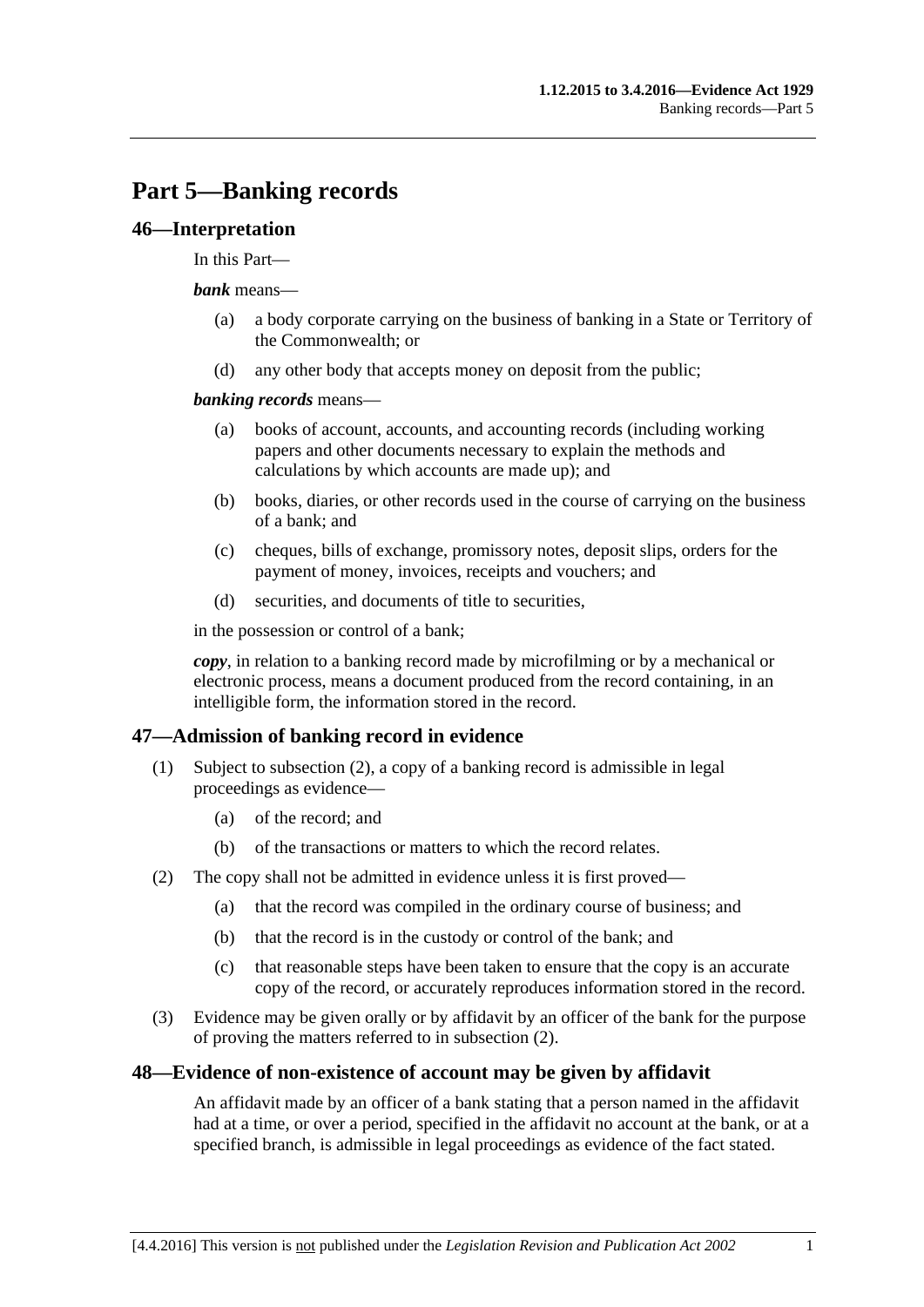### **49—Power to order inspection of banking records etc**

- (1) On the application of any party to a legal proceeding a judge may order that such party be at liberty to inspect and take copies of a banking record for any of the purposes of such proceedings.
- <span id="page-47-1"></span>(1a) Where—
	- (a) a Judge of the Supreme Court; or
	- (b) a District Court Judge; or
	- (c) a Magistrate,

is satisfied on the application of a member of the police force or an officer of the Corporate Affairs Commission that it would be in the interests of the administration of justice to permit the applicant to inspect and take copies of banking records, the Judge may order that the applicant be at liberty to inspect and take copies of those banking records.

- (2) An order under this section may be made either with or without summoning the bank or any other person, and shall be served on the bank three clear days before the same is to be obeyed, unless the judge otherwise directs. Any Sunday or public holiday shall be excluded from the computation of time under this section.
- <span id="page-47-2"></span>(3) Subject to [subsection](#page-47-0) (4), where an order is made under [subsection](#page-47-1) (1a), the applicant shall cause a copy of the order to be served personally or by post on the person subject to investigation within six months of the date of the order or such further period as may be allowed by a Judge.

Penalty: One thousand dollars.

- <span id="page-47-0"></span>(4) Service of a copy of an order is not required under [subsection](#page-47-2) (3)—
	- (a) if evidence of the commission of an offence was obtained in pursuance of the order and, within the period allowed under [subsection](#page-47-2) (3) for service of a copy of the order, the person subject to investigation is charged with that offence; or
	- (b) if the whereabouts of the person on whom the copy is to be served is unknown and not ascertainable by reasonable inquiry.
- (5) A reference in [subsection](#page-47-2) (3) or [\(4\)](#page-47-0) to the person subject to investigation shall be construed as a reference to the person to whose financial transactions the banking records subject to inspection in pursuance of an order under [subsection](#page-47-1) (1a) relate.
- (6) Copies of applications made under [subsection](#page-47-1) (1a) shall be retained for a period of six years—
	- (a) in the case of applications made by members of the police force—by the Commissioner of Police; and
	- (b) in the case of applications made by officers of the Corporate Affairs Commission—by the Corporate Affairs Commission.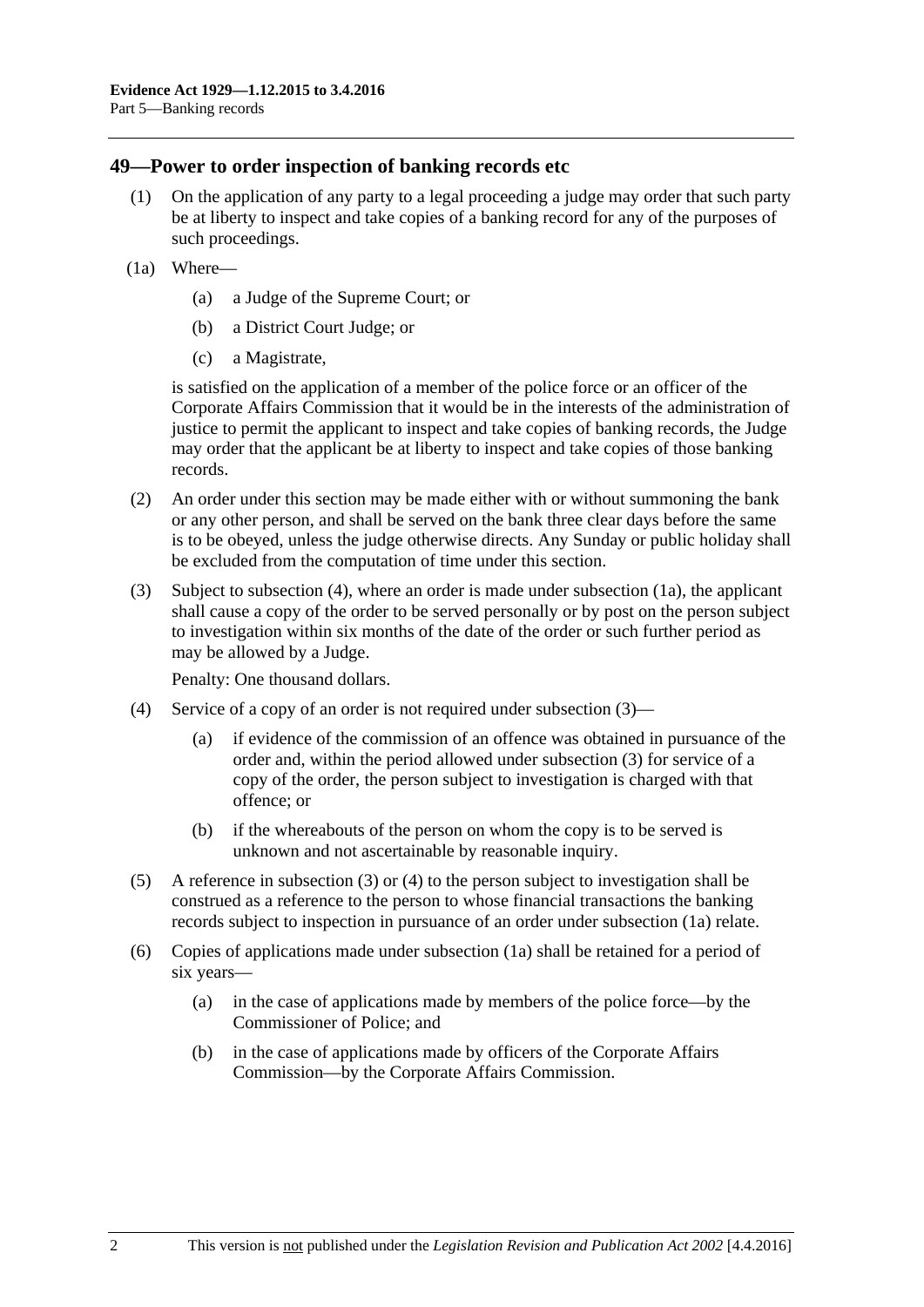- <span id="page-48-0"></span>(7) The Commissioner of Police shall in each calendar year report to the Minister responsible for the police force the number of applications made under [subsection](#page-47-1) (1a) by members of the police force during the previous calendar year, and the Corporate Affairs Commission shall in each calendar year report to the Minister to whom it is responsible the number of applications made under [subsection](#page-47-1) (1a) by officers of the Commission during the previous calendar year.
- (8) A report under [subsection](#page-48-0) (7) may be incorporated in any other annual report that the Commissioner of Police or the Corporate Affairs Commission (as the case may be) is required by or under statute to make to the Minister to whom the report under that subsection is to be submitted.
- (9) A person who divulges, otherwise than in the course of his official duties, information obtained by him by virtue of an order under [subsection](#page-47-1) (1a) shall be guilty of an offence and liable to a penalty not exceeding five thousand dollars.

### **50—Bank not compellable to produce records except under order**

A bank or officer of a bank shall not in any legal proceeding to which the bank is not a party be compellable—

- (a) to produce any banking record, the contents of which can be proved under this Act; or
- (b) to appear as a witness to prove the matters, transactions, and accounts recorded in a banking record,

unless by order of a judge made for special cause.

#### **51—Costs occasioned by default of bank**

- (1) Costs occasioned by a default or delay by a bank in complying with an order under this Part (not being an order under [section](#page-47-1) 49(1a)) may be awarded by the judge against the bank.
- (2) Any such order against a bank may be enforced as if the bank were a party to the proceedings in aid of which the application is made.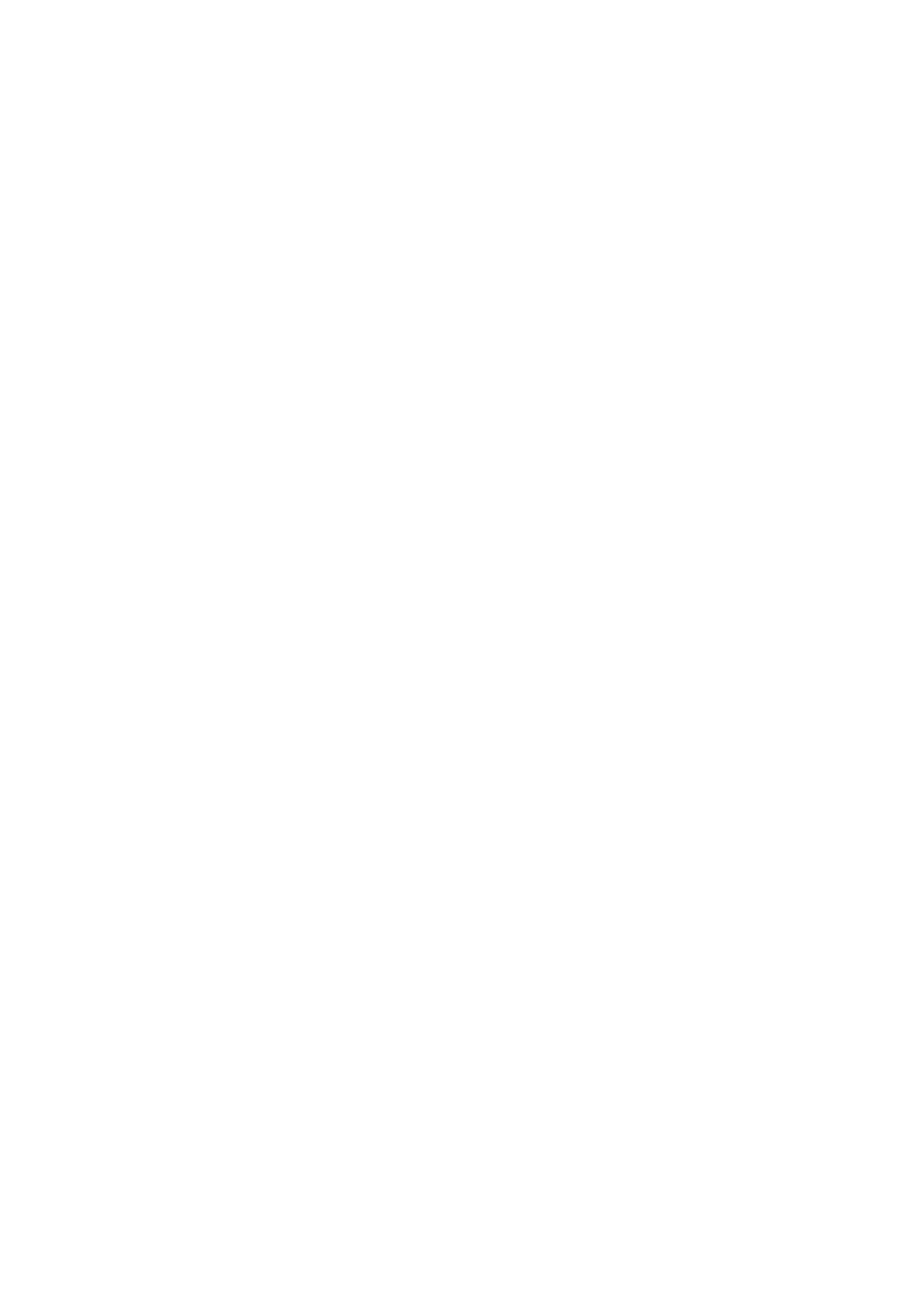# **Part 6—Telegraphic messages**

# **53—Party may give notice of intention to adduce telegraphic message in evidence**

- (1) Any party to any legal proceedings may at any time after the commencement thereof give notice to any other party that he proposes to adduce in evidence at the trial or hearing any telegraphic message that has been sent by electric telegraph from any station in the Commonwealth to any other station within the Commonwealth: Provided that the time between the giving of such notice and the day on which such evidence shall be tendered shall not in any case be less than two days.
- (2) Every such notice shall specify the names of the sender and receiver of the message, the subject matter thereof, and the date as nearly as may be.

# **54—And thereupon may produce message received with evidence that same received from telegraph station**

When such a notice has been given the production of any telegraphic message described in the notice, and purporting to have been sent by any person, together with evidence that the same was duly received from a telegraph station, shall be *prima facie* evidence that such message was signed and sent by the person so purporting to be the sender thereof to the person to whom the same shall be addressed without any further proof of the identity of the sender; but the party against whom any such message shall be given in evidence shall be at liberty, nevertheless, to prove that the same was not in fact sent by the person by whom it purports to have been sent.

# **55—After notice, sending a message may be proved by production of copy message and evidence of payment of fees for transmission**

In any legal proceedings, the production of any telegraphic message, or of a machine copy or press copy thereof, or a copy thereof verified on oath or affirmation together with evidence that such message was duly taken to a telegraph station, and that the fees (if any) for the transmission thereof were duly paid, shall be *prima facie* evidence that such message was duly delivered to the person named therein as the person to whom the same was to be transmitted; and the burden of proving that such message was not in fact received, shall be upon the person against whom such message shall be given in evidence: Provided that the party adducing the same in evidence shall give notice to the other party of his intention so to do in such manner and at such time as the practice of the court requires with respect to a notice to produce documents at the trial or hearing.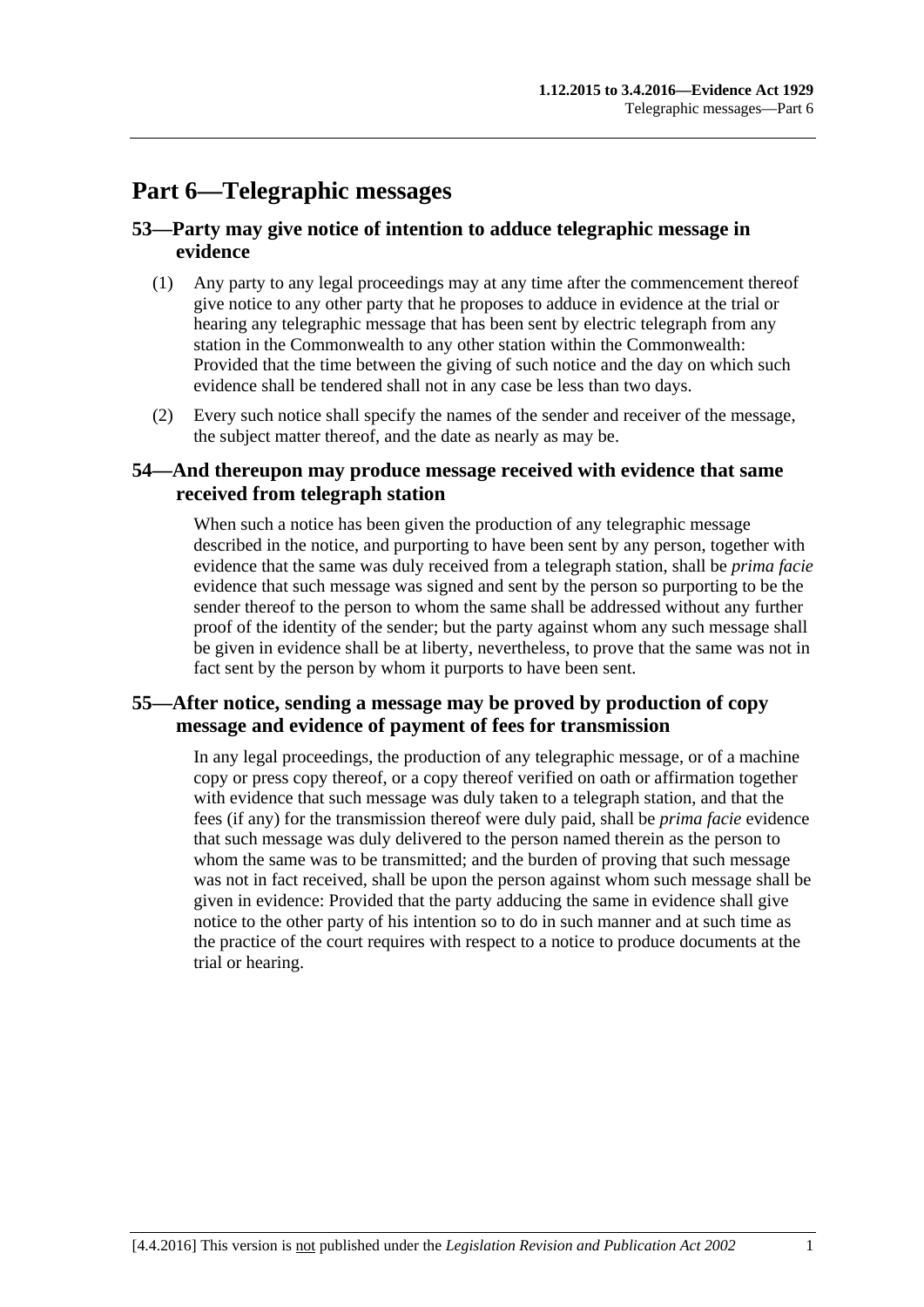# **56—Certain documents may be transmitted by electric telegraph under restriction**

- (1) The Governor, any Minister of the Crown, the President of the Legislative Council, the Speaker of the House of Assembly, a Judge of the Supreme Court, a Local Court Judge, or District Criminal Court Judge, the Judge in Insolvency, any special magistrate, and any principal officer of Government, or solicitor, may cause to be transmitted by electric telegraph the contents of any writ, warrant, rule, order, authority, or other communication requiring signature or seal subject to the provisions following, that is to say—
	- (a) the original document shall be delivered at the telegraph station in the presence and under the inspection of some justice of the peace or notary public;
	- (b) the person to whom the contents of any such document shall be so sent shall, forthwith and in the presence and under the supervision of a justice of the peace or notary public, cause to be sent back by electric telegraph, a copy of the message received by him; and in the event of any error appearing therein, the process shall be repeated under the like supervision, until it appears that a true copy of such document has been received by the person to whom it has been sent;
	- (c) when it appears that such true copy has been so received, such first-mentioned justice, or notary public, shall endorse upon the original document a certificate that a true copy thereof has been sent, under the provisions of this Act, to the person to whom the same has been so sent; and shall forthwith, by electric telegraph, inform such person that such certificate has been so endorsed;
	- (d) the person so receiving such true copy shall, upon receiving information of such certificate, endorse upon the copy of the original document received by him a certificate that the same has been duly received, under the provisions of this Act, which certificate shall be signed by him and by the justice or notary public so supervising the receipt of such copy as hereinbefore provided.
- (2) In this section—

*any principal officer of Government* includes the Auditor-General, the Under Secretary, the Under Treasurer, the Solicitor-General, the Crown Solicitor, the Director of Public Prosecutions and the secretary to any department presided over by a Minister of the Crown, the Clerk of the Legislative Council, the Clerk of the House of Assembly, the Surveyor-General, the Registrar-General, the Sheriff, the Master of the Supreme Court, the Commissioner of Police, inspectors of police, the Returning Officer for the State; and for the purposes of returns to writs of election, but not otherwise, also includes any returning officer or deputy returning officer of an electoral district.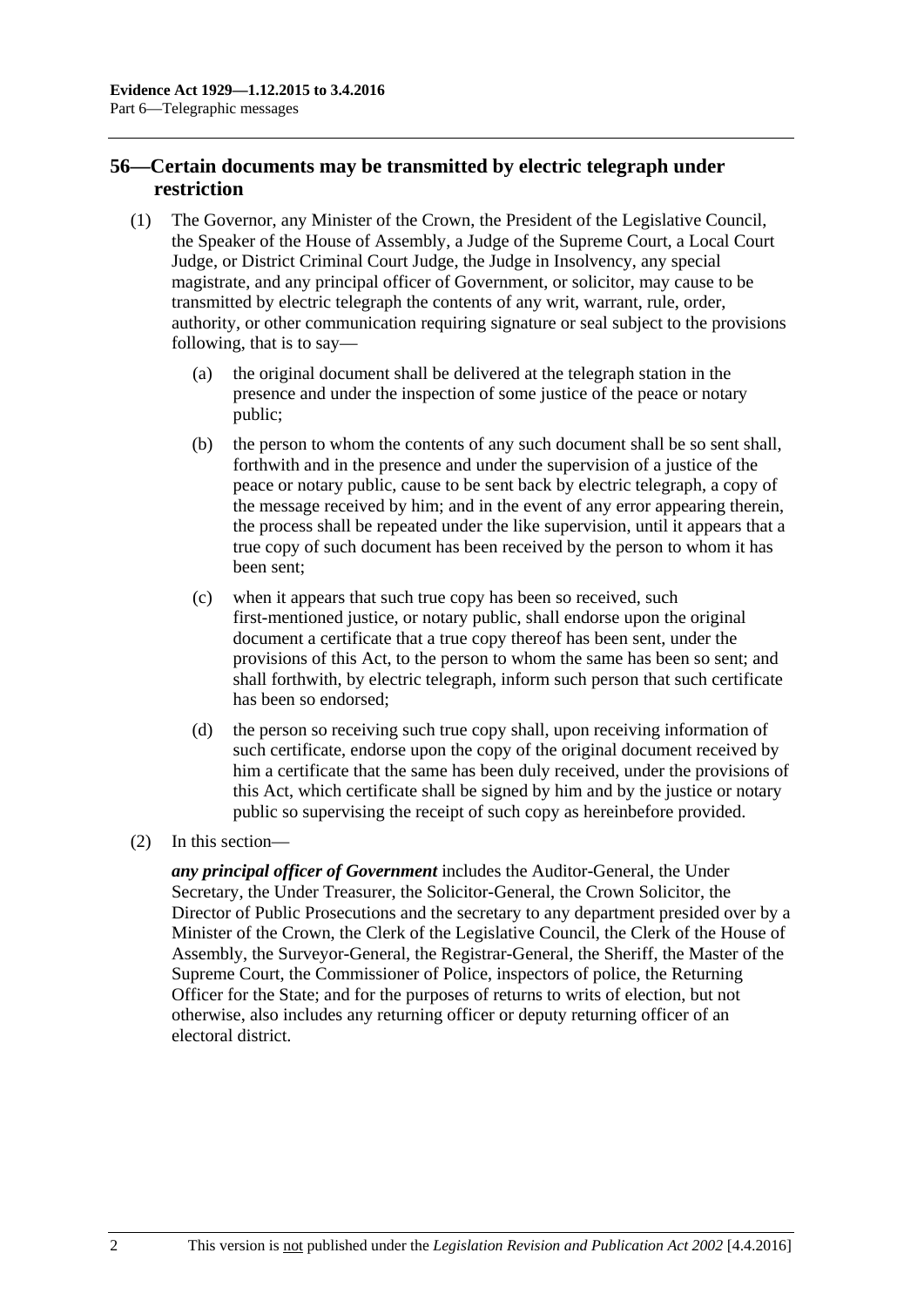# **57—Copies so transmitted to be as valid and effectual as originals**

- (1) Every copy so endorsed and certified as aforesaid shall be as valid to all intents and purposes as the original, whereof it purports to be a copy, would have been, and shall be admissible in evidence in any case in which the original would have been so admissible; and any person by whom such copy has been received, or who is thereby authorised, instructed, or commanded, or who is lawfully charged with any duty in respect thereof, shall have and become liable to the same rights and duties in respect thereof as if he had received the original document duly signed and sealed, or signed or sealed, as the case may be.
- (2) In the case of any document intended to be served, or the efficacy or use whereof depends upon service, every such copy shall for the purpose of such service be deemed to be the original document whereof it purports to be a copy.

# **58—Penalty for false certificate of sending message**

Any justice or notary public who wilfully and falsely endorses upon any original document, delivered at a telegraph station for the purpose of being transmitted under the provisions of this Act, a certificate that a true copy thereof has been sent under this Act, or who by telegraph wilfully and falsely informs any person to whom such has been so sent that a certificate under the provisions of this Act has been endorsed thereon, shall forfeit a sum not exceeding two hundred dollars, which may be sued for and recovered by the first person who shall, for his own benefit and without collusion, sue for the same.

### **59—Signing false certificate upon copy**

Any person by this Part of this Act required to sign a certificate upon any copy of a document that such copy has been duly received under the provisions of this Act, who shall wilfully sign such certificate, knowing the same to be false, shall be guilty of an offence, and, being convicted thereof, shall be liable to be imprisoned for any term not exceeding two years.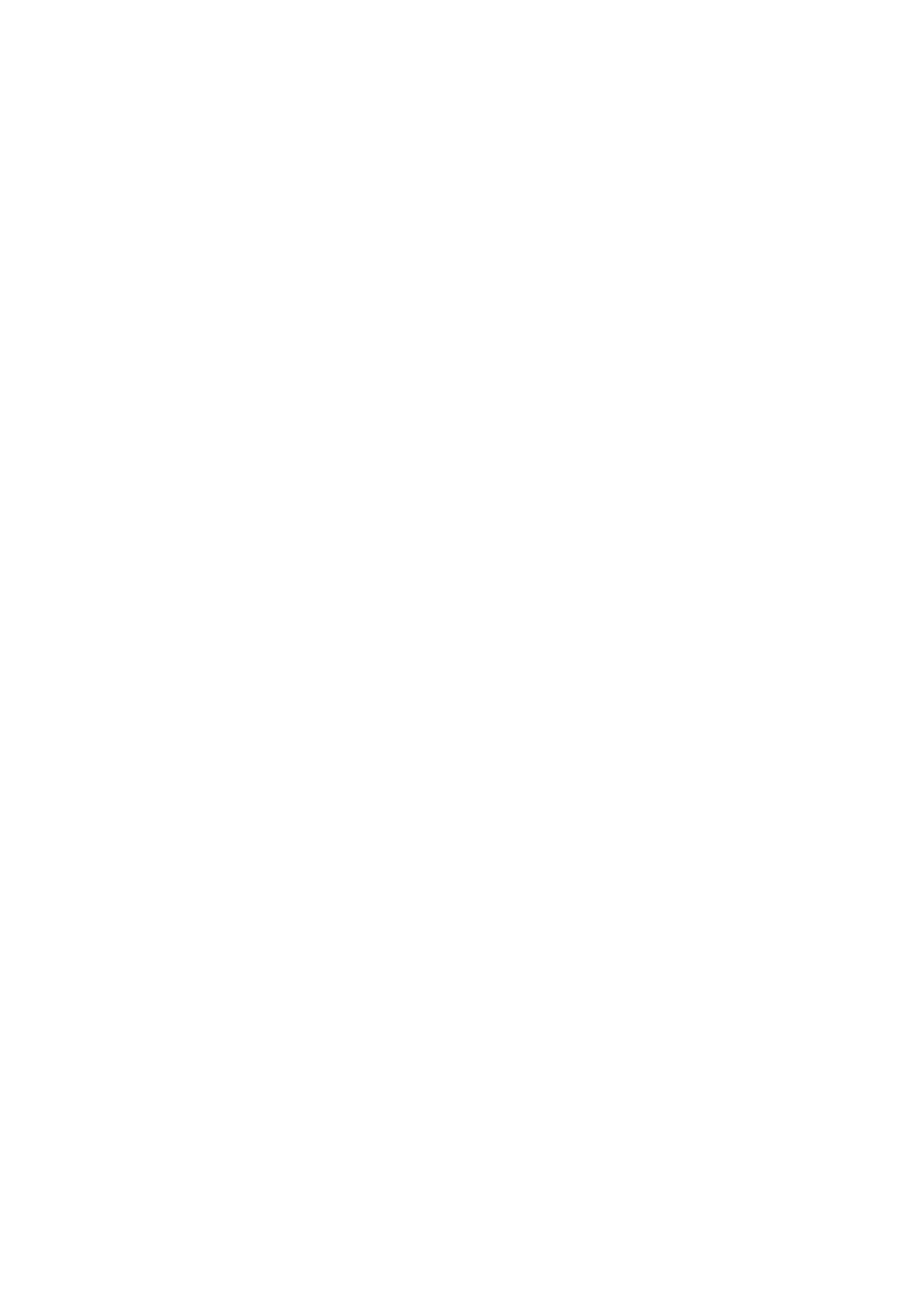# **Part 6A—Computer evidence**

# **59A—Interpretation**

In this Part, unless the contrary intention appears—

*computer* means a device that is by electronic, electro-mechanical, mechanical or other means capable of recording and processing data according to mathematical and logical rules and of reproducing that data or mathematical or logical consequences thereof;

*computer output* or *output* means a statement or representation (whether in written, pictorial, graphical or other form) purporting to be a statement or representation of fact—

- (a) produced by a computer; or
- (b) accurately translated from a statement or representation so produced;

*data* means a statement or representation of fact that has been transcribed by methods, the accuracy of which is verifiable, into the form appropriate to the computer into which it is, or is to be, introduced.

### **59B—Admissibility of computer output**

- (1) Subject to this section, computer output shall be admissible as evidence in any civil or criminal proceedings.
- <span id="page-54-0"></span>(2) The court must be satisfied—
	- (a) that the computer is correctly programmed and regularly used to produce output of the same kind as that tendered in evidence pursuant to this section; and
	- (b) that the data from which the output is produced by the computer is systematically prepared upon the basis of information that would normally be acceptable in a court of law as evidence of the statements or representations contained in or constituted by the output; and
	- (c) that, in the case of the output tendered in evidence, there is, upon the evidence before the court, no reasonable cause to suspect any departure from the system, or any error in the preparation of the data; and
	- (d) that the computer has not, during a period extending from the time of the introduction of the data to that of the production of the output, been subject to a malfunction that might reasonably be expected to affect the accuracy of the output; and
	- (e) that during that period there have been no alterations to the mechanism or processes of the computer that might reasonably be expected adversely to affect the accuracy of the output; and
	- (f) that records have been kept by a responsible person in charge of the computer of alterations to the mechanism and processes of the computer during that period; and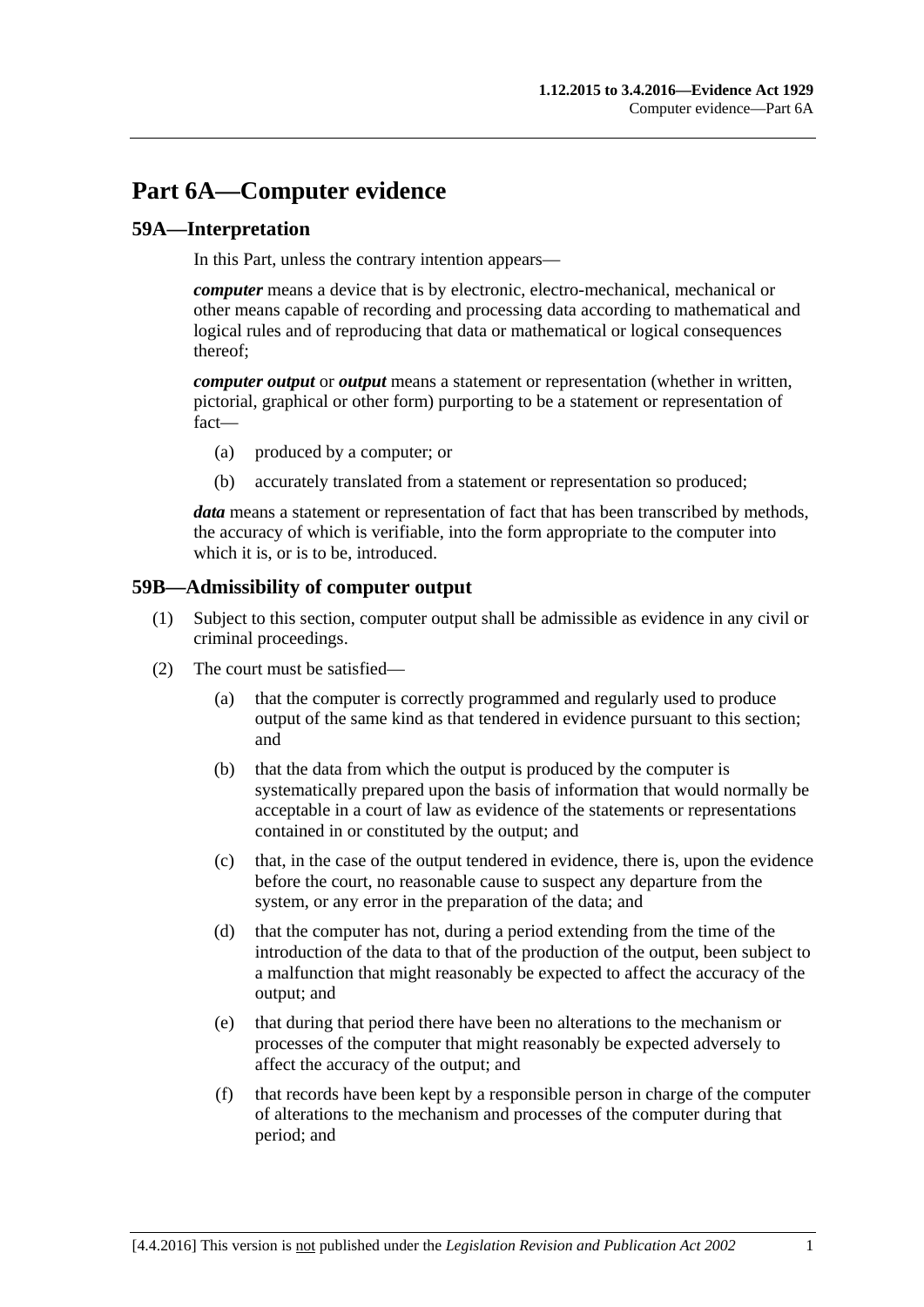- (g) that there is no reasonable cause to believe that the accuracy or validity of the output has been adversely affected by the use of any improper process or procedure or by inadequate safeguards in the use of the computer.
- <span id="page-55-0"></span>(3) Where two or more computers have been involved, in combination or succession, in the recording of data and the production of output derived therefrom and tendered in evidence under this section, the court must be satisfied that the requirements of [subsection](#page-54-0) (2) of this section have been satisfied in relation to each computer so far as those requirements are relevant in relation to that computer to the accuracy or validity of the output, and that the use of more than one computer has not introduced any factor that might reasonably be expected adversely to affect the accuracy or validity of the output.
- <span id="page-55-2"></span>(4) A certificate under the hand of a person having prescribed qualifications in computer system analysis and operation or a person responsible for the management or operation of the computer system as to all or any of the matters referred to in [subsection](#page-54-0) (2) or [\(3\)](#page-55-0) of this section shall, subject to [subsection](#page-55-1) (6) of this section, be accepted in any legal proceedings, in the absence of contrary evidence, as proof of the matters certified.
- (5) An apparently genuine document purporting to be a record kept in accordance with [subsection](#page-54-0) (2) of this section, or purporting to be a certificate under [subsection](#page-55-2) (4) of this section shall, in any legal proceedings, be accepted as such in the absence of contrary evidence.
- <span id="page-55-1"></span>(6) The court may, if it thinks fit, require that oral evidence be given of any matters comprised in a certificate under this section, or that a person by whom such a certificate has been given attend for examination or cross-examination upon any of the matters comprised in the certificate.

# **59C—Regulations**

The Governor may make such regulations as he deems necessary or expedient for the purposes of this Part, and without limiting the generality of the foregoing those regulations may—

- (a) make any provision for the purposes of this Part with respect to the preparation, auditing or verification of data, or the methods by which it is prepared; and
- (b) prescribe the qualifications of a person by whom a certificate may be given, or a translation made, under this Part.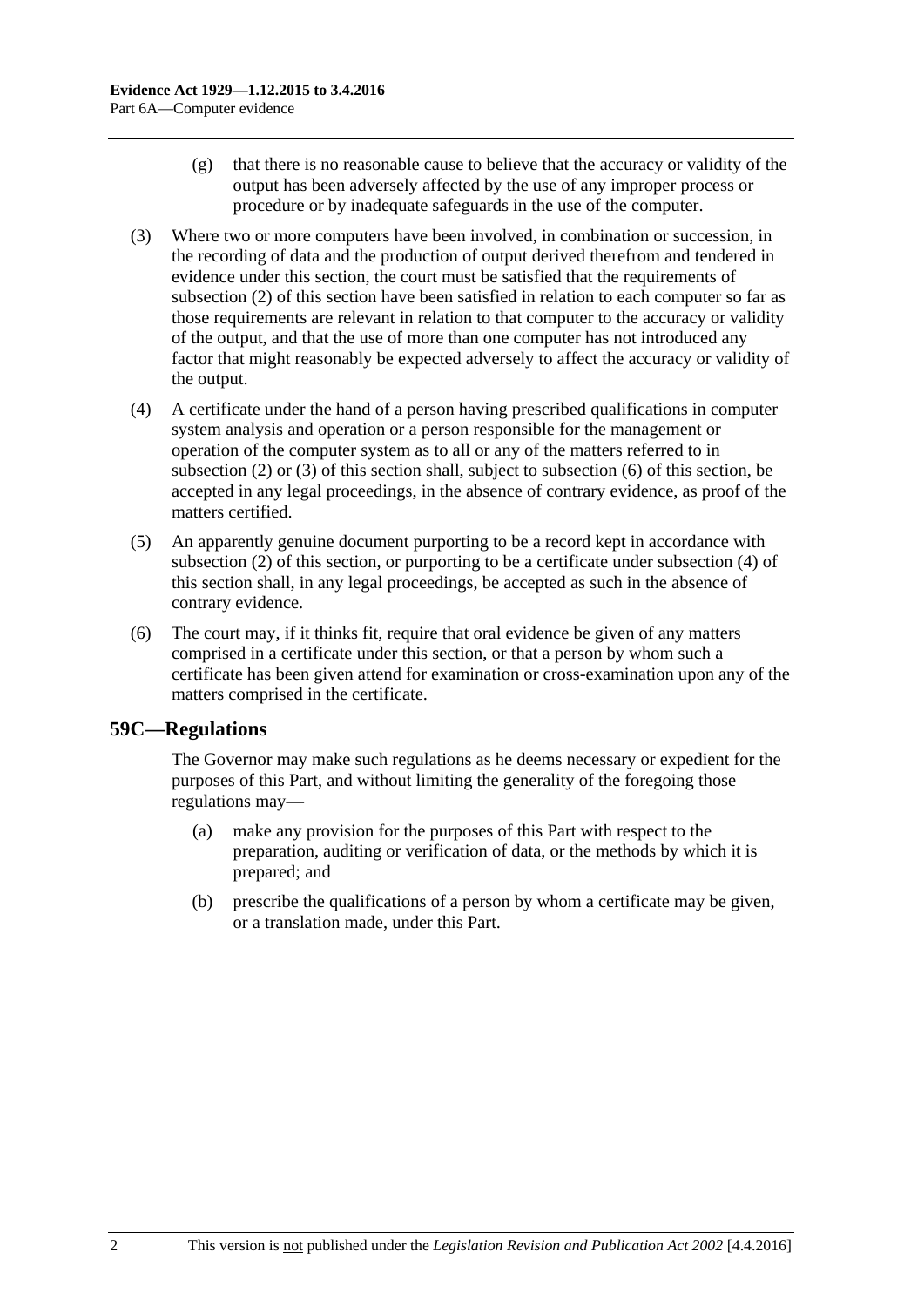# **Part 6B—Obtaining evidence from outside a court's territorial jurisdiction**

# **59D—Interpretation**

(1) In this Part—

### *authorised South Australian court* means—

- (a) the Supreme Court;
- (b) the District Court;
- (c) the Magistrates Court;
- (e) a court or tribunal declared by the Attorney-General, by notice in the Gazette, to be an authorised South Australian court for the purposes of this Part;

*foreign court* means a court established under the law of some country, state or territory other than this State.

- (2) This Part applies in respect of—
	- (a) civil proceedings originating in courts within or outside Australia;
	- (b) criminal proceedings originating in Australian courts.

# **59E—Taking of evidence outside the State**

- (1) Where, in the opinion of an authorised South Australian court, it is necessary or expedient that evidence relating to proceedings before it be taken outside the State, the court may—
	- (a) sit outside the State for the purpose of taking the evidence; or
	- (b) issue a commission to an officer of the court or some other appropriate person to take the evidence; or
	- (c) request a foreign court to take the evidence.
- (2) Subject to any just exception—
	- (a) any depositions taken on commission or by a foreign court that takes evidence in pursuance of a request under this Part may be put in as evidence at the hearing of the proceedings to which they relate; and
	- (b) any documents produced to a commissioner or a foreign court that takes evidence in pursuance of a request under this Part are admissible at the hearing of the proceedings to which they relate as if produced at the hearing.
- (3) Any documents appearing to be depositions or documents so taken or produced, will, in the absence of evidence to the contrary, be accepted as such.
- (4) An authorised South Australian court may take evidence from a place outside the State by video link or any other form of telecommunication that the court thinks appropriate in the circumstances.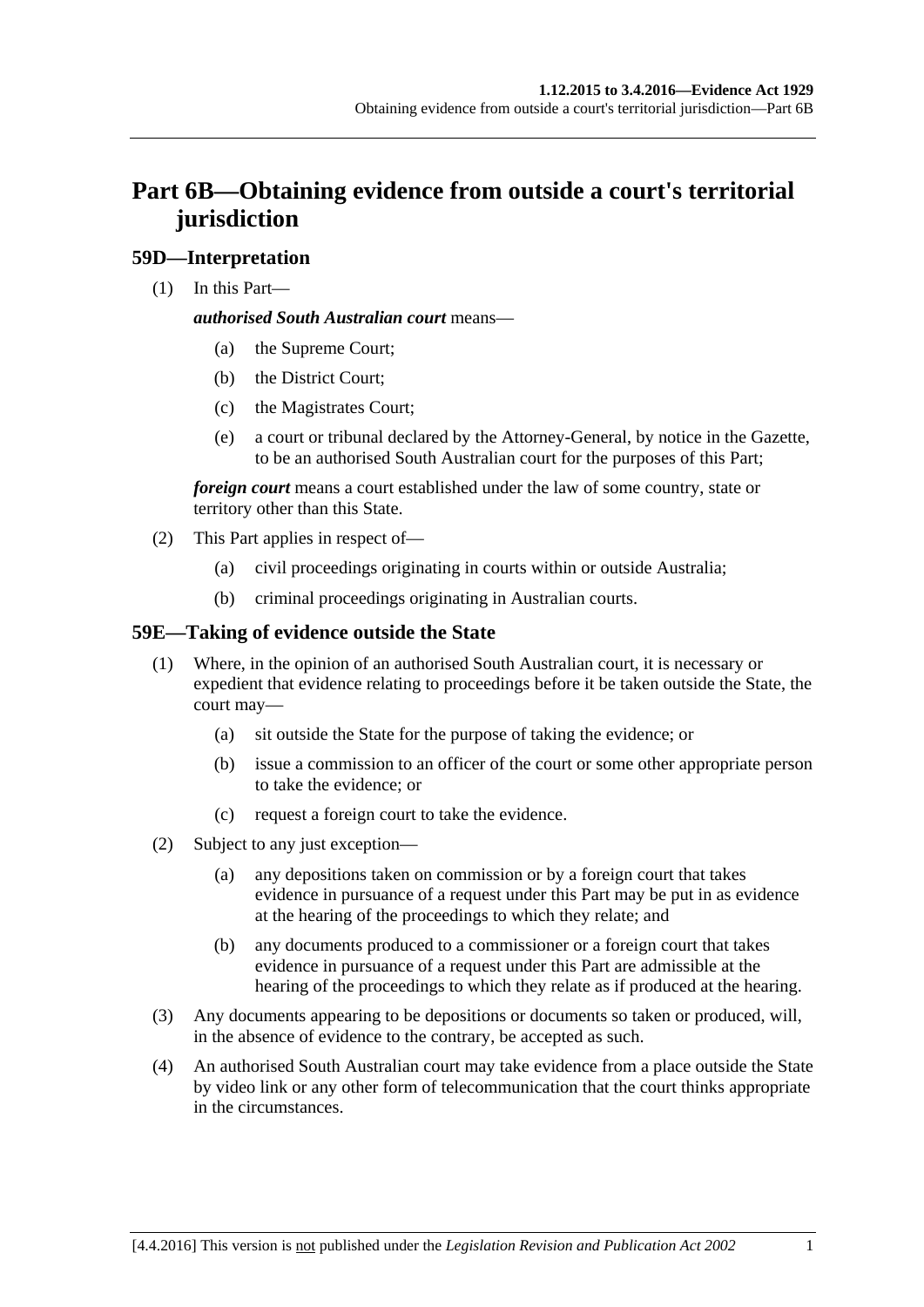Part 6B—Obtaining evidence from outside a court's territorial jurisdiction

#### **59F—Power of South Australian Court to take evidence on request**

- (1) Where a foreign court requests an authorised South Australian court to take evidence in this State for the purpose of proceedings before that foreign court the South Australian court may summon any person to appear before it for the purpose of giving evidence or for the purpose of producing documents.
- (2) A witness summoned to appear before an authorised South Australian court under this section may be examined, cross-examined or re-examined before that court.
- (3) Subject to this Part, the South Australian court in taking evidence under this section shall have the same powers as if the proceedings originated in that court.
- (4) If, while any person is being examined before an authorised South Australian court, objection is taken to any question, or to answering any question, the ground of the objection and the answer (if any) to the question shall be set out in the deposition of that person.
- (5) Subject to [subsections](#page-57-0) (6) and [\(7\),](#page-57-1) the validity of the ground of any such objection shall not be determined by the authorised South Australian court but by the foreign court at whose request the examination is being conducted.
- <span id="page-57-0"></span>(6) The authorised South Australian court may permit a witness to decline to answer a question where in the opinion of the court the answer to that question might incriminate him or where it would in the opinion of the court be unfair to the witness, or to any other person, that the answer should be given and recorded.
- <span id="page-57-1"></span>(7) A witness cannot be compelled to give evidence on a particular subject if he or she could not be compelled to give evidence on that subject in the foreign court from which the request to take evidence originated.

#### **59G—Depositions to be signed**

Where pursuant to this Part—

- (a) a witness has given evidence before an authorised South Australian court, his deposition shall be signed by him and by the person presiding over the court; or
- (b) a document has been produced before an authorised South Australian court, the person presiding over the court shall attach to that document a certificate signed by him stating the name of the person by whom the document was produced.

#### **59H—Transmission of request**

Where an authorised South Australian court receives a request from a foreign court for the examination of a witness, or the production of documents, and it appears to the court that the witness or person by whom the evidence is to be given, or the documents produced, is not in South Australia and is not proceeding to South Australia, but is in, or proceeding to, some other country or State, the South Australian court—

(a) may transmit the request to a foreign court in that other country or State together with such information as it possesses concerning the whereabouts of that person; and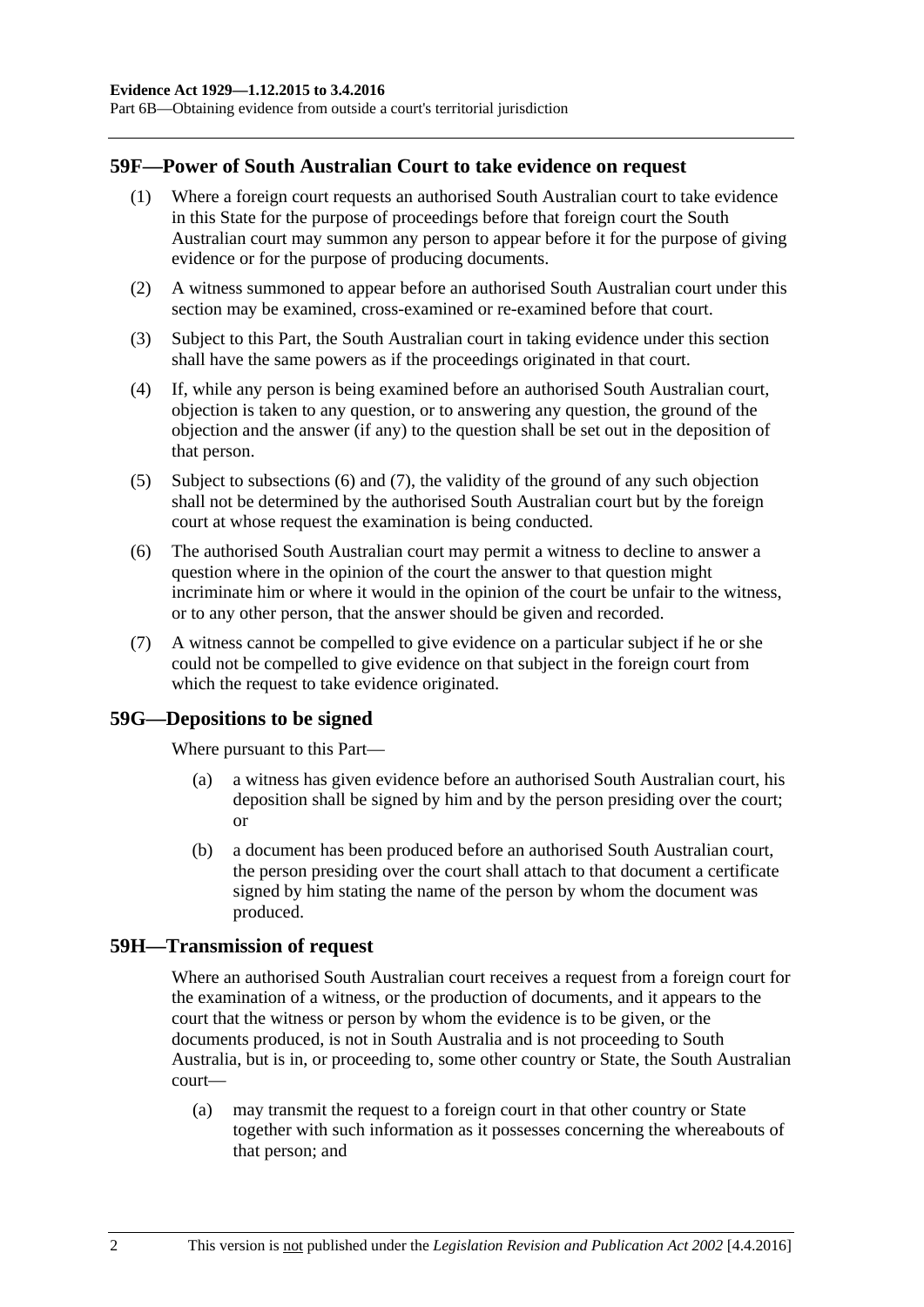(b) shall give notice to the foreign court from which it received the request of the fact that the request has been so transmitted.

# **59I—Saving provision**

- (1) Nothing in this Part limits the power of a court to require a witness to attend in person before the court.
- (2) The provisions of this Part are supplementary to, and do not derogate from, the provisions of any other Act or law.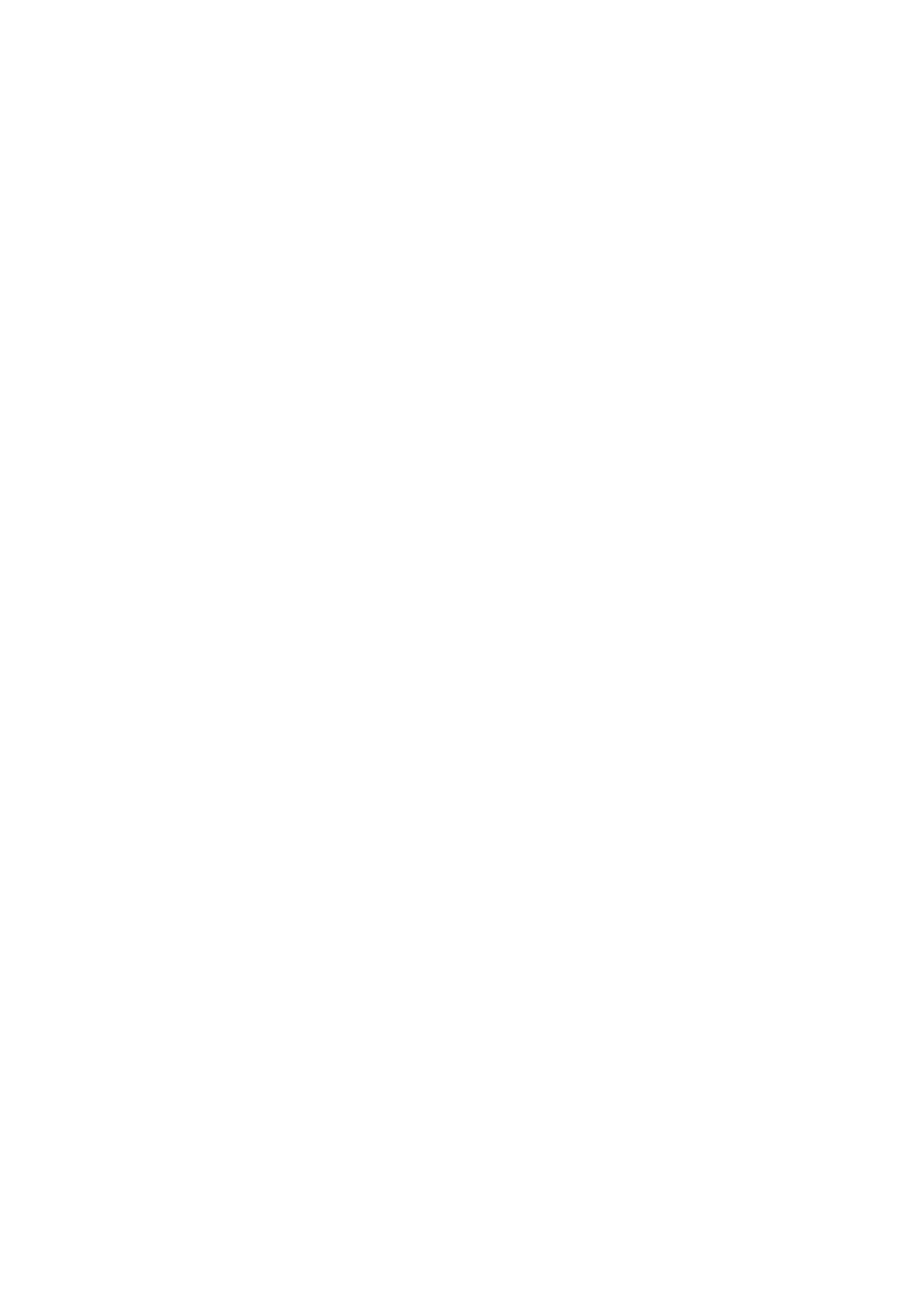# **Part 6C—Use of audio and audio visual links**

# **Division 1—Preliminary**

# **59IA—Interpretation**

In this Part—

*audio link* means a system of two-way communication linking different places so that a person speaking at any one of the places can be heard at the other;

#### **Example—**

An audio link may be established by facilities such as a two-way radio or telephone.

*audio visual link* means a system of two-way communication linking different places so that a person speaking at any one of the places can be seen and heard at the other;

#### **Example—**

An audio visual link may be established by facilities such as a closed-circuit television.

*participating State* means another State in which statutory provisions substantially corresponding to this Part are in force;

*recognised court* means a court or tribunal of a participating State that is authorised by the provisions of an Act of that State in terms substantially corresponding to this Part to direct that evidence be taken or submissions made by audio, or audio visual, link from South Australia;

*South Australian court* means—

- (a) the Supreme Court;
- (b) the District Court;
- (c) the Magistrates Court;
- (d) the Coroner's Court;
- (e) a court or tribunal prescribed by regulation to be a South Australian court for the purposes of this Part;

*State* includes Territory;

*tribunal* of a State means a person or body authorised by or under a law of the State to take evidence on oath or affirmation.

#### **59IB—Transitional**

This Part extends to proceedings whether the proceedings were commenced, or the cause of action arose, before or after the commencement of this Part.

# **59IC—Application of Part**

This Part is in addition to, and does not derogate from, other provisions of this Act or of any other law authorising the taking of evidence, or the conduct of proceedings, outside this State.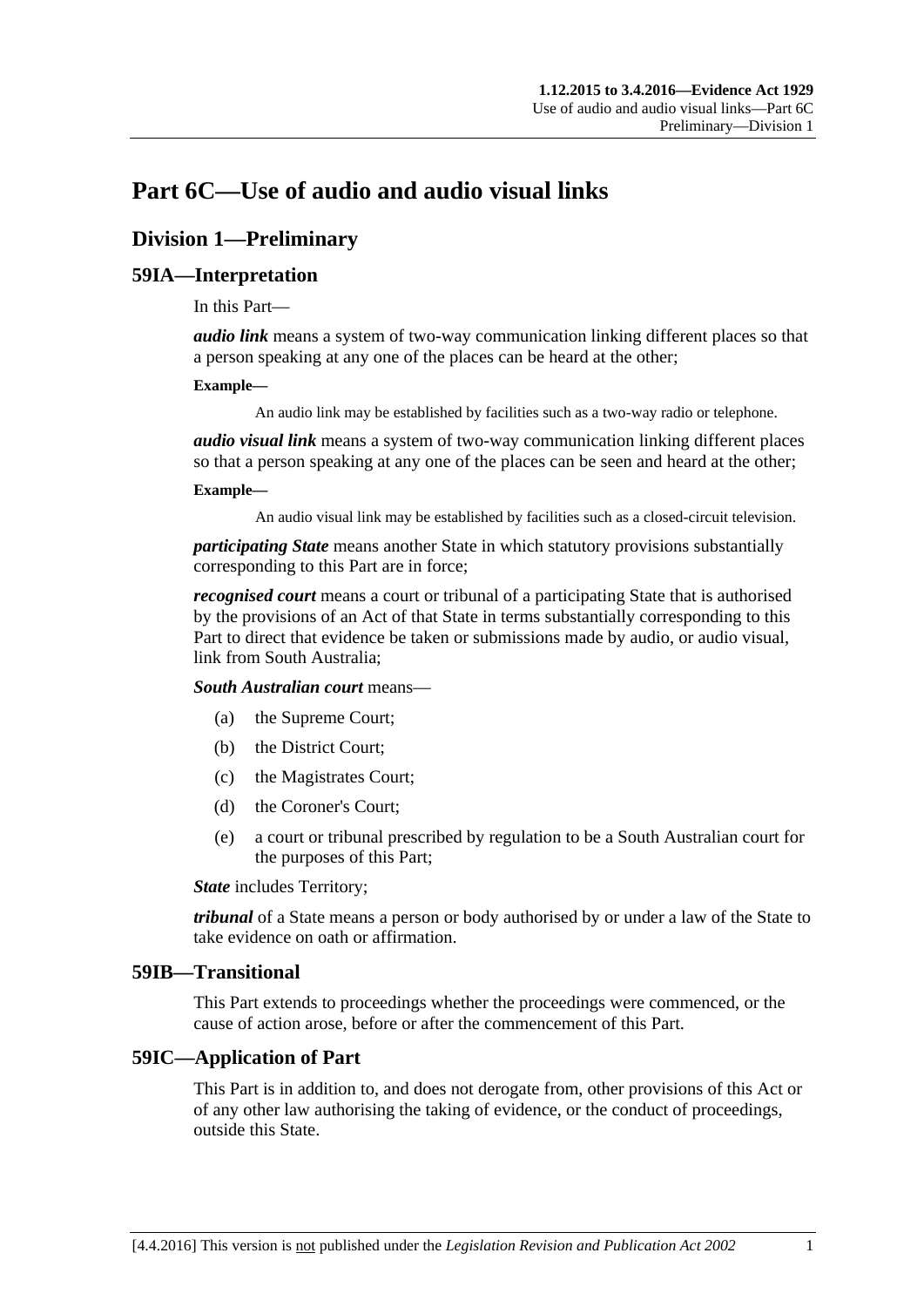# **Division 2—Use of interstate audio or audio visual link in proceedings before South Australian courts**

### **59ID—Application of this Division**

This Division applies to any proceeding (including a criminal proceeding) before a South Australian court.

### **59IE—State courts may take evidence and submissions from outside State**

- (1) A South Australian court may, on the application of a party to a proceeding before the court, direct that evidence be taken or submissions made by audio, or audio visual, link from a participating State.
- (2) The court must not make such a direction if—
	- (a) the necessary facilities are unavailable or cannot reasonably be made available; or
	- (b) the court is satisfied that the evidence or submission can be more conveniently given or made in this State; or
	- (c) the court is satisfied by a party opposing the making of the direction that the direction would be unfair to the party.
- (3) The court may exercise in the participating State in connection with taking evidence or receiving submissions by audio, or audio visual, link any of its powers that the court is permitted, under the law of the participating State, to exercise in the participating State.

#### **59IF—Expenses**

If a South Australian court directs evidence to be taken, or submissions to be made, by audio, or audio visual, link from a person in a participating State, the court may make such orders as it considers just for payment of expenses incurred in connection with—

- (a) taking the evidence or making the submissions; or
- (b) providing the audio, or audio visual, link.

# **59IG—Counsel entitled to practise**

A person who is entitled to practise as a legal practitioner in a participating State is entitled to practise as a barrister, solicitor or both—

- (a) in relation to the examination-in-chief, cross-examination or re-examination of a witness in the participating State whose evidence is being given by audio, or audio visual, link in a proceeding before a South Australian court; and
- (b) in relation to the making of submissions by audio, or audio visual, link from the participating State in a proceeding before a South Australian court.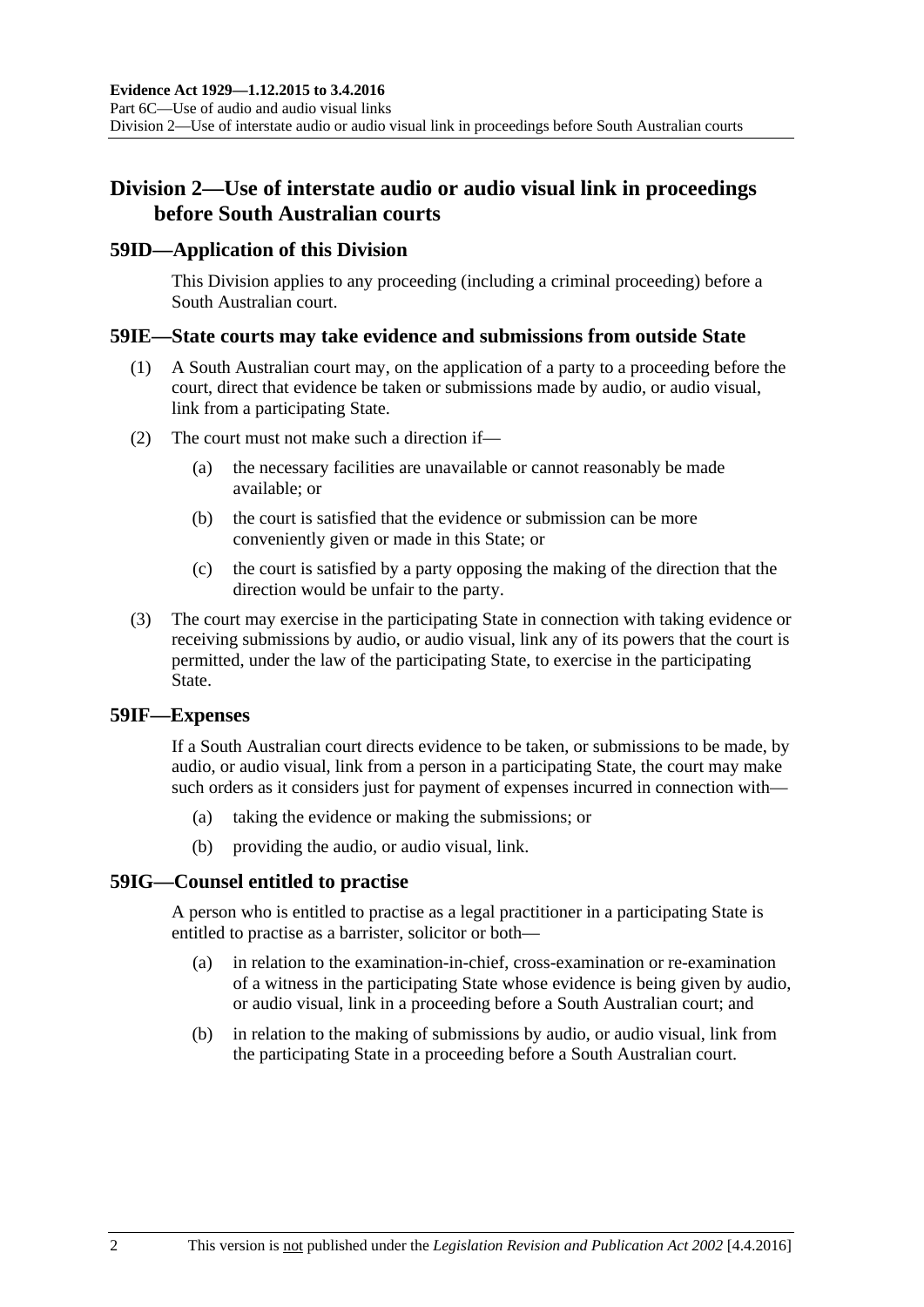# **Division 3—Use of interstate audio or audio visual link in proceedings in participating States**

# **59IH—Application of Division**

This Division applies to any proceeding (including a criminal proceeding) before a recognised court.

# **59II—Recognised courts may take evidence or receive submissions from persons in South Australia**

A recognised court may, for the purposes of a proceeding before it, take evidence or receive submissions by audio, or audio visual, link from a person in South Australia.

# <span id="page-62-0"></span>**59IJ—Powers of recognised courts**

- (1) The recognised court may, for the purposes of the proceeding, exercise in South Australia, in connection with taking evidence or receiving submissions by audio, or audio visual, link any of its powers, except its powers—
	- (a) to punish for contempt; and
	- (b) to enforce or execute its judgments or process.
- (2) The laws of the participating State (including rules of court) that apply to the proceeding in that State also apply, by force of this subsection, to the practice and procedure of the recognised court in taking evidence or receiving submissions by audio, or audio visual, link from a person in South Australia.
- (3) For the purposes of the recognised court exercising its powers, the place in South Australia where evidence is given or submissions are made is taken to be part of the court.

# **59IK—Orders made by recognised court**

Without limiting [section](#page-62-0) 59IJ, the recognised court may, by order—

- (a) direct that the proceeding, or a part of the proceeding, be conducted in private; or
- (b) require a person to leave a place in South Australia where the giving of evidence or the making of submissions is taking place or is going to take place; or
- (c) prohibit or restrict the publication of evidence given in the proceeding or of the name of a party to, or a witness in, the proceeding.

# **59IL—Enforcement of order**

- (1) An order of a recognised court under this Division must be complied with.
- <span id="page-62-1"></span>(2) Subject to rules of court, the order may be enforced by the Supreme Court as if the order were an order of the Supreme Court.
- (3) Without limiting [subsection](#page-62-1) (2), a person who contravenes the order—
	- (a) is taken to be in contempt of the Supreme Court; and
	- (b) is punishable accordingly,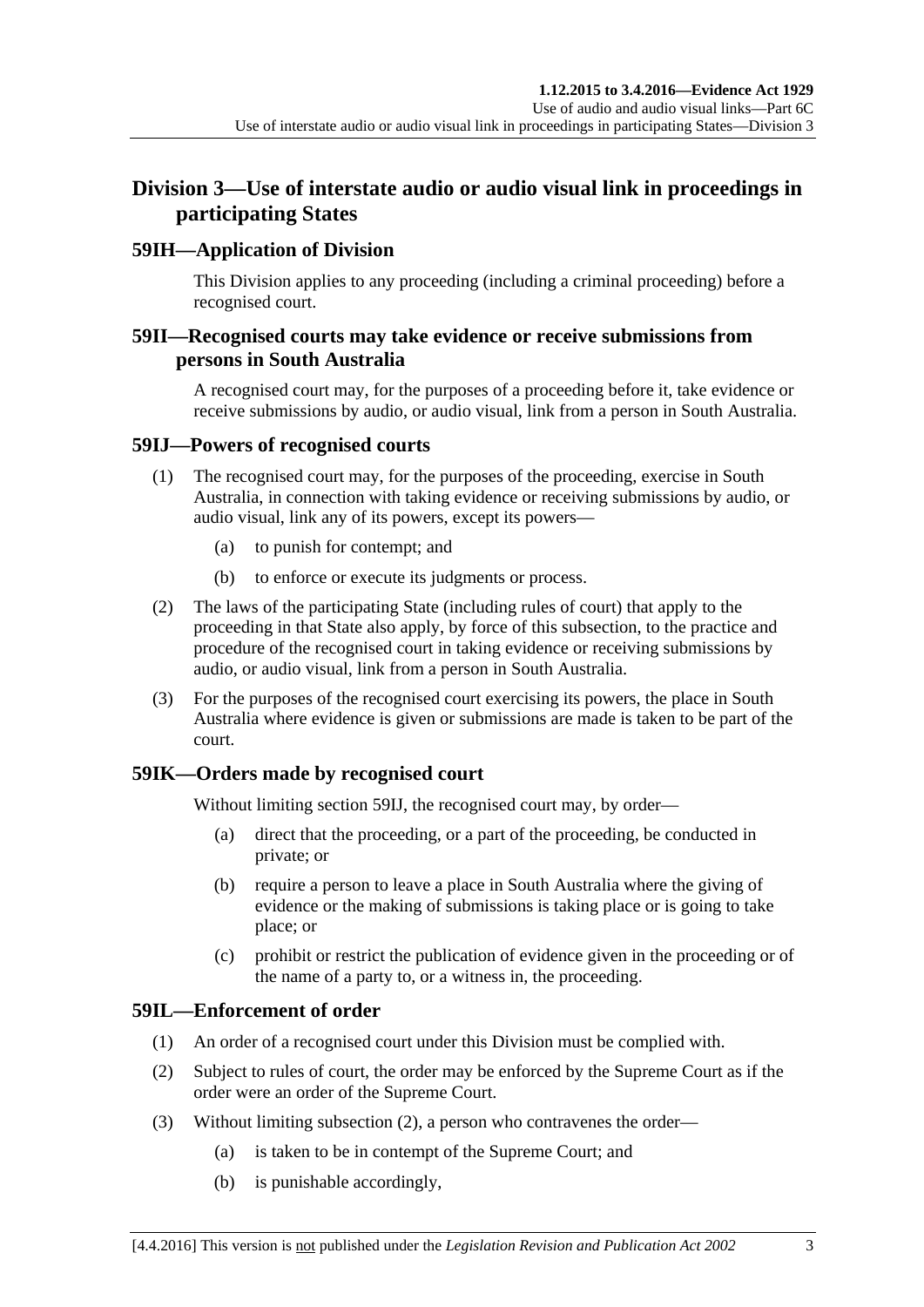unless the person establishes that the contravention should be excused.

# **59IM—Privileges, protection and immunity of participants in proceedings in courts of participating States**

- (1) A judge or other person presiding at a proceeding before a recognised court has, in connection with evidence taken or submissions received by audio, or audio visual, link from a person in South Australia, the same privileges, protection and immunity as a judge of the Supreme Court.
- (2) A person appearing as a legal practitioner in a proceeding before a recognised court has, in connection with evidence taken or submissions received by audio, or audio visual, link from a person in South Australia, the same protection and immunity as a legal practitioner has in appearing for a party in a proceeding before the Supreme Court.
- (3) A person appearing as a witness in a proceeding before a recognised court by audio, or audio visual, link from South Australia has the same protection as a witness in a proceeding before the Supreme Court.

# **59IN—Recognised court may administer oath in South Australia**

- (1) A recognised court may, for the purpose of obtaining in the proceeding by audio, or audio visual, link the testimony of a person in South Australia, administer an oath or affirmation in accordance with the practice and procedure of the recognised court.
- (2) Evidence given by a person on oath or affirmation so administered is, for the purposes of the law of South Australia, testimony given in a judicial proceeding.

# **59IO—Assistance to recognised court**

An officer of a South Australian court may, at the request of a recognised court—

- (a) attend at the place in the State where evidence is to be or is being taken, or submissions are to be or are being made, in the proceeding; and
- (b) take such action as the recognised court directs to facilitate the proceeding; and
- (c) assist with the administering by the recognised court of an oath or affirmation.

#### <span id="page-63-0"></span>**59IP—Contempt of recognised courts**

- (1) A person must not, in relation to proceedings in South Australia for the purpose of taking of evidence or the receiving of submissions by a recognised court by audio, or audio visual, link, engage in conduct that would, if the proceeding were before the Supreme Court, constitute—
	- (a) an offence; or
	- (b) a contempt of the Supreme Court.
- (2) A person who contravenes [subsection](#page-63-0) (1) is liable to—
	- (a) if the conduct would have constituted an offence—the same penalty as if the offence had been committed in relation to proceedings before the Supreme Court; or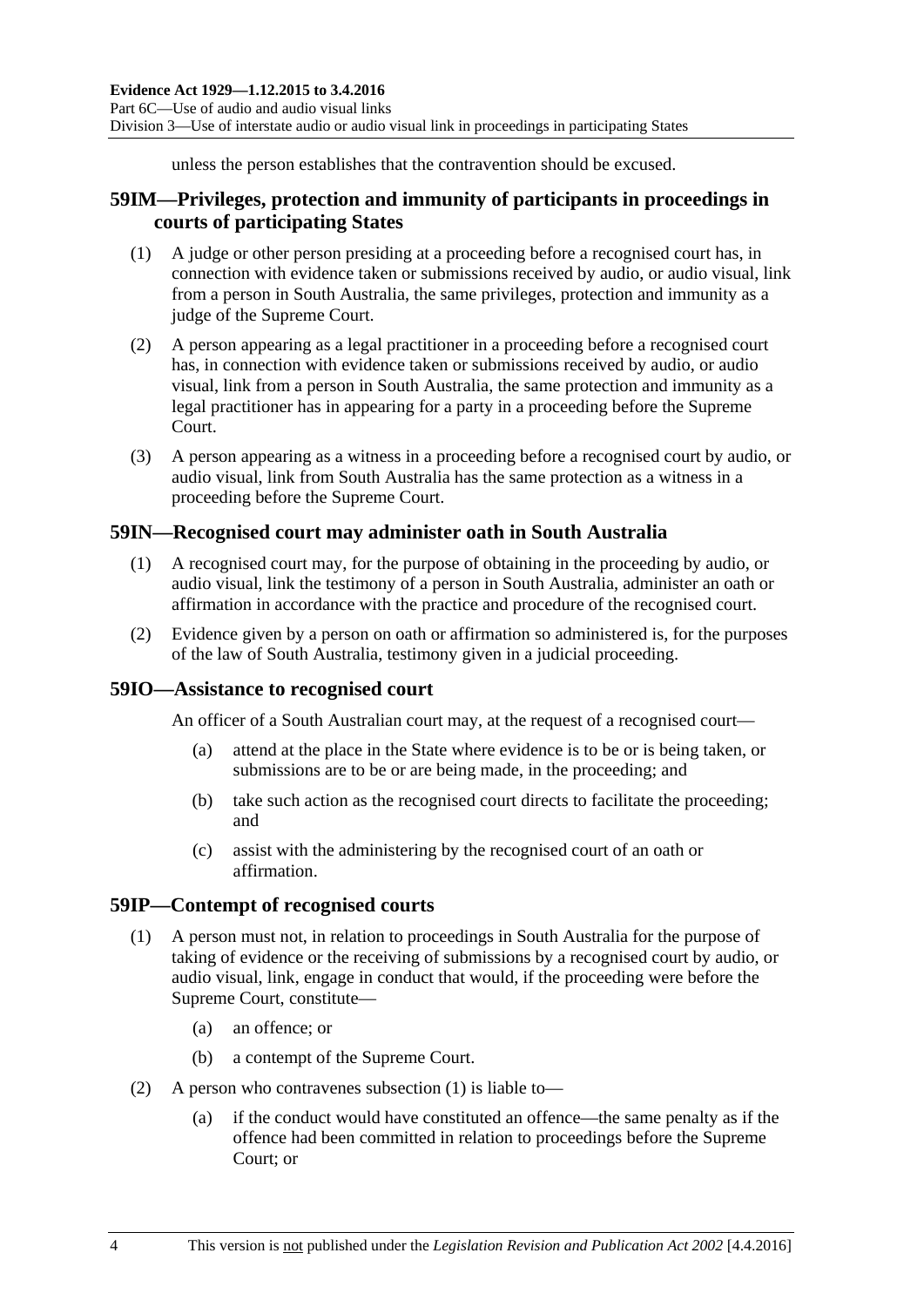(b) if the conduct would have constituted a contempt—imprisonment for 3 months.

# **Division 4—Use of audio visual link or audio link generally**

# **59IQ—Appearance etc by audio visual link or audio link**

- (1) A court may, subject to this Division and any relevant rules of court, receive evidence or submissions from a person who is in the State but not physically present in the courtroom by means of an audio visual link or an audio link.
- (2) The court may administer an oath or affirmation by means of the link for the purpose of taking evidence (and may adapt its normal practice in that regard to the extent necessary in the circumstances).
- (3) While the link is in operation the person from whom evidence or submissions are taken, and anyone else present in the place from which that person gives evidence or makes submissions, is taken to be before the court.

Any law or rule of practice relevant to contempt of the court applies accordingly.

Any law or rule of practice requiring the personal appearance of a person before the court is taken to be satisfied while the link between the court and the person remains in operation.

- <span id="page-64-1"></span> $(4)$  If—
	- (a) a defendant is in custody prior to trial and is to be dealt with by a court to which the provisions of this subsection are extended by regulation; and
	- (b) facilities exist for dealing with the proceedings by audio visual link,

the court should, subject to [subsection](#page-64-0) (5) and relevant rules of court, deal with the proceedings by audio visual link and without requiring the personal attendance of the defendant.

- <span id="page-64-0"></span>(5) The personal attendance of a defendant who is in custody is, however, required if—
	- (a) the proceeding is—
		- (i) the defendant's first appearance before a court in connection with the charge or charges for which the defendant is in custody; or
		- (ii) a preliminary examination of an indictable offence that involves the taking of oral evidence (but this subparagraph does not prevent the use of an audio visual link for parts of the proceeding that do not involve the taking of oral evidence or for incidental proceedings such as an adjournment or an application for bail or further remand in custody that do involve the taking of oral evidence); or
		- (iii) a proceeding for which the defendant's personal attendance is required by regulation,

(but in any of the above cases, the defendant may ask the court to be allowed to use an audio visual link and, if the court agrees, the defendant need not attend personally before the court); or

(b) the proceeding is an investigation into the defendant's fitness to stand trial; or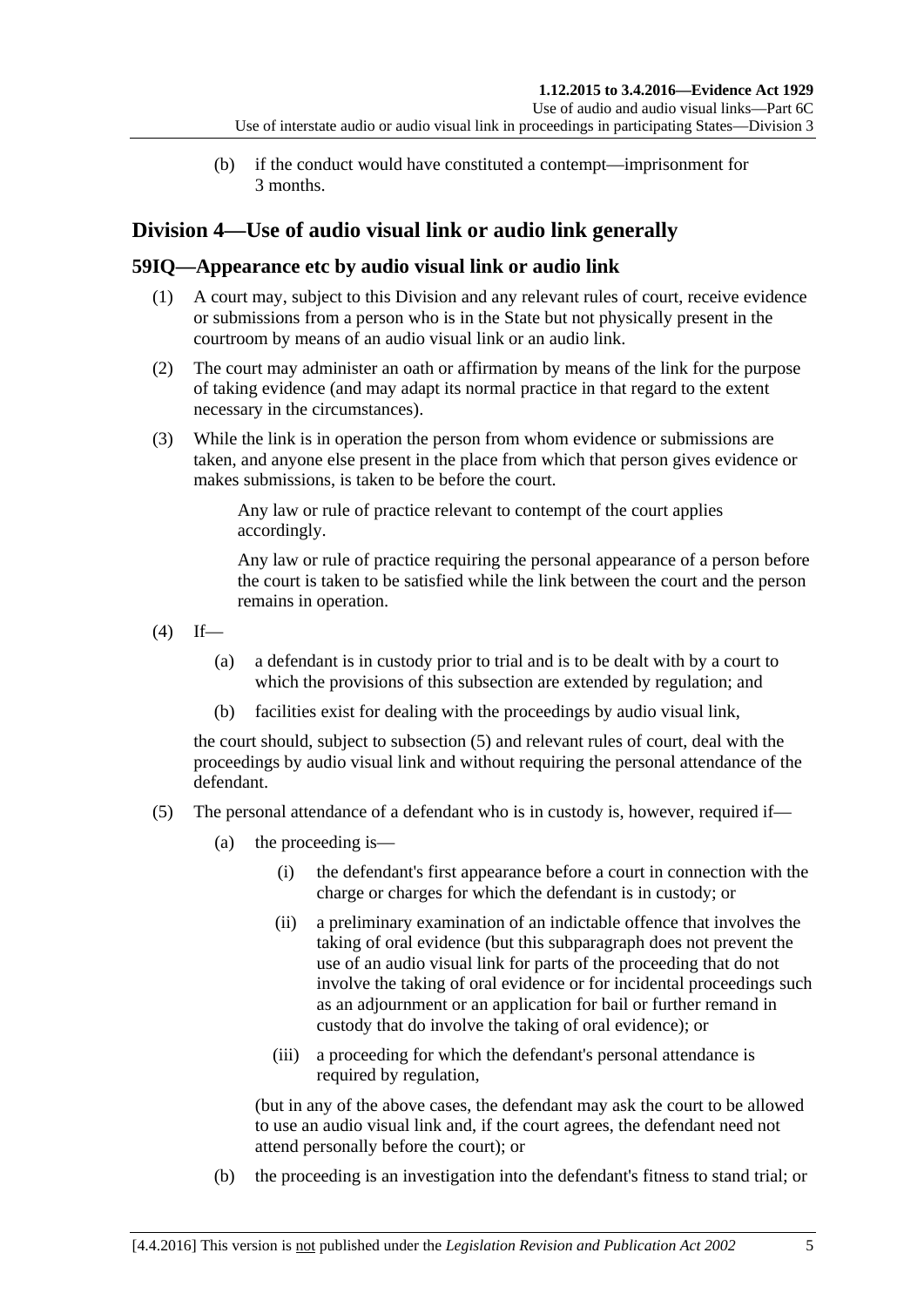- (c) the court is of the opinion that there are good reasons in the circumstances of the particular case for requiring the defendant's personal attendance and directs accordingly; or
- (d) there are other matters to be dealt with on the same occasion for which the defendant's personal attendance is necessary or desirable.
- (6) The court should give the parties a reasonable opportunity to object to the use of an audio visual link or an audio link under this Division (but may, if it is convenient to do so, use the link for the purpose of hearing the objection).
- <span id="page-65-0"></span>(7) In proceedings relating to an offence (other than proceedings to which [subsection](#page-64-1) (4) applies), the prosecuting authority must object to the use by the court of an audio visual link or an audio link if requested to do so by—
	- (a) an alleged victim of the offence; or
	- (b) if an alleged victim of the offence—
		- (i) is a child—a parent or guardian of the alleged victim; or
		- (ii) is deceased or unable to represent himself or herself because of some physical or medical condition—a member of the alleged victim's immediate family.

#### (8) In [subsection](#page-65-0) (7)—

*immediate family* of an alleged victim means—

- (a) a spouse or domestic partner; or
- (b) a parent or guardian; or
- (c) a grandparent; or
- (d) an adult child; or
- (e) an adult grandchild; or
- (f) a brother or sister;

*victim*, in relation to an offence, means—

- (a) a person who suffers physical or mental injury, damage or loss as a result of the commission of the offence;
- (b) a person who suffers psychological injury as a result of being directly involved in the circumstances of the offence or in operations in the immediate aftermath of the offence to deal with its consequences.

### **59IR—Communication between lawyer and client**

- (1) This section applies where—
	- (a) a person who is to give evidence or make submissions (or on whose behalf submissions are to be made) is represented by a lawyer; and
	- (b) the lawyer and the client are physically separated—the lawyer being in the courtroom and the client in the remote location.
- (2) Evidence or submissions are not to be taken by audio visual link or by audio link if facilities do not exist to enable private oral communication between the lawyer and the client.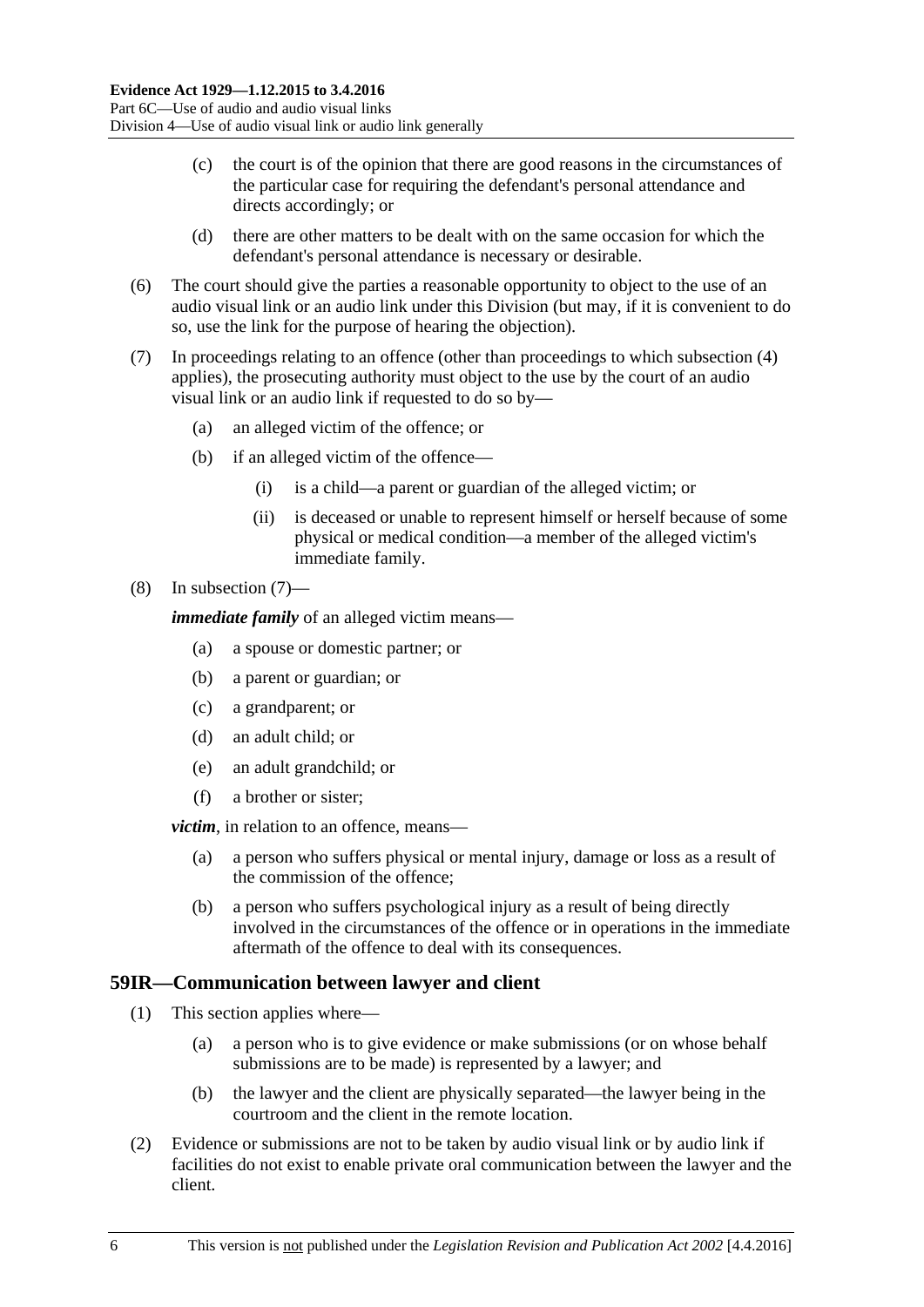- (3) The court must, at the lawyer's request, make appropriate arrangements for the private communication of a document between the lawyer and the client.
- (4) Any communication between lawyer and client is absolutely privileged.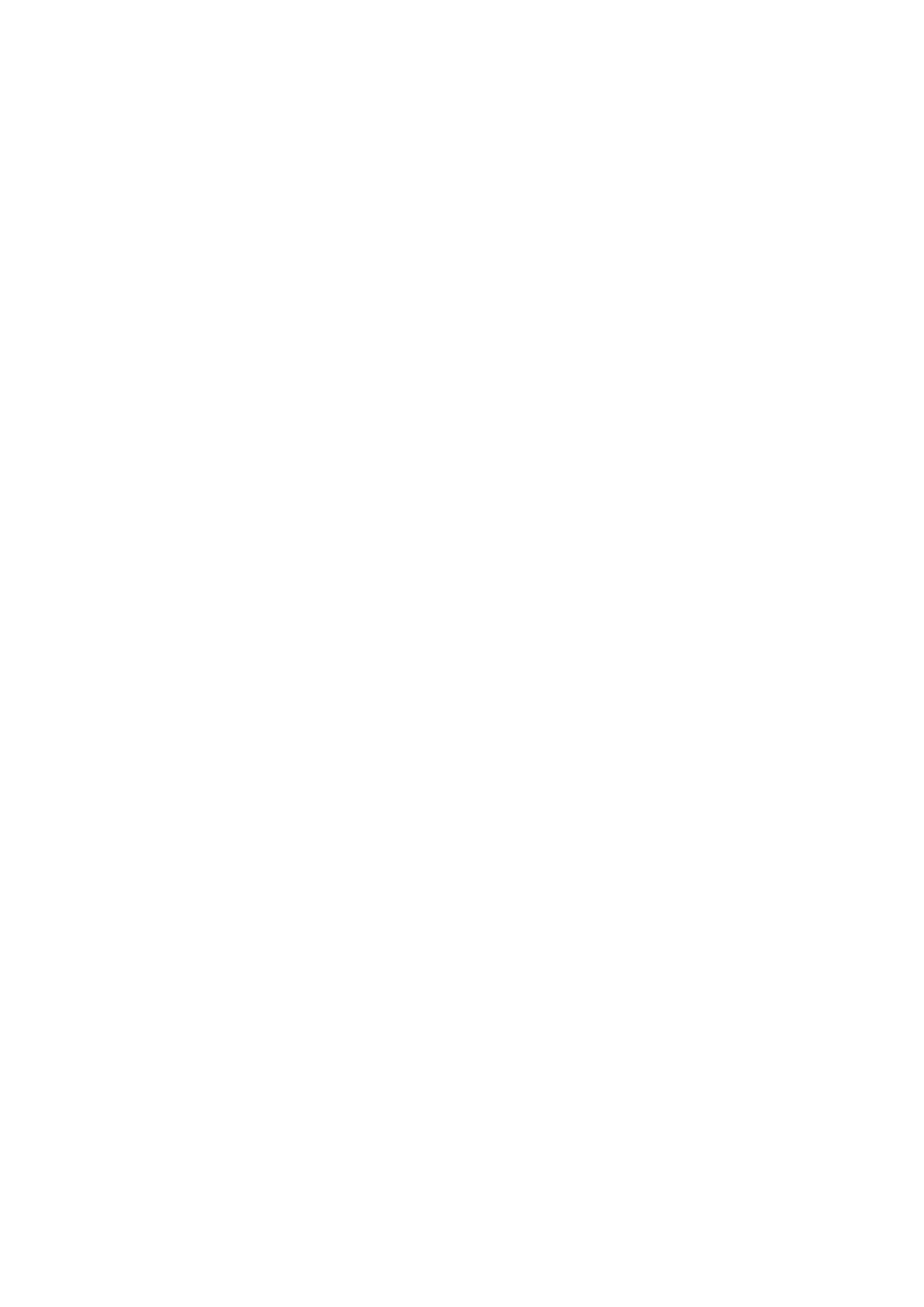# **Part 7—General provisions**

# **Division 1—Power to dispense with formal proof**

# <span id="page-68-0"></span>**59J—Court's power to dispense with formal proof**

- (1) A court may at any stage of civil or criminal proceedings—
	- (a) dispense with compliance with the rules of evidence for proving any matter that is not genuinely in dispute; or
	- (b) dispense with compliance with the rules of evidence where compliance might involve unreasonable expense or delay.
- (2) In exercising its power under [subsection](#page-68-0) (1) the court may, for example, dispense with proof of—
	- (a) a document or the execution of a document;
	- (b) handwriting;
	- (c) the identity of a party;
	- (d) the conferral of an authority to do a particular act.
- (3) A court is not bound by the rules of evidence in informing itself on any matter relevant to the exercise of its discretion under this section.

# **Division 2—Notice of action**

# **60—Sufficiency of notice of action**

In any action or other proceeding in any court of justice in which notice of action is required, such notice shall be deemed sufficient if, in the opinion of the person presiding, such notice shall have given the defendant reasonable notice of the cause of such action, and the sufficiency of such notice shall be a question of fact and not of law; and no notice of action shall be held insufficient merely for want of form.

# **Division 3—Facilitation of proof of certain matters**

# **62—Proof of "public place" in certain cases**

Whenever in any proceedings before justices, in respect of any offence, it is an essential ingredient of the offence that the place (where any fact or matter occurred or was done) should be a public place, an allegation, in the complaint or information, that the place (specified as that in which the fact or matter charged occurred or was done) was a public place, shall be *prima facie* evidence of that fact, but the court may, if it thinks fit, and at any stage of the proceedings, permit evidence to be called with respect to the said fact.

# **62A—Proof of place being within municipality etc**

(1) In any complaint or information an allegation that any place is within a municipality, district council district, town or township, shall be *prima facie* evidence of the fact so alleged.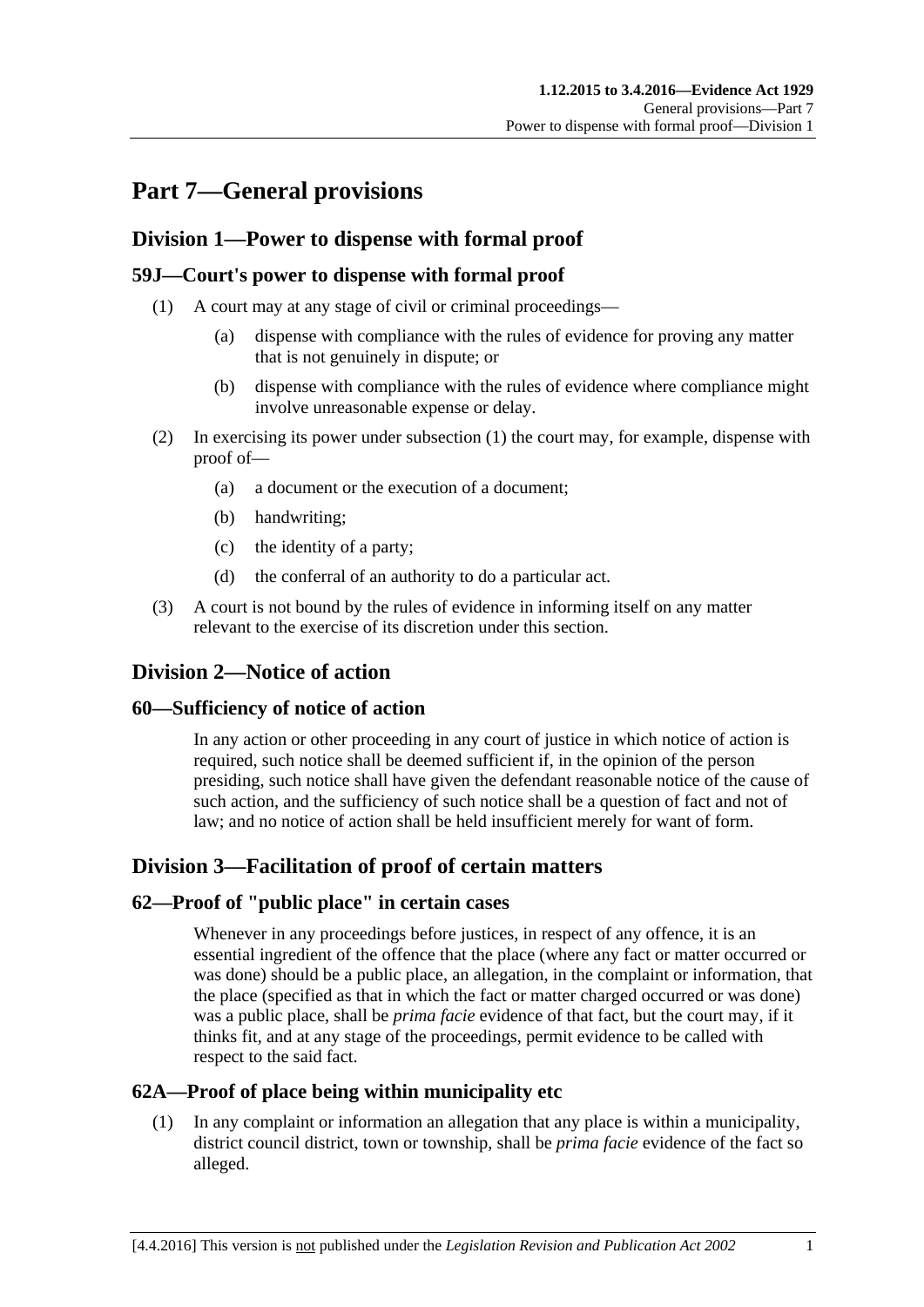(2) In this section the word *place* shall include any place, public or private, however described in the complaint or information, including any street road or other thoroughfare, or part thereof, and any building or structure or part thereof.

# **63—Proof of foreign law**

Printed books purporting to contain statutes, ordinances or other written laws in force in any country, although not purporting to have been printed or published by authority, and books purporting to contain reports of decisions of courts or judges in such country, and text books treating of the laws of such country, may be referred to by all courts for the purpose of ascertaining the laws in force in such country; but such courts shall not be bound to accept or act on the statements in any such books as evidence of such laws.

# **63A—Evidence as to foreign law**

Where upon trial of any proceedings by judge and jury it is necessary to ascertain the law of any other country or state applicable to the proceedings, any question as to the effect of evidence given with respect to that law shall, instead of being submitted to the jury, be decided by the judge.

# **64—Proof of matters of history, science etc**

All courts may, in matters of public history, literature, science, or art, refer, for the purposes of evidence, to such published books, calendars, maps, or charts as such courts consider to be of authority on the subjects to which they respectively relate: Provided that nothing herein contained shall be deemed to require any such court to accept or act upon any such evidence when tendered, unless it thinks fit.

# **65—Reference by court to books, official certificates etc**

- (1) In any matter relating to—
	- (a) the ordinary course of the post between any place within the Commonwealth and any other place, whether within or without the Commonwealth, or to the public business and transactions of the Australian Postal Commission; or
	- (b) the territorial limits of the area controlled by any municipal or district council or other local governing body, or of any other area designated or proclaimed or appointed by or under any statute or to the inclusion in any such area or the exclusion therefrom of any particular place; or
	- (c) the distance between any two places in the State;

every court may refer to—

- (d) any such published book, map, chart, or document as the court considers to be of authority upon the subject to which it relates; or
- (e) any certificate purporting to be signed by some person occupying any official position which, in the opinion of the court, qualifies him to certify to the fact in question.
- (2) However nothing herein contained shall be deemed to require any such court to accept or act upon any such evidence when tendered unless it thinks fit.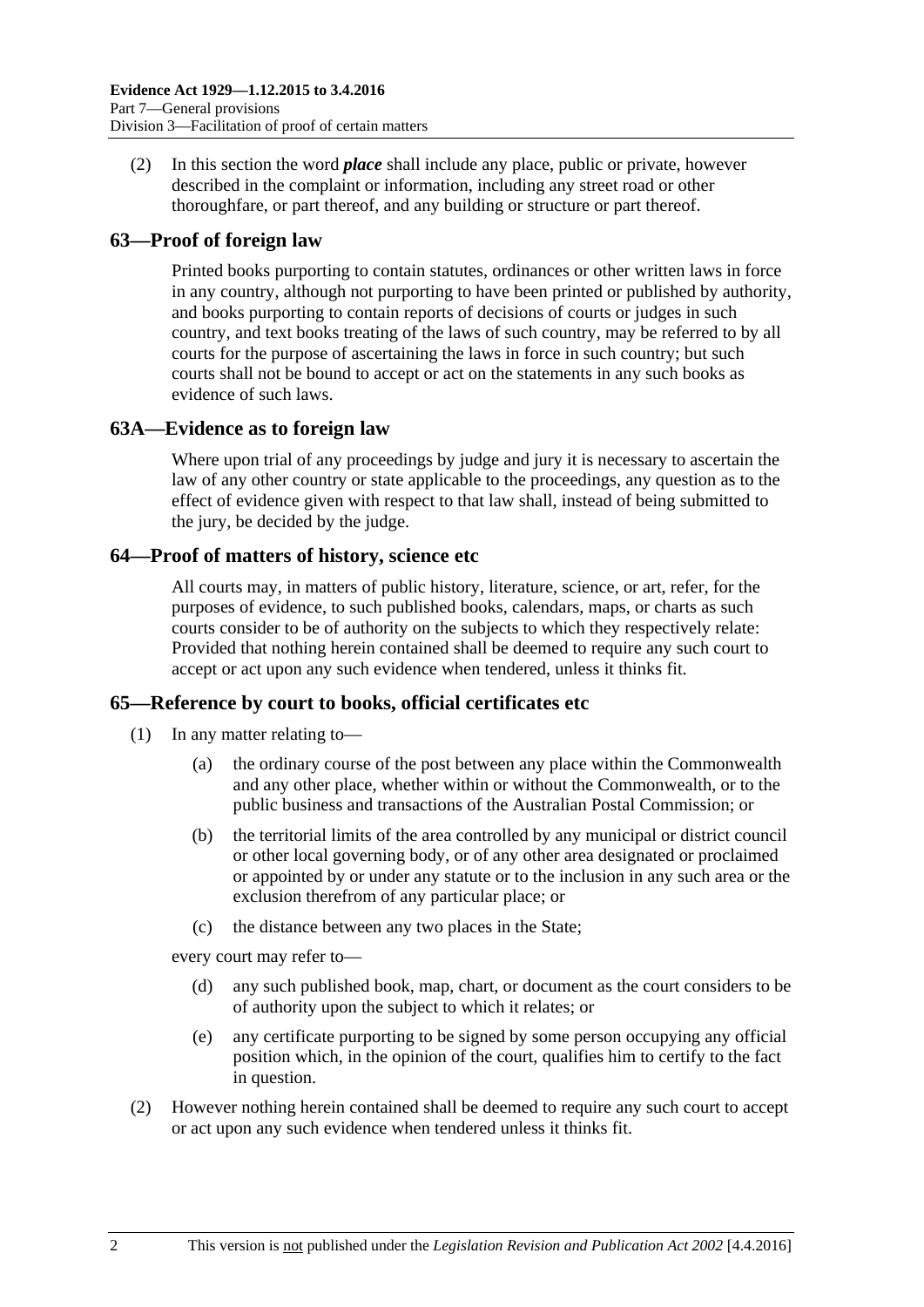### **65A—Proof of age**

If—

- (a) the age of a person is relevant to proceedings before a court; and
- (b) a document that appears to be a certified copy of, or extract from, a register of births kept under an Australian law, or under the law of the country in which the person was born, is produced to the court; and
- (c) the name of the person to whom the document relates is the name or a former name of the person whose age is to be established,

it will be presumed, in the absence of evidence to the contrary, that the person whose age is to be established is the person named in the document produced to the court and that the date of his or her birth is the date of birth shown in that document.

# **Division 4—Taking affidavits etc outside the State**

# <span id="page-70-3"></span>**66—Taking of affidavits out of the State**

- <span id="page-70-2"></span><span id="page-70-1"></span><span id="page-70-0"></span>(1) Any oath or affidavit required for the purpose of any court or matter in the State may be taken or made, in any place out of the State, before—
	- (a) a commissioner for taking affidavits in the Supreme Court empowered and authorised to act in that place; or
	- (b) a British diplomatic or consular agent exercising his function in that place; or
	- (ba) any person appointed to hold or act in any of the following offices of the Commonwealth in that place:
		- (i) ambassador;
		- (ii) high commissioner;
		- (iii) minister;
		- (iv) head of mission;
		- (v) commissioner;
		- (vi) charge d'affaires;
		- (vii) counsellor or secretary at an embassy, high commissioner's office, legation or other post;
		- (viii) consul-general;
		- (ix) consul;
		- (x) vice-consul;
		- (xi) trade commissioner;
		- (xii) consular agent; or
	- (bb) an employee of the Commonwealth, or the Australian Trade Commission, authorised under section 3 of the *Consular Fees Act 1955* (Commonwealth) and exercising his or her function in that place; or
	- (c) any person having authority to administer an oath in that place.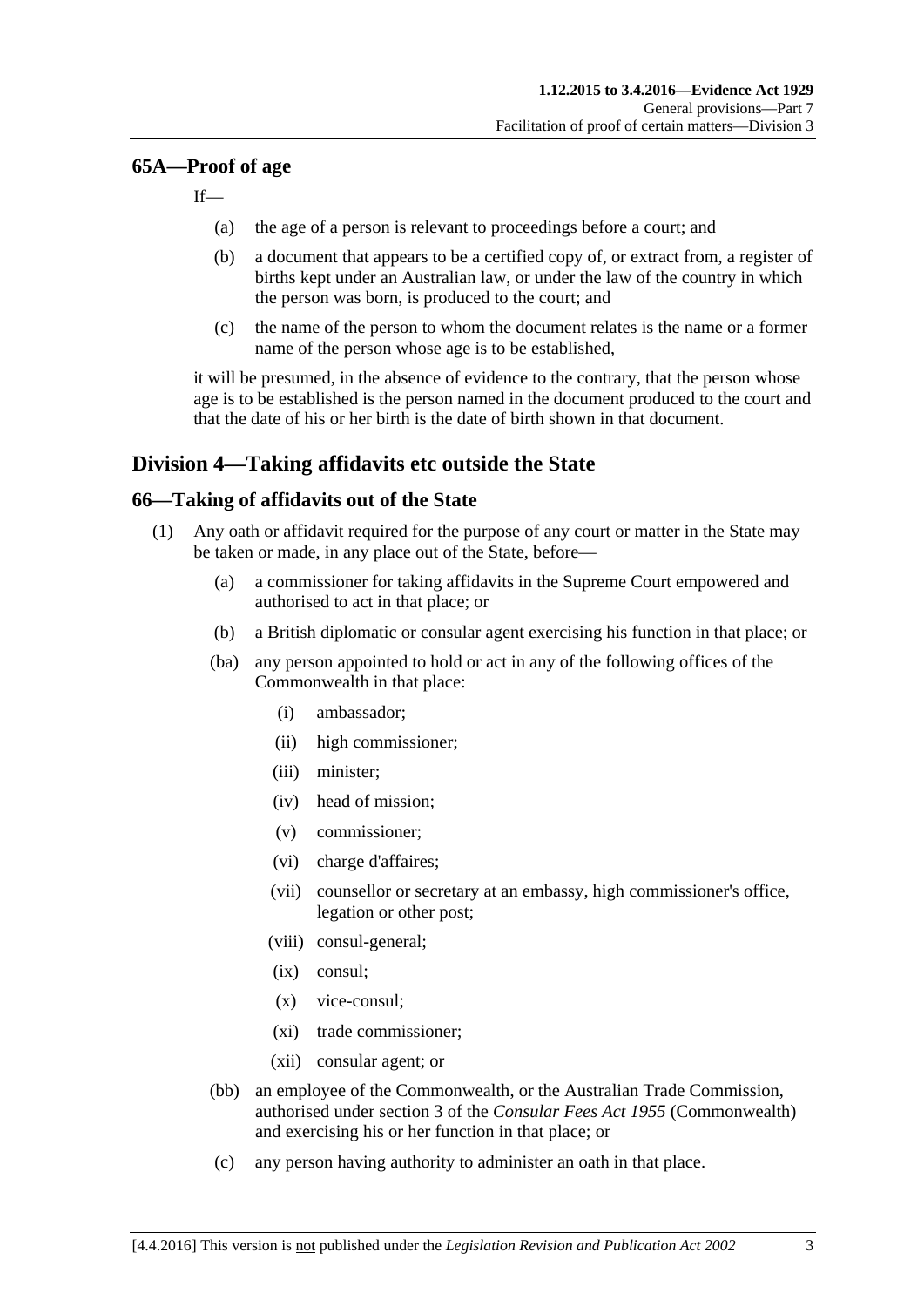- (2) Judicial and official notice may be taken—
	- (a) of the signature or seal of any such commissioner or agent or of any person appointed as aforesaid, or of any person having authority as aforesaid if he purports to have such authority, otherwise than by the law of a foreign country not under the dominion of His Majesty; and
	- (b) of the fact that any particular place is under the dominion of His Majesty.
- (3) In the case of a person purporting to have such authority by the law of a foreign country not under the dominion of His Majesty, such authority may be verified by any of the persons mentioned in [paragraphs](#page-70-0) (a), [\(b\)](#page-70-1) and [\(ba\)](#page-70-2) of [subsection](#page-70-3) (1) hereof, or by the certificate of the superior court of such place, and if such authority purports to be so verified the oath or affidavit may be admitted or received without further proof of the signature or seal, or of the judicial, official, or other character of such first mentioned person.
- (4) In this section—

*oath* includes affirmation and declaration;

*affidavit* includes any statutory or other declaration, acknowledgment, or examination;

*diplomatic agent* means ambassador, envoy, minister, charge d'affaires, or secretary of embassy or legation;

*consular agent* means consul-general, consul, vice-consul, or consular agent, or acting consul-general, acting consul, acting vice-consul, or acting consular agent.

# <span id="page-71-0"></span>**66A—Taking of affidavits out of the State by sailors, soldiers and airmen**

- (1) Any oath or affidavit required to be made by any member of a fighting force, for the purpose of any court or matter in the State, may be taken or made in any place out of the State before any officer of any naval, military or air force of any part of His Majesty's dominions who holds a rank not below the following, namely:
	- (a) in the case of a naval officer, lieutenant;
	- (b) in the case of a military officer, captain;
	- (c) in the case of an officer of an air force, flight-lieutenant,

or before any person having authority to administer an oath in the State.

- (2) An officer administering an oath or taking an affidavit by virtue of the powers conferred by this section shall state in the jurat or attestation to the oath or affidavit the following matters, namely:
	- (a) the date on which the oath or affidavit is taken or sworn;
	- (b) the full name and rank of the officer.
- (3) An apparently genuine signature purporting to be the signature of a person administering an oath or taking an affidavit, and purporting to be the signature of an officer of a naval, military or air force of any part of His Majesty's dominions who holds a rank not below that specified in [subsection](#page-71-0) (1) of this section, may be deemed to be the signature of such an officer unless the contrary is shown.
- (5) In this section—

*affidavit* includes any statutory or other declaration, acknowledgment, or examination;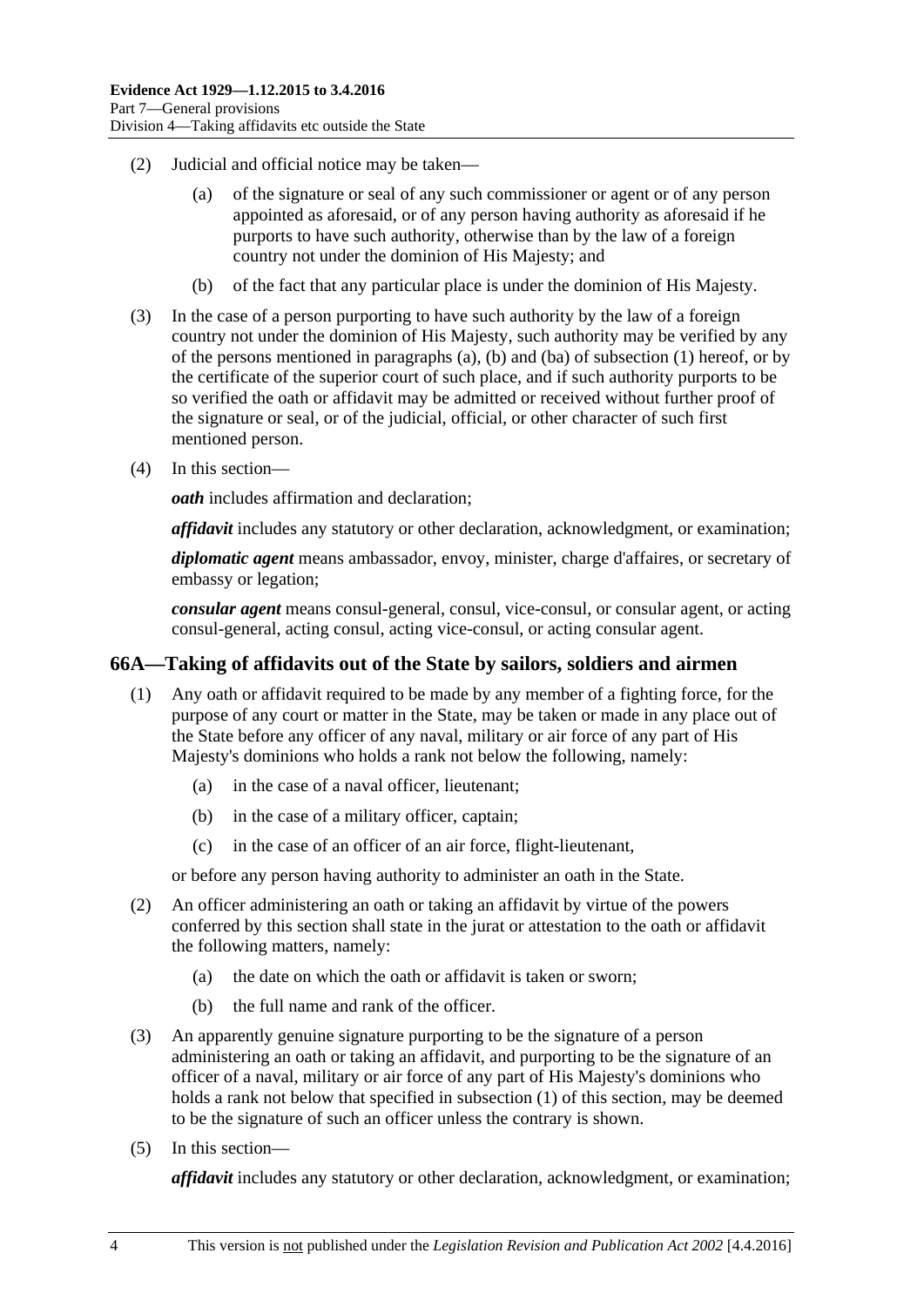*His Majesty's dominions* includes the United Kingdom of Great Britain and Northern Ireland, and all self-governing dominions, dependencies, colonies, protectorates, protected states, and mandated territories of His Majesty;

*member of a fighting force* includes any man or woman who is a member of a naval, military or air force of any country, and any person who, as a representative or employee of any charitable, religious or other organisation for promoting the welfare of members of any such force, is attached to any such force;

*oath* includes affirmation and declaration.

## **67—Extension of provisions relating to affidavits to attestation etc of other documents**

- <span id="page-72-0"></span>(1) The provisions of [section](#page-70-0) 66 and [66A](#page-71-0) shall, as far as applicable, extend to every attestation, verification, acknowledgment, or signature in relation to any document required, authorised, or permitted by or under any statute or by custom or otherwise to be attested, verified, acknowledged, or signed, and to the doing of all notarial acts as if such provisions had been re-enacted in this section, excluding words relating to the administration of oaths or affirmations and the taking of affidavits and substituting therefor words relating to attestation, verification, acknowledgment, or signature, as the case may be.
- <span id="page-72-2"></span>(1a) Notwithstanding the provisions of [section](#page-70-0) 66 of this Act as affected by [subsection](#page-72-0) (1) of this section, judicial and official notice may be taken of the signature or seal of a person who, in connection with any of the matters to which those provisions so extend, appears to have signed that signature or affixed that seal while acting in the capacity of a notary public under the law for the time being in force in any country state or territory that is declared by proclamation to be a place within the Commonwealth of Nations to which this subsection applies, whether or not his authority for so acting has been verified in accordance with the provisions of [subsection](#page-72-1) (3) of [section](#page-70-0) 66 as so extended.
- (1b) A proclamation referred to in [subsection](#page-72-2) (1a) of this section may be made, and may be varied or cancelled by subsequent proclamation, as the Governor thinks fit.
- (2) *Notarial act* includes any act, matter, or thing which in South Australia or elsewhere a notary public can attest or verify or otherwise do by or under any Act of Parliament or custom or otherwise for the purpose of being used in the State.
- <span id="page-72-1"></span>(3) The provisions of this section apply to documents required, authorised, or permitted by or under the *[Real Property Act](http://www.legislation.sa.gov.au/index.aspx?action=legref&type=act&legtitle=Real%20Property%20Act%201886) 1886*.

# **Division 5—Admission of official documents in evidence**

### **67A—Admissibility of documents without proof of seal etc**

Every document admissible in evidence for any purpose in any court of justice in England or Wales without proof of the seal, or stamp, or signature authenticating the document, or of the judicial or official character of the person appearing to have signed it, shall be admissible in evidence for the like purpose in any court of the State or before any person acting judicially under any law of the State, without proof of the seal, or stamp, or signature authenticating the document, or of the judicial or official character of the person appearing to have signed it.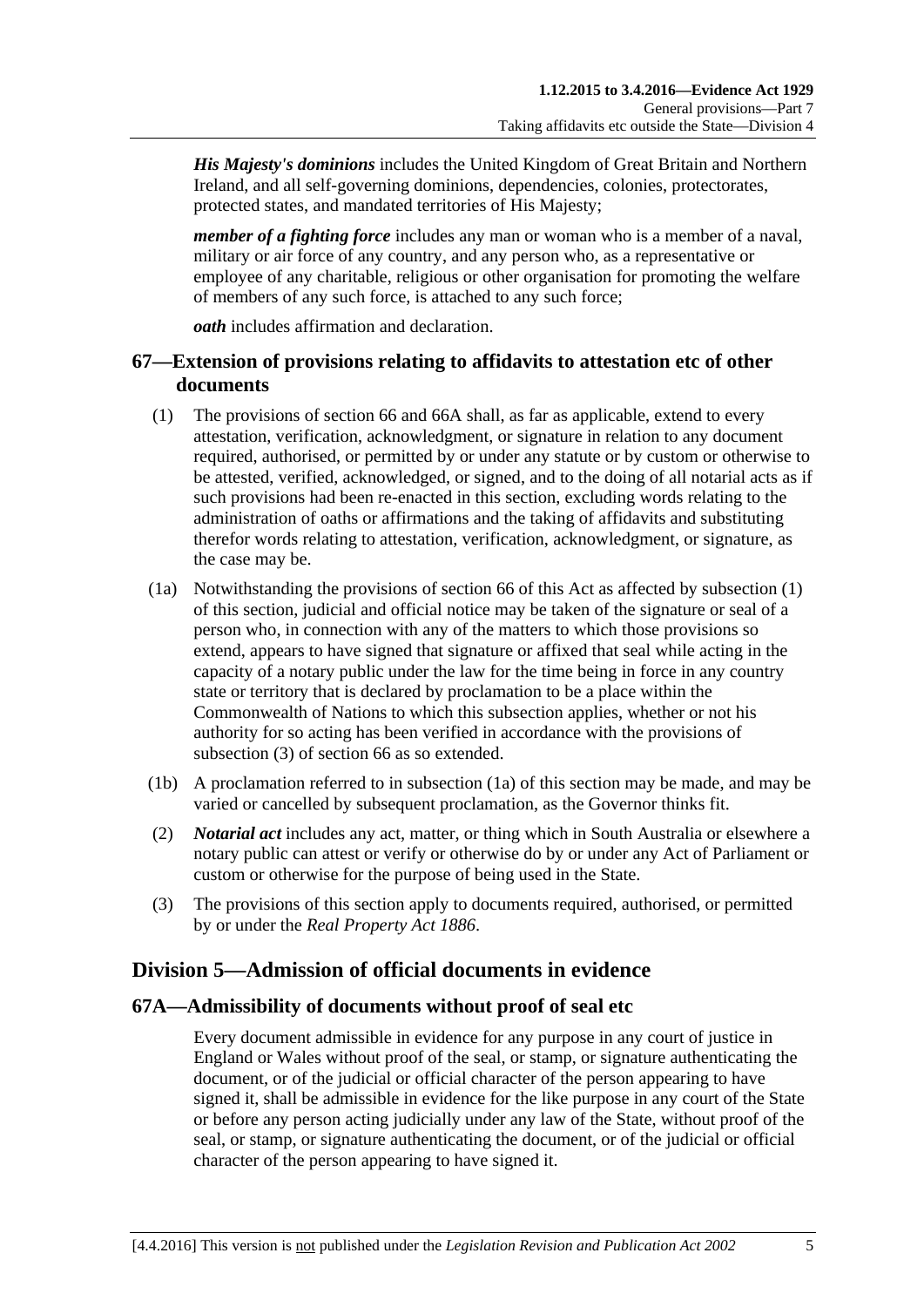## **Division 6—Power of foreign authority to take evidence**

## **67AB—Taking of evidence in this State by foreign authorities**

- (1) Subject to [subsection](#page-73-0) (2) of this section, a foreign authority may—
	- (a) take evidence; and
	- (b) administer an oath or affirmation to any witness for the purpose of taking evidence,

in this State.

- <span id="page-73-0"></span>(2) Where—
	- (a) the foreign authority is not a court constituted of a person who holds judicial office under the laws of the place in which the court is established; or
	- (b) the evidence to be taken by the foreign authority relates to criminal proceedings,

it shall not be lawful for the foreign authority to take evidence, or to administer an oath or affirmation, in this State without the authority of the Attorney-General.

(3) In this section—

*foreign authority* means—

- (a) a court established under the law of a place outside this State; or
- (b) any body or person authorised under the law of a place outside this State to take evidence; or
- (c) any person commissioned or otherwise authorised by any such court, body or person to act on its behalf in taking evidence in this State.

## **Division 7—Select Committee evidence**

## **67B—Evidence before the Parliamentary Select Committee of Inquiry into Prostitution**

- <span id="page-73-1"></span>(1) Where a person in evidence, or in a submission, to the Select Committee makes a statement tending to incriminate himself of an offence, no proceedings in respect of that offence shall be commenced against him in respect of that offence except upon the authorisation of the Attorney-General.
- (2) Notwithstanding any law to the contrary no Minister or other person shall have power to give an authorisation under [subsection](#page-73-1) (1) of this section on behalf of or in place of the Attorney-General.
- (3) An apparently genuine document purporting to be under the hand of the Attorney-General and to authorise the commencement of proceedings in respect of an offence shall be accepted, in the absence of proof to the contrary, as proof of the authorisation required by [subsection](#page-73-1) (1) of this section.
- (4) A person who, without the authority of the Select Committee, publishes—
	- (a) the name of any person who gives evidence, or makes a submission, to the Select Committee; or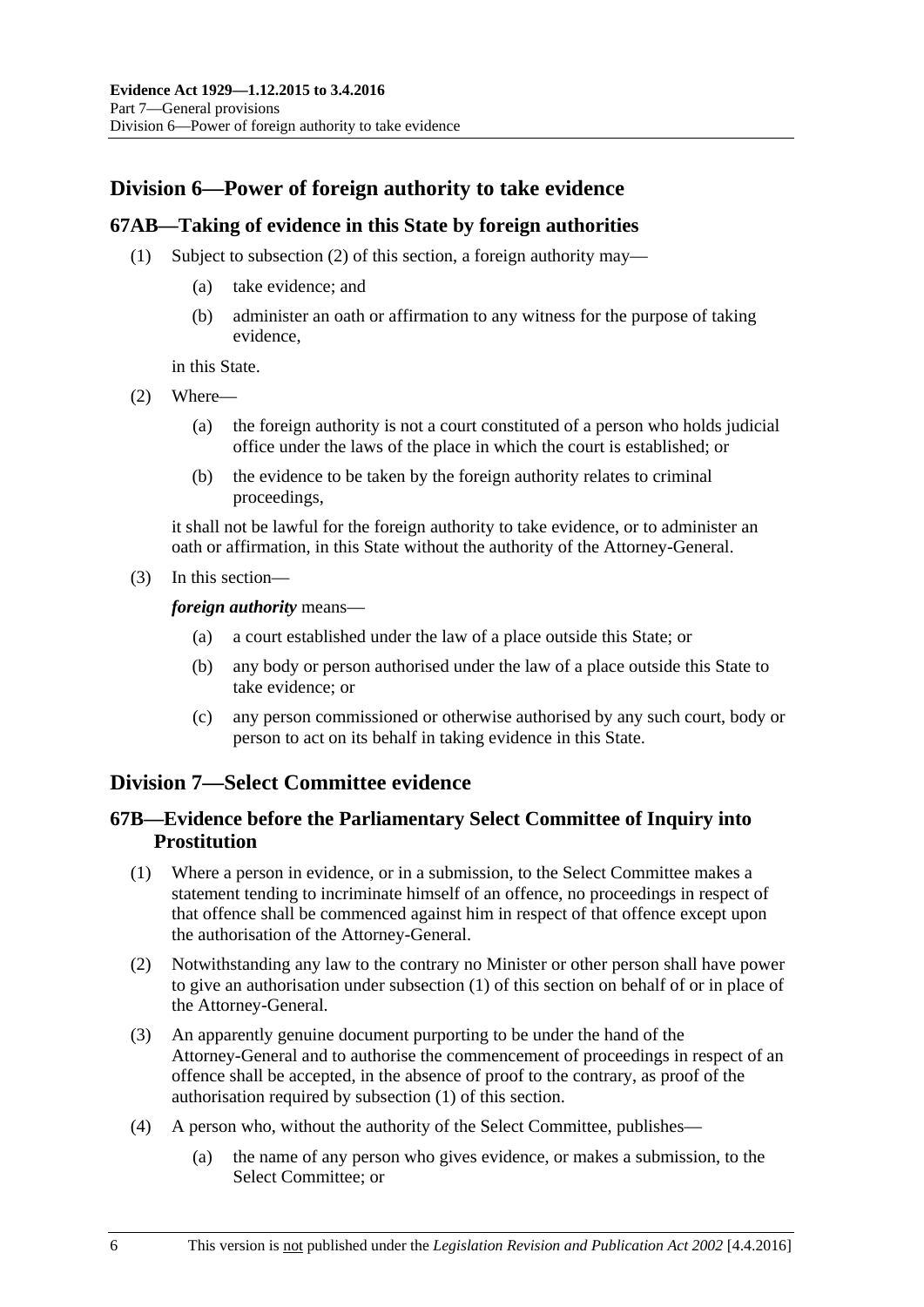(b) any information or material tending to identify any person who gives evidence, or makes a submission, to the Select Committee,

shall be guilty of an offence and liable, upon summary conviction, to a penalty not exceeding five thousand dollars.

(5) In this section—

*the Select Committee* means the Parliamentary Select Committee of Inquiry into Prostitution.

## **Division 8—Evidence of settlement negotiations**

### <span id="page-74-0"></span>**67C—Exclusion of evidence of settlement negotiations**

- (1) Subject to this section, evidence of a communication made in connection with an attempt to negotiate the settlement of a civil dispute, or of a document prepared in connection with such an attempt, is not admissible in any civil or criminal proceedings.
- (2) Such evidence is, however, admissible if—
	- (a) the parties to the dispute consent; or
	- (b) the substance of the evidence has been disclosed with the express or implied consent of the parties to the dispute; or
	- (c) the substance of the evidence has been partly disclosed with the express or implied consent of the parties to the dispute, and full disclosure of the evidence is reasonably necessary to—
		- (i) enable a proper understanding of the other evidence that has already been adduced; or
		- (ii) avoid unfairness to any of the parties to the dispute; or
	- (d) the communication or document included a statement to the effect that it was not to be treated as confidential; or
	- (e) the proceeding in which the evidence is to be adduced is a proceeding to enforce an agreement for the settlement of the dispute or a proceeding in which the making of such an agreement is in issue; or
	- (f) the evidence tends to contradict or to qualify evidence that has already been admitted about the course of an attempt to settle the dispute; or
	- (g) the making of the communication, or the preparation of the document, affects the rights of a party to the dispute; or
	- (h) the communication was made, or the document was prepared, in furtherance of—
		- (i) the commission of a fraud or an offence; or
		- (ii) the doing of an act that renders a person liable to a civil penalty; or
		- (iii) the abuse of a statutory power.
- (3) [Subsection](#page-74-0) (1) does not apply to parts of a document that do not concern attempts to negotiate a settlement of a dispute, if it would not be misleading to adduce evidence of only those parts of the document.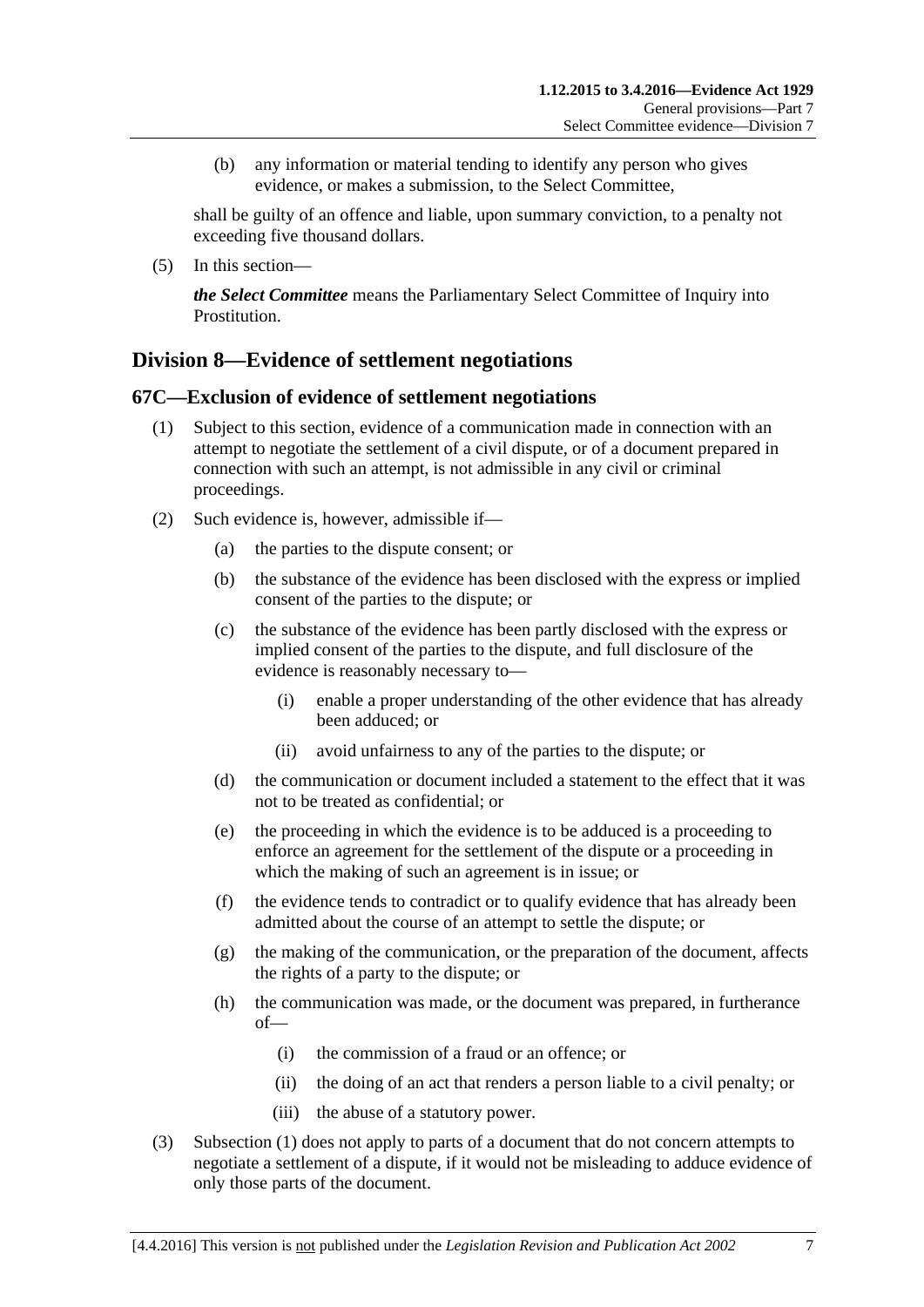## **Division 9—Protected communications**

#### **67D—Interpretation**

In this Division—

*committal proceedings* means proceedings for the preliminary examination of a charge of an indictable offence;

*counsellor or therapist* means a person whose profession or work consists of, or includes, providing psychiatric or psychological therapy to victims of trauma (and includes a person who works voluntarily in that field);

*protected communication* means a communication that is protected by public interest immunity under [section](#page-75-0) 67E;

*psychiatric or psychological therapy* includes counselling;

*therapeutic context*—a communication relating to a victim or alleged victim of a sexual offence is made in a therapeutic context if—

- (a) the communication is made—
	- (i) to enable a counsellor or therapist to assess the nature and severity of the trauma suffered by the victim or alleged victim, or consequent psychiatric, psychological or emotional harm; or
	- (ii) for the purposes, or in the course, of psychiatric or psychological therapy provided to the victim or alleged victim; and
- (b) the communication is made in circumstances that give rise to a duty of confidentiality or a reasonable expectation of confidentiality.

### <span id="page-75-0"></span>**67E—Certain communications to be protected by public interest immunity**

- (1) A communication relating to a victim or alleged victim of a sexual offence is, if made in a therapeutic context, protected from disclosure in legal proceedings by public interest immunity.
- (2) However, the following communications are not subject to public interest immunity:
	- (a) a communication made for the purposes of, or in the course of, a physical examination of the victim or alleged victim of a sexual offence by a registered medical practitioner or registered nurse; or
	- (b) a communication made for the purposes of legal proceedings arising from the commission of the alleged offence or for commencing such legal proceedings; or
	- (c) a communication as to which reasonable grounds exist to suspect that the communication evidences a criminal fraud, an attempt to pervert the administration of justice, perjury or another offence.
- (3) A public interest immunity arising under this section cannot be waived by—
	- (a) the counsellor or therapist; or
	- (b) a party to the protected communication; or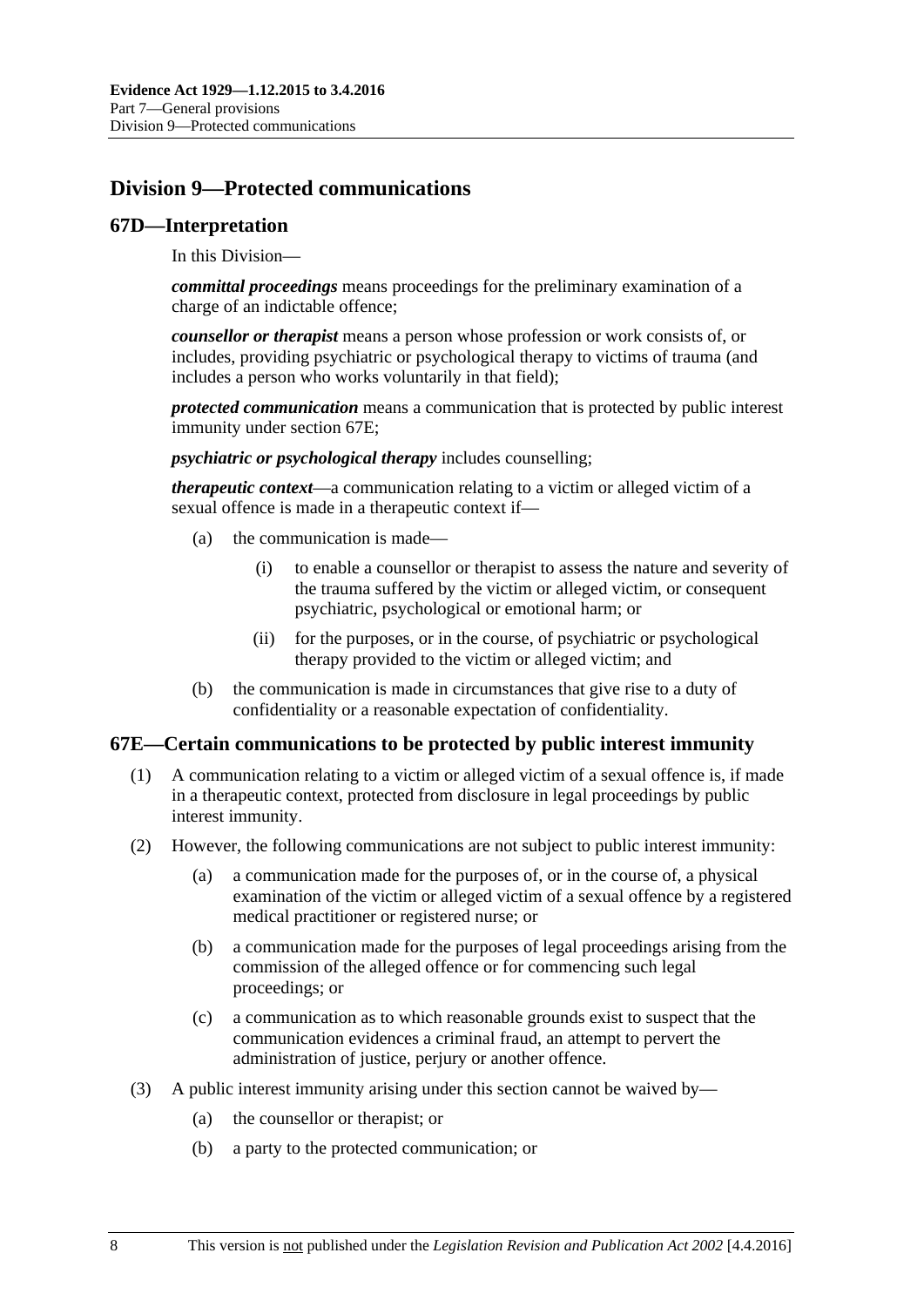(c) the victim or alleged victim of the sexual offence or the guardian of the victim or alleged victim.

## **67F—Evidence of protected communications**

- (1) Evidence of a protected communication—
	- (a) is entirely inadmissible in committal proceedings; and
	- (b) cannot be admitted in other legal proceedings unless—
		- (i) the court gives permission to a party to the proceedings to adduce the evidence; and
		- (ii) the admission of the evidence is consistent with any limitations or restrictions fixed by the court; and
	- (c) is not liable to discovery or any other form of pre-trial disclosure.
- (2) On an application for permission to adduce evidence of a protected communication, the judge may make a preliminary examination of the relevant evidence if satisfied that—
	- (a) the applicant has a legitimate forensic purpose for seeking permission to adduce the evidence; and
	- (b) there is an arguable case that the evidence would materially assist the applicant in the presentation or furtherance of his or her case.
- (3) For the purposes of a preliminary examination of evidence, the court may order the counsellor or therapist to do one or more of the following:
	- (a) to provide written answers to questions;
	- (b) to produce written materials relating to the relevant protected communications;
	- (c) to appear for oral examination.

#### **Exceptions—**

- 1 If the counsellor or therapist who provided the counselling or therapy is an employee, answerable to another (the *principal*) in the organisation in which the counsellor or therapist is employed, an order under this subsection is to be addressed to the principal unless the court is satisfied that there are good reasons for not taking that course in the circumstances of the particular case.
- 2 An order requiring a person to appear for oral examination is not to be made unless the court is satisfied that the examination cannot otherwise be effectively conducted.
- (4) The following provisions govern the conduct of a preliminary examination:
	- (a) the preliminary examination is to be conducted—
		- (i) in the absence of the jury (if any); and
		- (ii) in a room closed to the public; and
	- (b) the evidence taken at the preliminary examination is not to be disclosed to the parties or their legal representatives except to the extent determined by the court; and
	- (c) no record of the preliminary examination is to be available for public access.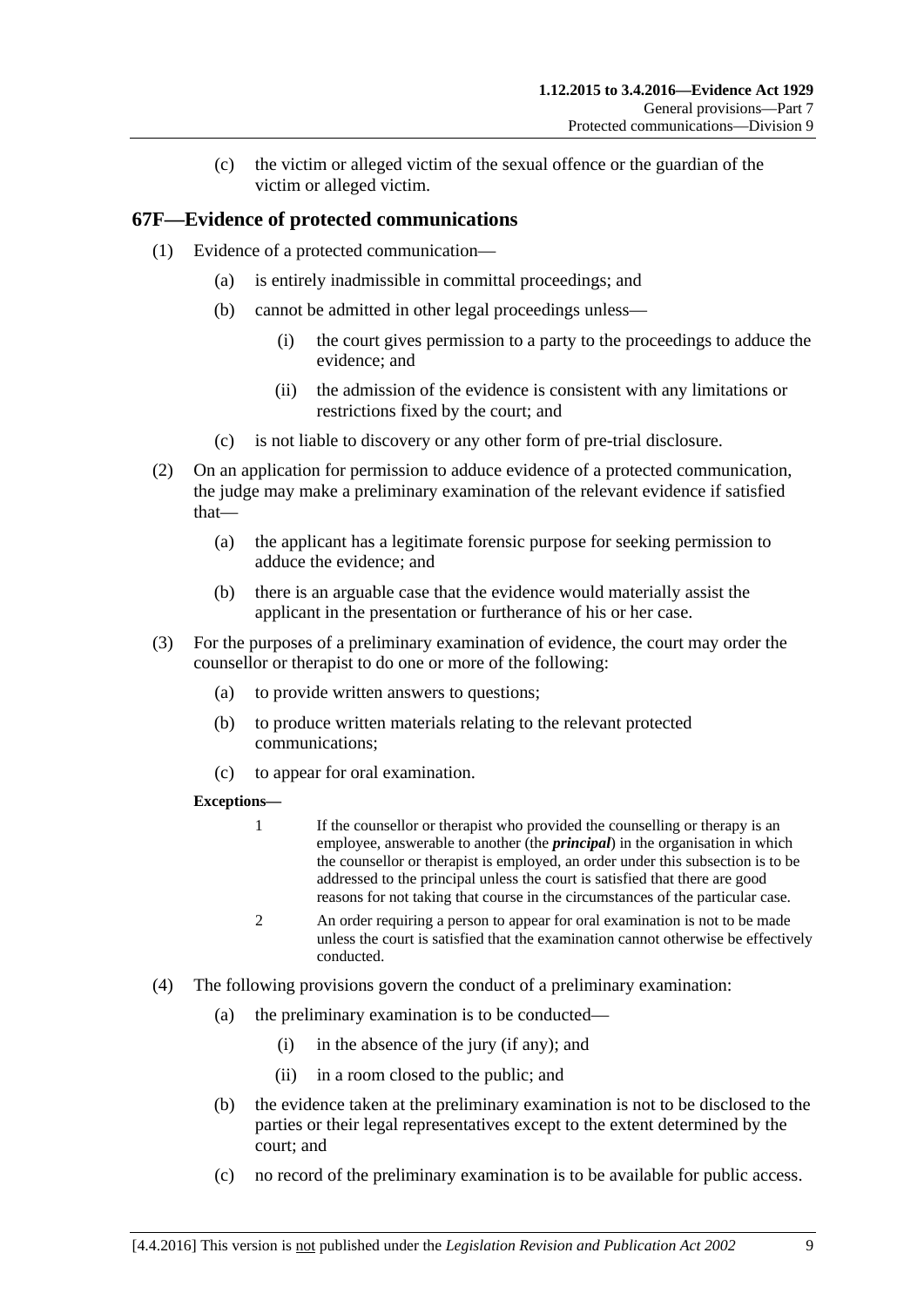- (5) In deciding whether to grant permission to adduce evidence of a protected communication, the court is to weigh—
	- (a) the public interest in preserving the confidentiality of protected communications;

against—

- (b) the public interest in preventing a miscarriage of justice that might arise from suppression of relevant evidence.
- (6) In weighing the above considerations, the court is to have regard to—
	- (a) the need to encourage victims of sexual offences to seek psychiatric or psychological therapy and the extent to which the effectiveness of such therapy is dependent on the maintenance of confidentiality between the counsellor or therapist and the victim;
	- (b) the probative value of the evidence and whether its exclusion may lead to a miscarriage of justice;
	- (c) the attitude of the victim or alleged victim to whom the communication relates (or the guardian of the victim or alleged victim) to the admission of the evidence;
	- (d) whether admission of the evidence is being sought on the basis of a discriminatory belief or bias;
	- (e) the extent to which admission of the evidence would infringe a reasonable expectation of privacy and the potential prejudice to any person who would otherwise be protected by public interest immunity.
- (7) The court is not to grant permission to adduce evidence of a protected communication unless satisfied that the public interest in preserving the confidentiality of protected communications is outweighed, in the circumstances of the case, by the public interest in preventing a miscarriage of justice that might arise from suppression of relevant evidence.
- (8) If the court decides to grant permission to adduce evidence of a protected communication, it may make ancillary orders—
	- (a) to prevent further publication or dissemination of the evidence; or
	- (b) for any other purpose the court considers appropriate.

## **Division 10—Sensitive material**

#### **67G—Interpretation and application**

- (1) In this Division
	- *access*—a person gives another person access to sensitive material if the person—
		- (a) allows the other to view the material; or
		- (b) gives the other a copy of the material; or
		- (c) gives the other a tape, disk or device from which the material may be produced or reproduced; or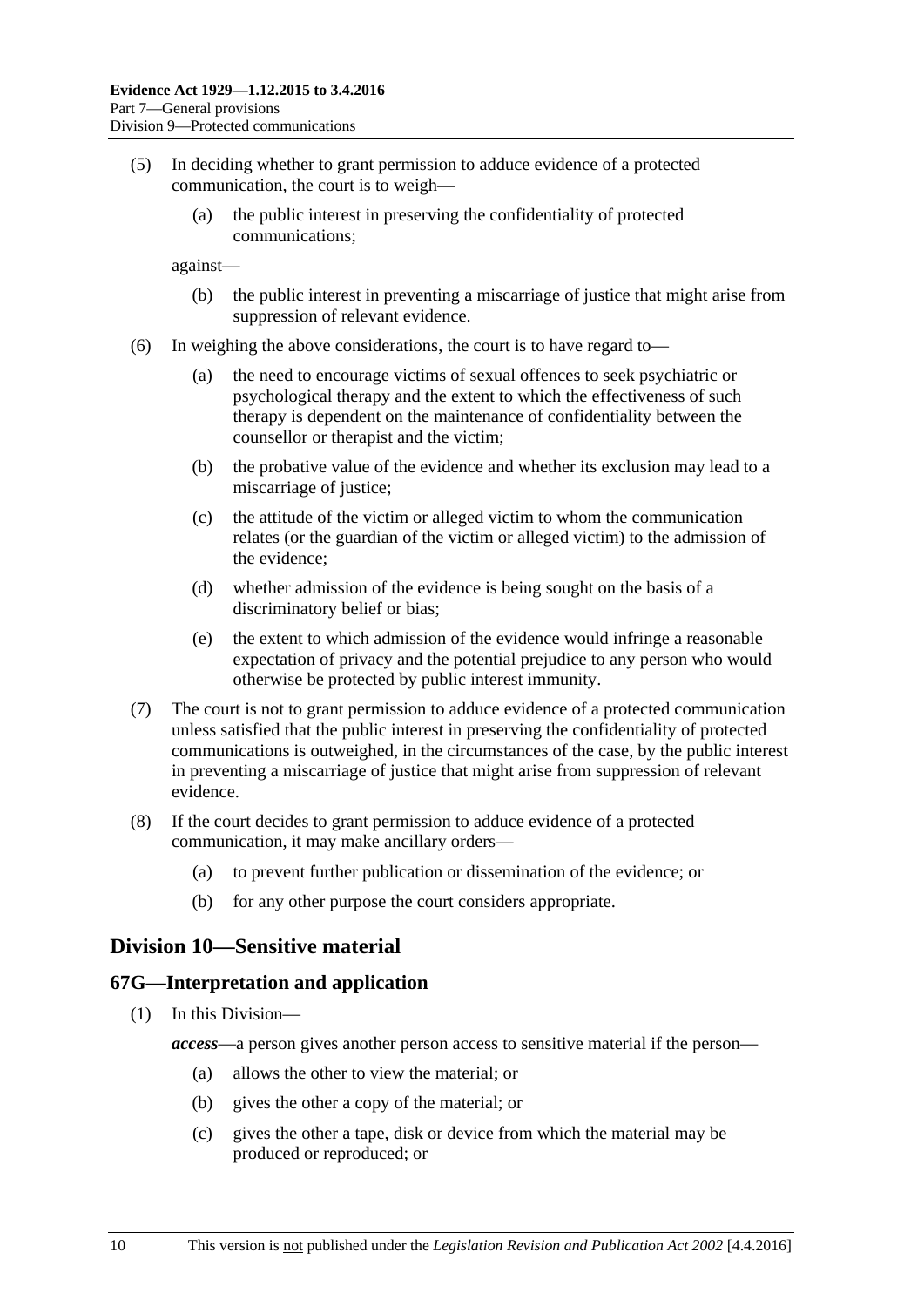(d) transmits the material, or a copy of the material, to the other in the form of computer data;

*conditions of access*—see [section](#page-79-0) 67I(4);

*criminal investigation* means the investigation of an offence, or alleged offence;

*criminal proceedings* means proceedings against a person for an offence (whether summary or indictable), including the following:

- (a) proceedings for the preliminary examination of an indictable offence;
- (b) proceedings relating to bail;
- (c) proceedings for the trial of an offence;
- (d) proceedings relating to sentencing;
- (e) proceedings on an appeal against conviction or sentence;

*private act* means—

- (a) a sexual act; or
- (b) an act involving an intimate bodily function such as using a toilet; or
- (c) an activity involving nudity or exposure or partial exposure of sexual organs, pubic area, buttocks or female breasts;

*prosecuting authority* means—

- (a) in relation to criminal proceedings—the Director of Public Prosecutions, a delegate of the Director of Public Prosecutions, a police officer, or any other person acting in a public official capacity, who is responsible for commencing or conducting a prosecution; and
- (b) in relation to a criminal investigation—a police officer or any other person acting in a public official capacity who is responsible for conducting a criminal investigation;

*public official* means—

- (a) a police officer; or
- (b) a person who holds an office or position in the employment of the State or an instrumentality or agency of the State; or
- (c) any person classified by regulation as a public official;

*restricted access* to sensitive material means access subject to conditions imposed under this Division;

*sensitive material* has the meaning given by [section](#page-79-1) 67H;

*sensitive material notice*—see [section](#page-79-2) 67I;

*unrestricted access* to sensitive material means access that is not subject to conditions imposed under this Division.

(2) In this Division, a reference to a *prosecuting authority* includes a reference to a legal practitioner representing the prosecuting authority.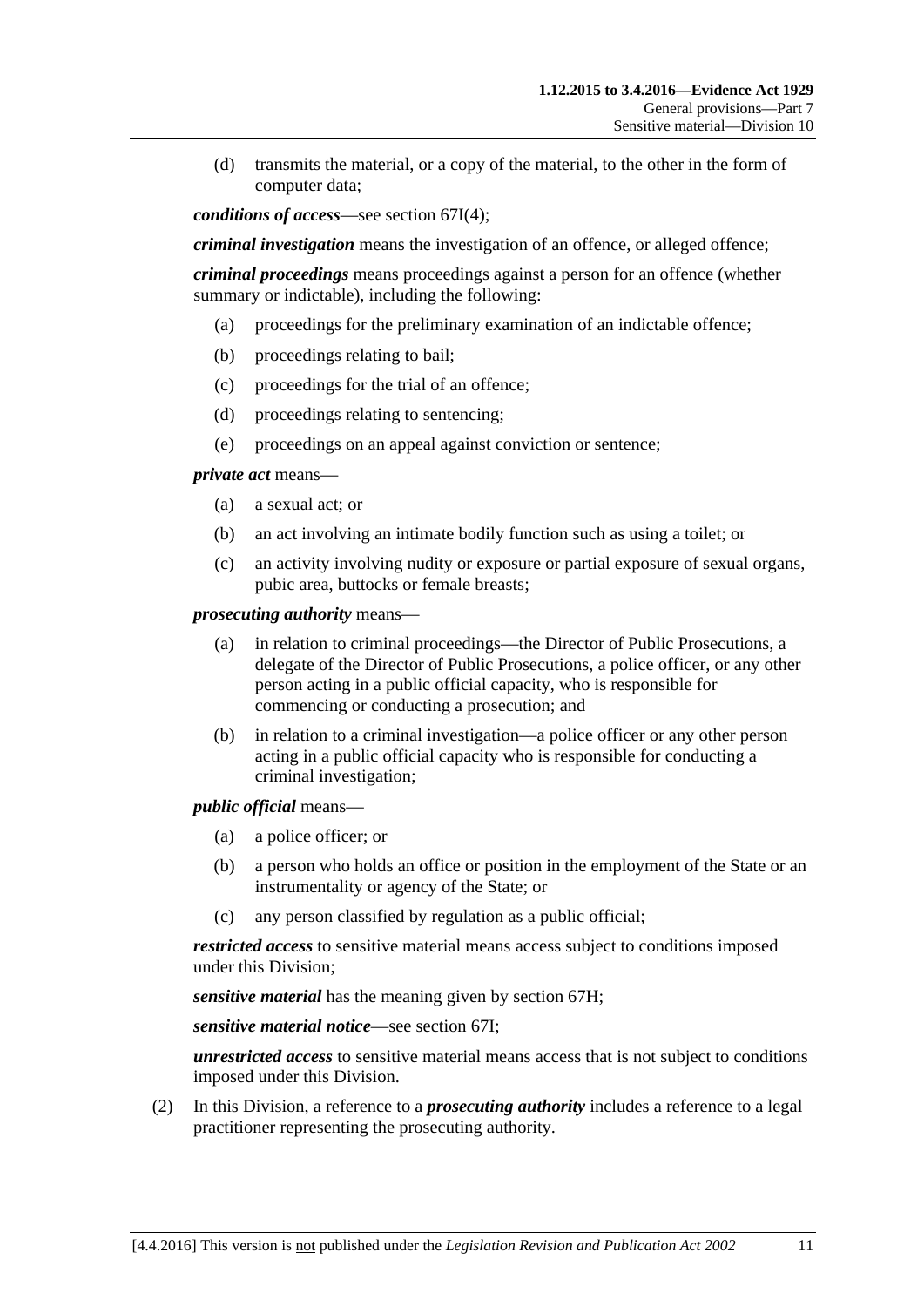#### <span id="page-79-1"></span>**67H—Meaning of sensitive material**

- (1) For the purposes of this Division, anything that contains or displays an image of a person is *sensitive material* if—
	- (a) the image is of the person engaged or apparently engaged in a private act; or
	- (b) the image is of the victim, or alleged victim, of a sexual offence or an offence of stalking under section 19AA of the *[Criminal Law Consolidation Act](http://www.legislation.sa.gov.au/index.aspx?action=legref&type=act&legtitle=Criminal%20Law%20Consolidation%20Act%201935) 1935*; or
	- (c) the image is of the person taken or made after the person's death.
- (2) A reference to *sensitive material* extends to anything in a prosecuting authority's possession that the prosecuting authority reasonably considers to be sensitive material.

#### <span id="page-79-2"></span>**67I—Procedures for giving restricted access to sensitive material**

- (1) If, but for this Division, a prosecuting authority would be required to give unrestricted access to sensitive material, the prosecuting authority has a discretion to give either unrestricted or restricted access to the sensitive material.
- (2) A prosecuting authority cannot, however, exercise its powers under this Division to restrict access to sensitive material by—
	- (a) a court; or
	- (b) a public official who reasonably requires access to the sensitive material for purposes connected with his or her official functions.
- (3) If the prosecuting authority decides to give restricted access, the authority must give the person entitled to access a notice (a *sensitive material notice*) that complies with this section.
- <span id="page-79-0"></span>(4) The sensitive material notice must—
	- (a) describe the sensitive material; and
	- (b) indicate that the prosecuting authority has decided to exercise its powers under this section to restrict the person's access to the sensitive material; and
	- (c) state that the restricted access to the sensitive material is subject to the following conditions:
		- (i) the condition that the material will be available for examination by the person under the supervision of the prosecuting authority at a place specified in the notice and at a time to be arranged at the request of the person;
		- (ii) any other condition the prosecuting authority considers necessary or desirable to protect the integrity of the material and to prevent unauthorised reproduction or dissemination; and
	- (d) set out the name and contact details of the person who is responsible for arranging restricted access to the material on behalf of the prosecuting authority.
- (5) After receiving a sensitive material notice, the person entitled to restricted access may ask the prosecuting authority to give the person access to the sensitive material.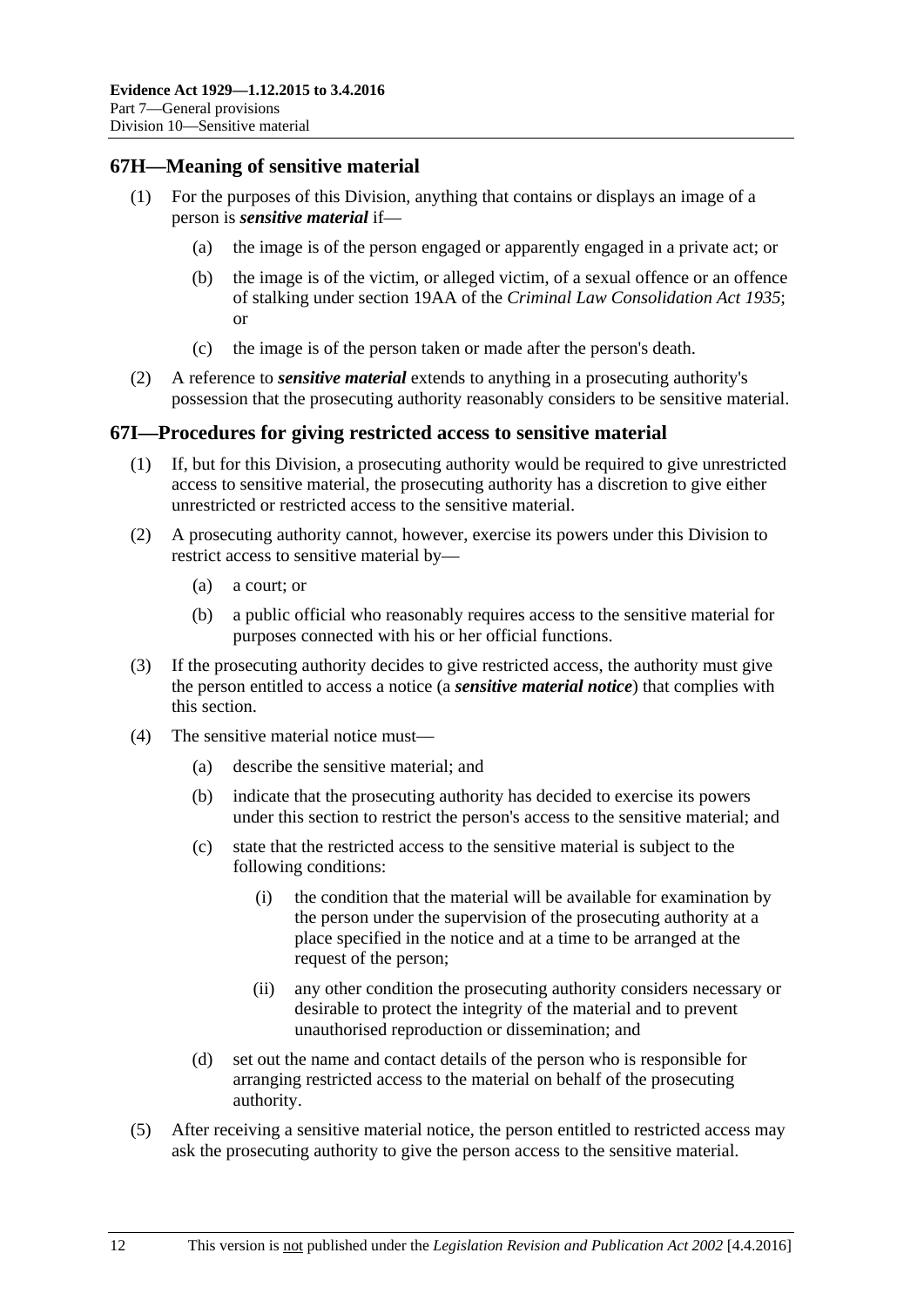- (6) The prosecuting authority must, as soon as practicable after receiving such a request, give the person entitled to restricted access such opportunity or opportunities as may be reasonable in the circumstances to access the sensitive material under the conditions of access.
- (7) A decision by a prosecuting authority under this section to restrict access to sensitive material is administrative and final and not subject to any form of review.
- (8) A person who is given restricted access to sensitive material by a prosecuting authority under this section must not contravene a condition of access. Maximum penalty: \$8 000 or imprisonment for 2 years or both.

## <span id="page-80-0"></span>**67J—Improper dissemination of sensitive material**

- (1) A person who creates sensitive material for a prosecuting authority, or who obtains possession of sensitive material on behalf of or from a prosecuting authority, in connection with a criminal investigation, or criminal or civil proceedings, must not allow access to the material except—
	- (a) for the legitimate purposes of the investigation or proceedings; or
	- (b) as may be authorised by the prosecuting authority.

Maximum penalty: \$8 000 or imprisonment for 2 years or both.

<span id="page-80-1"></span>(2) A public official who creates, or obtains possession of, sensitive material in connection with official functions must not allow access to the material except as reasonably required for purposes connected with his or her official functions (which may include functions relating to education or training).

Maximum penalty: \$8 000 or imprisonment for 2 years or both.

(3) In proceedings for an offence against [subsection](#page-80-0) (1) or [\(2\),](#page-80-1) it is a defence to prove that the act or omission constituting the offence was attributable to an honest and reasonable mistake on the defendant's part.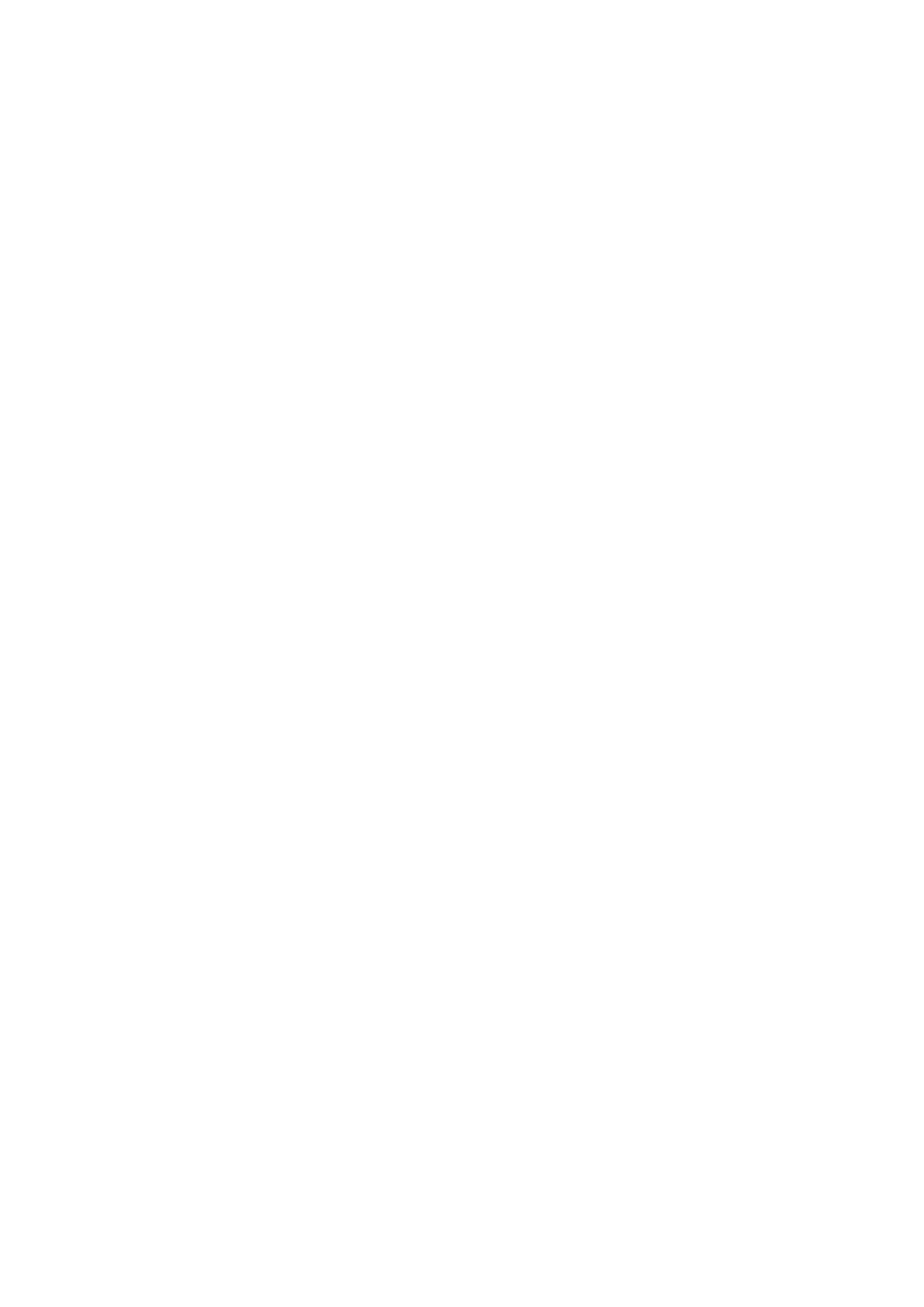# **Part 8—Publication of evidence**

## **Division 1—Preliminary**

## **68—Interpretation**

In this Part—

*court* includes any person acting judicially;

*evidence* includes any statement made before a court whether or not the statement constitutes evidence for the purposes of the proceedings before the court;

*interim suppression order* means a suppression order under section [69A\(3\);](#page-83-0)

*news media* means those who carry on the business of publishing;

*newspaper* means a newspaper, journal, magazine or other publication that is published at periodic intervals;

*primary court*, in relation to an appeal, means the court by which the decision or order subject to appeal was made;

*publish* means publish by newspaper, radio or television, or on the internet, or by other similar means of communication to the public;

*suppression order* means an order—

- (a) forbidding the publication of specified evidence or of any account or report of specified evidence; or
- (b) forbidding the publication of the name of—
	- (i) a party or witness; or
	- (ii) a person alluded to in the course of proceedings before the court,

and of any other material tending to identify any such person.

## **Division 2—Orders for clearing court or suppressing publication of evidence etc**

### <span id="page-82-0"></span>**69—Order for clearing the court**

- (1) Where a court considers it desirable in the interests of the administration of justice, or in order to prevent hardship or embarrassment to any person, to exercise the powers conferred by this section, it may order specified persons, or all persons except those specified, to absent themselves from the place in which the court is being held during the whole or any part of the proceedings before the court.
- (1a) Where the alleged victim of a sexual offence is a child and is to give evidence in proceedings related to the offence, an order must be made under [subsection](#page-82-0) (1) requiring all persons except—
	- (a) those whose presence is required for the purposes of the proceedings; and
	- (b) a person who is present at the request or with the consent of the child to provide emotional support for the child; and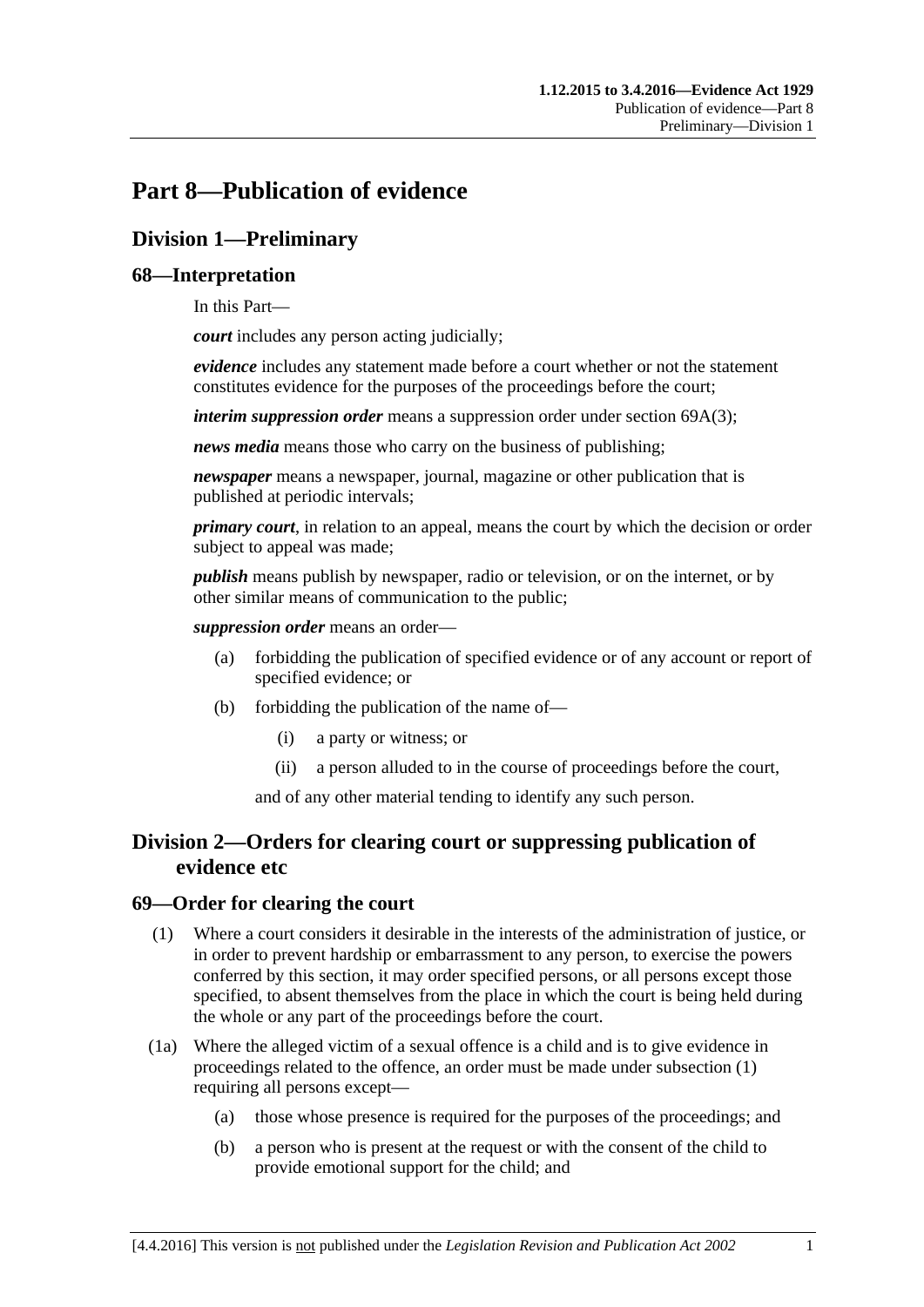(c) any other person who, in the opinion of the court, should be allowed to be present,

to absent themselves from the place in which the court is being held while the child is giving evidence.

- <span id="page-83-1"></span>(2) The court may, on the application of a person against whom an order under [subsection](#page-82-0) (1) operates, make available to him a transcript of evidence, and a record of proceedings, taken before the court during the operation of the order.
- (3) Where a court refuses an application under [subsection](#page-83-1) (2), the applicant may appeal against the refusal.

#### **69A—Suppression orders**

- (1) Where a court is satisfied that a suppression order should be made—
	- (a) to prevent prejudice to the proper administration of justice; or
	- (b) to prevent undue hardship—
		- (i) to an alleged victim of crime; or
		- (ii) to a witness or potential witness in civil or criminal proceedings who is not a party to those proceedings; or
		- (iii) to a child,

the court may, subject to this section, make such an order.

- (2) If a court is considering whether to make a suppression order (other than an interim suppression order), the court—
	- (a) must recognise that a primary objective in the administration of justice is to safeguard the public interest in open justice and the consequential right of the news media to publish information relating to court proceedings; and
	- (b) may only make a suppression order if satisfied that special circumstances exist giving rise to a sufficiently serious threat of prejudice to the proper administration of justice, or undue hardship, to justify the making of the order in the particular case.
- <span id="page-83-0"></span>(3) Where an application is made to a court for a suppression order, the court may, without inquiring into the merits of the application, make such an order (an *interim suppression order*) to have effect, subject to revocation by the court, until the application is determined; but if such an order is made the court must determine the application as a matter of urgency and, wherever practicable, within 72 hours after making the interim suppression order.
- (4) A suppression order may be made subject to such exceptions and conditions as the court thinks fit and specifies in the order.
- <span id="page-83-3"></span><span id="page-83-2"></span>(5) Where an application is made to a court for a suppression order—
	- (a) any of the following persons, namely:
		- (i) the applicant for the suppression order;
		- (ii) a party to the proceedings in which the suppression order is sought;
		- (iii) a representative of a newspaper or a radio or television station;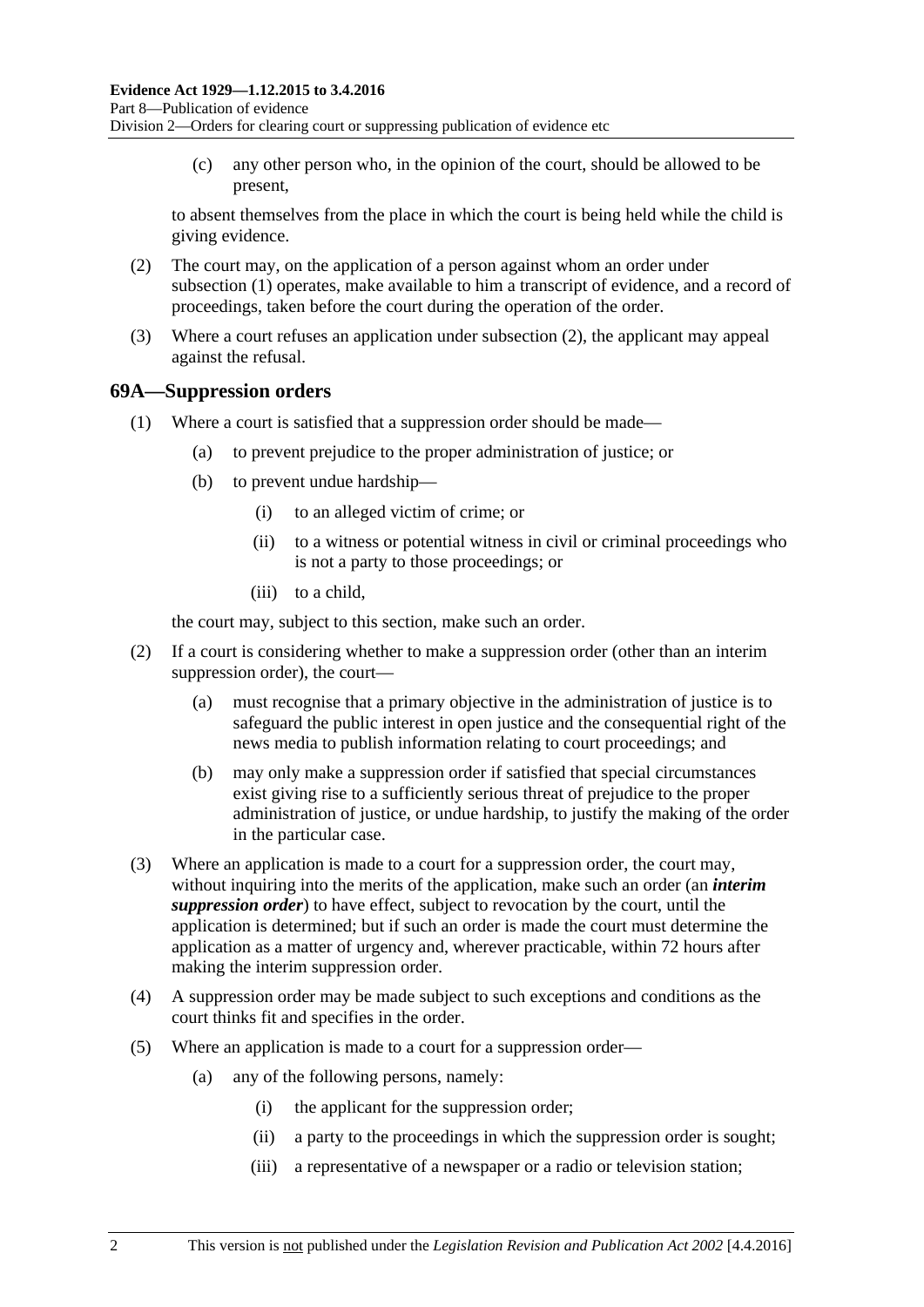(iv) any person who has, in the opinion of the court, a proper interest in the question of whether a suppression order should be made,

<span id="page-84-0"></span>is entitled to make submissions to the court on the application and may, with the permission of the court, call or give evidence in support of those submissions;

- (b) the court may (but is not obliged to) delay determining the application to make possible or facilitate non-party intervention in the proceedings under [paragraph](#page-83-2) (a)(iii) or [\(iv\).](#page-84-0)
- (6) A suppression order may be varied or revoked by the court by which it was made, on the application of any of the persons entitled to make submissions by virtue of [subsection](#page-83-3)  $(5)(a)$ .
- (7) On an application for the making, variation or revocation of a suppression order—
	- (a) a matter of fact is sufficiently proved if proved on the balance of probabilities;
	- (b) if there appears to be no serious dispute as to a particular matter of fact, the court (having regard to the desirability of dealing expeditiously with the application) may—
		- (i) dispense with the taking of evidence on that matter; and
		- (ii) accept the relevant fact as proved.
- (8) If a court makes a suppression order, the court must—
	- (a) as soon as reasonably practicable forward to the Registrar a copy of the order; and
	- (b) except in the case of an interim suppression order—within 30 days, forward to the Attorney-General a report setting out—
		- (i) the terms of the order; and
		- (ii) the name of any person whose name is suppressed from publication; and
		- (iii) a transcript or other record of any evidence suppressed from publication; and
		- (iv) full particulars of the reasons for which the order was made.
- (9) If a court orders the variation or revocation of a suppression order, the court must as soon as reasonably practicable forward a copy of the order to the Registrar.
- <span id="page-84-1"></span>(10) The Registrar—
	- (a) will establish and maintain a register of all suppression orders; and
	- (b) will, immediately after receiving a copy of a suppression order, or an order for the variation or revocation of a suppression order, enter the order in the register; and
	- (c) will, when an order is entered in the register, immediately transmit by fax, email or other electronic means notice of the order to the nominated address of each authorised news media representative.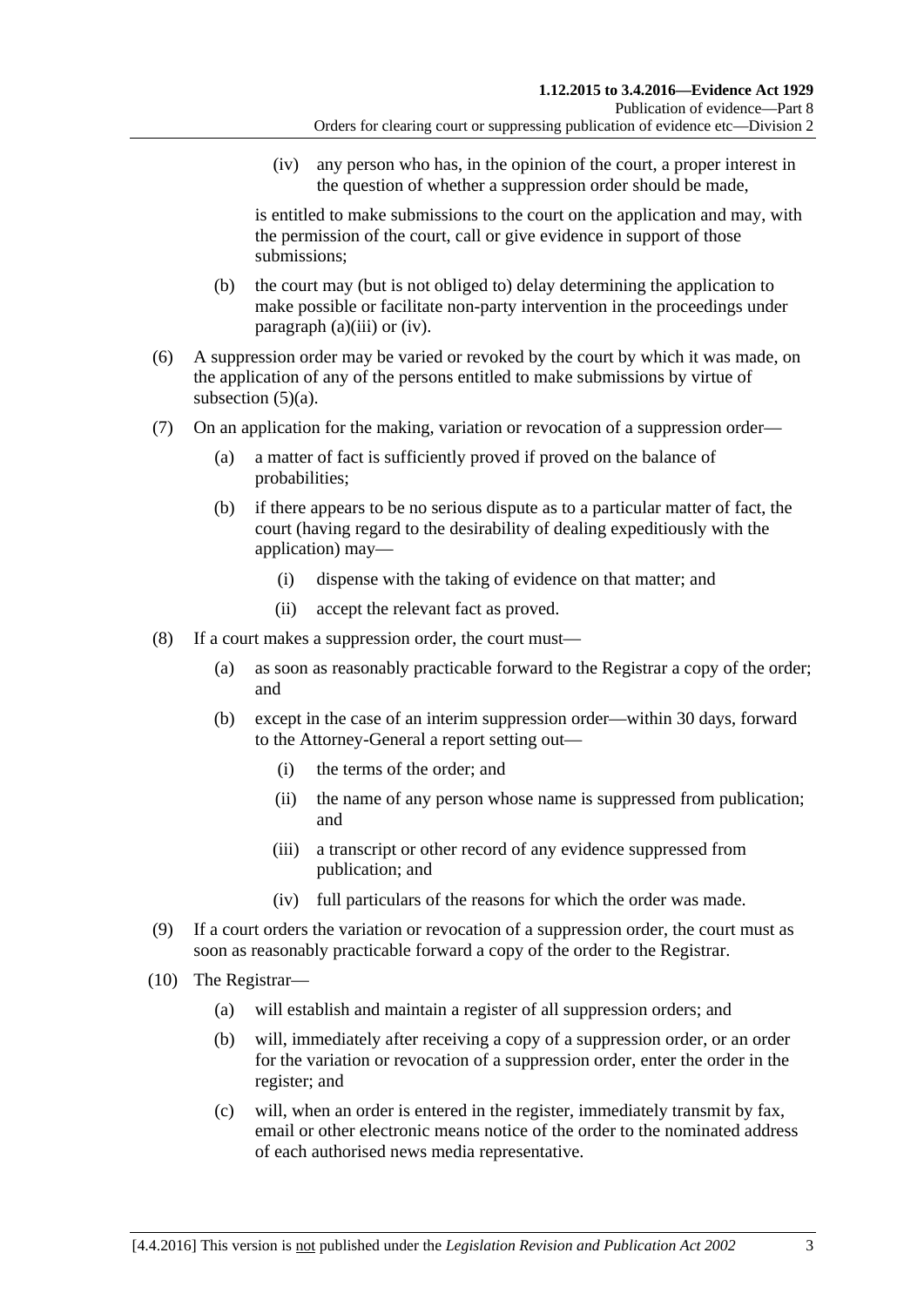- (11) The register will be made available for inspection by members of the public free of charge during ordinary office hours.
- (12) Without limiting the ways in which notice of a suppression order, or an order varying or revoking a suppression order, may be given, the entry of such an order in the register is notice to the news media and the public generally (within and outside the State) of the making and terms of the order.
- (13) In this section—

*authorised news media representative* means a person—

- (a) who is nominated by a member of the news media to be the member's authorised representative for the purpose of receiving notices under [subsection](#page-84-1)  $(10)(c)$ ; and
- (b) who has given the Registrar a notice specifying the representative's nominated address for the receipt of notices under [subsection](#page-84-1) (10)(c); and
- (c) who has paid the relevant fee or fees (which may consist of, or include, periodic fees) fixed by the regulations;

*nominated address* of a nominated representative means the fax number, email address or other address for the receipt of electronic communications nominated by the representative as the address to which notices may be sent to the representative by the Registrar under [subsection](#page-84-1)  $(10)(c)$ ;

*Registrar* means a person to whom the functions of the Registrar under this section are assigned by the Attorney-General.

#### **69AB—Review of suppression orders**

- (1) Subject to the regulations, a suppression order becomes liable to review as follows:
	- (a) if the order relates to criminal proceedings and is in force at the time, the order becomes liable to review as follows:
		- (i) on the completion or termination of a preliminary examination;
		- (ii) on the withdrawal of a charge after the completion of a preliminary examination;
		- (iii) on the acquittal of the defendant;
		- (iv) when an appeal against conviction or sentence has been determined or all rights to appeal against conviction or sentence have been exhausted or expired;
		- (v) on the defendant being declared under Part 8A of the *[Criminal Law](http://www.legislation.sa.gov.au/index.aspx?action=legref&type=act&legtitle=Criminal%20Law%20Consolidation%20Act%201935)  [Consolidation Act](http://www.legislation.sa.gov.au/index.aspx?action=legref&type=act&legtitle=Criminal%20Law%20Consolidation%20Act%201935) 1935* to be liable to supervision;
		- (vi) in any other case—when the proceedings are otherwise concluded or terminated,

(and, if more than 1 such occasion for review occurs in the course of the same proceedings, the order becomes liable to review on each such occasion);

(b) if the order relates to a coronial inquest, the order becomes liable to review when the coroner gives his or her findings on the inquest;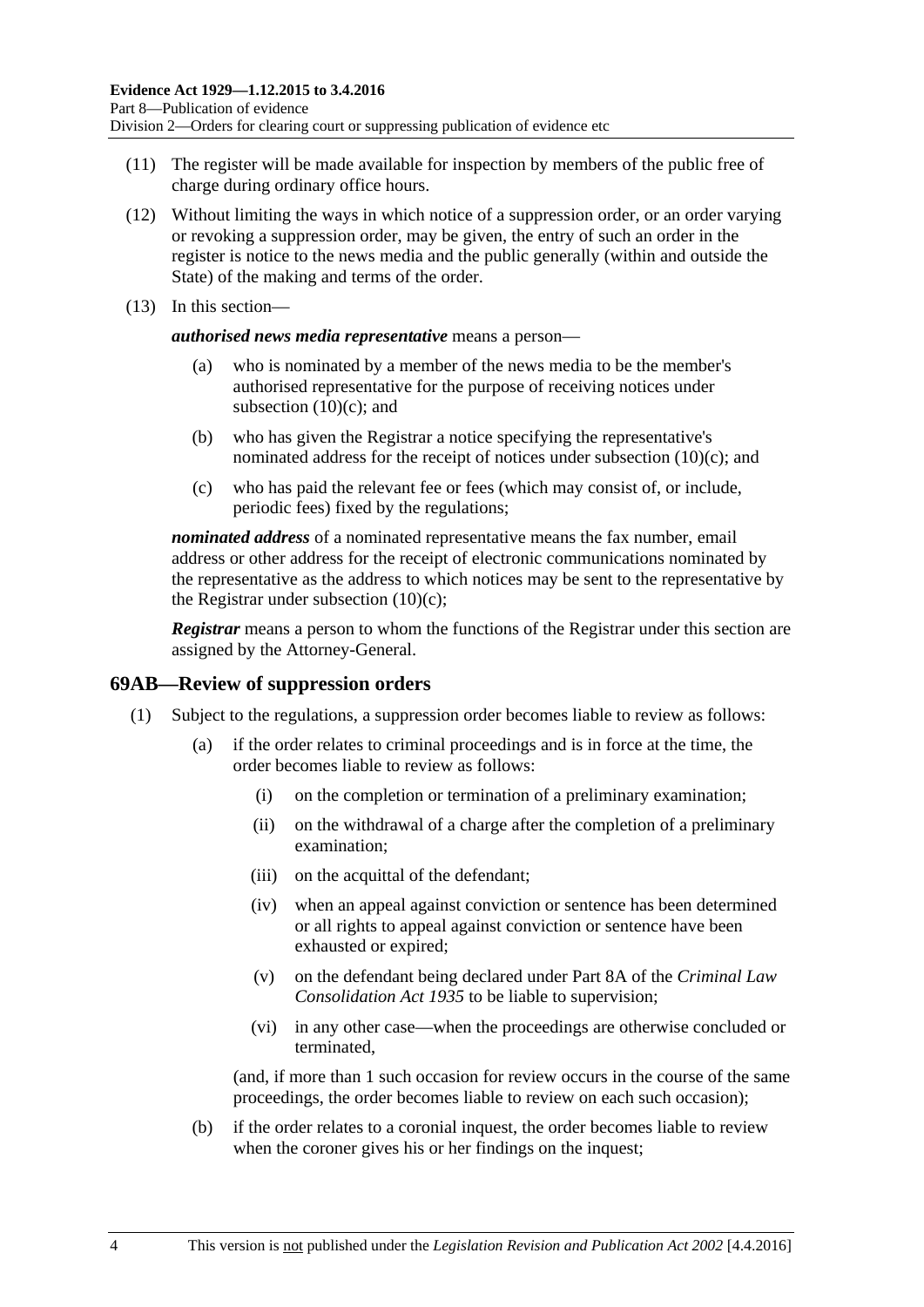- (c) if the order relates to civil proceedings, the order becomes liable to review when the court gives its judgment in the proceedings or the proceedings are settled or withdrawn.
- (2) When a suppression order becomes liable to review, the court that made the order must conduct a review as soon as practicable.
- (3) The following persons are entitled to be heard on a review:
	- (a) the applicant for the suppression order;
	- (b) a party to the proceedings in which the suppression order was made;
	- (c) a representative of a newspaper or a radio or television station;
	- (d) any other person who has, in the opinion of the court, a proper interest in the matters to be considered on the review.
- (4) On a review, the court may confirm, vary or revoke the suppression order.

## **69AC—Appeal against suppression order etc**

- (1) An appeal lies against—
	- (a) a suppression order or a decision by a court not to make a suppression order; or
	- (b) the variation or revocation of a suppression order or a decision by a court not to vary or revoke a suppression order; or
	- (c) a decision by a court on the review of a suppression order.
- (2) Any of the following persons is entitled to bring, or to be heard on, an appeal under this section:
	- (a) the applicant for the suppression order;
	- (b) a party to the proceedings in which the order or decision subject to appeal was made;
	- (c) a representative of a newspaper or a radio or television station;
	- (d) a person who appeared in proceedings before the primary court related to the making or review of the suppression order;
	- (e) a person who—
		- (i) did not appear in proceedings before the primary court related to the making or review of the suppression order but has, in the opinion of the appellate court, a proper interest in the subject matter of the appeal or proposed appeal; and
		- (ii) satisfies the appellate court that the failure to appear in the proceedings before the primary court is not attributable to a lack of proper diligence.

## **69B—Appeals**

- (1) An appeal under this Division lies to—
	- (a) the court to which appeals lie against final judgments or orders of the primary court; and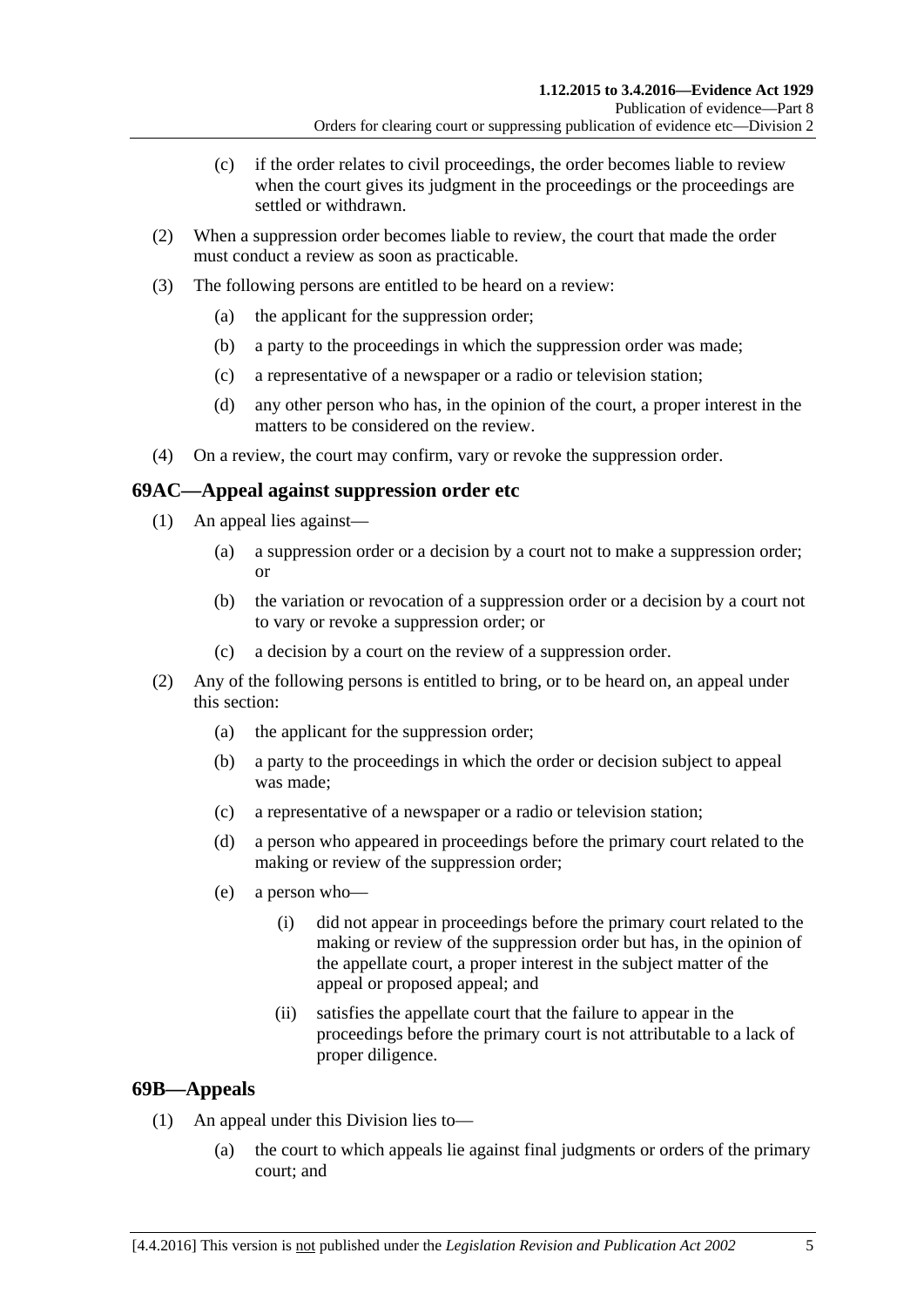(b) where there is no such court—the Supreme Court constituted of a single judge,

and where the appeal lies in accordance with the above principles to some court other than the Full Court, a further appeal lies to the Full Court from a judgment or order of the primary appellate court.

- (2) An appeal under this Division shall be heard and determined as expeditiously as possible.
- (3) Upon an appeal under this Division, the appellate court—
	- (a) may confirm, vary or revoke the order or decision subject to the appeal; and
	- (b) may make any order or decision under this Division that could have been made in the first instance; and
	- (c) may make orders for costs and orders dealing with any other incidental or ancillary matters.
- (4) Except as provided in this Division, no appeal lies against a decision or order of a court made under this Division.

#### **70—Disobedience to orders under this Division**

- (1) If a person disobeys an order under this Division and the court by which the order was made has power to punish for contempt, the person is guilty of a contempt of the court.
- (1a) If a person disobeys an order under this Division, whether or not the court by which the order was made has power to punish for contempt, the person is guilty of an offence.

Maximum penalty:

- (a) in the case of a natural person—\$10 000 or imprisonment for 2 years;
- (b) in the case of a body corporate—\$120 000.
- (2) A person shall not, in respect of the same act or default, be proceeded against under this section both for a contempt of court and a summary offence.

### **71—Attorney-General to provide annual report**

- (1) The Attorney-General shall, on or before the thirty-first day of October in each year, prepare a report relating to the preceding financial year specifying—
	- (a) the total number of orders made under this Division or a corresponding previous enactment; and
	- (b) the number of such orders made by each of the various courts; and
	- (c) a summary of the reasons assigned by the courts for making such orders.
- (2) The Attorney-General shall, as soon as practicable after the report is prepared, cause a copy of the report to be laid before each House of Parliament.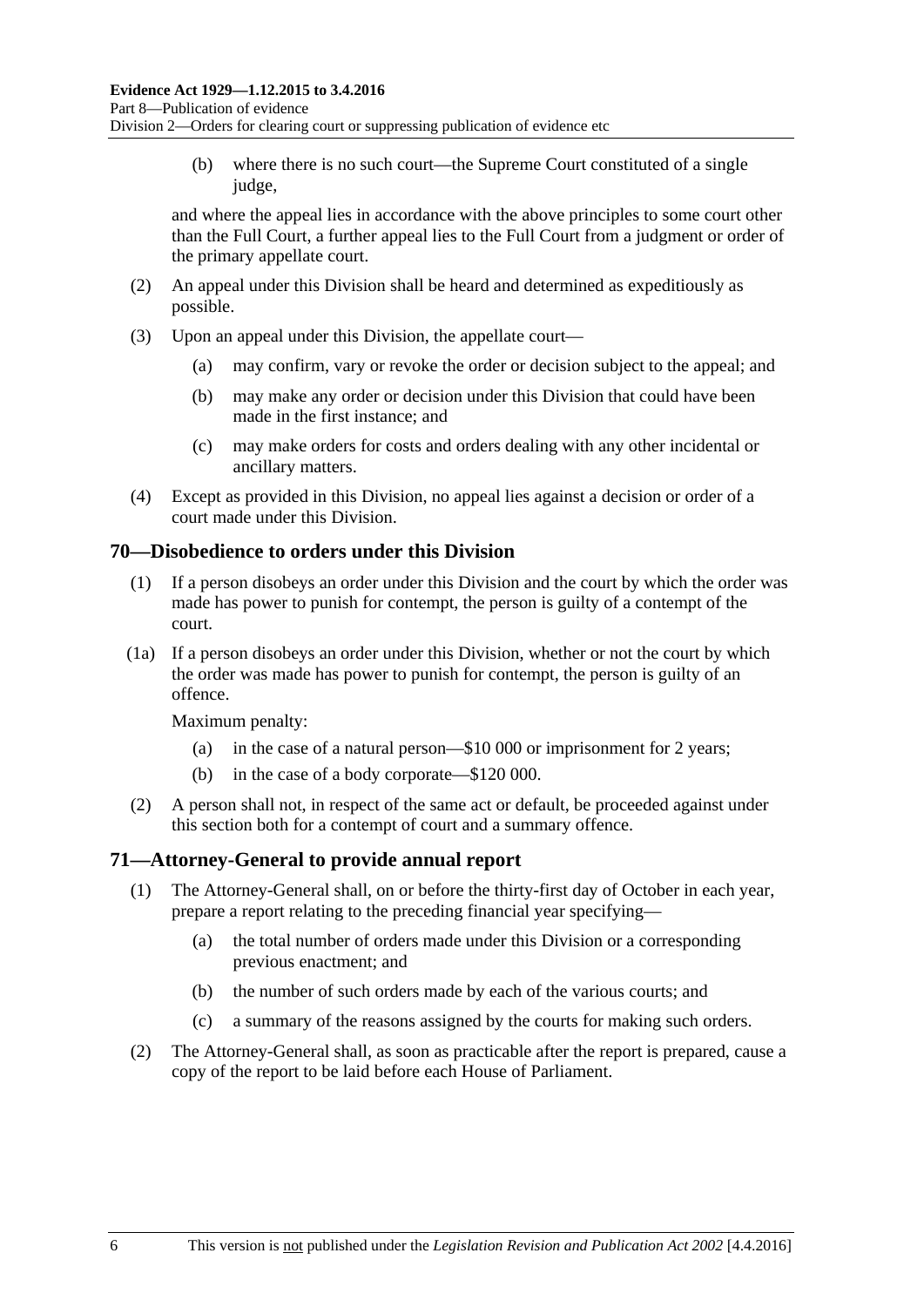## **Division 3—Sexual cases**

#### <span id="page-88-0"></span>**71A—Restriction on reporting on sexual offences**

- (1) Subject to this section, a person must not, before the relevant date, publish—
	- (a) any evidence given in proceedings against a person charged with a sexual offence (whether the evidence is given in the course of proceedings for a summary or minor indictable offence or in a preliminary examination of an indictable offence); or
	- (b) any report on such proceedings; or
	- (c) any evidence given in, or report of, related proceedings in which the accused person is involved after the accused person is charged but before the relevant date,

unless the accused person consents to the publication.

Maximum penalty:

- (a) in the case of a natural person—\$10 000;
- (b) in the case of a body corporate—\$120 000.
- <span id="page-88-1"></span>(2) Subject to this section, a person must not, before the relevant date, publish any statement or representation—
	- (a) by which the identity of a person who has been, or is about to be, charged with a sexual offence is revealed; or
	- (b) from which the identity of a person who has been, or is about to be, charged with a sexual offence, might reasonably be inferred,

unless the accused person consents to the publication.

Maximum penalty:

- (a) in the case of a natural person—\$10 000;
- (b) in the case of a body corporate—\$120 000.
- (3) If an accused person has not consented to the publication of material under [subsection](#page-88-0) (1) or [\(2\),](#page-88-1) the court may, on application, make an order (a *publication order*) that the restriction on publication under the relevant subsection be varied or removed altogether, if satisfied that to do so—
	- (a) may assist in the investigation of an offence; or
	- (b) is otherwise in the public interest.
- (3a) A publication order may be subject to such exceptions and conditions as the court thinks fit and specifies in the order.
- (3b) An application for a publication order may be made, with the permission of the court, by any person who has, in the opinion of the court, a proper interest in the question of whether an order should be made.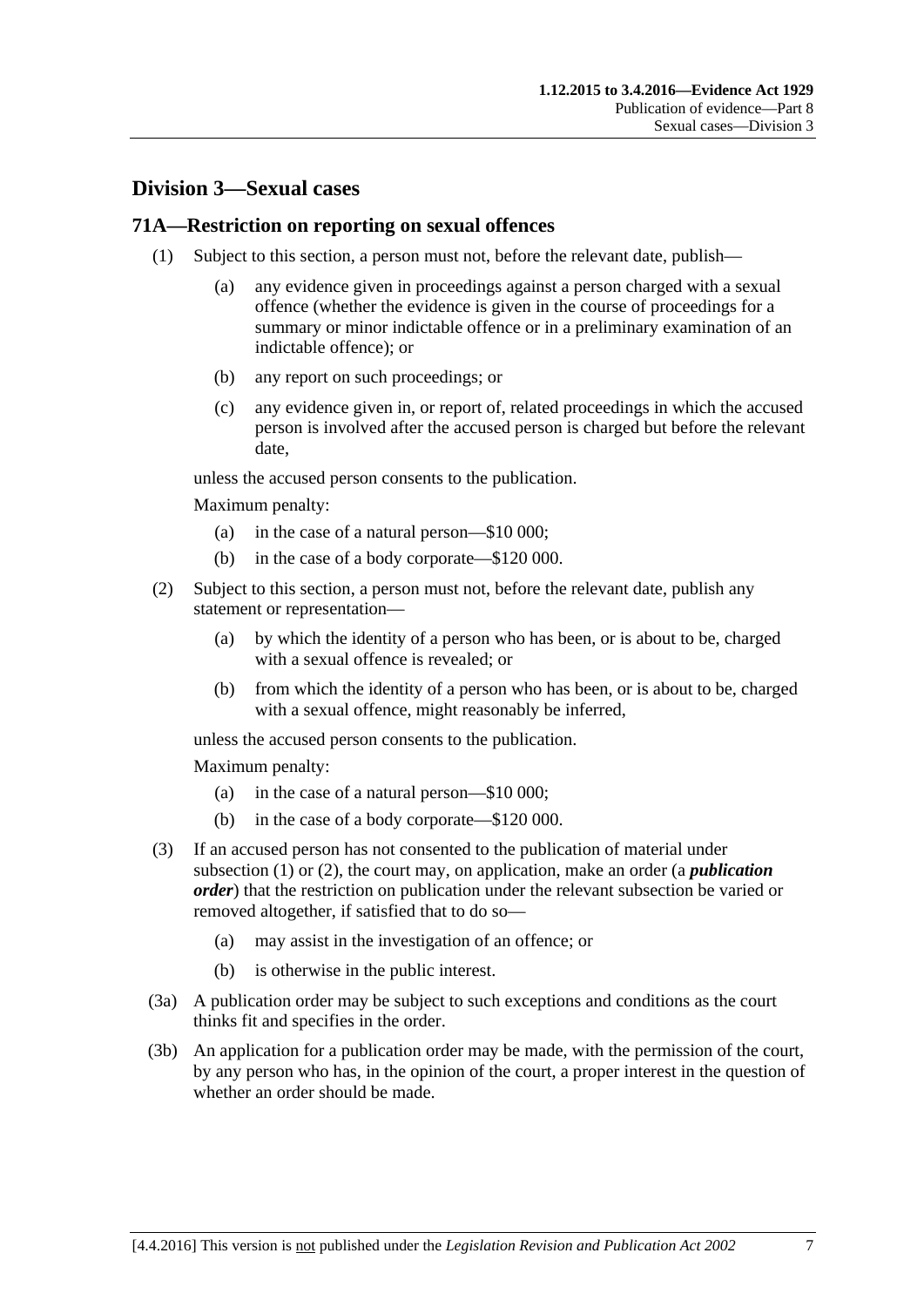- <span id="page-89-0"></span>(3c) If the court permits an application for a publication order to be made, any of the following persons may make submissions to the court on the application and, with the permission of the court, call or give evidence in support of those submissions:
	- (a) the applicant for the publication order;
	- (b) a party to the proceedings in which the order is sought;
	- (c) a representative of a newspaper or a radio or television station;
	- (d) any other person who has, in the opinion of the court, a proper interest in the question of whether an order should be made.
- (3d) A publication order may be varied or revoked by the court by which it was made, on the application of any of the persons entitled to make submissions by virtue of [subsection](#page-89-0) (3c).
- (3e) On an application for the making, variation or revocation of a publication order—
	- (a) a matter of fact is sufficiently proved if proved on the balance of probabilities; and
	- (b) if there appears to be no serious dispute as to a particular matter of fact, the court (having regard to the desirability of dealing expeditiously with the application) may—
		- (i) dispense with the taking of evidence on that matter; and
		- (ii) accept the relevant fact as proved.
- (4) A person must not publish any statement or representation—
	- (a) by which the identity of a person alleged in any legal proceedings to be the victim of a sexual offence is revealed; or
	- (b) from which the identity of a person alleged in any legal proceedings to be the victim of a sexual offence might reasonably be inferred,

unless the judge authorises, or the alleged victim consents to, the publication (but no such authorisation or consent can be given where the alleged victim is a child).

Maximum penalty:

- (a) in the case of a natural person—\$10 000;
- (b) in the case of a body corporate—\$120 000.
- (5) In this section—

#### *relevant date* means—

- (aa) in relation to a charge of a major indictable offence for which the Magistrates Court is to determine and impose sentence—the date on which a plea of guilty is entered by the accused person; or
- (a) in relation to a charge of any other major indictable offence or a charge of a minor indictable offence for which the accused person has elected to be tried by a superior court—the date on which the accused person is committed for trial or sentence; or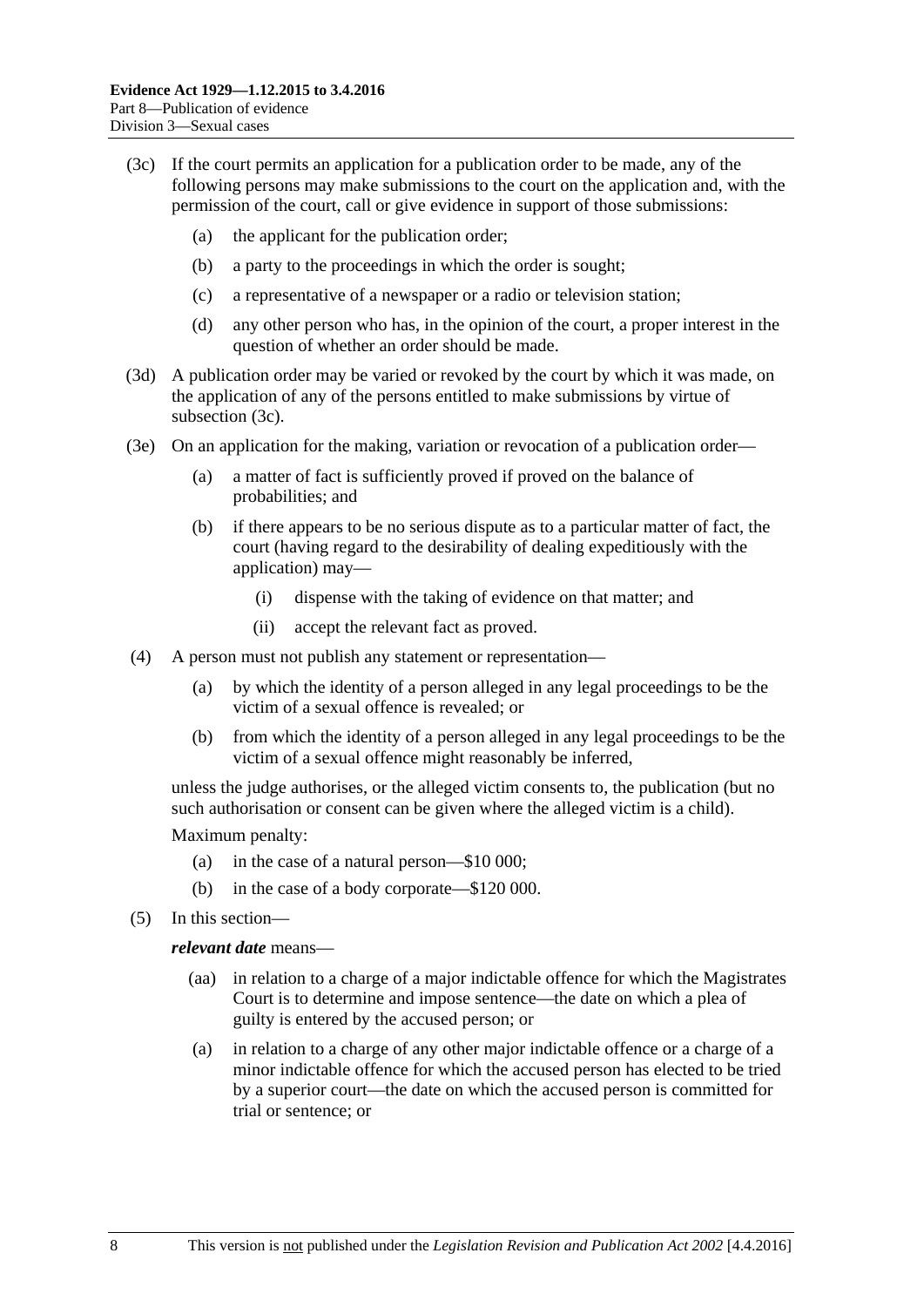- (b) in relation to a charge of any other minor indictable offence or a charge of a summary offence—the date on which a plea of guilty is entered by the accused person or the date on which the accused person is found guilty following a trial; or
- (c) in any case—the date on which the charge is dismissed or the proceedings lapse by reason of the death of the accused person, for want of prosecution, or for any other reason.

## **Division 4—Cases generally**

### <span id="page-90-0"></span>**71B—Publishers required to report result of certain proceedings**

- (1) Where—
	- (a) a report of proceedings taken against a person for an offence is published;
	- (b) the report identifies the person against whom the proceedings have been taken or contains information tending to identify that person;
	- (c) the report is published before the result of the proceedings is known;
	- (d) those proceedings do not result in conviction of the person to whom the report relates of the offence with which he was charged,

the person by whom the publication is made shall, as soon as practicable after the determination of the proceedings, publish a fair and accurate report of the result of the proceedings with reasonable prominence having regard to the prominence given to the earlier report.

Maximum penalty:

- (a) in the case of a natural person—\$10 000;
- (b) in the case of a body corporate—\$120 000.
- (2) A person required under [subsection](#page-90-0) (1) to publish a report of the result of proceedings may apply to the Supreme Court for directions in relation to the manner in which he should comply with that subsection.
- (3) Where—
	- (a) a report of proceedings taken against a person for an offence is published;
	- (b) the report identifies the person against whom the proceedings have been taken or contains information tending to identify that person;
	- (c) the report is published after the result of the proceedings is known;
	- (d) those proceedings did not result in conviction of the person to whom the report relates of the offence with which he was charged,

the person by whom the publication is made shall include prominently in the report a statement of the result of the proceedings.

Maximum penalty:

- (a) in the case of a natural person—\$10 000;
- (b) in the case of a body corporate—\$120 000.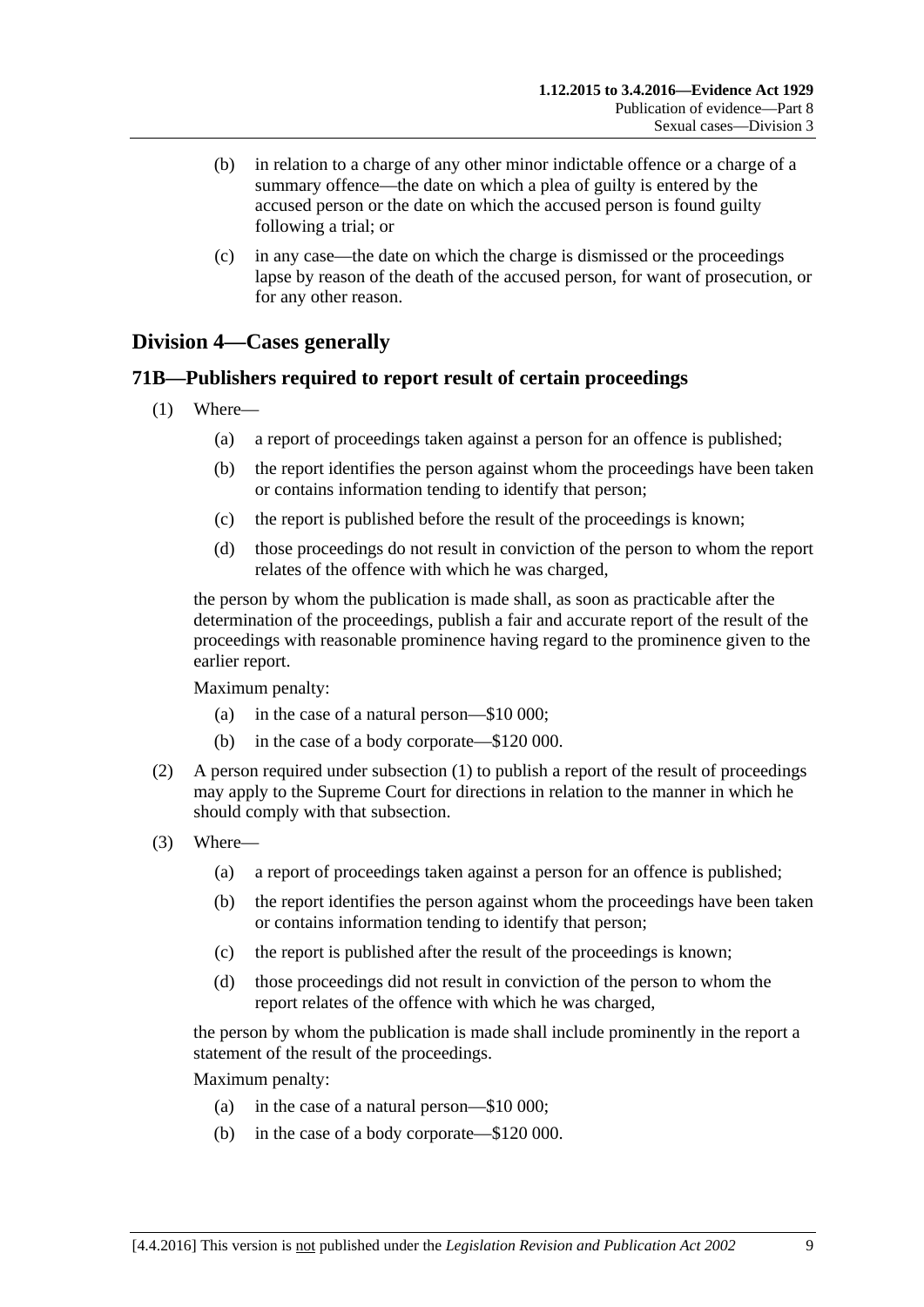(4) In this section—

*proceedings* includes, in relation to an offence, the laying of a charge of the offence.

### **71C—Restriction on reporting of proceedings following acquittals**

- (1) Where an application has been made for the reservation of a question of law arising at the trial of a person who was tried on information and acquitted, a person must not publish any report, statement or representation in relation to the application or any consequent proceedings—
	- (a) by which the identity of the acquitted person is revealed; or
	- (b) from which the identity of the acquitted person might reasonably be inferred,

unless the acquitted person consents to the publication.

Maximum penalty:

- (a) in the case of a natural person—\$10 000;
- (b) in the case of a body corporate—\$120 000.
- (2) This section does not apply to the publication in printed or electronic form of material that—
	- (a) consists solely or primarily of the reported judgements or decisions of a court or courts; or
	- (b) is of a technical nature designed primarily for use by legal practitioners.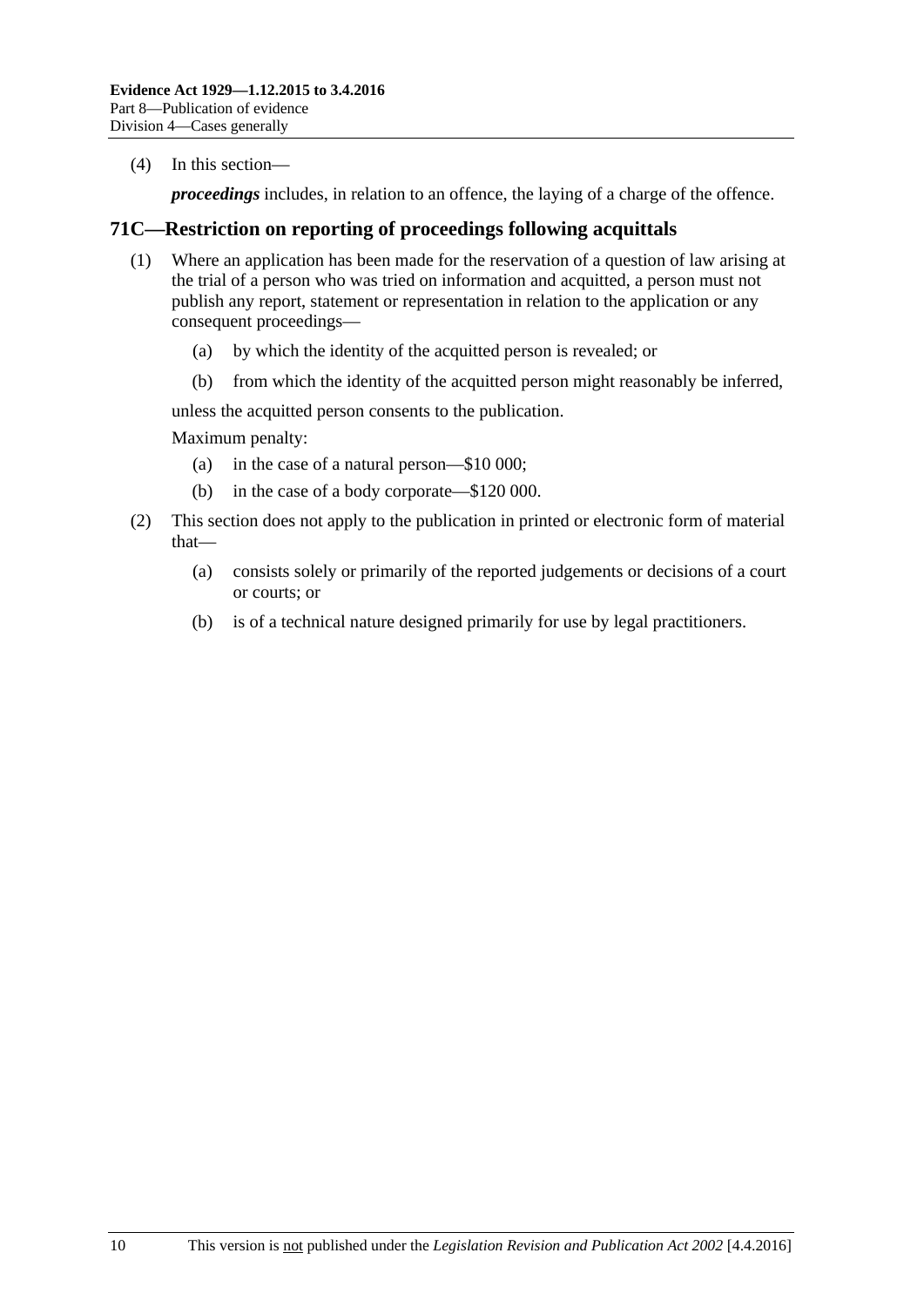# **Part 9—Miscellaneous**

## **73—Regulations**

The Governor may make such regulations as are necessary or expedient for the purposes of, or as are contemplated by, this Act.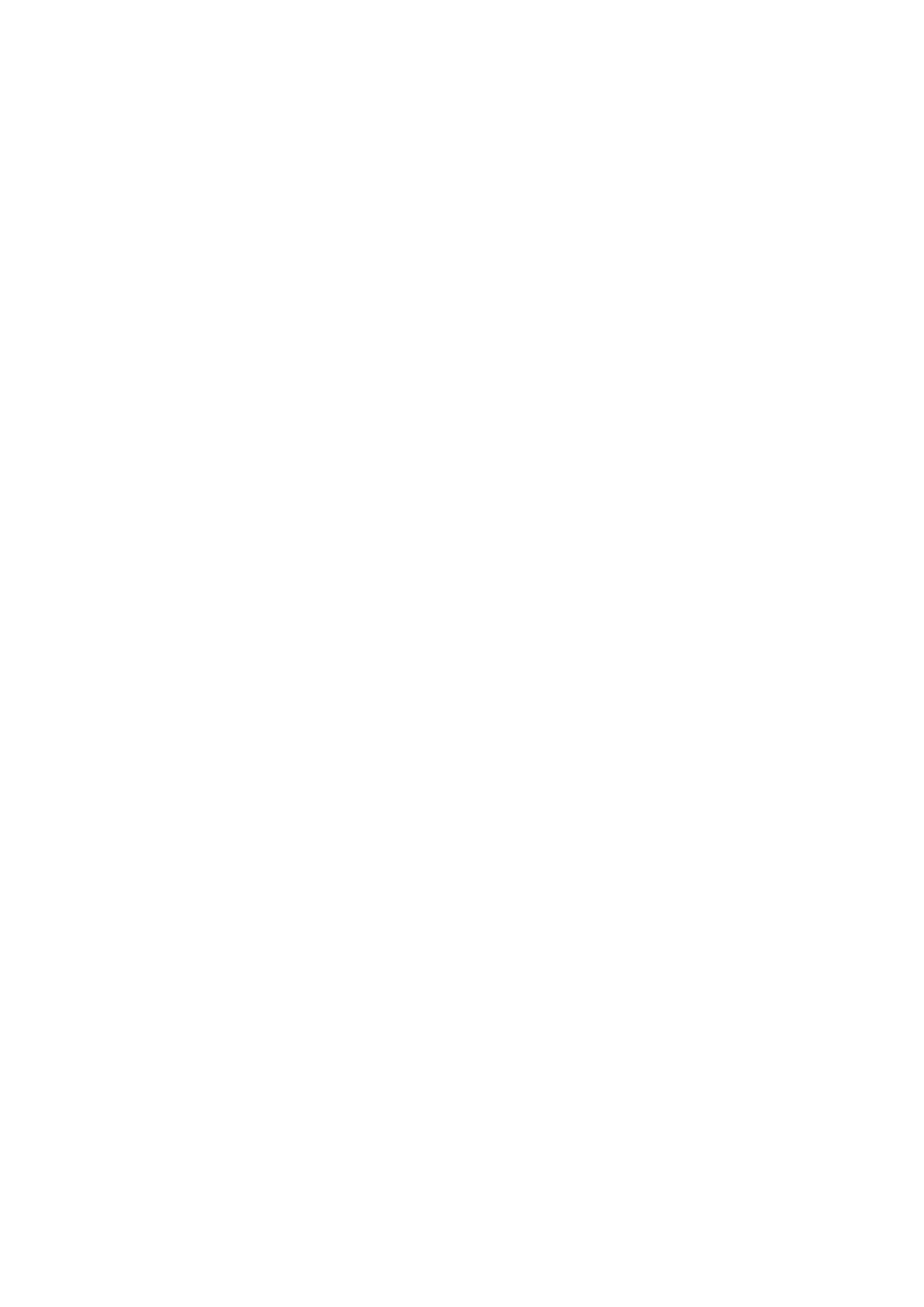# **Schedule 1—Review of identity parade evidence**

#### **1—Review and report on section 34AB**

- (1) The Minister must, within 12 months after the commencement of this clause, cause a review to be carried out of any orders and directions issued by the Commissioner of Police to support the operation of section 34AB of this Act (as inserted by the *[Evidence \(Identification Evidence\) Amendment Bill](http://www.legislation.sa.gov.au/index.aspx?action=legref&type=act&legtitle=Evidence%20(Identification%20Evidence)%20Amendment%20Bill%202013) 2013*), including the extent to which any such orders and directions—
	- (a) reflect scientific best practice; and
	- (b) make provision for the following:
		- (i) persons with disability;
		- (ii) persons of cultural and linguistic diversity.

#### <span id="page-94-0"></span>**Example—**

Ensuring that the procedures to be followed are accessible to persons referred to in [paragraph](#page-94-0) (b).

- (2) A report on the review must be provided to the Minister within 3 months after the commencement of the review.
- (3) The Minister must, within 12 sitting days after receipt of the report under this clause, cause a copy of the report to be laid before each House of Parliament.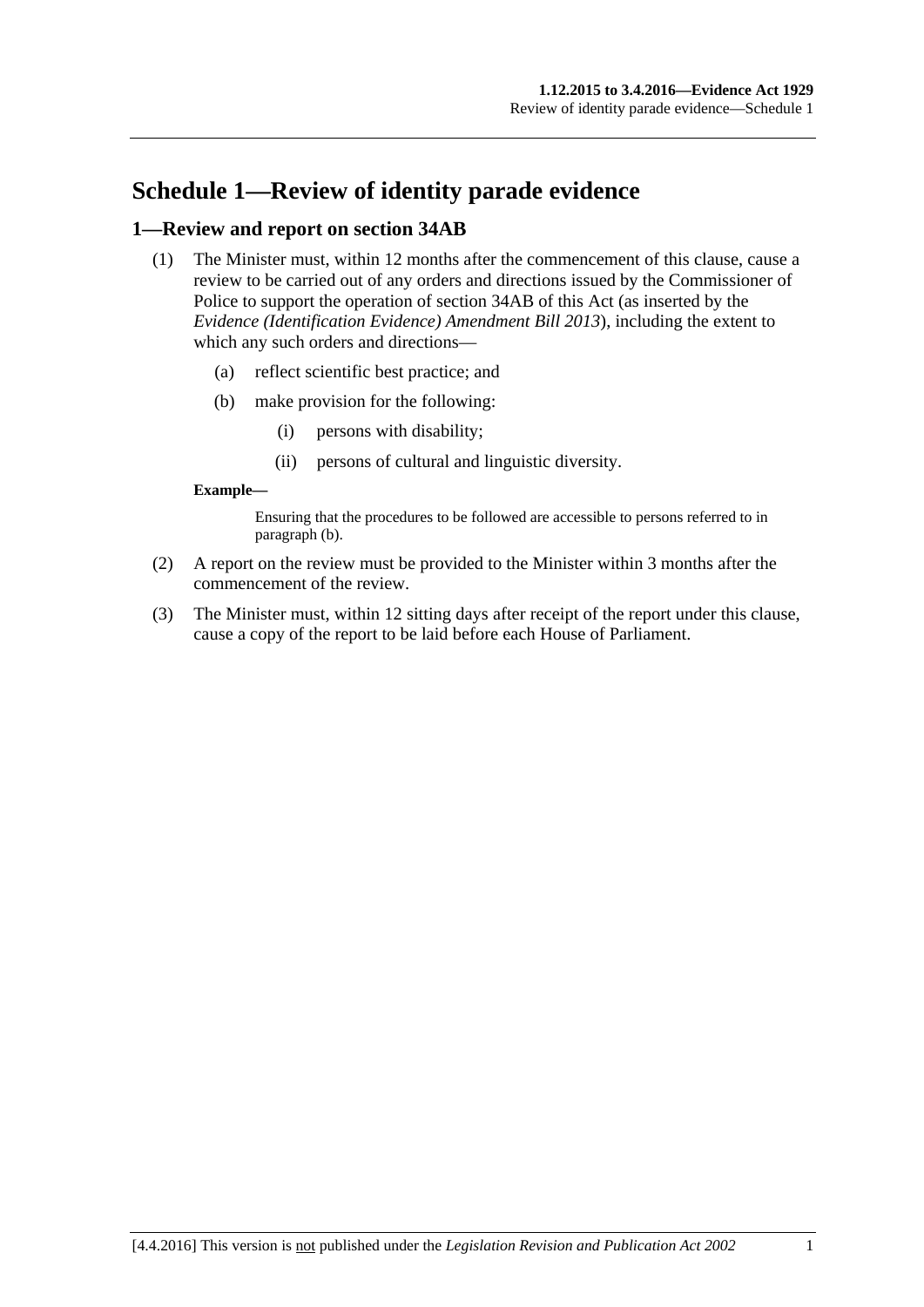# **Schedule 4—Affidavit about proof of identity of person convicted in another State or Territory**

South Australia

|                        | [In the]  | Court]                                                                                                                                                                                                                                                                        |
|------------------------|-----------|-------------------------------------------------------------------------------------------------------------------------------------------------------------------------------------------------------------------------------------------------------------------------------|
|                        |           |                                                                                                                                                                                                                                                                               |
|                        |           | or as the case may be]                                                                                                                                                                                                                                                        |
|                        |           | a fingerprint expert attached to the Police Department of the State [or Territory] of                                                                                                                                                                                         |
| $1 \quad \blacksquare$ |           | I have examined the fingerprint card now produced and shown to me marked "A". The<br>fingerprints on the said card are identical with those on a fingerprint card portion of the                                                                                              |
| 2                      |           | According to the said records, which I believe to be accurate, the said<br>of the offences set out below, namely:                                                                                                                                                             |
|                        |           | [Here insert description of offences, the Courts in which the convictions took place and<br>the dates of the convictions]                                                                                                                                                     |
| 3                      |           | From an examination of the said records I believe that the person referred to as having<br>been convicted, in the document(s) now shown to me and marked respectively "B" ["C",<br>"D" etc], is identical with the person whose fingerprints are on the said card marked "A". |
|                        |           |                                                                                                                                                                                                                                                                               |
|                        |           |                                                                                                                                                                                                                                                                               |
|                        |           |                                                                                                                                                                                                                                                                               |
|                        | Before me |                                                                                                                                                                                                                                                                               |

A person having authority to take affidavits in the State [or Territory] in which the affidavit is sworn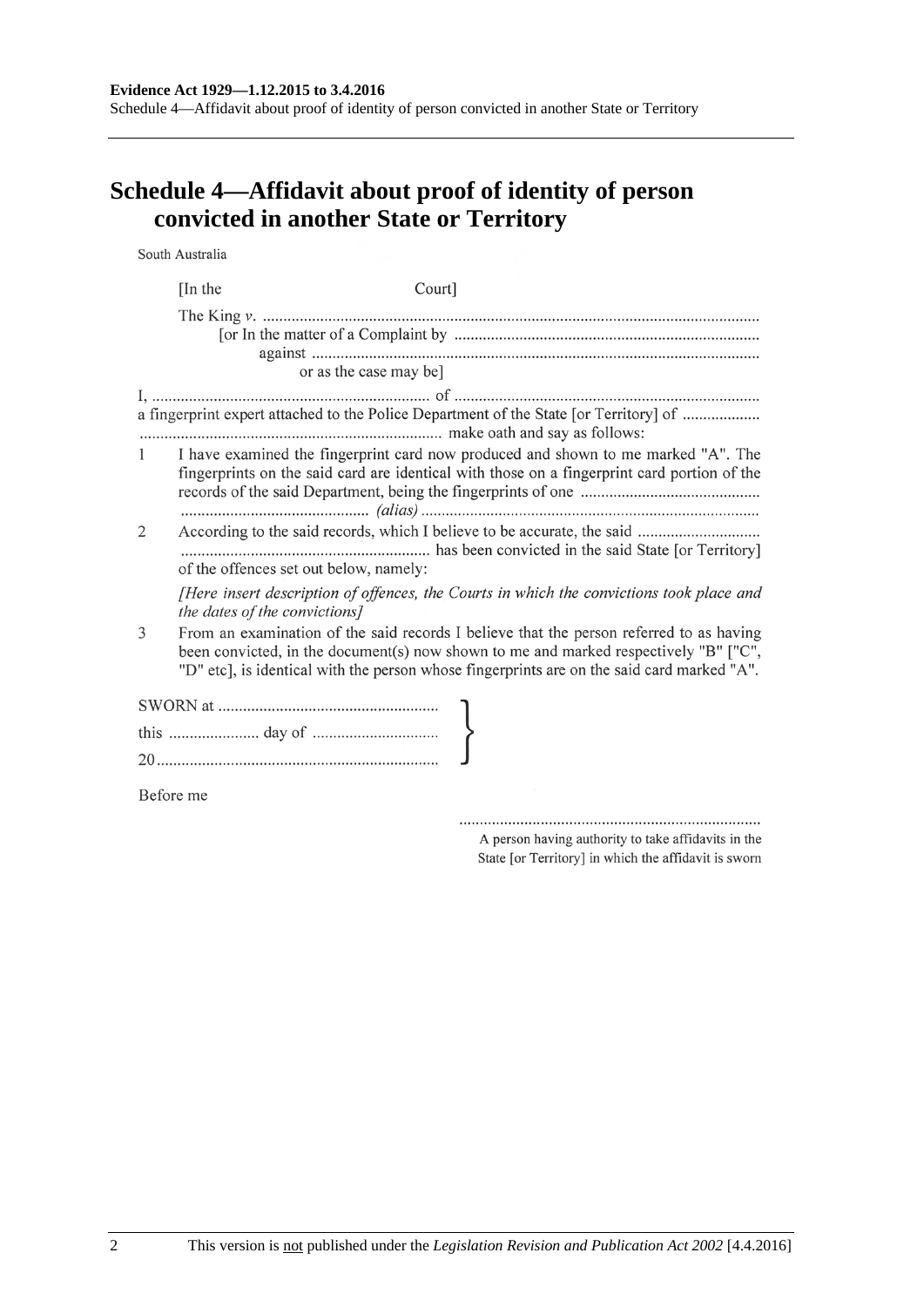# **Legislative history**

## **Notes**

• This version is comprised of the following:

| Part 1    | 7.7.2014                   |
|-----------|----------------------------|
| Part 2    | 1.12.2015                  |
| Part 3    | 7.7.2014                   |
| Part 4    | 18.1.2007                  |
| Part 5    | 1.1.2003 (Reprint No 13)   |
| Part 6    | 24.11.2003 (Reprint No 15) |
| Part 6A   | 1.1.2003 (Reprint No 13)   |
| Part 6B   | 1.1.2003 (Reprint No 13)   |
| Part 6C   | 23.11.2008                 |
| Part 7    | 4.7.2013                   |
| Part 8    | 17.5.2014                  |
| Part 9    | 1.1.2003 (Reprint No 13)   |
| Schedules | 7.7.2014                   |
|           |                            |

- Amendments of this version that are uncommenced are not incorporated into the text.
- Please note—References in the legislation to other legislation or instruments or to titles of bodies or offices are not automatically updated as part of the program for the revision and publication of legislation and therefore may be obsolete.
- Earlier versions of this Act (historical versions) are listed at the end of the legislative history.
- For further information relating to the Act and subordinate legislation made under the Act see the Index of South Australian Statutes or www.legislation.sa.gov.au.

# **Legislation repealed by principal Act**

The *Evidence Act 1929* repealed the following:

*An Act for Improving the Law of Evidence*

*Ordinance to Facilitate the Admission of the unsworn Testimony of the Aboriginal Inhabitants of South Australia and the parts adjacent*

*Ordinance to amend Ordinance 3 of 1848*

*An Act to amend the Law of Evidence*

*Evidence Further Amendment Act 1869*

*An Act for Shortening and Explaining the Language used in Acts of Parliament, and for other purposes*

*The Telegraphic Messages Act 1873*

*The Bankers Books Evidence Act 1879*

*Evidence Further Amendment Act 1888*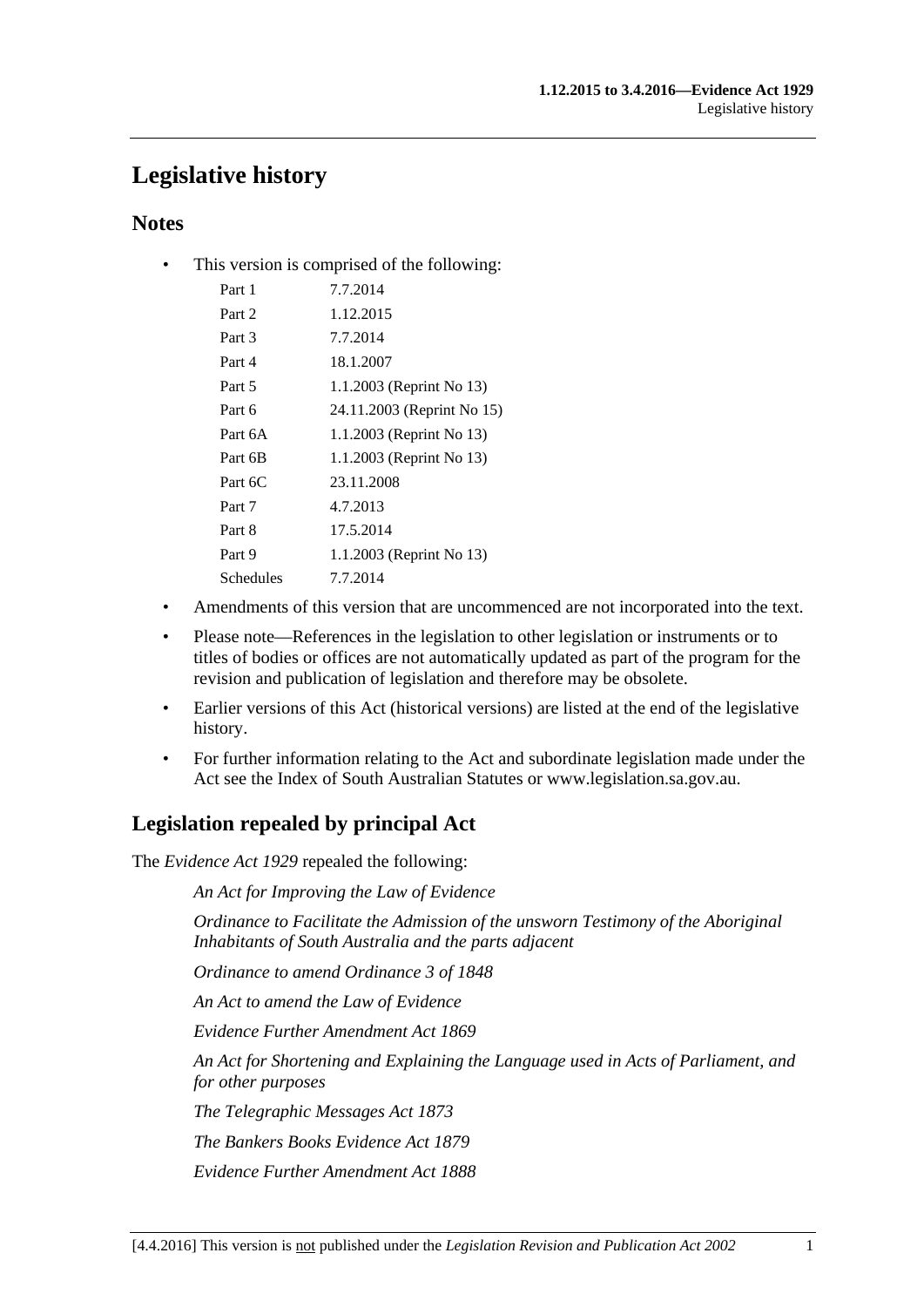*The Oaths and Affirmations Act 1911 Evidence Publication Act 1917 Evidence Amendment Act 1925*

## **Legislation amended by principal Act**

The *Evidence Act 1929* amended the following:

*The Supreme Court Procedure Act 1855 An Act for amending the Law of Evidence and Practice on Criminal trials Matrimonial Causes Act 1867 The Criminal Law Consolidation Act 1876*

## **Principal Act and amendments**

New entries appear in bold.

| Year | N <sub>0</sub> | Title                                                               | Assent     | Commencement                          |
|------|----------------|---------------------------------------------------------------------|------------|---------------------------------------|
| 1929 | 1907           | Evidence Act 1929                                                   | 30.10.1929 | 30.10.1929                            |
| 1933 | 2110           | Evidence Act Amendment Act 1933                                     | 31.8.1933  | 31.8.1933                             |
| 1940 | 40             | Evidence Act Amendment Act 1940                                     | 28.11.1940 | 28.11.1940                            |
| 1941 | 27             | Evidence Act Amendment Act 1941                                     | 13.11.1941 | 13.11.1941                            |
| 1945 | 29             | Evidence Act Amendment Act 1945                                     | 3.1.1946   | 3.1.1946                              |
| 1947 | 5              | Evidence Act Amendment Act 1947                                     | 2.10.1947  | 2.10.1947                             |
| 1949 | 36             | Evidence Act Amendment Act 1949                                     | 24.11.1949 | 24.11.1949                            |
| 1952 | 42             | <b>Statute Law Revision Act 1952</b>                                | 4.12.1952  | 4.12.1952                             |
| 1955 | 26             | Evidence Act Amendment Act 1955                                     | 1.12.1955  | 1.12.1955                             |
| 1957 | 36             | Evidence Act Amendment Act 1957                                     | 14.11.1957 | 14.11.1957                            |
| 1960 | 25             | Evidence Act Amendment Act 1960                                     | 27.10.1960 | 27.10.1960                            |
| 1968 | 46             | Evidence Act Amendment Act 1968                                     | 19.12.1968 | 19.12.1968                            |
| 1969 | 72             | Evidence Act Amendment Act 1969                                     | 11.12.1969 | 31.8.1970 (Gazette 20.8.1970 p701)    |
| 1972 | 53             | Evidence Act Amendment Act 1972                                     | 27.4.1972  | 1.2.1973 (Gazette 1.2.1973 p377)      |
| 1972 | 54             | <b>Local and District Criminal Courts</b><br>Act Amendment Act 1972 | 27.4.1972  | 9.11.1972 (Gazette 9.11.1972 p2252)   |
| 1974 | 71             | Evidence Act Amendment Act 1974                                     | 17.10.1974 | 28.11.1974 (Gazette 28.11.1974 p3372) |
| 1976 | 84             | Evidence Act Amendment Act 1976                                     | 9.12.1976  | 9.12.1976                             |
| 1978 | 65             | Evidence Act Amendment Act 1978                                     | 28.9.1978  | 28.9.1978                             |
| 1979 | 9              | Evidence Act Amendment Act 1979                                     | 1.3.1979   | 1.3.1979                              |
| 1982 | 40             | Evidence Act Amendment Act 1982                                     | 22.4.1982  | 6.5.1982 (Gazette 6.5.1982 p1438)     |
| 1983 | 47             | Evidence Act Amendment Act 1983                                     | 16.6.1983  | 16.6.1983                             |
| 1983 | 55             | Evidence Act Amendment Act<br>$(No. 2)$ 1983                        | 16.6.1983  | 1.8.1983 (Gazette 7.7.1983 p5)        |
| 1984 | 24             | Evidence Act Amendment Act 1984                                     | 10.5.1984  | 10.5.1984                             |
| 1984 | 56             | Statutes Amendment (Oaths and<br>Affirmations) Act 1984             | 24.5.1984  | 1.7.1984 (Gazette 28.6.1984 p1897)    |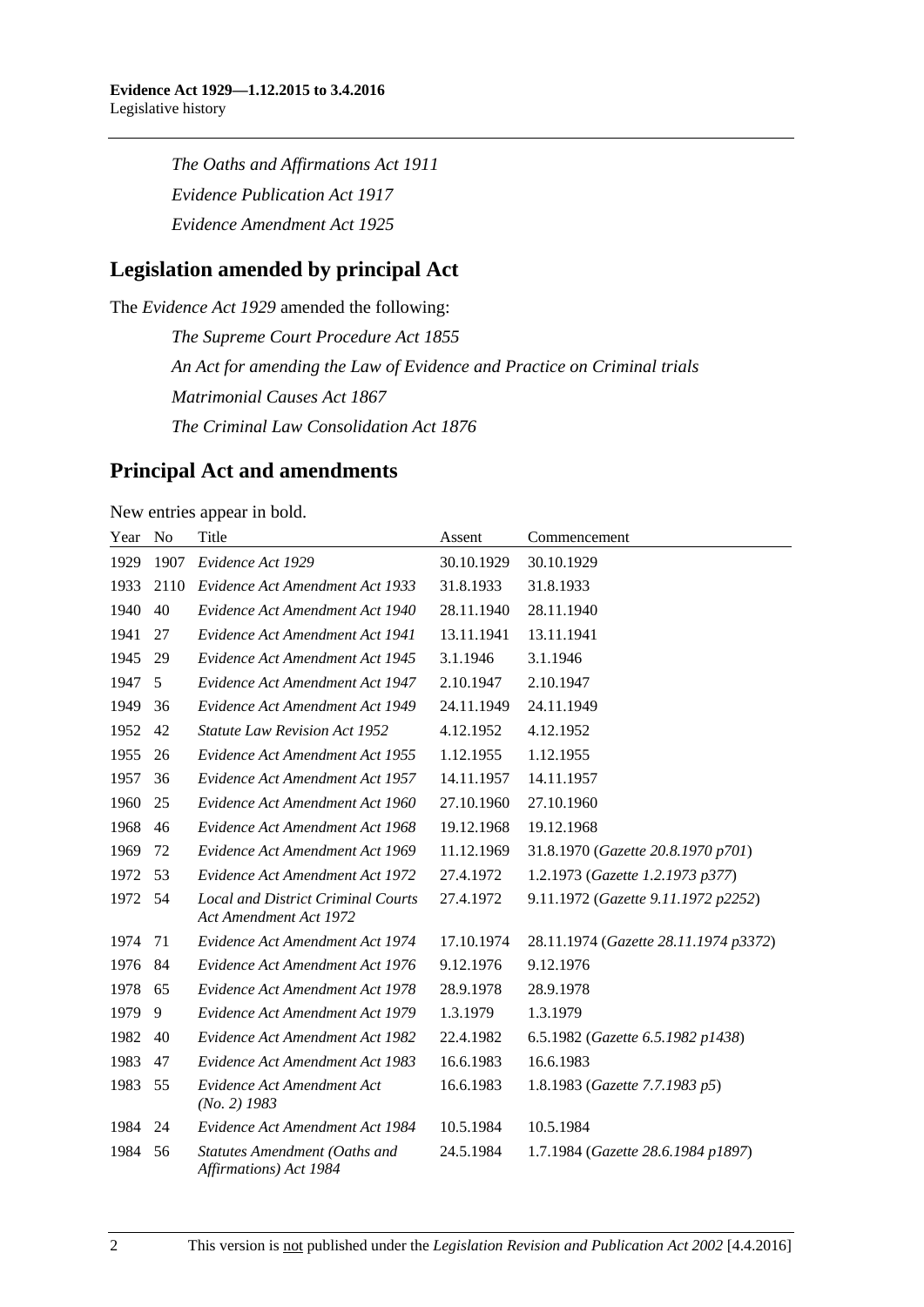| 1984 90 |     | Evidence Act Amendment Act<br>$(No. 2)$ 1984                                                | 29.11.1984 | 1.1.1985 (Gazette 13.12.1984 p1811)                                                                                                                                                                                                                      |
|---------|-----|---------------------------------------------------------------------------------------------|------------|----------------------------------------------------------------------------------------------------------------------------------------------------------------------------------------------------------------------------------------------------------|
| 1984    | 107 | Evidence Act Amendment Act<br>$(No. 3)$ 1984                                                | 20.12.1984 | 20.12.1984                                                                                                                                                                                                                                               |
| 1985    | 96  | Evidence Act Amendment Act 1985                                                             | 1.11.1985  | 1.12.1985 (Gazette 7.11.1985 p1361)                                                                                                                                                                                                                      |
| 1986    | 107 | Evidence Act Amendment Act 1986                                                             | 18.12.1986 | 5.4.1987 (Gazette 26.2.1987 p434)                                                                                                                                                                                                                        |
| 1988    | 32  | Evidence Act Amendment Act 1988                                                             | 21.4.1988  | 1.5.1988 (Gazette 28.4.1988 p1066)                                                                                                                                                                                                                       |
| 1988    | 45  | Evidence Act Amendment Act<br>$(No. 2)$ 1988                                                | 5.5.1988   | 5.5.1988                                                                                                                                                                                                                                                 |
| 1989    | 43  | Evidence Act Amendment Act 1989                                                             | 4.5.1989   | 15.5.1989 (Gazette 11.5.1989 p1250)                                                                                                                                                                                                                      |
| 1990    | 72  | Evidence Act Amendment Act 1990                                                             | 20.12.1990 | 20.12.1990                                                                                                                                                                                                                                               |
| 1991    | 41  | Evidence Amendment Act 1991                                                                 | 31.10.1991 | 16.7.1992 (Gazette 16.7.1992 p622)                                                                                                                                                                                                                       |
| 1991    | 49  | Director of Public Prosecutions<br>Act 1991                                                 | 21.11.1991 | 6.7.1992 (Gazette 25.6.1992 p1869)                                                                                                                                                                                                                       |
| 1992 26 |     | <b>Statutes Amendment</b><br>(Attorney-General's Portfolio)<br>Act 1992                     | 14.5.1992  | 6.7.1992 (Gazette 2.7.1992 p209)                                                                                                                                                                                                                         |
| 1992    | 76  | Statutes Amendment (Right of Reply) 26.11.1992<br>Act 1992                                  |            | s 5-1.1.1993 (Gazette 10.12.1992<br><i>p1752</i> )                                                                                                                                                                                                       |
| 1993    | 37  | Evidence (Miscellaneous) Amendment 13.5.1993<br>Act 1993                                    |            | 15.7.1993 (Gazette 15.7.1993 p520)                                                                                                                                                                                                                       |
| 1993    | 53  | Evidence (Vulnerable Witnesses)<br>Amendment Act 1993                                       | 27.5.1993  | 1.9.1993 (Gazette 15.7.1993 p520)                                                                                                                                                                                                                        |
| 1994 59 |     | Criminal Law Consolidation (Felonies 27.10.1994<br>and Misdemeanours) Amendment<br>Act 1994 |            | 1.1.1995 (Gazette 8.12.1994 p1942)                                                                                                                                                                                                                       |
| 1995    | 27  | <b>Statutes Amendment</b><br>(Attorney-General's Portfolio)<br>Act 1995                     | 27.4.1995  | s 13-10.7.1995 (Gazette 29.6.1995<br>p2973)                                                                                                                                                                                                              |
| 1996    | 26  | <b>Evidence</b> (Settlement Negotiations)<br>Amendment Act 1996                             | 2.5.1996   | 2.5.1996                                                                                                                                                                                                                                                 |
| 1997    | 59  | <b>Statutes Amendment</b><br>(Attorney-General's Portfolio)<br>Act 1997                     | 31.7.1997  | Pt 4 (s 6)-14.9.1997 (Gazette 11.9.1997<br><i>p</i> 704)                                                                                                                                                                                                 |
| 1998    | 9   | Evidence (Use of Audio and Audio<br>Visual Links) Amendment Act 1998                        | 2.4.1998   | 27.6.1999 (Gazette 17.6.1999 p3090)                                                                                                                                                                                                                      |
| 1999    | 17  | Evidence (Confidential<br>Communications) Amendment<br>Act 1999                             | 1.4.1999   | 27.6.1999 (Gazette 17.6.1999 p3090)                                                                                                                                                                                                                      |
| 1999    | 18  | Evidence (Miscellaneous) Amendment 1.4.1999<br>Act 1999                                     |            | 27.6.1999 (Gazette 17.6.1999 p3090)                                                                                                                                                                                                                      |
| 1999    | 33  | Financial Sector Reform (South<br>Australia) Act 1999                                       | 17.6.1999  | Sch (item $21$ )—1.7.1999 being the date<br>specified under s 3(16) of the Financial<br>Sector Reform (Amendments and<br>Transitional Provisions) Act (No. 1) 1999<br>of the Commonwealth as the transfer date<br>for the purposes of that Act: $s$ 2(2) |
| 2000 57 |     | <b>Statutes Amendment and Repeal</b><br>(Attorney-General's Portfolio)<br>Act 2000          | 20.7.2000  | Pt 11 (s 25)-14.8.2000 (Gazette<br>10.8.2000 p444)                                                                                                                                                                                                       |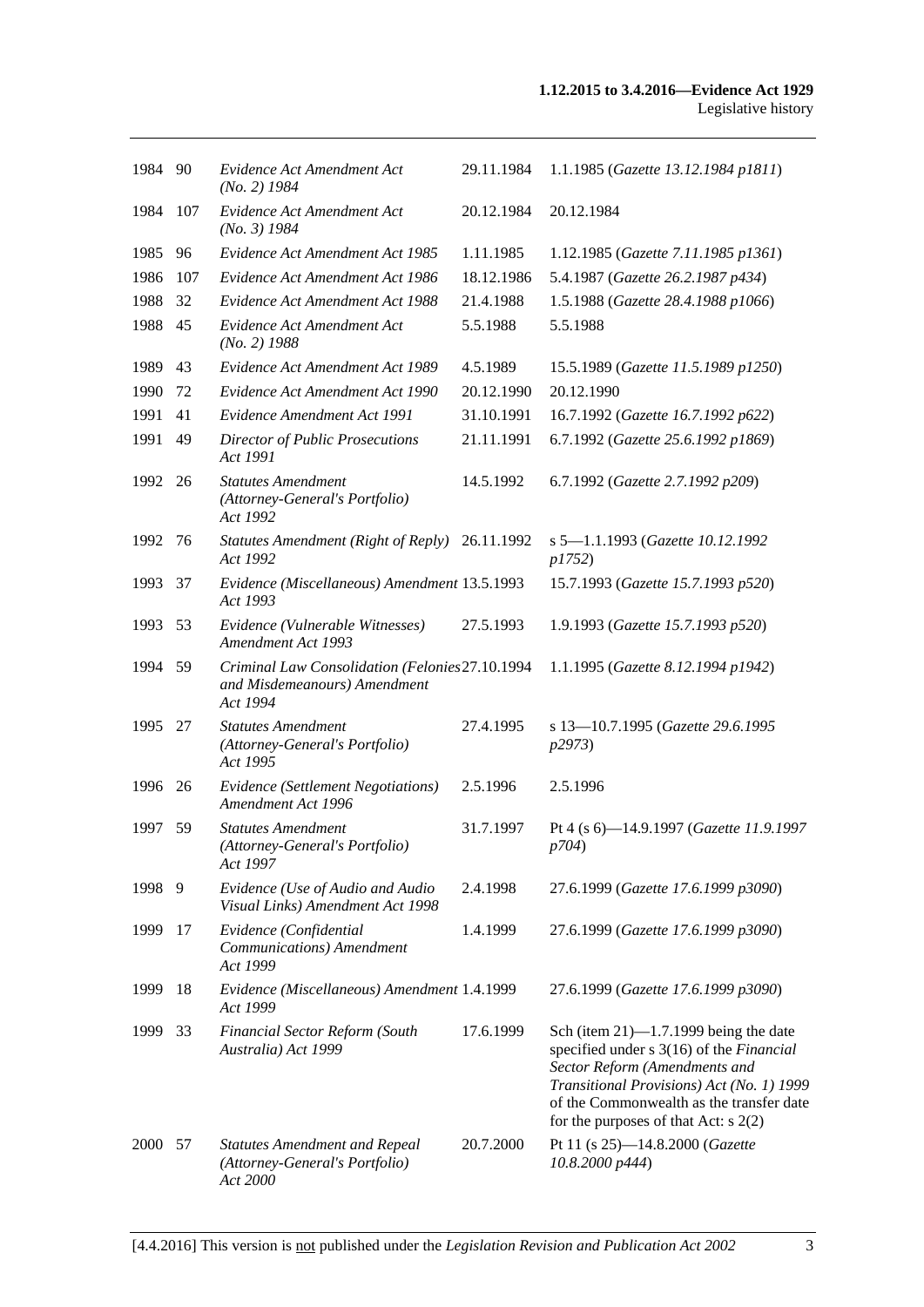# **Evidence Act 1929—1.12.2015 to 3.4.2016**

|  | Legislative history |
|--|---------------------|
|  |                     |

| 2002 32 |     | Legislation Revision and Publication 28.11.2002<br>Act 2002                    |            | Sch (cl 2)-1.1.2003 (Gazette 19.12.2002<br><i>p</i> 4735)                                                                                                |
|---------|-----|--------------------------------------------------------------------------------|------------|----------------------------------------------------------------------------------------------------------------------------------------------------------|
| 2002    | 33  | <b>Statutes Amendment</b><br>(Attorney-General's Portfolio)<br>Act 2002        | 28.11.2002 | Pt 6 (ss 8 & 9)-3.3.2003 (Gazette<br>27.2.2003 p807)                                                                                                     |
| 2003    | 33  | Coroners Act 2003                                                              | 31.7.2003  | Sch (cll 10-12)-1.7.2005 (Gazette<br>23.6.2005 p1899)                                                                                                    |
| 2003    | 44  | <b>Statute Law Revision Act 2003</b>                                           | 23.10.2003 | Sch 1-24.11.2003 (Gazette 13.11.2003<br><i>p4048</i> )                                                                                                   |
| 2005    | 50  | Defamation Act 2005                                                            | 27.10.2005 | Sch 1 (cl 5)-1.1.2006: s 2                                                                                                                               |
| 2006    | 17  | <b>Statutes Amendment (New Rules of</b><br>Civil Procedure) Act 2006           | 6.7.2006   | Pt 31 (ss 113-118)-4.9.2006 (Gazette<br>17.8.2006 p2831)                                                                                                 |
| 2006    | 30  | Evidence (Suppression Orders)<br>Amendment Act 2006                            | 23.11.2006 | 1.4.2007 (Gazette 29.3.2007 p929)                                                                                                                        |
| 2006    | 33  | Evidence (Use of Audio and Audio<br>Visual Links) Amendment Act 2006           | 30.11.2006 | 1.4.2007 (Gazette 22.3.2007 p864)                                                                                                                        |
| 2006    | 43  | <b>Statutes Amendment (Domestic</b><br>Partners) Act 2006                      | 14.12.2006 | Pt 33 (s 97)-1.6.2007 (Gazette<br>26.4.2007 p1352)                                                                                                       |
| 2006    | 44  | <b>Statutes Amendment (Justice</b><br>Portfolio) Act 2006                      | 14.12.2006 | Pt 13 (s 21)-18.1.2007 (Gazette<br>18.1.2007 p234)                                                                                                       |
| 2007    | 48  | <b>Statutes Amendment (Victims of</b><br>Crime) Act 2007                       | 8.11.2007  | Pt 4 (s 6)-17.7.2008 (Gazette 17.7.2008<br><i>p</i> 3372)                                                                                                |
| 2008    | 7   | Statutes Amendment (Evidence and<br>Procedure) Act 2008                        | 17.4.2008  | Pt 4 (ss 10-22)-23.11.2008 (Gazette<br>20.11.2008 p5171) except new ss 13A,<br>13C & 13D (as inserted by s<br>12)-4.10.2009 (Gazette 1.10.2009<br>p4764) |
| 2008    | 10  | Criminal Law Consolidation (Rape<br>and Sexual Offences) Amendment Act<br>2008 | 17.4.2008  | Sch 1 (cl 5)-23.11.2008 (Gazette<br>20.11.2008 p5171)                                                                                                    |
| 2009    | 85  | Intervention Orders (Prevention of<br>Abuse) Act 2009                          | 10.12.2009 | Sch 1 (cl 14)-9.12.2011 (Gazette<br>20.10.2011 p4269)                                                                                                    |
| 2011    | 34  | Evidence (Discreditable Conduct)<br>Amendment Act 2011                         | 22.9.2011  | Pt 2 (s 4) & Sch 1-1.6.2012 (Gazette<br>31.5.2012 p2637)                                                                                                 |
| 2012 12 |     | <b>Statutes Amendment (Serious and</b><br>Organised Crime) Act 2012            | 10.5.2012  | Pt 8 (ss 40-42)-17.6.2012 (Gazette<br>14.6.2012 p2756)                                                                                                   |
| 2012 44 |     | Evidence (Reporting on Sexual<br>Offences) Amendment Act 2012                  | 22.11.2012 | 11.2.2013 (Gazette 7.2.2013 p262)                                                                                                                        |
| 2013    | -11 | <b>Statutes Amendment</b><br>(Attorney-General's Portfolio)<br>Act 2013        | 18.4.2013  | Pt 6 (s 14)-9.6.2013 (Gazette 6.6.2013<br>p2498)                                                                                                         |
| 2013 26 |     | Magistrates (Miscellaneous)<br>Amendment Act 2013                              | 27.6.2013  | Sch 1 (cl 2)-4.7.2013 (Gazette 4.7.2013<br>p2970)                                                                                                        |
| 2013    | 47  | <b>Statutes Amendment</b><br>(Attorney-General's Portfolio No 2)<br>Act 2013   | 24.10.2013 | Pt 5 (ss 7 & 8)-17.5.2014 (Gazette<br>8.5.2014 p1630)                                                                                                    |
| 2013    | 50  | Evidence (Discreditable Conduct)<br>Amendment Act 2013                         | 24.10.2013 | 25.11.2013 (Gazette 21.11.2013 p4276)                                                                                                                    |
| 2013    | 58  | Evidence (Identification Evidence)<br>Amendment Act 2013                       | 7.11.2013  | 7.7.2014 (Gazette 3.7.2014 p3127)                                                                                                                        |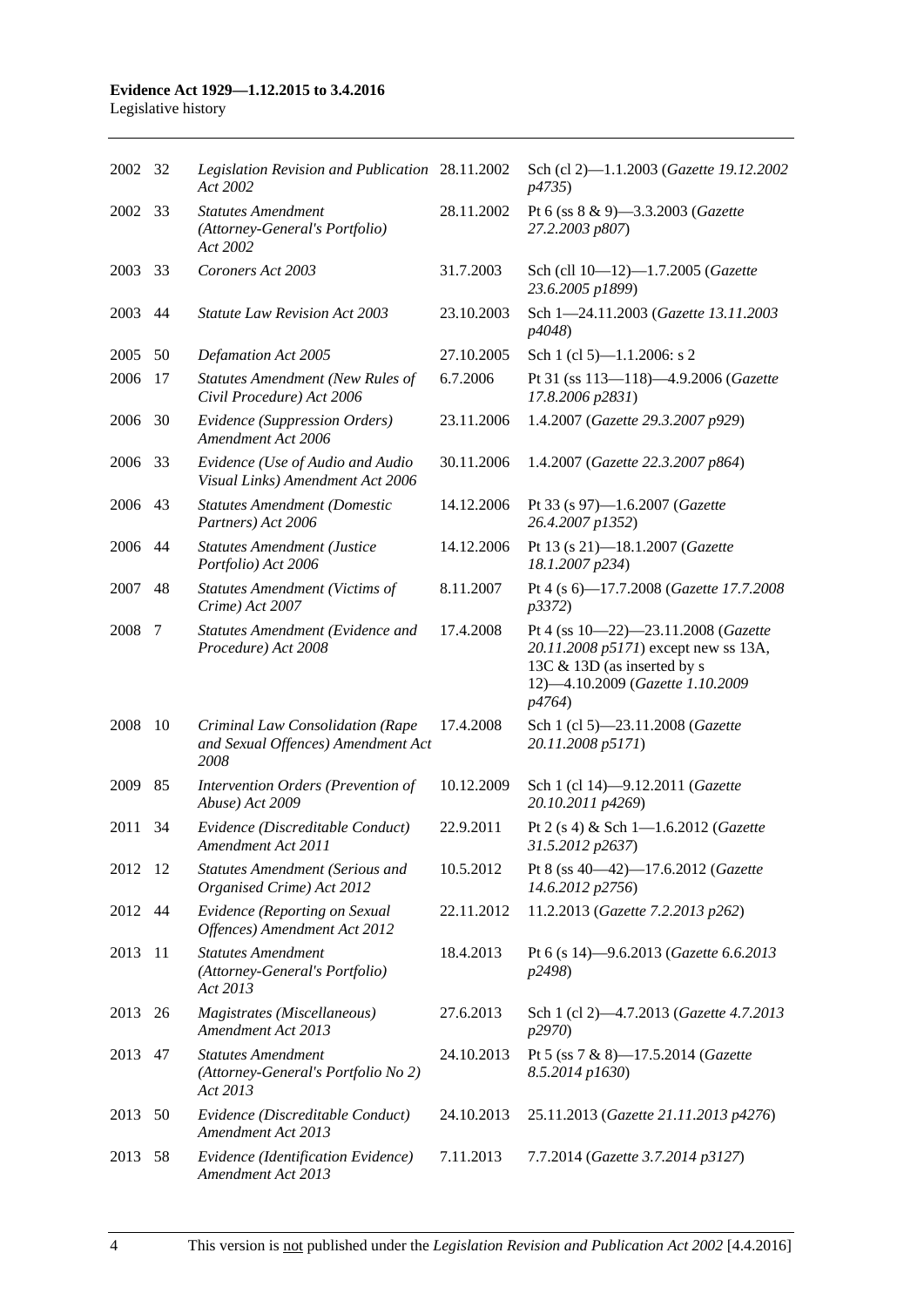| 2015 14 | <b>Intervention Orders (Prevention of</b><br>Abuse) (Miscellaneous) Amendment<br>Act 2015 | 9.7.2015 | Sch 1 (cl 4)-1.12.2015 (Gazette<br>19.11.2015 p4975) |
|---------|-------------------------------------------------------------------------------------------|----------|------------------------------------------------------|
| 2015 16 | Statutes Amendment (Vulnerable<br>Witnesses) Act 2015                                     | 6.8.2015 | Pt 3 (ss $5-20$ ) & Sch 1<br>$(cl 1)$ —uncommenced   |
| 2015 39 | Evidence (Records and Documents)<br>Amendment Act 2015                                    |          | 26.11.2015 4.4.2016 ( <i>Gazette 4.2.2016 p366</i> ) |

## **Provisions amended since 3 February 1976**

• Legislative history prior to 3 February 1976 appears in marginal notes and footnotes included in the consolidation of this Act contained in Volume 3 of The Public General Acts of South Australia 1837-1975 at page 790.

New entries appear in bold.

Entries that relate to provisions that have been deleted appear in italics.

| Provision                             | How varied                                                            | Commencement                 |
|---------------------------------------|-----------------------------------------------------------------------|------------------------------|
| Pt1                                   |                                                                       |                              |
| s <sub>2</sub>                        | amended by 40/1982 s 3                                                | 6.5.1982                     |
|                                       | omitted under Legislation Revision and<br><b>Publication Act 2002</b> | 1.1.2003                     |
| s <sub>3</sub>                        | omitted under Legislation Revision and<br><b>Publication Act 2002</b> | 7.7.2014                     |
| s <sub>4</sub>                        |                                                                       |                              |
| bank                                  | deleted by $40/1982$ s 4                                              | 6.5.1982                     |
| banker                                | deleted by $40/1982$ s 4                                              | 6.5.1982                     |
| banker's book                         | deleted by $40/1982 s 4$                                              | 6.5.1982                     |
| child                                 | inserted by $32/1988$ s $3(a)$                                        | 1.5.1988                     |
| cognitive<br>impairment               | inserted by $16/2015$ s $5(1)$                                        | uncommenced-not incorporated |
| communication<br>partner              | inserted by $16/2015$ s $5(1)$                                        | uncommenced—not incorporated |
| court                                 | substituted by $56/1984$ s $3(a)$                                     | 1.7.1984                     |
| domestic partner                      | inserted by $7/2008$ s $10(1)$                                        | 23.11.2008                   |
| electric telegraph                    | amended by 9/1979 s 2                                                 | 1.3.1979                     |
| mental disability                     | inserted by $7/2008$ s $10(2)$                                        | 23.11.2008                   |
|                                       | deleted by $16/2015$ s $5(2)$                                         | uncommenced—not incorporated |
| serious offence<br>against the person | inserted by 7/2008 s 10(2)                                            | 23.11.2008                   |
| sexual offence                        | inserted by 84/1976 s 2                                               | 9.12.1976                    |
|                                       | amended by 26/1992 s 7                                                | 6.7.1992                     |
|                                       | amended by 10/2008 Sch 1 cl 5                                         | 23.11.2008                   |
|                                       | amended by 16/2015 s 5(3)                                             | uncommenced-not incorporated |
| spouse                                | inserted by $7/2008$ s $10(3)$                                        | 23.11.2008                   |
| statement                             | inserted by $12/2012$ s $40(1)$                                       | 17.6.2012                    |
| sworn evidence                        | inserted by 18/1999 s 3                                               | 27.6.1999                    |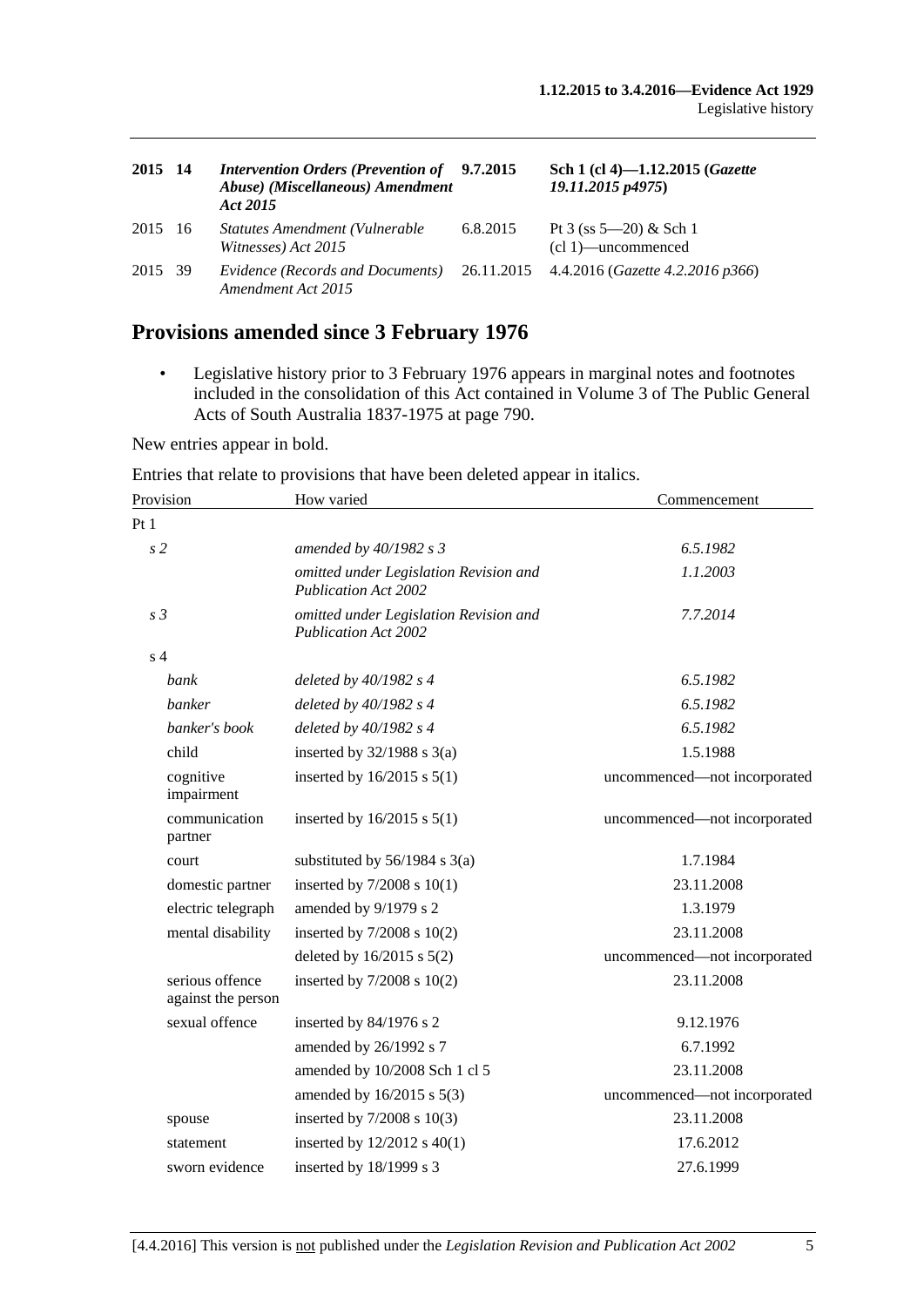#### **Evidence Act 1929—1.12.2015 to 3.4.2016** Legislative history

| telegraph station                        | amended by 9/1979 s 2                                 | 1.3.1979                     |
|------------------------------------------|-------------------------------------------------------|------------------------------|
| vulnerable witness                       | inserted by $7/2008$ s $10(4)$                        | 23.11.2008                   |
|                                          | amended by 12/2012 s 40(2)                            | 17.6.2012                    |
|                                          | amended by $16/2015$ s $5(4)$                         | uncommenced-not incorporated |
| young child                              | inserted by $32/1988$ s $3(b)$                        | 1.5.1988                     |
|                                          | amended by 16/2015 s 5(5)                             | uncommenced-not incorporated |
| Pt 2                                     |                                                       |                              |
| s <sub>6</sub>                           | substituted by $56/1984$ s $3(b)$                     | 1.7.1984                     |
| s(63)                                    | substituted by 18/1999 s 4                            | 27.6.1999                    |
| s 6(4)                                   | substituted by 33/2002 s 8                            | 3.3.2003                     |
| s 7                                      | substituted by $56/1984$ s 3(b)                       | 1.7.1984                     |
| $s\,\delta$                              | deleted by $56/1984 s 3(b)$                           | 1.7.1984                     |
| s 9                                      | amended by 32/1988 s 4                                | 1.5.1988                     |
|                                          | substituted by 18/1999 s 5                            | 27.6.1999                    |
| $s\,9(4)$                                | amended by 7/2008 s 11                                | 23.11.2008                   |
| $s \, 9(6)$                              | inserted by 16/2015 s 6                               | uncommenced-not incorporated |
| s 12                                     | substituted by 32/1988 s 5                            | 1.5.1988                     |
| s $12(1)$ —(3)                           | deleted by 18/1999 s 6                                | 27.6.1999                    |
| s 12A                                    | inserted by 37/1993 s 3                               | 15.7.1993                    |
|                                          | substituted by 18/1999 s 7                            | 27.6.1999                    |
|                                          | substituted by 7/2008 s 12                            | 23.11.2008                   |
| s 12AB                                   | inserted by 16/2015 s 7                               | uncommenced-not incorporated |
| s 13 before                              | deleted by 32/1988 s 5                                | 1.5.1988                     |
| substitution by 7/2008                   |                                                       |                              |
|                                          | inserted by $53/1993$ s 3                             | 1.9.1993                     |
| s 13(4)                                  | amended by 18/1999 s 8                                | 27.6.1999                    |
| s 13                                     | substituted by 7/2008 s 12                            | 23.11.2008                   |
| s 13(2)                                  | amended by 16/2015 s 8                                | uncommenced-not incorporated |
| s <sub>13A</sub>                         | inserted by 7/2008 s 12                               | 4.10.2009                    |
| s 13A(2)                                 | amended by 16/2015 s 9(1)                             | uncommenced-not incorporated |
|                                          | (f) deleted by $16/2015$ s $9(1)$                     | uncommenced-not incorporated |
| s 13A(5)                                 | amended by $16/2015$ s $9(2)$                         | uncommenced-not incorporated |
|                                          | s $13A(5a)$ and $(5b)$ inserted by $16/2015$ s $9(3)$ | uncommenced-not incorporated |
| s 13B                                    | inserted by 7/2008 s 12                               | 23.11.2008                   |
| s 13B(1)                                 | amended by 85/2009 Sch 1 cl 14(1)                     | 9.12.2011                    |
| $s$ 13B(2)                               | deleted by 85/2009 Sch 1 cl 14(2)                     | 9.12.2011                    |
| s 13B(5)                                 |                                                       |                              |
| offence to which<br>this section applies | amended by 85/2009 Sch 1 cl 14(3)                     | 9.12.2011                    |
|                                          | amended by 14/2015 Sch 1 cl 4                         | 1.12.2015                    |
| s 13BA                                   | inserted by 16/2015 s 10                              | uncommenced-not incorporated |
| s 13C                                    | inserted by 7/2008 s 12                               | 4.10.2009                    |
| s 13C(1)                                 | amended by 16/2015 s 11(1)                            | uncommenced-not incorporated |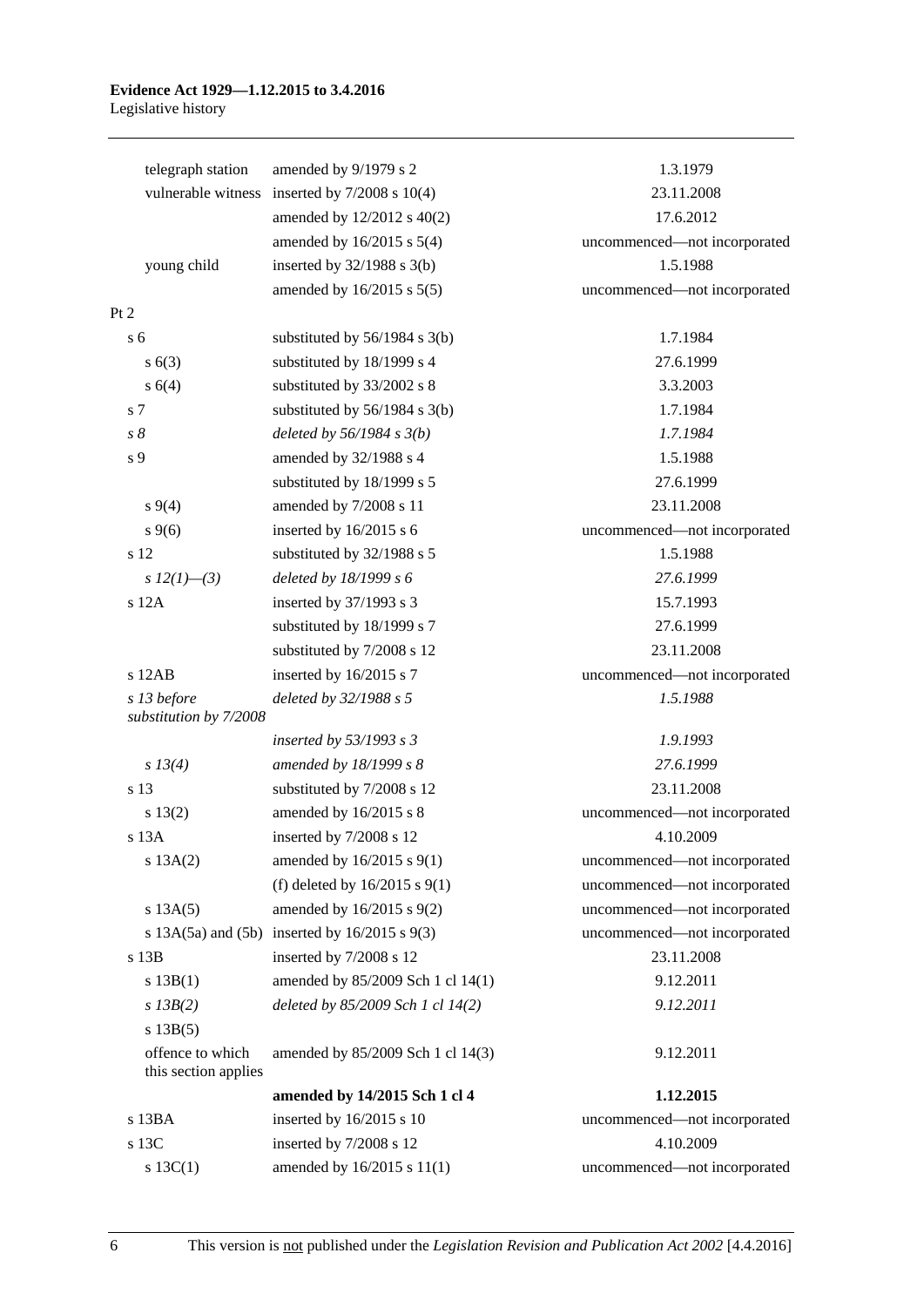#### **1.12.2015 to 3.4.2016—Evidence Act 1929** Legislative history

| $s \ 13C(2)$        | amended by 11/2013 s 14(1)                           | 9.6.2013                     |
|---------------------|------------------------------------------------------|------------------------------|
|                     | amended by 16/2015 s 11(2)                           | uncommenced-not incorporated |
| s $13C(2a)$         | inserted by 11/2013 s 14(2)                          | 9.6.2013                     |
| s 13D               | inserted by 7/2008 s 12                              | 4.10.2009                    |
| s <sub>14</sub>     | inserted by 107/1986 s 3                             | 5.4.1987                     |
| s $14(1a)$          | inserted by 18/1999 s 9                              | 27.6.1999                    |
| s 14A               | inserted by 16/2015 s 12                             | uncommenced-not incorporated |
| s 18                |                                                      |                              |
| s 18(1)             | s 18 amended by 47/1983 s 2(a)–(d)                   | 16.6.1983                    |
|                     | s 18 redesignated as s $18(1)$ by $47/1983$ s $2(e)$ | 16.6.1983                    |
|                     | amended by $55/1983$ s 3(a), (b)                     | 1.8.1983                     |
|                     | III and IV deleted by $55/1983$ s $3(c)$             | 1.8.1983                     |
|                     | amended by 44/2003 s 3(1) (Sch 1)                    | 24.11.2003                   |
| s $18(2)$ and $(3)$ | inserted by $47/1983$ s $2(e)$                       | 16.6.1983                    |
|                     | amended by 44/2003 s 3(1) (Sch 1)                    | 24.11.2003                   |
| s 18A               | inserted by 47/1983 s 3                              | 16.6.1983                    |
|                     | substituted by 96/1985 s 3                           | 1.12.1985                    |
|                     | substituted by 18/1999 s 10                          | 27.6.1999                    |
| ss 19 and 20        | deleted by 76/1992 s 5                               | 1.1.1993                     |
| s 21                | substituted by 55/1983 s 4                           | 1.8.1983                     |
| $s \, 21(3a)$       | inserted by 37/1993 s 4                              | 15.7.1993                    |
| $s \, 21(5)$        | substituted by 27/1995 s 13                          | 10.7.1995                    |
| $s\,21(7)$          |                                                      |                              |
| close relative      | amended by 43/2006 s 97(1)                           | 1.6.2007                     |
| domestic partner    | inserted by $43/2006$ s $97(2)$                      | 1.6.2007                     |
|                     | deleted by 7/2008 s 13                               | 23.11.2008                   |
| spouse              | substituted by $43/2006$ s $97(2)$                   | 1.6.2007                     |
|                     | deleted by 7/2008 s 13                               | 23.11.2008                   |
| s 21                | substituted by 16/2015 s 13                          | uncommenced—not incorporated |
| s 23                | amended by 44/2003 s 3(1) (Sch 1)                    | 24.11.2003                   |
| s 25                | substituted by 7/2008 s 14                           | 23.11.2008                   |
| $s \, 25(1)$        | amended by 16/2015 s 14(1), (2)                      | uncommenced-not incorporated |
| s 25(2)             | amended by 16/2015 s 14(3)                           | uncommenced-not incorporated |
| $s\,25(3)$          | amended by 16/2015 s 14(4)                           | uncommenced-not incorporated |
| s 25(4)             | amended by 16/2015 s 14(5), (6)                      | uncommenced-not incorporated |
| s <sub>26</sub>     | amended by 59/1994 Sch 2                             | 1.1.1995                     |
| s 27                | amended by 17/2006 s 113                             | 4.9.2006                     |
| s 29A               | inserted by 48/2007 s 6                              | 17.7.2008                    |
| $Pt\,3$             |                                                      |                              |
| Pt 3 Div 1          |                                                      |                              |
| heading             | inserted by 7/2008 s 15                              | 23.11.2008                   |
| s 32                | deleted by $9/1979 s 3$                              | 1.3.1979                     |
| s 33                | substituted by 50/2005 Sch 1 cl 5                    | 1.1.2006                     |
|                     |                                                      |                              |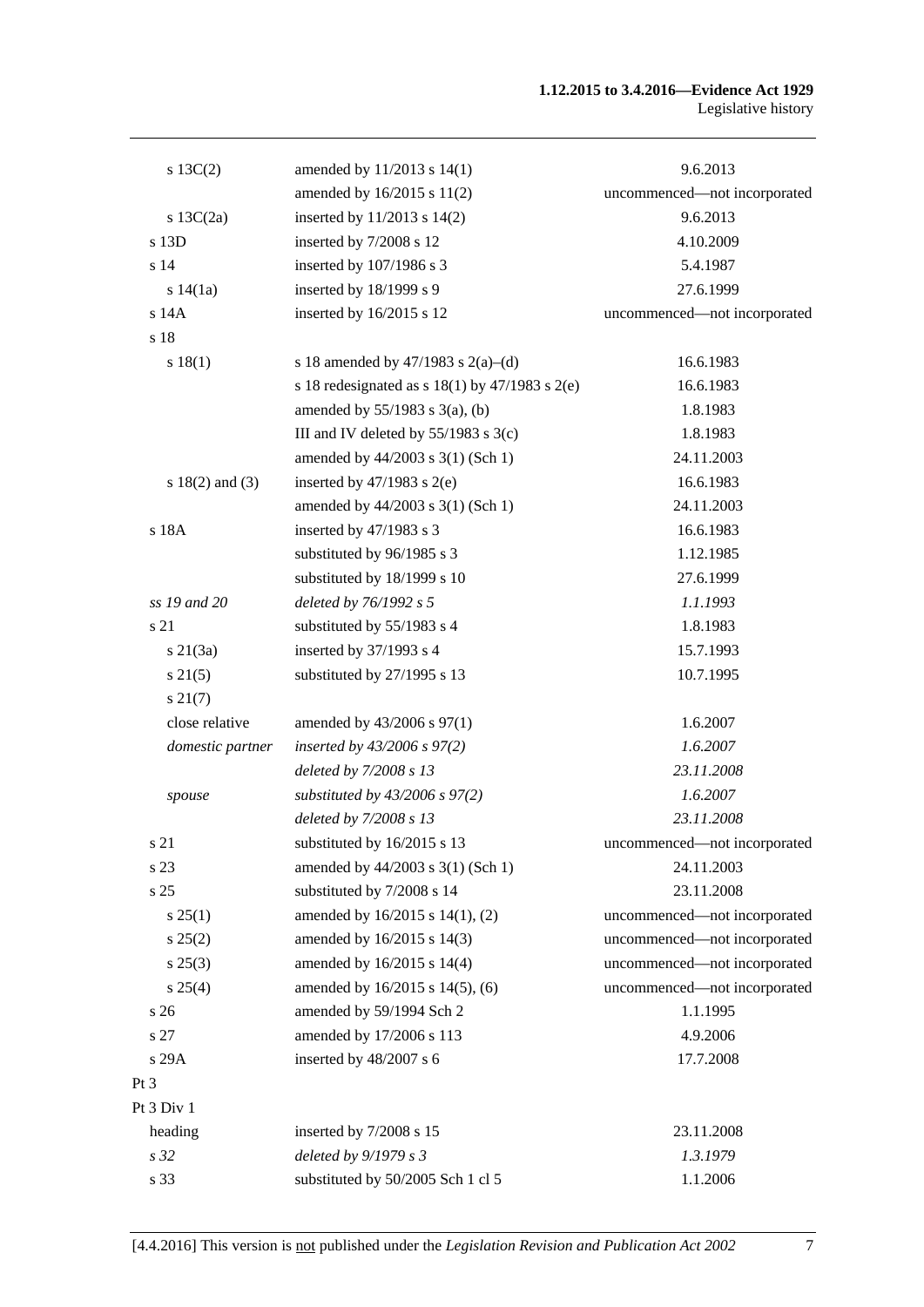#### **Evidence Act 1929—1.12.2015 to 3.4.2016** Legislative history

| $s \, 33(1)$                       | amended by $47/2013$ s $7(1)$ —(3)                                                                                                            | 17.5.2014                    |
|------------------------------------|-----------------------------------------------------------------------------------------------------------------------------------------------|------------------------------|
| $s \, 33(2)$                       | amended by 47/2013 s 7(4)                                                                                                                     | 17.5.2014                    |
| s34A                               | substituted by 33/2002 s 9                                                                                                                    | 3.3.2003                     |
| $s$ 34 $AB$                        | inserted by 58/2013 s 4                                                                                                                       | 7.7.2014                     |
| $s\,34B$                           | deleted by 18/1999 s 11                                                                                                                       | 27.6.1999                    |
| s 34C                              |                                                                                                                                               |                              |
| s $34C(1)$                         | amended by 44/2003 s 3(1) (Sch 1)                                                                                                             | 24.11.2003                   |
| s $34C(1a)$                        | contents commencing "Provided that" amended<br>and designated as $s \frac{34C(1a)}{y}$ by $\frac{44}{2003} \frac{s \cdot 3(1)}{y}$<br>(Sch 1) | 24.11.2003                   |
| s 34CA                             | inserted by $32/1988$ s 6                                                                                                                     | 1.5.1988                     |
|                                    | substituted by 7/2008 s 16                                                                                                                    | 23.11.2008                   |
|                                    | deleted by 16/2015 s 15                                                                                                                       | uncommenced-not incorporated |
| s 34CB                             | inserted by 7/2008 s 16                                                                                                                       | 23.11.2008                   |
| s 34I before deletion<br>by 7/2008 | inserted by $84/1976$ s 3                                                                                                                     | 9.12.1976                    |
|                                    | amended by 47/1983 s 4                                                                                                                        | 16.6.1983                    |
|                                    | substituted by $90/1984 s 3$                                                                                                                  | 1.1.1985                     |
| $s \, 34I(1)$                      | amended by $17/2006 s 114(1)$                                                                                                                 | 4.9.2006                     |
| $s \, 34I(2)$                      | amended by 17/2006 s 114(2)                                                                                                                   | 4.9.2006                     |
| $s \, 34I(3)$                      | amended by 17/2006 s 114(3)                                                                                                                   | 4.9.2006                     |
| $s \, 34I(4)$                      | amended by 17/2006 s 114(4)                                                                                                                   | 4.9.2006                     |
| $s \frac{34I(6a)}{2}$              | inserted by 18/1999 s 12                                                                                                                      | 27.6.1999                    |
| $s\,34I$                           | deleted by 7/2008 s 17                                                                                                                        | 23.11.2008                   |
| s 34J                              | inserted by 41/1991 s 3                                                                                                                       | 16.7.1992                    |
| s $34J(2)$                         | substituted by 18/1999 s 13                                                                                                                   | 27.6.1999                    |
| s.34K                              | inserted by 41/1991 s 3                                                                                                                       | 16.7.1992                    |
| s $34K(1)$                         | amended by 17/2006 s 115(1)                                                                                                                   | 4.9.2006                     |
| $s \, 34K(2)$                      | amended by 17/2006 s 115(2)                                                                                                                   | 4.9.2006                     |
| ss 34KA—34KD                       | inserted by 12/2012 s 41                                                                                                                      | 17.6.2012                    |
| Pt 3 Div 2                         | inserted by 7/2008 s 18                                                                                                                       | 23.11.2008                   |
| s 34LA                             | inserted by 16/2015 s 16                                                                                                                      | uncommenced-not incorporated |
| s 34M                              |                                                                                                                                               |                              |
| s $34M(4)$                         | amended by 16/2015 s 17                                                                                                                       | uncommenced-not incorporated |
| Pt 3 Div 3                         | inserted by 34/2011 s 4                                                                                                                       | 1.6.2012                     |
| s 34P                              |                                                                                                                                               |                              |
| s $34P(4)$                         | amended by 50/2013 s 4                                                                                                                        | 25.11.2013                   |
| Pt 4                               |                                                                                                                                               |                              |
| heading                            | substituted by 39/2015 s 4                                                                                                                    | uncommenced-not incorporated |
| s 45A                              |                                                                                                                                               |                              |
| $s\,45A(2)$                        | amended by 9/1979 s 6                                                                                                                         | 1.3.1979                     |
| s 45B                              |                                                                                                                                               |                              |
| $s\,45B(3)$                        | amended by 9/1979 s 7                                                                                                                         | 1.3.1979                     |
| s 45C                              | inserted by 24/1984 s 2                                                                                                                       | 10.5.1984                    |
|                                    |                                                                                                                                               |                              |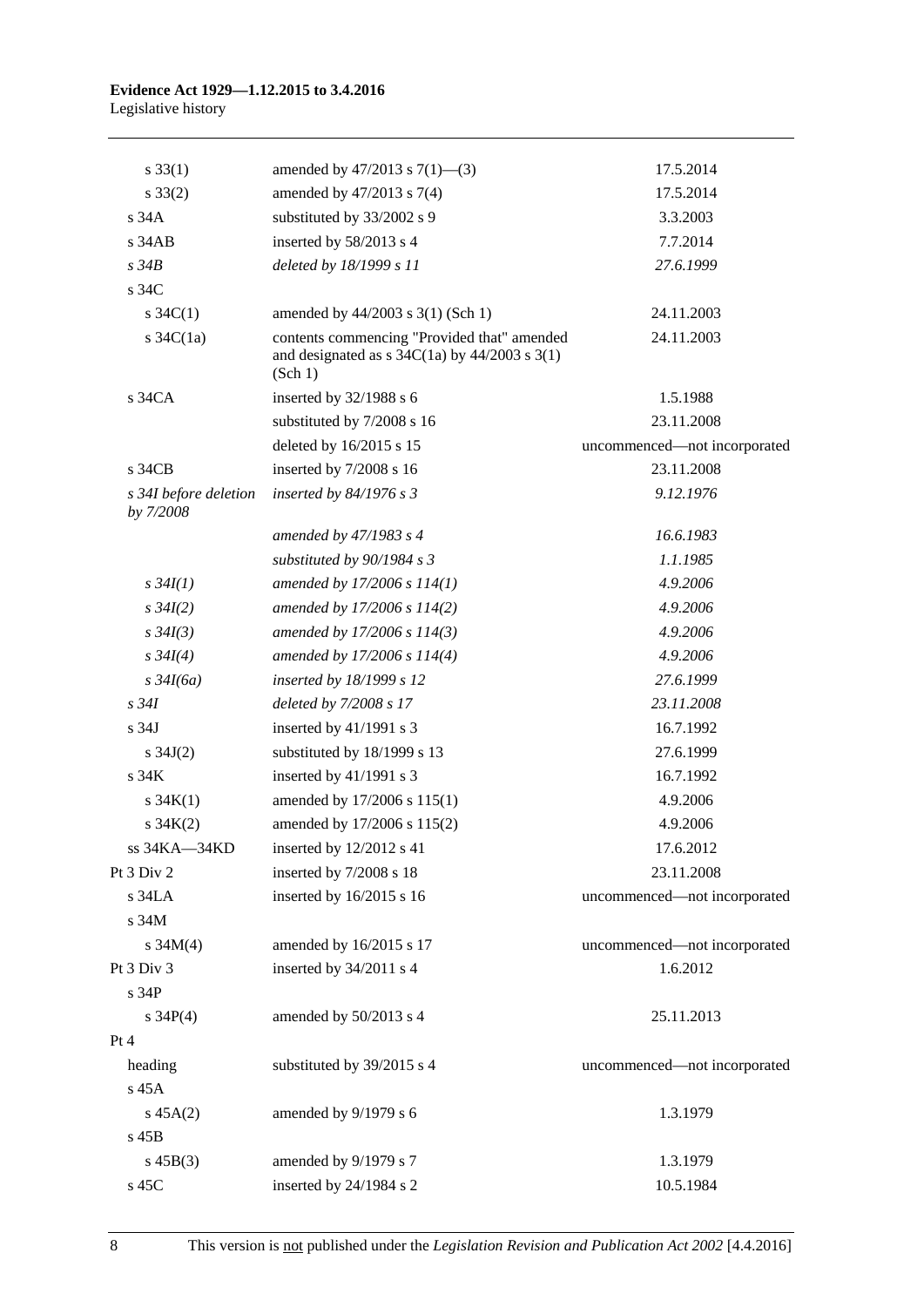#### **1.12.2015 to 3.4.2016—Evidence Act 1929** Legislative history

|                           | substituted by 72/1990 s 4                                             | 20.12.1990                   |
|---------------------------|------------------------------------------------------------------------|------------------------------|
| Pt 4 Div 1                |                                                                        |                              |
| heading                   | inserted by 39/2015 s 5                                                | uncommenced-not incorporated |
| s <sub>35</sub>           | substituted by 72/1990 s 2                                             | 20.12.1990                   |
| $s \, 35(2)$              |                                                                        |                              |
| legislative<br>instrument | amended by 32/2002 Sch cl 2                                            | 1.1.2003                     |
| s 37                      | amended by 9/1979 s 4                                                  | 1.3.1979                     |
|                           | substituted by 72/1990 s 3                                             | 20.12.1990                   |
| s 37C                     | inserted by 9/1979 s 5                                                 | 1.3.1979                     |
| s <sub>41</sub>           | amended by 59/1994 Sch 2                                               | 1.1.1995                     |
|                           | amended by 44/2006 s 21                                                | 18.1.2007                    |
| Pt 4 Div 2                |                                                                        |                              |
| heading                   | inserted by 39/2015 s 6                                                | uncommenced-not incorporated |
| s <sub>42</sub>           |                                                                        |                              |
| $s\,42(1)$                | amended by 33/2002 s 10                                                | 3.3.2003                     |
| Pt 4 Div 3                |                                                                        |                              |
| heading                   | inserted by 39/2015 s 7                                                | uncommenced-not incorporated |
| ss $45A - 45C$            | deleted by 39/2015 s 8                                                 | uncommenced-not incorporated |
| Pt 4 Div 4                | Pt 5 heading amended by 40/1982 s 5                                    | 6.5.1982                     |
|                           | Pt 5 heading deleted and Pt 4 Div 4 heading<br>inserted by 39/2015 s 9 | uncommenced-not incorporated |
| s <sub>46</sub>           | substituted by 40/1982 s 6                                             | 6.5.1982                     |
|                           | varied by 39/2015 s 10                                                 | uncommenced-not incorporated |
| <b>bank</b>               | (b) and (c) deleted by $33/1999$ Sch (item 21)                         | 1.7.1999                     |
| ss 47 and 48              | substituted by 40/1982 s 6                                             | 6.5.1982                     |
| $ss$ 48A and 48B          | deleted by $40/1982 s 6$                                               | 6.5.1982                     |
| s 49                      |                                                                        |                              |
| $s\,49(1)$                | amended by $40/1982$ s $7(a)$                                          | 6.5.1982                     |
| $s\,49(1a)$               | inserted by $40/1982$ s $7(b)$                                         | 6.5.1982                     |
|                           | amended by 37/1993 s 5                                                 | 15.7.1993                    |
| $s\,49(2)$                | amended by $40/1982$ s $7(c)$                                          | 6.5.1982                     |
| $s\ 49(3)$ (9)            | inserted by $40/1982$ s $7(d)$                                         | 6.5.1982                     |
| s 50                      | amended by 40/1982 s 8                                                 | 6.5.1982                     |
| s 51                      |                                                                        |                              |
| s 51(1)                   | substituted by 40/1982 s 9                                             | 6.5.1982                     |
| s <sub>52</sub>           | deleted by 40/1982 s 10                                                | 6.5.1982                     |
| Pt 4 Divs 5-7             | inserted by 39/2015 s 11                                               | uncommenced-not incorporated |
| Pt 6                      |                                                                        |                              |
| s 55                      | amended by 18/1999 s 14                                                | 27.6.1999                    |
| s 56                      |                                                                        |                              |
| s 56(1)                   | amended by 44/2003 s 3(1) (Sch 1)                                      | 24.11.2003                   |
| s 56(2)                   | amended by 49/1991 Sch 2                                               | 6.7.1992                     |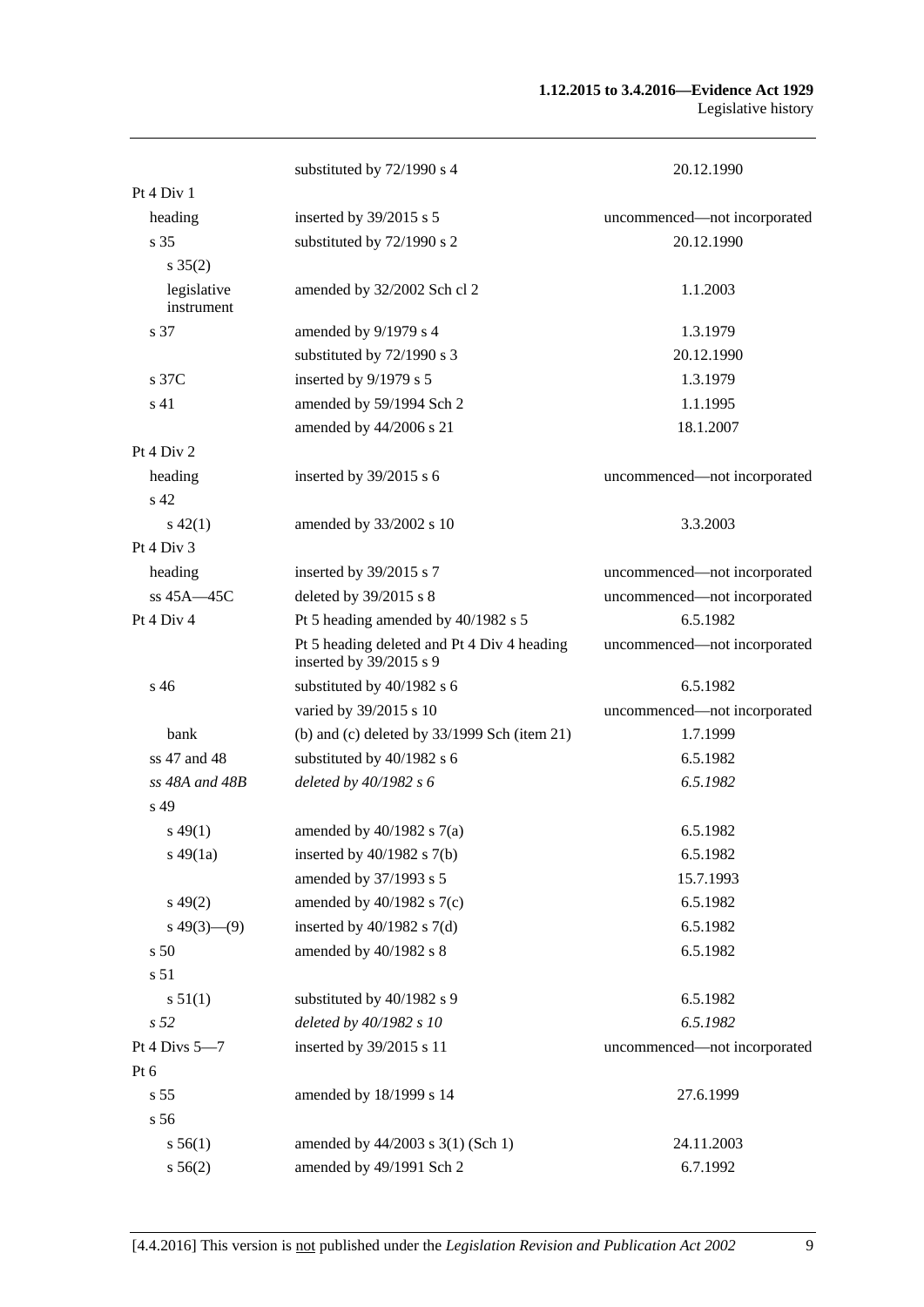#### **Evidence Act 1929—1.12.2015 to 3.4.2016** Legislative history

| s 59                                 | amended by 59/1994 Sch 2                                              | 1.1.1995                     |
|--------------------------------------|-----------------------------------------------------------------------|------------------------------|
| Pt 6                                 | deleted by 39/2015 s 12                                               | uncommenced-not incorporated |
| Pt 6A                                |                                                                       |                              |
| s 59B                                |                                                                       |                              |
| s 59B(1)                             | amended by 9/1979 s 8                                                 | 1.3.1979                     |
| Pt 6A                                | deleted by 39/2015 s 12                                               | uncommenced-not incorporated |
| Pt 6B                                | heading substituted by 45/1988 s 2                                    | 5.5.1988                     |
| s 59D                                | substituted by 45/1988 s 3                                            | 5.5.1988                     |
| s $59D(1)$                           |                                                                       |                              |
| authorised South<br>Australian court | amended by $37/1993$ s $6(a)$                                         | 15.7.1993                    |
|                                      | (d) deleted by $37/1993$ s $6(a)$                                     | 15.7.1993                    |
| foreign court                        | amended by $37/1993$ s $6(b)$                                         | 15.7.1993                    |
| s 59D(2)                             | substituted by 72/1990 s 5                                            | 20.12.1990                   |
| s 59E                                | substituted by 45/1988 s 4                                            | 5.5.1988                     |
| s 59E(4)                             | inserted by 37/1993 s 7                                               | 15.7.1993                    |
| $s$ 59 $F$                           |                                                                       |                              |
| s 59F(1)                             | amended by 45/1988 s 5                                                | 5.5.1988                     |
| s 59F(5)                             | amended by 45/1988 s 5                                                | 5.5.1988                     |
|                                      | amended by $72/1990$ s $6(a)$                                         | 20.12.1990                   |
| s 59F(7)                             | inserted by $72/1990$ s $6(b)$                                        | 20.12.1990                   |
| s 59H                                | amended by 45/1988 s 6                                                | 5.5.1988                     |
| Pt 6C                                | inserted by 9/1998 s 3                                                | 27.6.1999                    |
| Pt 6C Div 1                          |                                                                       |                              |
| s 59IA                               |                                                                       |                              |
| South Australian<br>court            | amended by 33/2003 Sch (cl 10)                                        | 1.7.2005                     |
| Pt 6C Div 4                          | inserted by 33/2006 s 4                                               | 1.4.2007                     |
| s 59IQ<br>$s$ 59IQ(8)                |                                                                       |                              |
| immediate family                     | amended by 7/2008 s 19                                                | 23.11.2008                   |
| Pt 7                                 |                                                                       |                              |
| Pt 7 Div 1                           | heading inserted by $17/1999$ s $3(a)$                                | 27.6.1999                    |
| $s$ 59J                              | inserted by 26/1992 s 8                                               | 6.7.1992                     |
| Pt 7 Div 2                           | heading inserted by 17/1999 s 3(b)                                    | 27.6.1999                    |
| s 60                                 | amended by 17/2006 s 116                                              | 4.9.2006                     |
|                                      | amended by 26/2013 Sch 1 cl 2                                         | 4.7.2013                     |
| s 61                                 | deleted by 9/1979 s 9                                                 | 1.3.1979                     |
| Pt 7 Div 3                           | heading inserted by $17/1999$ s $3(c)$                                | 27.6.1999                    |
| s 65                                 |                                                                       |                              |
| s 65(1)                              | s 65 amended by 9/1979 s 10                                           | 1.3.1979                     |
|                                      | s 65 amended and redesignated as s 65(1) by<br>44/2003 s 3(1) (Sch 1) | 24.11.2003                   |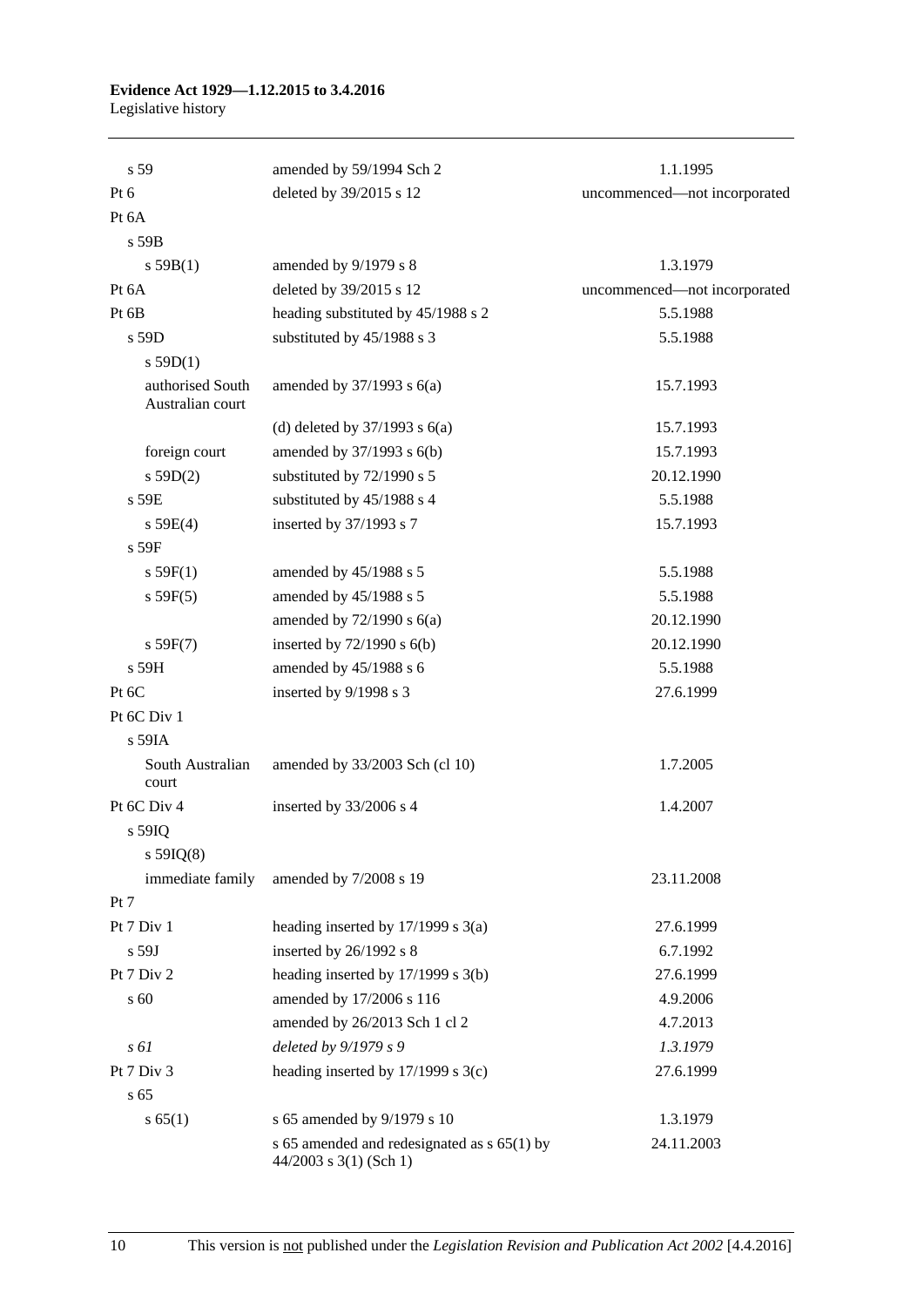| s 65(2)                          | s 65 amended and redesignated as s 65(2) by<br>44/2003 s 3(1) (Sch 1) | 24.11.2003                   |
|----------------------------------|-----------------------------------------------------------------------|------------------------------|
| $s$ 65A                          | inserted by 32/1988 s 7                                               | 1.5.1988                     |
| Pt 7 Div 4                       | heading inserted by $17/1999$ s $3(d)$                                | 27.6.1999                    |
| s 66                             |                                                                       |                              |
| s 66(1)                          | amended by 57/2000 s 25                                               | 14.8.2000                    |
|                                  | amended by 44/2003 s 3(1) (Sch 1)                                     | 24.11.2003                   |
| $s\,66(3)$                       | amended by 44/2003 s 3(1) (Sch 1)                                     | 24.11.2003                   |
| s 67                             |                                                                       |                              |
| s 67(1)                          | amended by 18/1999 s 15                                               | 27.6.1999                    |
| Pt 7 Div 5                       | heading inserted by $17/1999$ s $3(e)$                                | 27.6.1999                    |
| Pt 7 Div 6                       | heading inserted by $17/1999$ s 3(f)                                  | 27.6.1999                    |
| $s$ 67AB                         | inserted by 9/1979 s 11                                               | 1.3.1979                     |
| $s$ 67AB $(1)$                   | amended by 18/1999 s 16(a)                                            | 27.6.1999                    |
| $s$ 67AB $(2)$                   | amended by 18/1999 s 16(b)                                            | 27.6.1999                    |
| Pt 7 Div 7                       | heading inserted by $17/1999$ s $3(g)$                                | 27.6.1999                    |
| s 67B                            | inserted by 65/1978 s 2                                               | 28.9.1978                    |
| Pt 7 Div 8                       | heading inserted by $17/1999$ s $3(h)$                                | 27.6.1999                    |
| s 67C                            | inserted by 37/1993 s 8                                               | 15.7.1993                    |
| s 67C(2)                         | amended by 26/1996 s 2                                                | 2.5.1996                     |
| Pt 7 Div 9                       | inserted by 17/1999 s 4                                               | 27.6.1999                    |
| s 67F                            |                                                                       |                              |
| s 67F(1)                         | amended by 17/2006 s 117(1)                                           | 4.9.2006                     |
| s 67F(2)                         | amended by 17/2006 s 117(2)                                           | 4.9.2006                     |
| s 67F(5)                         | amended by 17/2006 s 117(3)                                           | 4.9.2006                     |
| s 67F(7)                         | amended by 17/2006 s 117(4)                                           | 4.9.2006                     |
| $s$ 67F(8)                       | amended by 17/2006 s 117(5)                                           | 4.9.2006                     |
| Pt 7 Div 10                      | inserted by 7/2008 s 20                                               | 23.11.2008                   |
| $s$ 67H                          |                                                                       |                              |
| s 67H(1)                         | substituted by $16/2015$ s $18(1)$                                    | uncommenced-not incorporated |
| s 67H(3)                         | inserted by 16/2015 s 18(2)                                           | uncommenced-not incorporated |
| s 67HA                           | inserted by 16/2015 s 19                                              | uncommenced-not incorporated |
| Pt 8                             |                                                                       |                              |
| Pt 8 Div 1                       | heading inserted by 107/1984 s 2                                      | 20.12.1984                   |
| s 68                             | substituted by 47/1983 s 5                                            | 16.6.1983                    |
| court                            | substituted by 33/2003 Sch (cl 11)                                    | 1.7.2005                     |
| court of summary<br>jurisdiction | inserted by $107/1984$ s $3(a)$                                       | 20.12.1984                   |
|                                  | deleted by 33/2003 Sch (cl 11)                                        | 1.7.2005                     |
| order                            | interim suppression inserted by 107/1984 s 3(b)                       | 20.12.1984                   |
| news media                       | inserted by $43/1989$ s $3(a)$                                        | 15.5.1989                    |
|                                  | substituted by $18/1999$ s $17(a)$                                    | 27.6.1999                    |
| newspaper                        | inserted by 18/1999 s 17(a)                                           | 27.6.1999                    |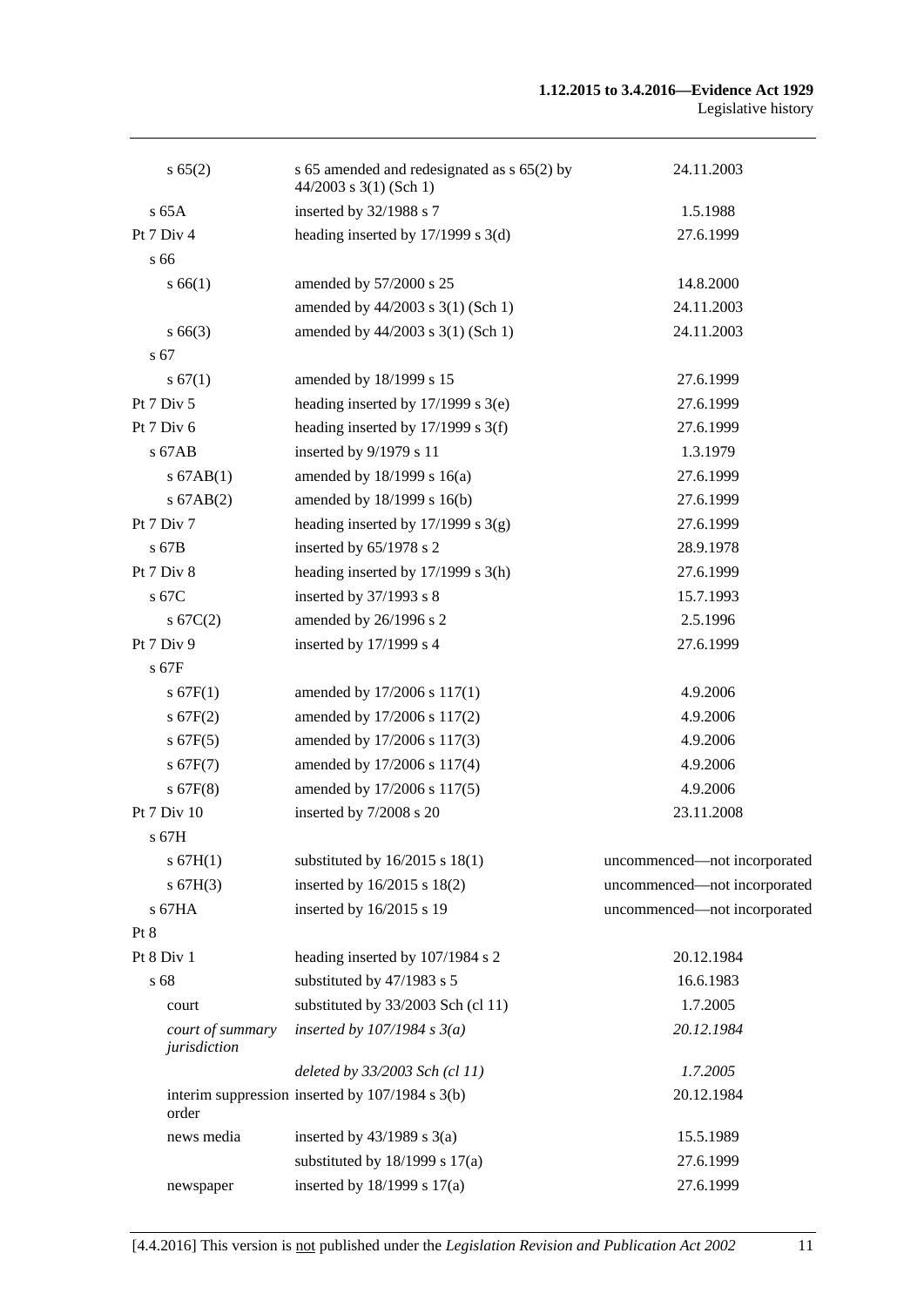#### **Evidence Act 1929—1.12.2015 to 3.4.2016** Legislative history

| primary court     | inserted by $107/1984$ s $3(b)$   | 20.12.1984                   |
|-------------------|-----------------------------------|------------------------------|
| publish           | inserted by 18/1999 s 17(b)       | 27.6.1999                    |
| suppression order | inserted by 107/1984 s 3(b)       | 20.12.1984                   |
|                   | substituted by $43/1989$ s $3(b)$ | 15.5.1989                    |
| Pt 8 Div 2        | heading inserted by 107/1984 s 4  | 20.12.1984                   |
| s 69              | substituted by 9/1979 s 12        | 1.3.1979                     |
|                   | substituted by 107/1984 s 4       | 20.12.1984                   |
| s 69(1a)          | inserted by 32/1988 s 8           | 1.5.1988                     |
|                   | amended by 16/2015 s 20           | uncommenced-not incorporated |
| s 69A             | inserted by 107/1984 s 4          | 20.12.1984                   |
|                   | substituted by 43/1989 s 4        | 15.5.1989                    |
| s 69A(1)          | amended by 72/1990 s 7            | 20.12.1990                   |
|                   | amended by 18/1999 s 18           | 27.6.1999                    |
| s 69A(2)          | substituted by $30/2006$ s 4(1)   | 1.4.2007                     |
| s 69A(5)          | amended by 17/2006 s 118(1)       | 4.9.2006                     |
| s 69A(8)          | substituted by $30/2006$ s $4(2)$ | 1.4.2007                     |
| s 69A(9)          | amended by 17/2006 s 118(2)       | 4.9.2006                     |
|                   | substituted by $30/2006$ s $4(2)$ | 1.4.2007                     |
| s $69A(10)$ (13)  | substituted by $30/2006$ s $4(2)$ | 1.4.2007                     |
| $s\,69A(14)$      | deleted by $30/2006 s 4(2)$       | 1.4.2007                     |
| ss 69AB and 69AC  | inserted by 30/2006 s 5           | 1.4.2007                     |
| s 69B             | inserted by 107/1984 s 4          | 20.12.1984                   |
| $s$ 69B(1)        | amended by $43/1989$ s $5(a)$     | 15.5.1989                    |
| s69B(3)           | amended by 43/1989 s 5(b), (c)    | 15.5.1989                    |
| s 70              | substituted by 107/1984 s 4       | 20.12.1984                   |
| 570(1)            | substituted by 30/2006 s 6        | 1.4.2007                     |
| 570(1a)           | inserted by 30/2006 s 6           | 1.4.2007                     |
| $s \, 70(3)$      | deleted by 33/2003 Sch (cl 12)    | 1.7.2005                     |
| s 71              | amended by 9/1979 s 13            | 1.3.1979                     |
|                   | amended by 40/1982 s 11           | 6.5.1982                     |
|                   | substituted by 107/1984 s 4       | 20.12.1984                   |
| Pt 8 Div 3        | heading inserted by 107/1984 s 5  | 20.12.1984                   |
| s 71A             | inserted by 84/1976 s 4           | 9.12.1976                    |
| s 71A(1)          | amended by 40/1982 s 12           | 6.5.1982                     |
|                   | amended by 37/1993 s 9            | 15.7.1993                    |
|                   | amended by $59/1997$ s $6(a)$     | 14.9.1997                    |
|                   | amended by 18/1999 s 19(a)        | 27.6.1999                    |
|                   | amended by $30/2006$ s $7(1)$     | 1.4.2007                     |
|                   | amended by 44/2012 s 4(1), (2)    | 11.2.2013                    |
| s 71A(2)          | amended by 40/1982 s 12           | 6.5.1982                     |
|                   | amended by 18/1999 s 19(b)        | 27.6.1999                    |
|                   | amended by $30/2006$ s $7(2)$     | 1.4.2007                     |
|                   | amended by $44/2012$ s $4(3)$     | 11.2.2013                    |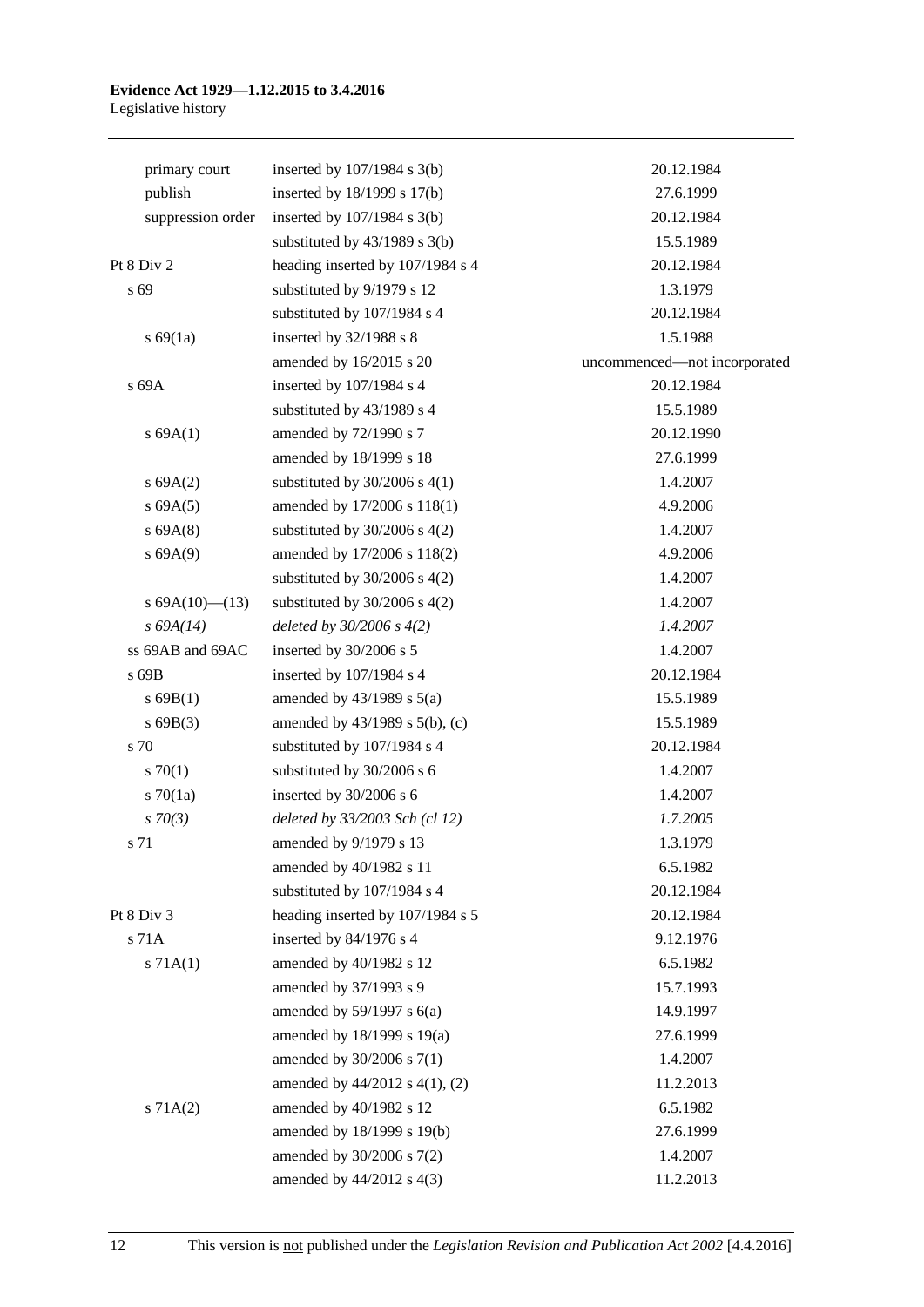| $s$ 71A(3)                              | amended by 40/1982 s 12                       | 6.5.1982   |
|-----------------------------------------|-----------------------------------------------|------------|
|                                         | deleted by $107/1984 s 6(a)$                  | 20.12.1984 |
| s $71A(3)$ — $(3e)$                     | inserted by $44/2012$ s $4(4)$                | 11.2.2013  |
| s 71A(4)                                | amended by 40/1982 s 12                       | 6.5.1982   |
|                                         | amended by 32/1988 s 9                        | 1.5.1988   |
|                                         | amended by 18/1999 s 19(c)                    | 27.6.1999  |
|                                         | amended by 30/2006 s 7(3)                     | 1.4.2007   |
|                                         | amended by 44/2012 s 4(5)                     | 11.2.2013  |
| s 71A(5)                                |                                               |            |
| acquittal                               | deleted by $107/1984 s 6(b)$                  | 20.12.1984 |
| newspaper                               | deleted by $18/1999 s 19(d)$                  | 27.6.1999  |
| relevant date                           | substituted by $59/1997$ s $6(b)$             | 14.9.1997  |
|                                         | amended by 47/2013 s 8(1), (2)                | 17.5.2014  |
| Pt 8 Div 4                              | heading inserted by 107/1984 s 7              | 20.12.1984 |
| s 71 <sub>B</sub>                       | inserted by 107/1984 s 7                      | 20.12.1984 |
| s 71B(1)                                | amended by $18/1999$ s $20(a)$                | 27.6.1999  |
|                                         | amended by 7/2008 s 21(1)                     | 23.11.2008 |
| $s$ 71B(2)                              | amended by 30/2006 s 8(1)                     | 1.4.2007   |
|                                         | amended by 7/2008 s 21(2)                     | 23.11.2008 |
| $s$ 71B(3)                              | amended by 18/1999 s 20(b)                    | 27.6.1999  |
|                                         | amended by 30/2006 s 8(2)                     | 1.4.2007   |
| s 71C                                   | inserted by 37/1993 s 10                      | 15.7.1993  |
| $s \, 71C(1)$                           | amended by $18/1999$ s $21(a)$                | 27.6.1999  |
|                                         | amended by 30/2006 s 9                        | 1.4.2007   |
| $s \, 71C(2)$                           | substituted by $18/1999$ s $21(b)$            | 27.6.1999  |
| Pt 8 Div 5                              | amended by 107/1984 s 8                       | 20.12.1984 |
|                                         | deleted by $44/2003$ s $3(1)$ (Sch 1)         | 24.11.2003 |
| Pt 9                                    | inserted by $72/1990$ s 8                     | 20.12.1990 |
| Sch 1 before substitution<br>by 58/2013 |                                               |            |
| heading                                 | substituted by $44/2003$ s $3(1)$ (Sch 1)     | 24.11.2003 |
| Sch 1                                   | substituted by 58/2013 s 5                    | 7.7.2014   |
| Sch 3                                   | deleted by 55/1983 s 5                        | 1.8.1983   |
| Sch 4                                   | heading substituted by 44/2003 s 3(1) (Sch 1) | 24.11.2003 |
|                                         |                                               |            |

# **Transitional etc provisions associated with Act or amendments**

#### *Evidence (Settlement Negotiations) Amendment Act 1996*

## **3—Application of amendment**

The amendment made by this Act applies to proceedings commenced before or after the commencement of this Act, but does not affect any order made before the commencement of this Act.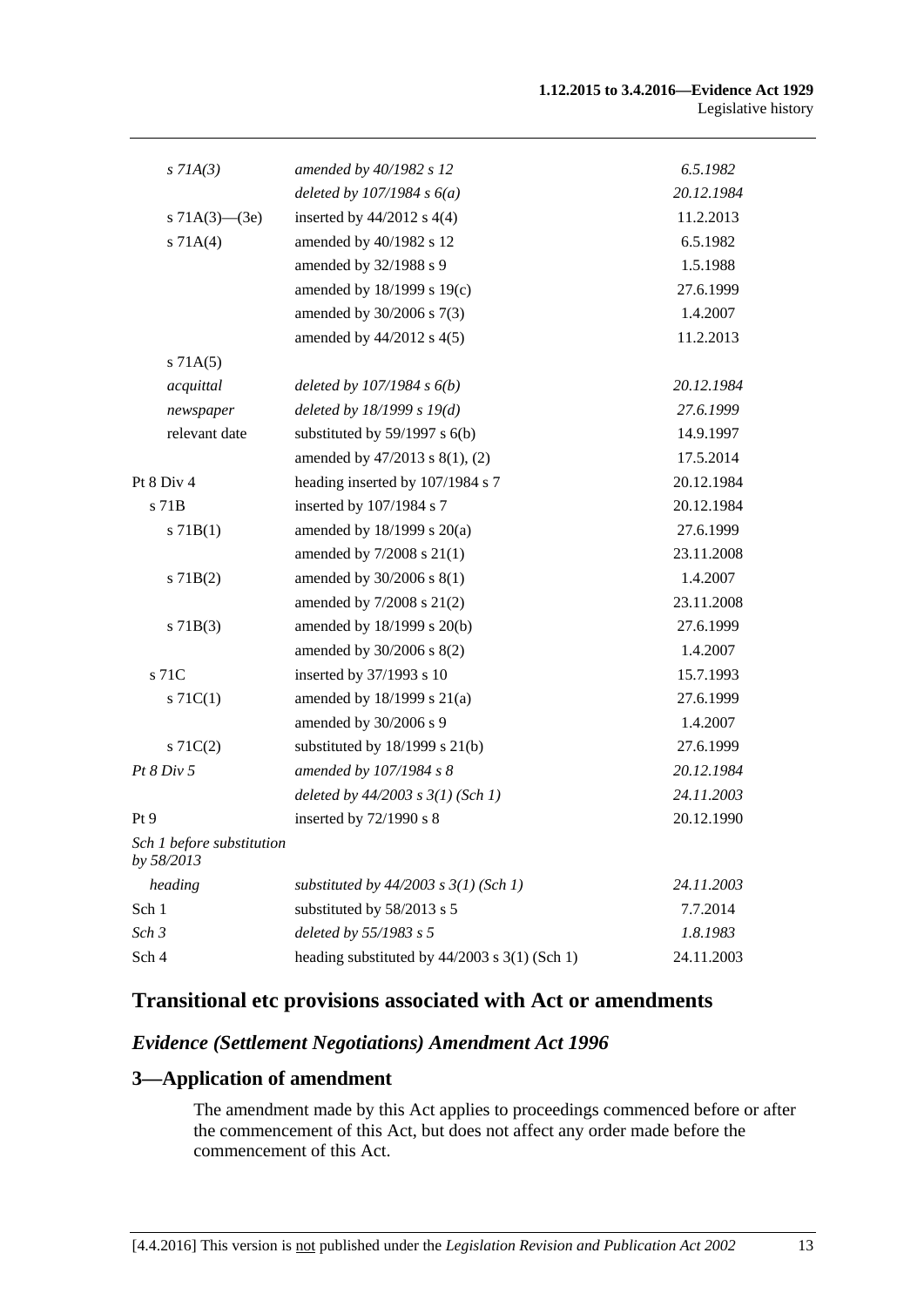### *Statutes Amendment (Evidence and Procedure) Act 2008*

#### **22—Transitional provision**

The amendments made by Part 4 of this Act to the *[Evidence Act](http://www.legislation.sa.gov.au/index.aspx?action=legref&type=act&legtitle=Evidence%20Act%201929) 1929* apply to proceedings commenced after the commencement of that Part.

#### *Evidence (Discreditable Conduct) Amendment Act 2011, Sch 1*

#### **1—Transitional provision**

- (1) The amendments made by Part 2 of this Act to the *[Evidence Act](http://www.legislation.sa.gov.au/index.aspx?action=legref&type=act&legtitle=Evidence%20Act%201929) 1929* are intended to apply in respect of—
	- (a) proceedings for an offence commenced but not determined before the commencement of this clause; and
	- (b) proceedings for an offence commenced after the commencement of this clause.
- (2) An order made by a court under the *[Evidence Act](http://www.legislation.sa.gov.au/index.aspx?action=legref&type=act&legtitle=Evidence%20Act%201929) 1929* as in force immediately before the commencement of this clause will remain in force according to its terms.

#### *Statutes Amendment (Serious and Organised Crime) Act 2012*

#### **42—Transitional provision**

Sections 34KA, 34KB, 34KC and 34KD of the *[Evidence Act](http://www.legislation.sa.gov.au/index.aspx?action=legref&type=act&legtitle=Evidence%20Act%201929) 1929* as inserted by section 41 of this Act only apply in relation to proceedings commenced after the commencement of section 41.

#### **Historical versions**

Reprint No 1—1.7.1991 Reprint No 2—16.7.1992 Reprint No 3—1.1.1993 Reprint No 4—15.7.1993 Reprint No 5—1.9.1993 Reprint No 6—1.1.1995 Reprint No 7—10.7.1995 Reprint No 8—2.5.1996 Reprint No 9—14.9.1997 Reprint No 10—27.6.1999 Reprint No 11—1.7.1999 Reprint No 12—14.8.2000 Reprint No 13—1.1.2003 Reprint No 14—3.3.2003 Reprint No 15—24.11.2003 1.7.2005 1.1.2006 4.9.2006 18.1.2007